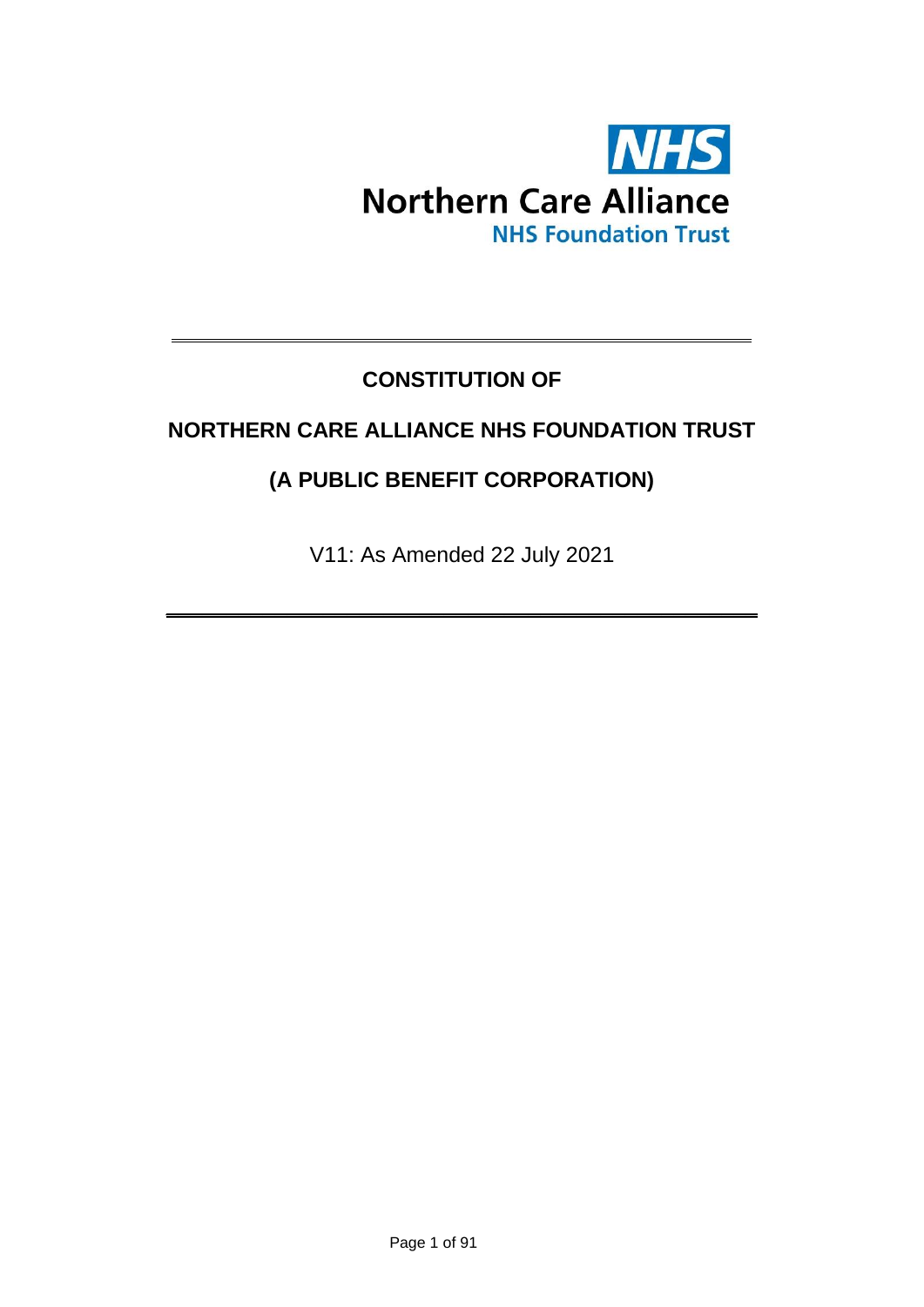#### **V1: Originally approved August 2006**

**V2: Revised during 2008** further to changes to the composition of the Council of Governors – as agreed by the Council of Governors on 12 June 2008

Revisions by Associate Director of Corporate Affairs / Trust Secretary and Hill Dickinson **Solicitors** 

Revisions agreed by Monitor - 18 August 2008

Revised Constitution approved at the Annual Members Meeting - 6 October 2008 **Approved by Monitor – 25 November 2008**

**V3: Revised during 2011** further to changes to the classes of the staff constituency and composition of the Council of Governors – as discussed by the Council of Governors on 14 September 2011 and noted by the Board of Directors on 3 October 2011

Revisions by Associate Director of Corporate Affairs / Trust Secretary and Hill Dickinson **Solicitors** 

Revised Constitution approved by the Annual Members' Meeting on 6 October 2011 and agreed by the Board of Directors on 28 November 2011 and the Council of Governors on 7 December 2011

#### **Approved by Monitor – 13 January 2012**

**V4: Revised during 2012** further to a change to the definition of quorum for meetings of the Council of Governors – as agreed by the Council of Governors on 7 December 2012 Revisions by Associate Director of Corporate Affairs and Trust Secretary Amendments to the Constitution approved by the Council of Governors on 21 March 2012, Board of Directors on 26 March 2012, and members voting at a Special Members' Meeting on 25 April 2012.

#### **Approved by Monitor – 1 June 2012**

**V5: Revised during 2012** further to commencement of 2012 Health Act amendments Revisions by Associate Director of Corporate Affairs and Trust Secretary Amendments to the Constitution approved by the Council of Governors on 12 September 2012; Board of Directors on 24 September 2012.

Approved by members at the Annual Members' Meeting on 11 October 2012 **Approved by Monitor on 17 December 2012**

**V6: Revised during 2013** further to commencement of further 2012 Health Act amendments Revisions by Associate Director of Corporate Affairs and Trust Secretary Amendments to the Constitution **approved by the Board of Directors on 25 March 2013 and 29 April 2013; and by the Council of Governors on 12 June 2013**. Monitor notified of all changes and provided with clean version on 14 June 2013.

**V7: Revised during 2017** in light of updates to disqualification criteria for members, changes to Model Election Rules and progression of SRFT towards closer working with Pennine Acute Hospitals NHS Trust and potential to eventually form a single NHS Foundation Trust.

**Revised Constitution approved by the Council of Governors on 15 March 2017 and Board of Directors on 27 March 2017**

NHS Improvement (Monitor) notified of changes and provided with copy of approved Constitution.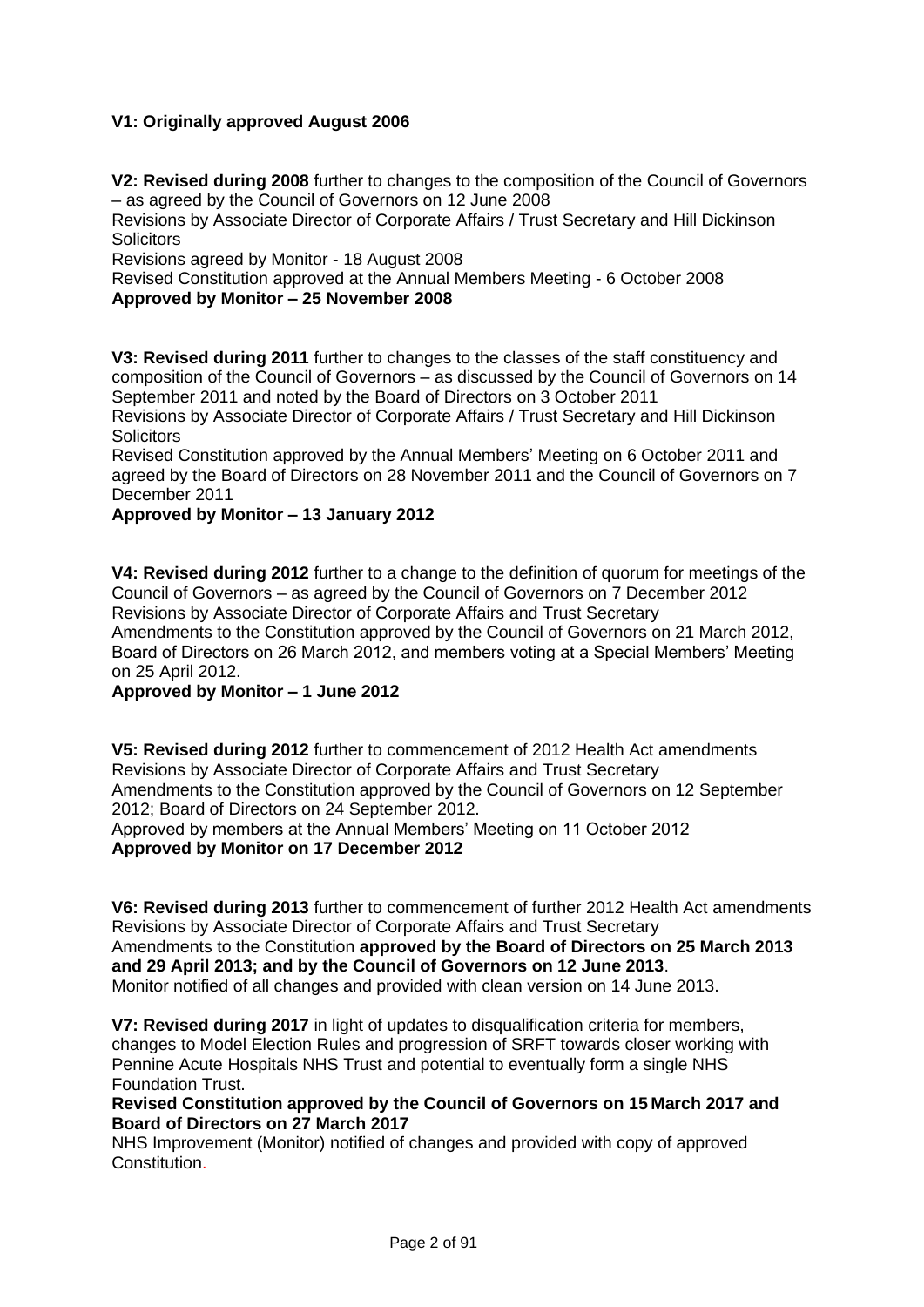**V8: Revised during 2020** in light of updates to more clearly align with previous amendments to the NHS Act 2006, in recognition of the transaction by SRFT in relation to Pennine Acute Hospitals NHS Trust and to make other minor changes.

**Revised Constitution approved by the Council of Governors on 23 September 2020 and Board of Directors on 28 September 2020, to take effect from the point at which the acquisition of Pennine Acute Hospitals NHS Trust by SRFT is transacted (scheduled for 1 April 2021).**

NHS Improvement (Monitor) notified of changes and provided with copy of approved Constitution.

**V9: Revised during 2021** in light of updates to more clearly align with previous amendments to the NHS Act 2006 and increase in the number of Non-Executive Directors. **Revised Constitution, to take effect from 1 April 2021, approved by the Council of Governors on 24 March 2021 and Board of Directors on 29 March 2021** NHS Improvement (Monitor) notified of changes and provided with copy of approved Constitution.

**V10: Revised in June 2021** to reflect changes to the composition of the Council of Governors and transition schedule, to take effect from the point at which the acquisition of Pennine Acute Hospitals NHS Trust by SRFT is transacted (scheduled for 30 September 2021).

**Revised Constitution approved by the Council of Governors on 18 June 2021, to take effect from the point at which the acquisition of Pennine Acute Hospitals NHS Trust by SRFT is transacted (scheduled for 30 September 2021).**

**V11: Further revision in June/July 2021** to reflect name change from Salford Royal NHS Foundation Trust to Northern Care Alliance NHS Foundation Trust, to take effect from the point at which the acquisition of Pennine Acute Hospitals NHS Trust by SRFT is transacted (scheduled for  $30<sup>th</sup>$  September 2021).

**Revised V11 Constitution (all V10 and V11 changes) approved by the Board of Directors on 28th June 2021, and approved by the Council of Governors on 22 July 2021.**

**The V11 Constitution to take effect from the point at which the acquisition of Pennine Acute Hospitals NHS Trust by SRFT is transacted (scheduled for 30 September 2021).** NHS Improvement (Monitor) notified of changes and provided with copy of approved Constitution.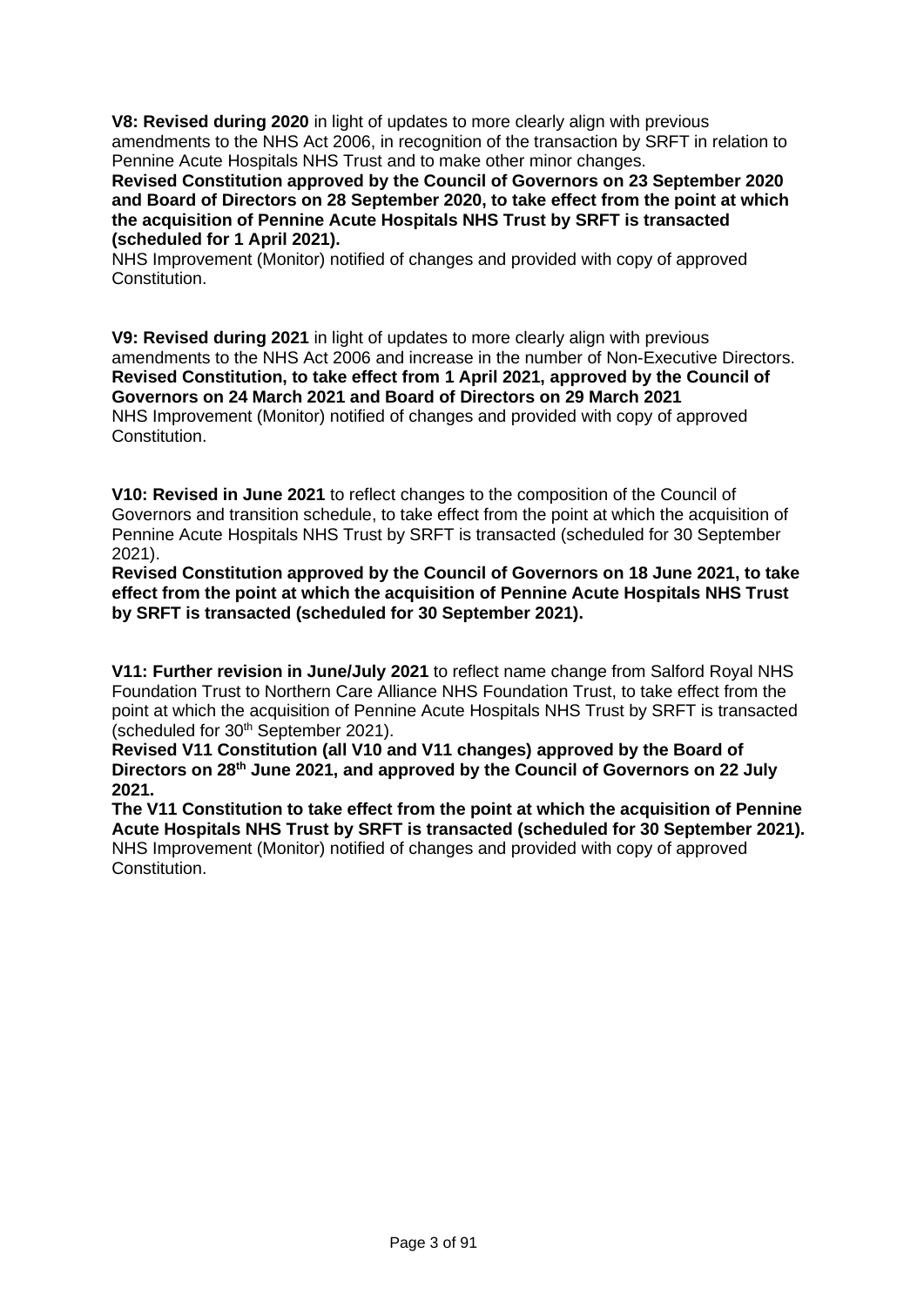#### **CONTENTS**

| <b>Clause</b> |                                                       | Page           |
|---------------|-------------------------------------------------------|----------------|
| 1             | <b>Definitions</b>                                    | 5              |
| 2             | <b>Name and Status</b>                                | $\overline{7}$ |
| 3             | Purpose                                               | $\overline{7}$ |
| 4             | Powers                                                | 8              |
| 5             | Commitments                                           | 9              |
| 6             | Framework                                             | 9              |
| 7             | <b>Members</b>                                        | 11             |
| 8             | <b>Disqualification from Membership</b>               | 13             |
| 9             | <b>Termination of Membership</b>                      | 13             |
| 10            | <b>Members Meetings</b>                               | 14             |
| 11            | <b>Council of Governors</b>                           | 16             |
| 12            | <b>Board of Directors</b>                             | 24             |
| 13            | Secretary                                             | 30             |
| 14            | Registers                                             | 30             |
| 15            | <b>Public Documents</b>                               | 31             |
| 16            | Auditor                                               | 32             |
| 17            | Accounts                                              | 32             |
| 18            | Annual Reports, Forward Plans and Non-NHS Work        | 33             |
| 19            | Indemnity                                             | 34             |
| 20            | <b>Execution of Documents</b>                         | 34             |
| 21            | <b>Dispute Resolution Procedures</b>                  | 34             |
| 22            | Amendment of the Constitution                         | 35             |
| 23            | Mergers etc and Significant Transactions              | 35             |
| 24            | Dissolution of the Foundation Trust                   | 36             |
| 25            | <b>Head Office</b>                                    | 36             |
| 26            | <b>Notices</b>                                        | 36             |
|               | <b>Transition Schedule: Council of Governors 2008</b> | 37             |
|               | <b>Transition Schedule: Council of Governors 2011</b> | 37             |
|               | <b>Transition Schedule: Council of Governors 2017</b> | 37             |
|               | <b>Transition Schedule: Council of Governors 2021</b> | 42             |
|               | Annex 1: Areas of Foundation Trust                    | 44             |
|               | <b>Annex 2: Model Election Rules</b>                  | 45             |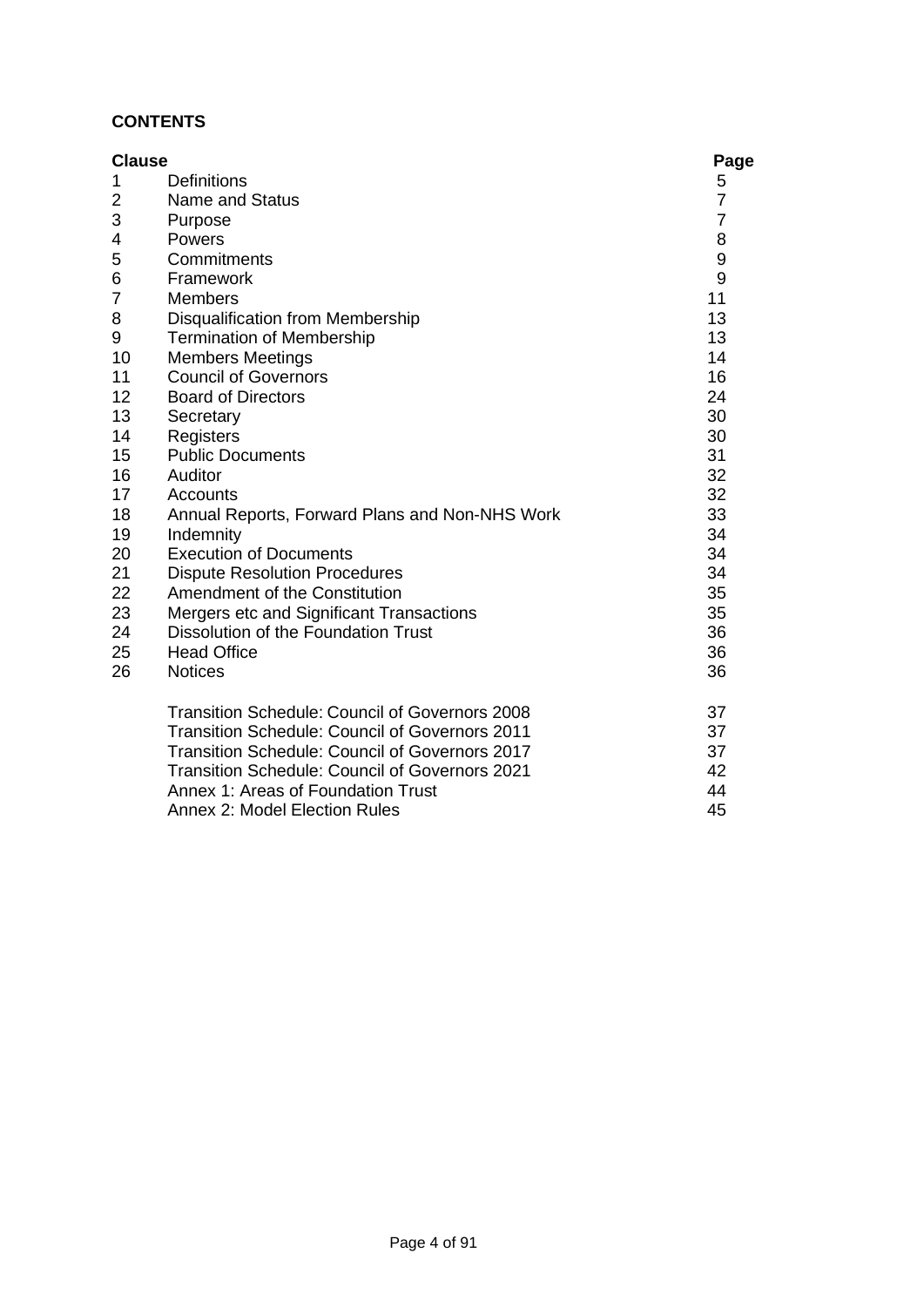### **Constitution of Northern Care Alliance NHS Foundation Trust**

#### <span id="page-4-0"></span>1 **Definitions**

- 1.1 Unless the contrary intention appears or the context otherwise requires, words or expressions contained in this constitution bear the same meaning as in the National Health Service Act 2006.
- 1.2 References in this constitution to legislation include all amendments, replacements, or re-enactments made.
- 1.3 Headings are for ease of reference only and are not to affect interpretation.
- 1.4 Words importing the masculine gender only shall include the feminine gender; words importing the singular shall include the plural and vice-versa.
- 1.5 In this constitution:

| "the 2006 Act"                     | means the National Health Service Act 2006 as<br>may be amended or substantially re-enacted<br>from time to time;                                                            |
|------------------------------------|------------------------------------------------------------------------------------------------------------------------------------------------------------------------------|
| the 2012 Act                       | is the Health and Social Care Act 2012.                                                                                                                                      |
| "Accounting Officer"               | "means the person who from time to time<br>discharges the functions specified in paragraph<br>25(5) of Schedule 7 to the 2006 Act";                                          |
| "appointed Governors"              | those Governors appointed by the<br>means<br>appointing organisations;                                                                                                       |
| "appointing organisations"         | means those organisations named<br>in this<br>constitution<br>who<br>entitled<br>are<br>to<br>appoint<br>Governors;                                                          |
| <b>Annual Members Meeting</b>      | is defined in paragraph 10.                                                                                                                                                  |
| "areas of the Foundation<br>Trust" | means the areas specified in<br>Annex 1;                                                                                                                                     |
| "licence"                          | means a licence given by Monitor;                                                                                                                                            |
| "Board of Directors"               | means the Board of Directors as constituted in<br>accordance with this constitution;                                                                                         |
| "Bury Care Organisation"           | Fairfield General Hospital<br>the<br>and<br>means<br>community and/or other services provided by the<br>Foundation Trust within the area covered by Bury<br>local authority; |
| Constitution                       | means this constitution and all annexes to it.                                                                                                                               |
| "Council of Governors"             | means the Council of Governors as constituted<br>in accordance with this constitution, which has                                                                             |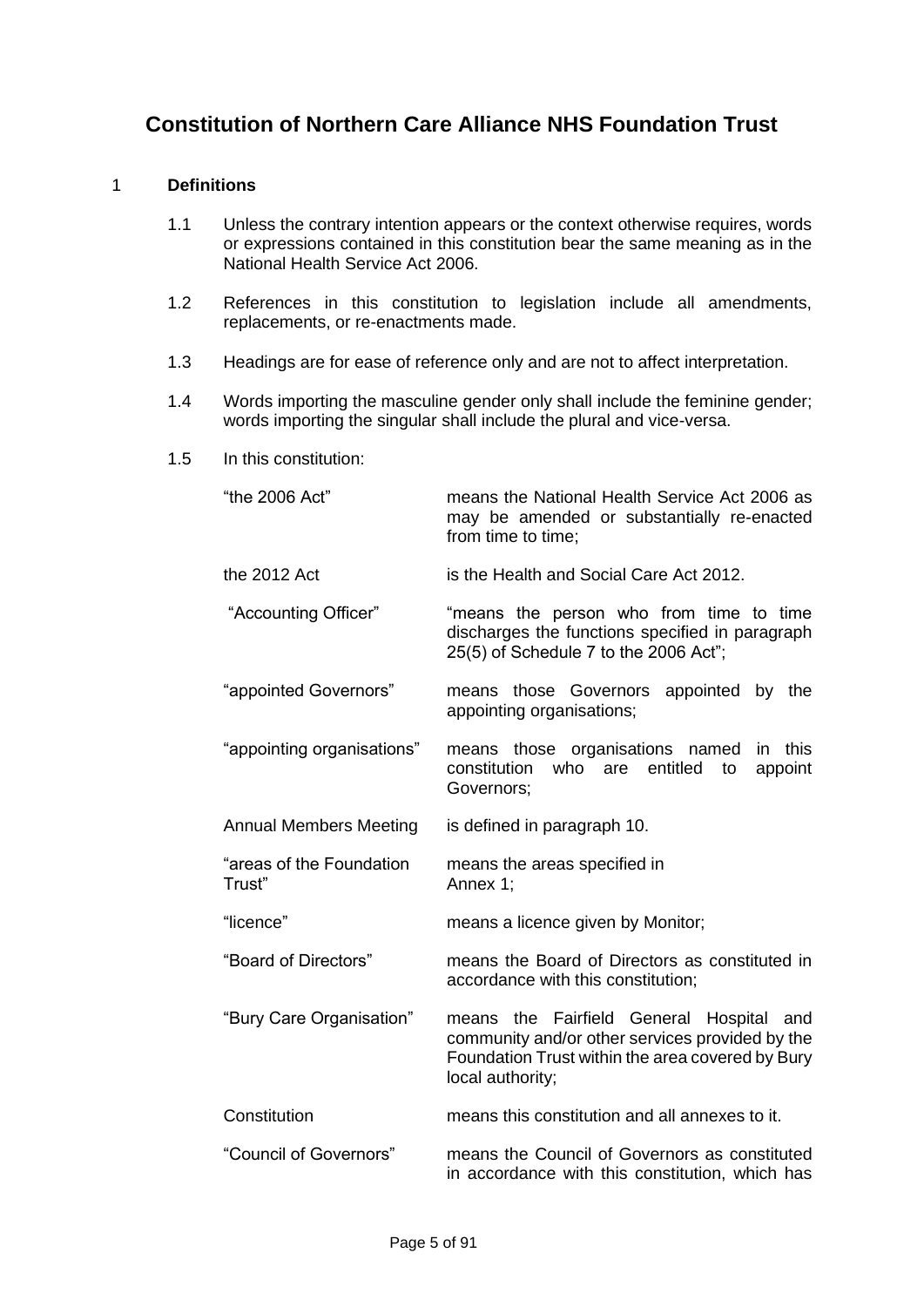|                                  |               | the same meaning as the board of governors in<br>the 2006 Act;                                                                                                   |  |
|----------------------------------|---------------|------------------------------------------------------------------------------------------------------------------------------------------------------------------|--|
| "Director"                       |               | means a member of the Board of Directors;                                                                                                                        |  |
| "elected Governors"              |               | means those Governors elected by the public<br>constituencies and the classes of the staff<br>constituency;                                                      |  |
| "auditor"                        |               | means the person appointed to audit the<br>accounts of the Foundation Trust, who is called<br>the auditor in the 2006 Act;                                       |  |
| "Financial year"                 | means:        |                                                                                                                                                                  |  |
|                                  | (a)           | the period beginning with the date on<br>which the Foundation Trust is authorised<br>and ending with the next 31 March; and                                      |  |
|                                  | (b)           | each successive period of twelve months<br>beginning with 1 April;                                                                                               |  |
| "the Foundation Trust"           | Trust;        | means Northern Care Alliance NHS Foundation                                                                                                                      |  |
| "Local Authority"<br>Governor"   |               | means a Governor appointed by one or<br>more local authorities whose area includes the<br>whole or part of one of the areas of the<br><b>Foundation Trust:</b>   |  |
| "member"                         |               | means a member of the Foundation Trust;                                                                                                                          |  |
| Monitor                          |               | is the body corporate known as Monitor, as<br>provided by Section 61 of the 2012 Act.                                                                            |  |
| "the NHS Trust"                  |               | means Salford Royal Hospitals NHS Trust which<br>made the application to become an<br><b>NHS</b><br>foundation trust;                                            |  |
| "Oldham Care Organisation" means |               | the<br>Royal Oldham hospital<br>and<br>community and/or other services provided by the<br>Foundation Trust within the area covered by<br>Oldham local authority; |  |
| "partner"                        | unit;         | means, in relation to another person, a member<br>of the same household living together as a family                                                              |  |
| "Partnership Governor"           | organisation; | means a Governor appointed by a partnership                                                                                                                      |  |
| "public constituency"            |               | means (collectively) those members living in one<br>of the areas of the Foundation Trust;                                                                        |  |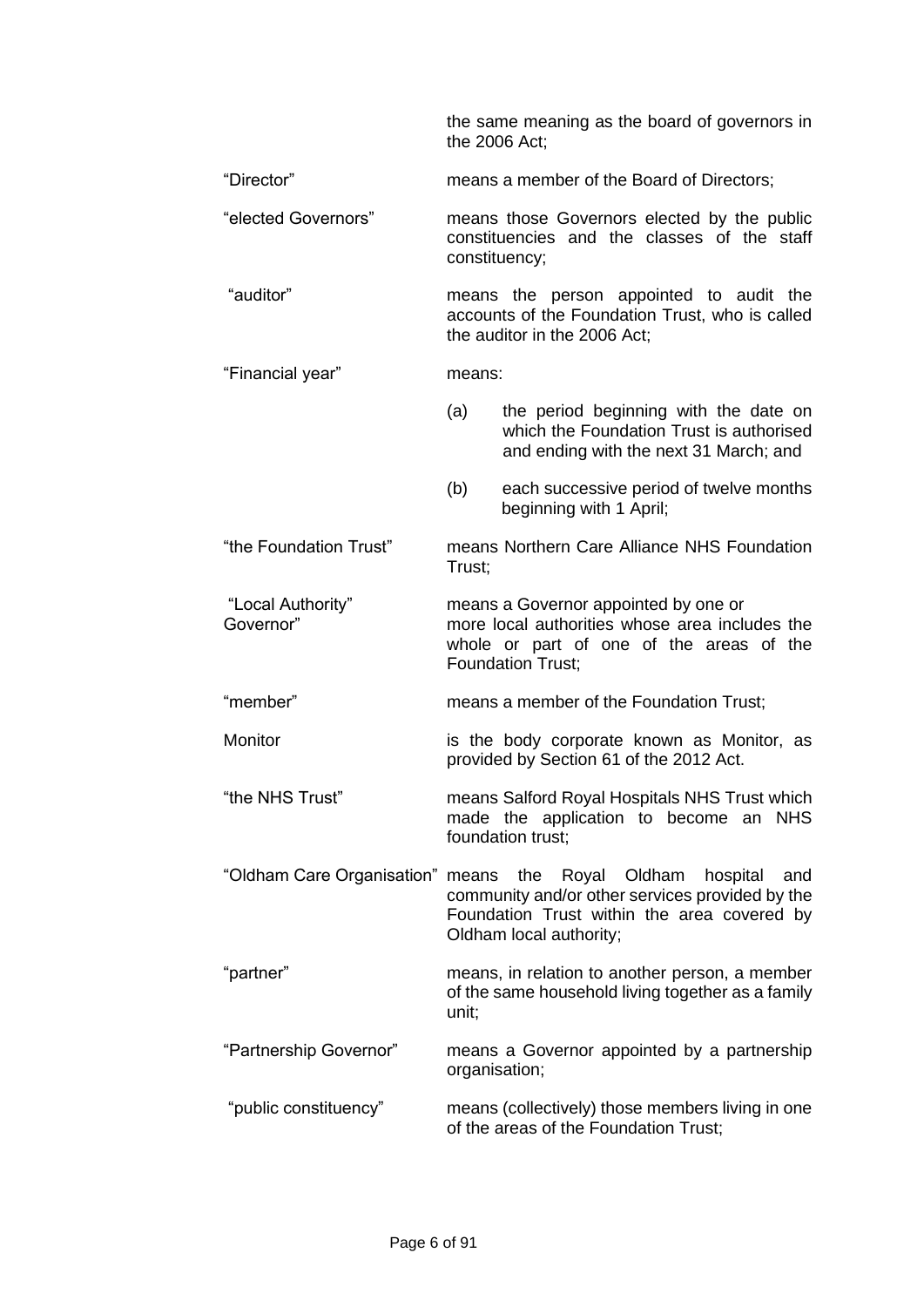| "Public Governor"                    | means a Governor elected by the members of<br>one of the public constituencies;                                                                                              |  |  |
|--------------------------------------|------------------------------------------------------------------------------------------------------------------------------------------------------------------------------|--|--|
| "registered dentist"                 | means a registered dentist within the meaning of<br>the Dentists Act 1984;                                                                                                   |  |  |
| "registered medical<br>practitioner" | means a fully registered person within<br>the meaning of the Medicines Act 1983 who holds<br>a licence to practice under that Act;                                           |  |  |
| "Rochdale Care                       |                                                                                                                                                                              |  |  |
| Organisation"                        | means the Rochdale Infirmary and community<br>and/or other services provided by the Foundation<br>Trust within the area covered by Rochdale local<br>authority;              |  |  |
| "Salford Care Organisation"          | means the Salford Royal hospital and community<br>and/or other services provided by the Foundation<br>Trust within the area covered by Salford local<br>authority            |  |  |
| "Secretary"                          | means the Secretary of the Foundation Trust or<br>any other person appointed to perform the duties<br>of the Secretary, including a joint, assistant or<br>deputy secretary; |  |  |
| "staff constituency"                 | means (collectively) those members of the four<br>classes comprising the staff constituency;                                                                                 |  |  |
| "Staff Governor"                     | means a Governor elected by the members of<br>one of the classes of the staff constituency;                                                                                  |  |  |
| "University Governor"                | means a Governor appointed by University of<br>Manchester or University of Salford.                                                                                          |  |  |

#### <span id="page-6-0"></span>2 **Name and Status**

2.1 The name of the Foundation Trust is to be the "Northern Care Alliance NHS Foundation Trust". The Foundation Trust is a public benefit corporation authorised under the 2006 Act.

#### <span id="page-6-1"></span>3 **Purpose**

- 3.1 The principal purpose of the Foundation Trust is the provision of goods and services for the purposes of the health service in England.
- 3.2 The Foundation Trust does not fulfil its principal purpose unless, in each financial year, its total income from the provision of goods and services for the purposes of the health service in England is greater than its total income from the provision of goods and services for any other purposes.
- 3.3 The Foundation Trust may provide goods and services for any purposes related to -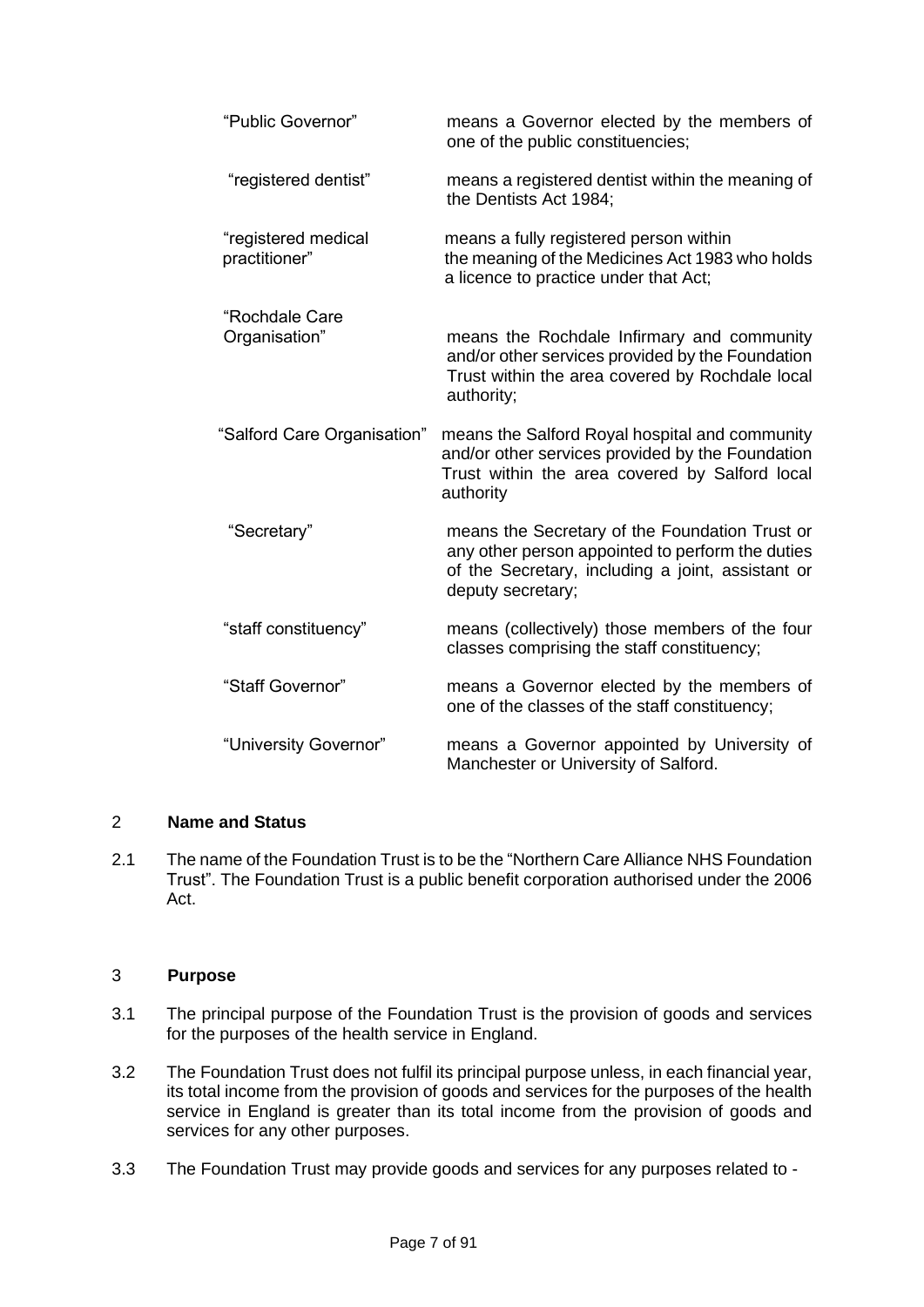- 3.3.1 the provision of services provided to individuals for or in connection with the prevention, diagnosis or treatment of illness, and
- 3.3.2 the promotion and protection of public health.
- 3.4 The Foundation Trust may also carry on activities other than those mentioned in the above paragraph for the purpose of making additional income available in order better to carry on its principal purpose.

#### <span id="page-7-0"></span>4 **Powers**

- 4.1 The Foundation Trust may do anything which appears to it to be necessary or desirable for the purposes of or in connection with its functions.
- 4.2 In particular it may:
	- 4.2.1 acquire and dispose of property,
	- 4.2.2 enter into contracts,
	- 4.2.3 accept gifts of property (including property to be held on trust for the purposes of the Foundation Trust or for any purposes relating to the health service),
	- 4.2.4 employ staff.
- 4.3 Any power of the Foundation Trust to pay remuneration and allowances to any person includes the power to make arrangements for providing or securing the provision of pensions or gratuities (including those payable by way of compensation for loss of employment or loss or reduction of pay).
- 4.4 The Foundation Trust may borrow money for the purposes of or in connection with its functions, subject to any limit imposed by its licence or specified in the prudential borrowing code published by Monitor from time to time.
- 4.5 The Foundation Trust may invest money (other than money held by it as trustee) for the purposes of or in connection with its functions. The investment may include investment by:
	- 4.5.1 forming or participating in forming bodies corporate,
	- 4.5.2 otherwise acquiring membership of bodies corporate.
- 4.6 The Foundation Trust may give financial assistance (whether by way of loan, guarantee or otherwise) to any person for the purposes of or in connection with its functions.
- 4.7 All the powers of the Foundation Trust shall be executed by the Board of Directors on behalf of the Foundation Trust.
- 4.8 Any of these powers may be delegated to a committee of Directors or to an executive Director.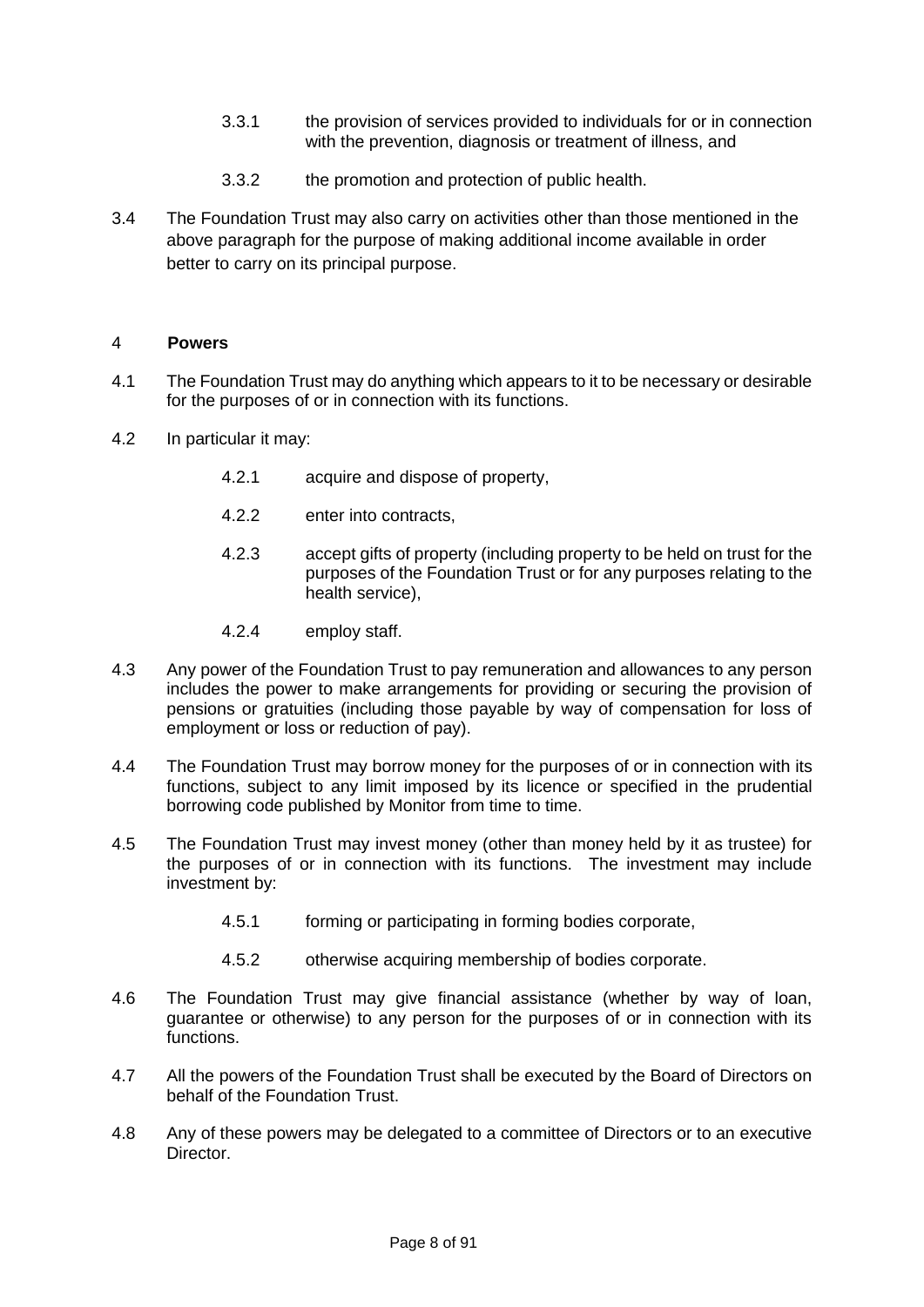#### <span id="page-8-0"></span>5 **Commitments**

5.1 The Foundation Trust shall exercise its functions effectively, efficiently and economically.

#### **Representative membership**

- 5.2 The Foundation Trust shall at all times strive to ensure that taken as a whole its actual membership is representative of those eligible for membership. To this end:
	- 5.2.1 the Foundation Trust shall at all times have in place and pursue a membership strategy which shall be approved by the Council of Governors, and shall be reviewed by them from time to time, and at least every three years,
	- 5.2.2 the Council of Governors shall present to each annual members meeting:
		- 5.2.2.1 a report on steps taken to secure that taken as a whole the actual membership of its public constituencies and of the classes of the staff constituency is representative of those eligible for such membership;
		- 5.2.2.2 the progress of the membership strategy;
		- 5.2.2.3 any changes to the membership strategy.

#### **Respect for rights of people**

5.3 In conducting its affairs, the Foundation Trust shall respect the rights of members of the community it serves, its employees and people dealing with the Foundation Trust as set out in the Charter of Fundamental Rights of the European Union.

#### **Openness**

5.4 In conducting its affairs, the Foundation Trust shall have regard to the need to provide information to members and conduct its affairs in an open and accessible way.

#### **Prohibiting distribution**

5.5 The profits or surpluses of the Foundation Trust are not to be distributed either directly or indirectly in any way at all among members of the Foundation Trust.

#### <span id="page-8-1"></span>6 **Framework**

6.1 The affairs of the Foundation Trust are to be conducted by the Board of Directors, the Council of Governors and the members in accordance with this constitution and the Foundation Trust's licence. The members, the Council of Governors, and the Board of Directors, are to have the roles and responsibilities set out in this constitution.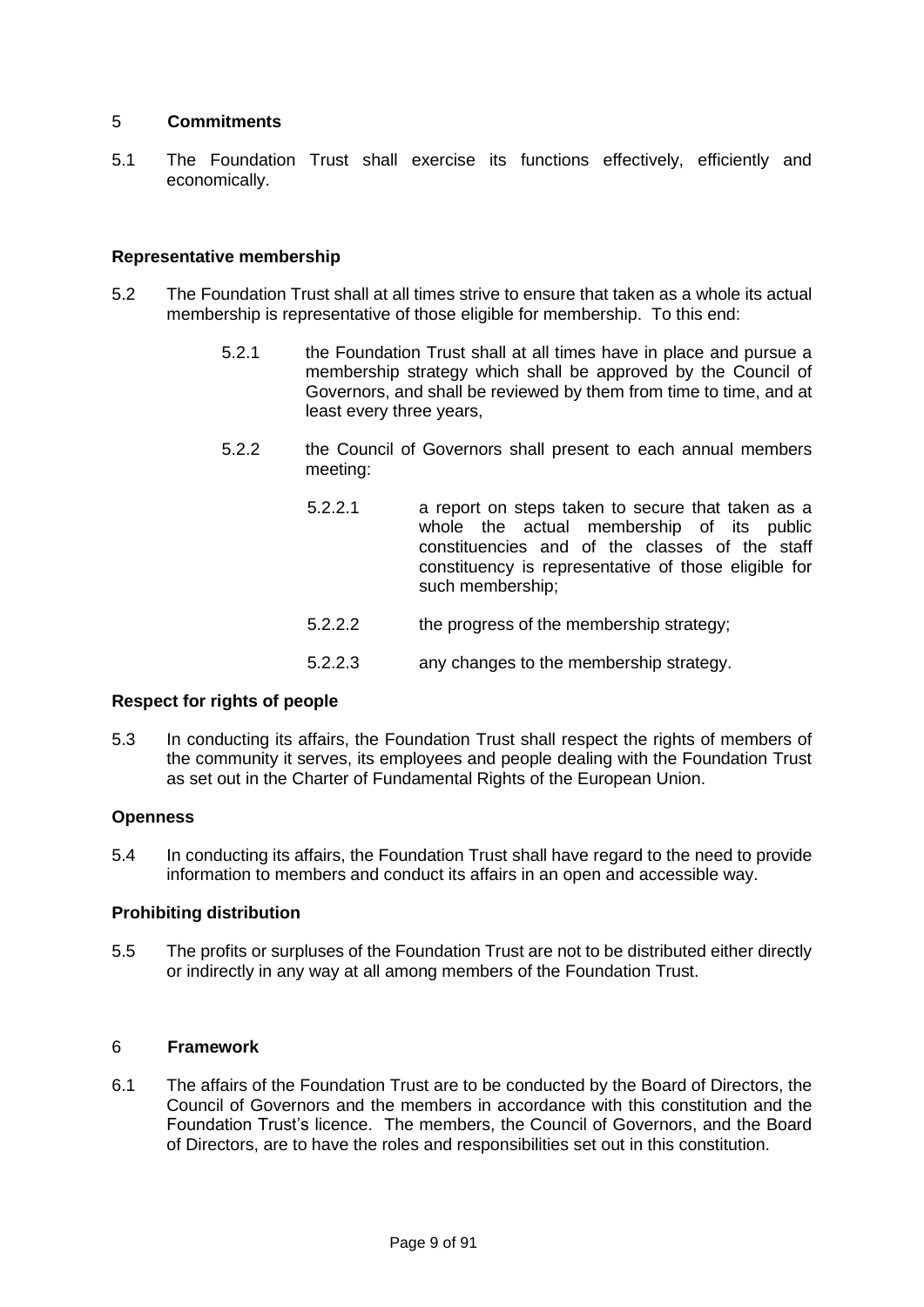#### **Members**

6.2 Members may attend and participate at members meetings, vote in elections to, and stand for election to the Council of Governors, and take such other part in the affairs of the Foundation Trust as is provided in this constitution.

#### **Council of Governors**

- 6.3 The roles and responsibilities of the Council of Governors, which are to be carried out in accordance with this constitution and the Foundation Trust's licence, are:
	- 6.3.1 to hold the non-executive directors individually and collectively to account for the performance of the Board of Directors, and
	- 6.3.2 to represent the interests of the members of the Foundation Trust as a whole and the interests of the public
	- 6.3.3 at a General Meeting:
		- 6.3.3.1 to appoint or remove the Chairman and the other non-executive Directors;
		- 6.3.3.2 to approve an appointment (by the non-executive Directors) of the Chief Executive;
		- 6.3.3.3 to decide the remuneration and allowances, and the other terms and conditions of office, of the nonexecutive Directors;
		- 6.3.3.4 to appoint or remove the Foundation Trust's auditor;
		- 6.3.3.5 to be presented with the annual accounts, any report of the auditor on them and the annual report;
	- 6.3.4 to provide their views to the Board of Directors when the Board of Directors is preparing the document containing information about the Foundation Trust's forward planning;
	- 6.3.5 to respond as appropriate when consulted by the Board of Directors in accordance with this constitution;
	- 6.3.6 to undertake such functions as the Board of Directors shall from time to time request;
	- 6.3.7 to prepare and from time to time review the Foundation Trust's membership strategy and its policy for the composition of the Council of Governors and of the non-executive Directors;
	- 6.3.8 when appropriate to make recommendations for the revision of this constitution.
- 6.4 The Foundation Trust must take steps to secure that the governors are equipped with the skills and knowledge they require in their capacity as such.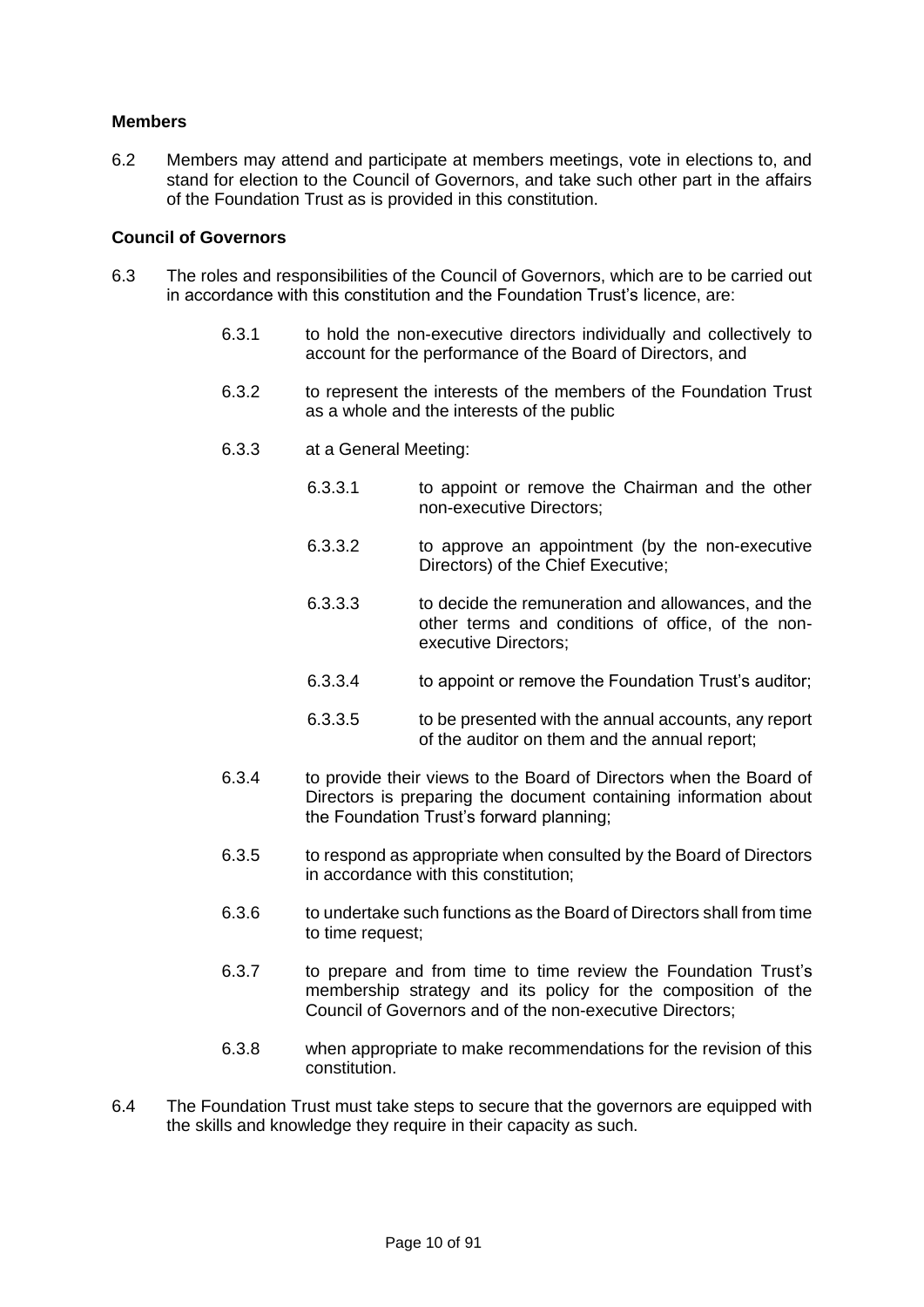#### **Board of Directors**

6.5 The business of the Foundation Trust is to be managed by the Board of Directors, who shall exercise all the powers of the Foundation Trust, subject to any contrary provisions of the 2006 Act as given effect by this constitution.

#### <span id="page-10-0"></span>7 **Members**

- 7.1 The members of the Foundation Trust are those individuals whose names are entered in the register of members. Every member is either a member of one of the public constituencies or a member of one of the classes of the staff constituency.
- 7.2 Subject to this constitution, membership is open to any individual who:
	- 7.2.1 is fourteen years of age or older,
	- 7.2.2 is entitled under this constitution to be a member of one of the public constituencies or one of the classes of the staff constituency, and
	- 7.2.3 (unless they are eligible to be a member of one of the classes of the staff constituency) completes a membership application form in whatever form the Secretary specifies.

#### **Public constituencies**

- 7.3 There are five public constituencies corresponding to the five areas of the Foundation Trust specified in Annex 1. Membership of a public constituency is open to individuals who:
	- 7.3.1 live in the relevant area of the Foundation Trust,
	- 7.3.2 are not a member of another public constituency, and
	- 7.3.3 are not eligible to be members of any of the classes of the staff constituency.
- 7.4 The minimum number of members of each of the public constituencies is to be four.

#### **Staff constituency**

- 7.5 The staff constituency is divided into classes as follows:
	- 7.5.1 Oldham comprising all those eligible to become a member of the staff constituency whose primary site of work is within the Oldham Care Organisation;
	- 7.5.2 Bury comprising all those eligible to become a member of the staff constituency whose primary site of work is within the Bury Care Organisation;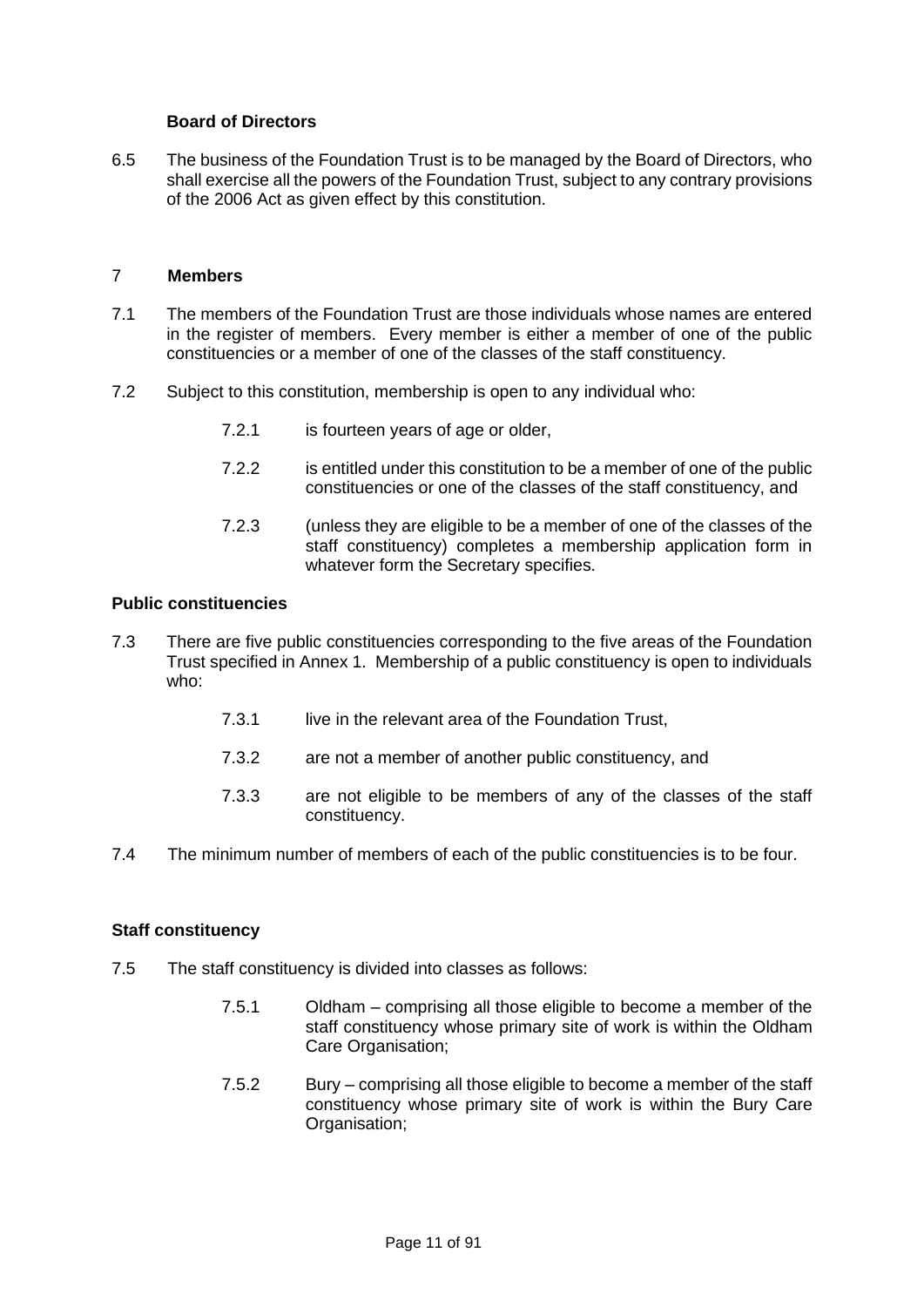- 7.5.3 Rochdale comprising all those eligible to become a member of the staff constituency whose primary site of work is within the Rochdale Care Organisation; and
- 7.5.4 Salford comprising all other individuals who are eligible to become a member of the staff constituency, including, but not limited to, those individuals whose primary site of work is within the Salford Care Organisation.
- 7.6 Membership of one of the classes of the staff constituency is open to individuals:
	- 7.6.1 who are employed under a contract of employment by the Foundation Trust and who either:
		- 7.6.1.1 are employed by the Foundation Trust under a contract of employment which has no fixed term or a fixed term of at least 12 months, or
		- 7.6.1.2 who have been continuously employed by the Foundation Trust or the NHS Trust for at least 12 months; or
	- 7.6.2 who are not so employed but who nevertheless exercise functions for the purposes of the Foundation Trust and who have continuously exercised the functions for the purposes of the Foundation Trust or the NHS Trust for at least 12 months. For the avoidance of doubt, this does not include those who assist or provide services to the Foundation Trust on a voluntary basis.
- 7.7 The Secretary shall make the final decision about the class of which an individual is eligible to be a member.
- 7.8 All individuals who are entitled under this constitution to become members of one of the classes of the staff constituency, and who:
	- 7.8.1 are employed under a contract of employment by the Foundation Trust, or
	- 7.8.2 are not so employed but who nevertheless exercise functions for the purposes of the Foundation Trust and who have continuously exercised the functions for the purposes of the Foundation Trust or the NHS Trust for at least 12 months
	- 7.8.3 have been invited by the Foundation Trust to become a member of the appropriate class, and
	- 7.8.4 have not informed the Foundation Trust that they do not wish to do so,

shall become members of the appropriate class.

7.9 A person who is eligible to be a member of one of the classes of the staff constituency may not become or continue as a member of any of the public constituencies, and may not become or continue as a member of more than one class of the staff constituency.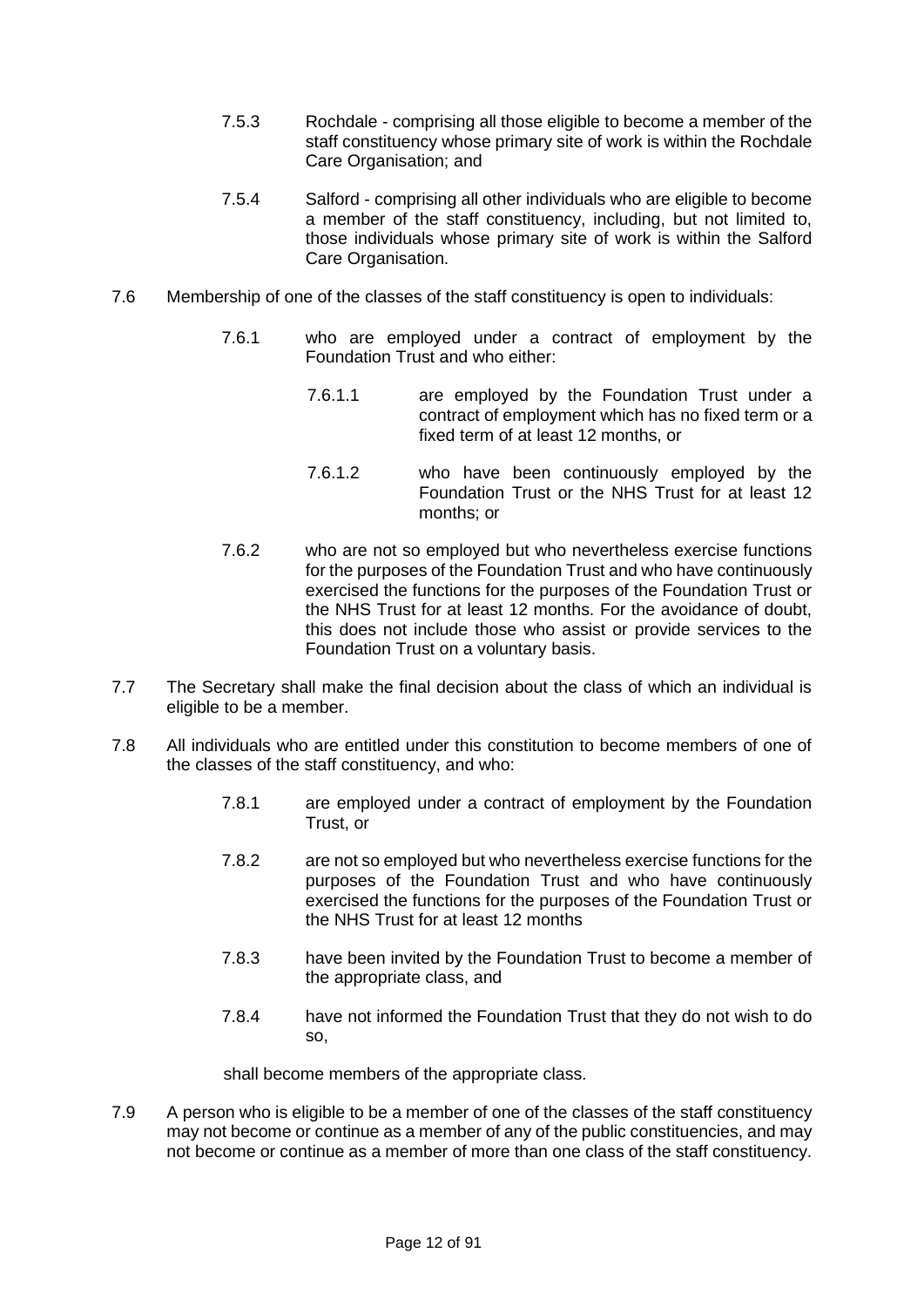7.10 The minimum number of members of each class of the staff constituency is to be four.

#### <span id="page-12-0"></span>8 **Disqualification from Membership**

- 8.1 A person may not become or remain a member of the Foundation Trust if:
	- 8.1.1 they have been the subject of action in accordance with the Foundation Trust's Violence and Aggression policy, including but not limited to being informed that treatment has been withdrawn, or (within the last three years) they have been given a final written warning, or
	- 8.1.2 they have been designated a vexatious complainant in accordance with the Foundation Trust's policy.

#### <span id="page-12-1"></span>9 **Termination of Membership**

- 9.1 A member shall cease to be a member if:
	- 9.1.1 they resign by notice to the Secretary;
	- 9.1.2 they die;
	- 9.1.3 they are expelled from membership under this constitution;
	- 9.1.4 they cease to be entitled under this constitution to be a member of any of the public constituencies or of any of the classes of the staff constituency;
	- 9.1.5 if it appears to the Secretary that they no longer wish to be a member of the Foundation Trust, and after enquiries made in accordance with a process approved by the Council of Governors, they fail to demonstrate that they wish to continue to be a member of the Foundation Trust.
- 9.2 A member may be expelled by a resolution approved by not less than two-thirds of the Governors present and voting at a General Meeting. The following procedure is to be adopted.
	- 9.2.1 Any member may complain to the Secretary that another member has acted in a way detrimental to the interests of the Foundation Trust.
	- 9.2.2 If a complaint is made, the Council of Governors may itself consider the complaint having taken such steps as it considers appropriate to ensure that each member's point of view is heard and may either:
		- 9.2.2.1 dismiss the complaint and take no further action;
		- 9.2.2.2 for a period not exceeding twelve months suspend the rights of the member complained of to attend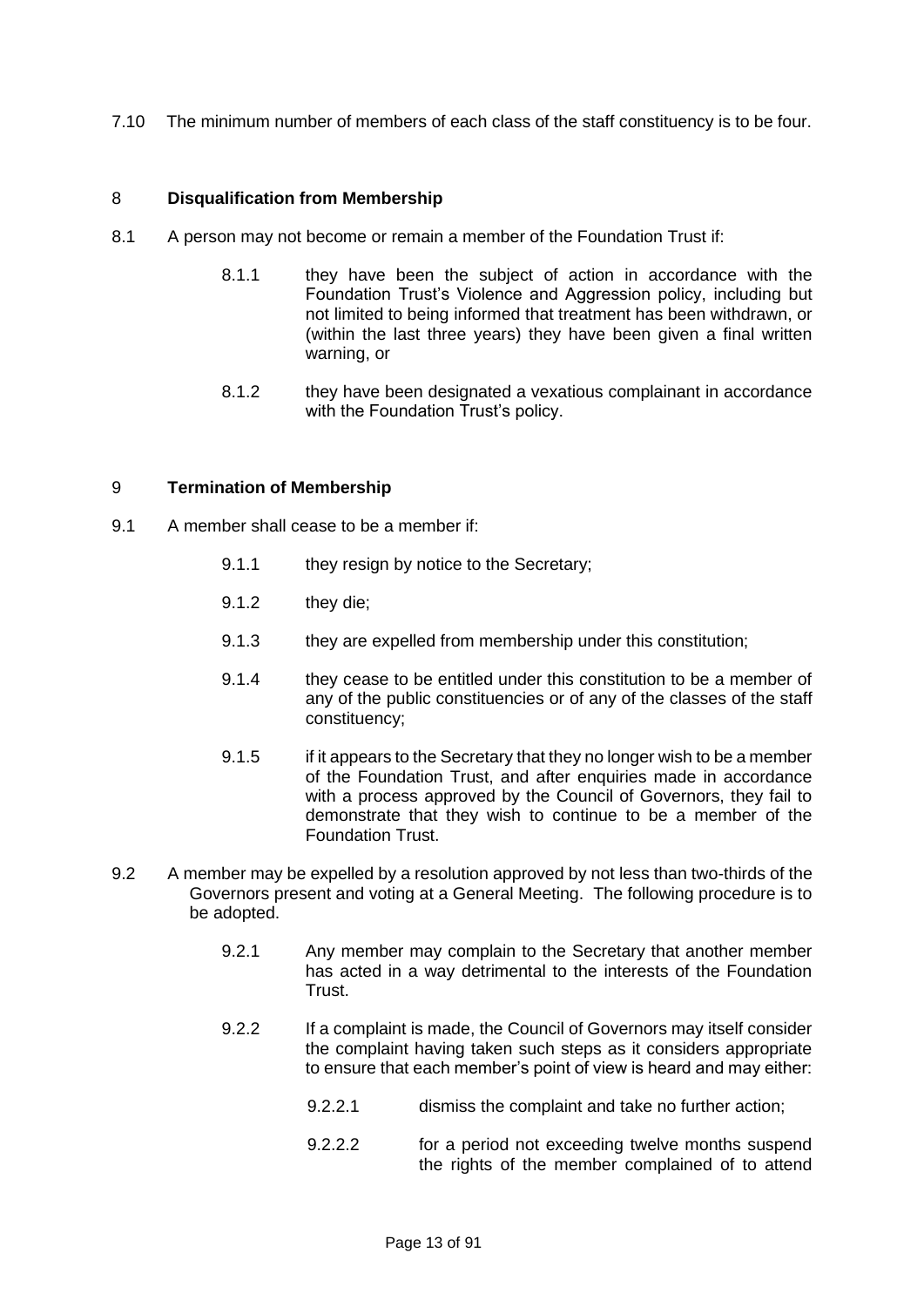members meetings and vote under this constitution; or

- 9.2.2.3 arrange for a resolution to expel the member complained of to be considered at the next General Meeting of the Council of Governors.
- 9.2.3 If a resolution to expel a member is to be considered at a General Meeting of the Board of Governors, details of the complaint must be sent to the member complained of not less than one calendar month before the meeting with an invitation to answer the complaint and attend the meeting.
- 9.2.4 At the meeting the Council of Governors will consider evidence in support of the complaint and such evidence as the member complained of may wish to place before them.
- 9.2.5 If the member complained of fails to attend the meeting without due cause the meeting may proceed in their absence.
- 9.3 A person expelled from membership will cease to be a member upon the declaration by the Chairman of the meeting that the resolution to expel them is carried.
- 9.4 No person who has been expelled from membership is to be re-admitted except by a resolution carried by the votes of two-thirds of the Council of Governors present and voting at a General Meeting.

#### <span id="page-13-0"></span>10 **Members' Meetings**

- 10.1 The Foundation Trust is to hold a members meeting (called the annual members meeting) within nine months of the end of each financial year.
- 10.2 All members meetings other than annual meetings are called special members meetings.
- 10.3 Members meetings are open to all members of the Foundation Trust, Governors and Directors, and representatives of the auditor. The Annual Members' Meeting shall be open to members of the public. The Council of Governors may, with the prior agreement of the Chairman, invite representatives of the media and any experts or advisors whose attendance they consider to be in the best interests of the Foundation Trust to attend a members meeting.
- 10.4 All members meetings are to be convened by the Secretary by order of the Council of Governors.
- 10.5 The Council of Governors may decide where a members meeting is to be held and may also for the benefit of members:
	- 10.5.1 arrange for the annual members meeting to be held in different venues each year;
	- 10.5.2 make provisions for a members meeting to be held at different venues simultaneously or at different times. In making such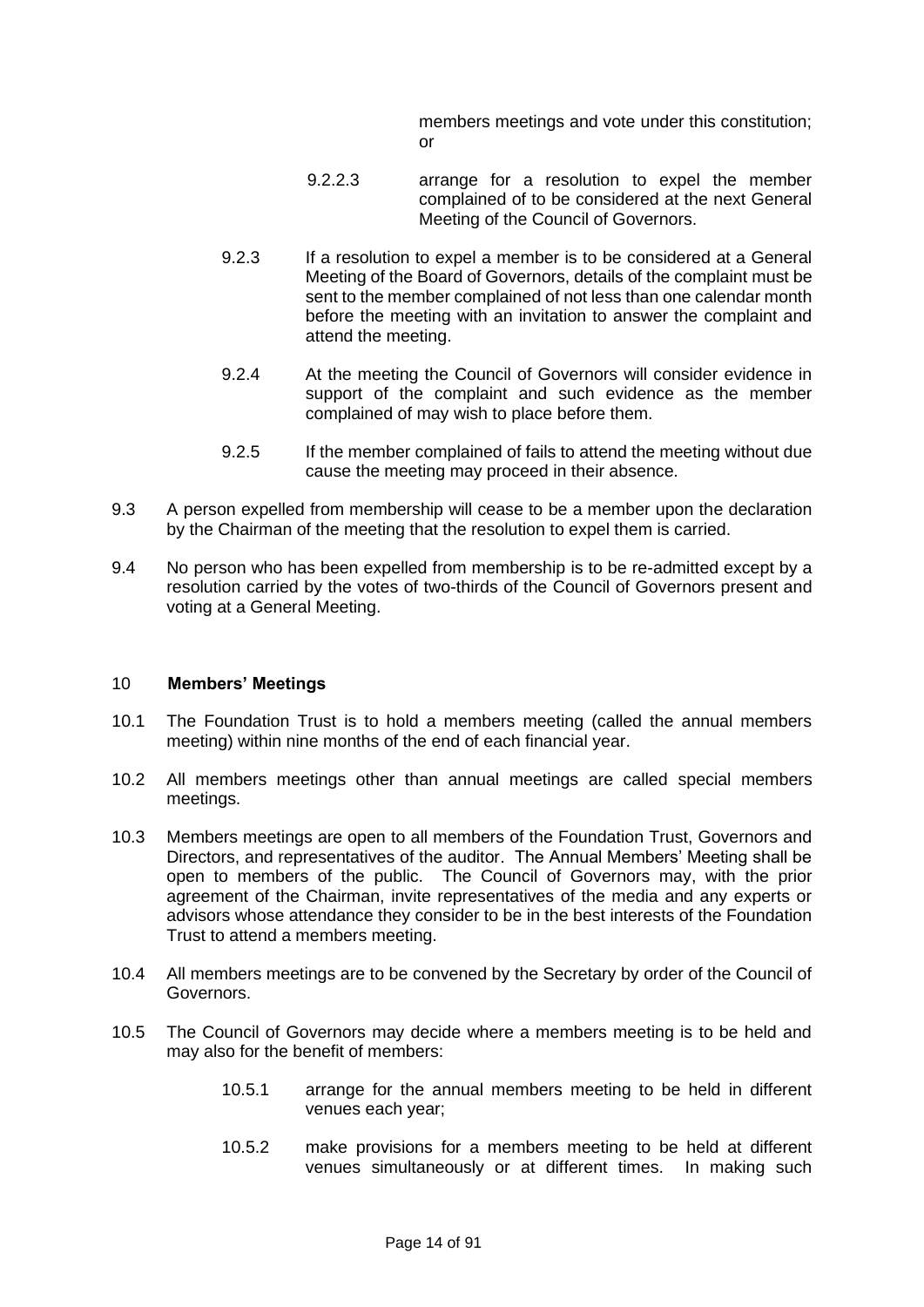provision the Council of Governors shall also fix an appropriate quorum for each venue, provided that the aggregate of the quorum requirements shall not be less than the quorum set out below.

- 10.6 At the annual members meeting:
	- 10.6.1 the Board of Directors shall present to the members:
		- 10.6.1.1 the annual accounts;
		- 10.6.1.2 any report of the auditor;
		- 10.6.1.3 the annual report;
		- 10.6.1.4 forward planning information for the next financial year;
	- 10.6.2 the Council of Governors shall present to the members:
		- 10.6.2.1 a report on steps taken to secure that (taken as a whole) the actual membership of its public constituencies and of the classes of the staff constituency is representative of those eligible for such membership;
		- 10.6.2.2 the progress of the membership strategy;
		- 10.6.2.3 any proposed changes to the policy for the composition of the Council of Governors and of the non-executive Directors;
	- 10.6.3 the results of the election and appointment of Governors and the appointment of non-executive Directors will be announced.
- 10.7 Notice of a members meeting is to be given:
	- 10.7.1 by notice to all members;
	- 10.7.2 by notice prominently displayed at the head office and at all of the Foundation Trust's places of business; and
	- 10.7.3 by notice on the Foundation Trust's website;

at least 14 clear days before the date of the meeting. The notice must:

- 10.7.4 be given to the Council of Governors and the Board of Directors, and to the auditor;
- 10.7.5 state whether the meeting is an annual or special members meeting;
- 10.7.6 give the time, date and place of the meeting; and
- 10.7.7 indicate the business to be dealt with at the meeting.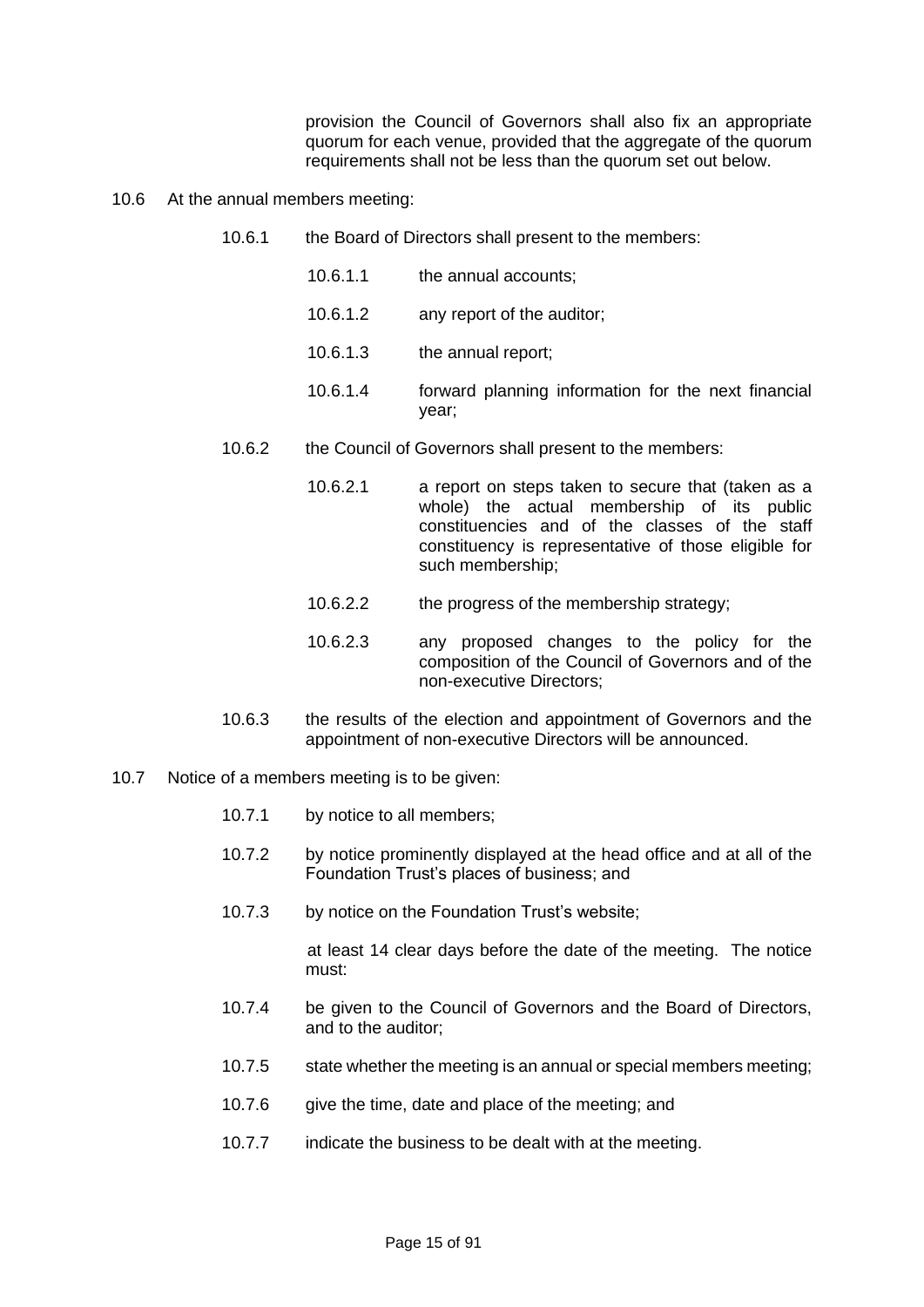- 10.8 Before a members meeting can do business there must be a quorum present. Except where this constitution says otherwise a quorum is one member present from each of the Foundation Trust's constituencies.
- 10.9 The Foundation Trust may make arrangements for members to vote by post, or by using electronic communications.
- 10.10 It is the responsibility of the Council of Governors, the Chairman of the meeting and the Secretary to ensure that at any members meeting:
	- 10.10.1 the issues to be decided are clearly explained;
	- 10.10.2 sufficient information is provided to members to enable rational discussion to take place.
- 10.11 The Chairman of the Foundation Trust, or in their absence the Vice-chairman of the Board of Directors, or in their absence one of the other non-executive Directors shall act as chairman at all members meetings of the Foundation Trust.
- 10.12 If no quorum is present within half an hour of the time fixed for the start of the meeting, the meeting shall stand adjourned to the same day in the next week at the same time and place or to such time and place as the Council of Governors determine. If a quorum is not present within half an hour of the time fixed for the start of the adjourned meeting, the number of members present during the meeting is to be a quorum.
- 10.13 A resolution put to the vote at a members meeting shall be decided upon by a poll.
- 10.14 Every member present and every member who has voted by post or using electronic communications is to have one vote. In the case of an equality of votes the Chairman of the meeting is to have a second or casting vote.
- 10.15 The result of any vote will be declared by the Chairman and entered in the minute book. The minute book will be conclusive evidence of the result of the vote.

#### <span id="page-15-0"></span>11 **Council of Governors**

- 11.1 The Foundation Trust is to have a Council of Governors. It is to consist of Public Governors, Staff Governors, Local Authority Governors and University Governors.
- 11.2 The aggregate number of Public Governors is to be more than half of the total number of members of the Council of Governors.
- 11.3 The Council of Governors, subject to the 2006 Act, shall seek to ensure that through the composition of the Council of Governors:
	- 11.3.1 the interests of the community served by the Foundation Trust are appropriately represented;
	- 11.3.2 the level of representation of the public constituencies, the classes of the staff constituency and the appointing organisations strikes an appropriate balance having regard to their legitimate interest in the Foundation Trust's affairs;

and to this end, the Council of Governors: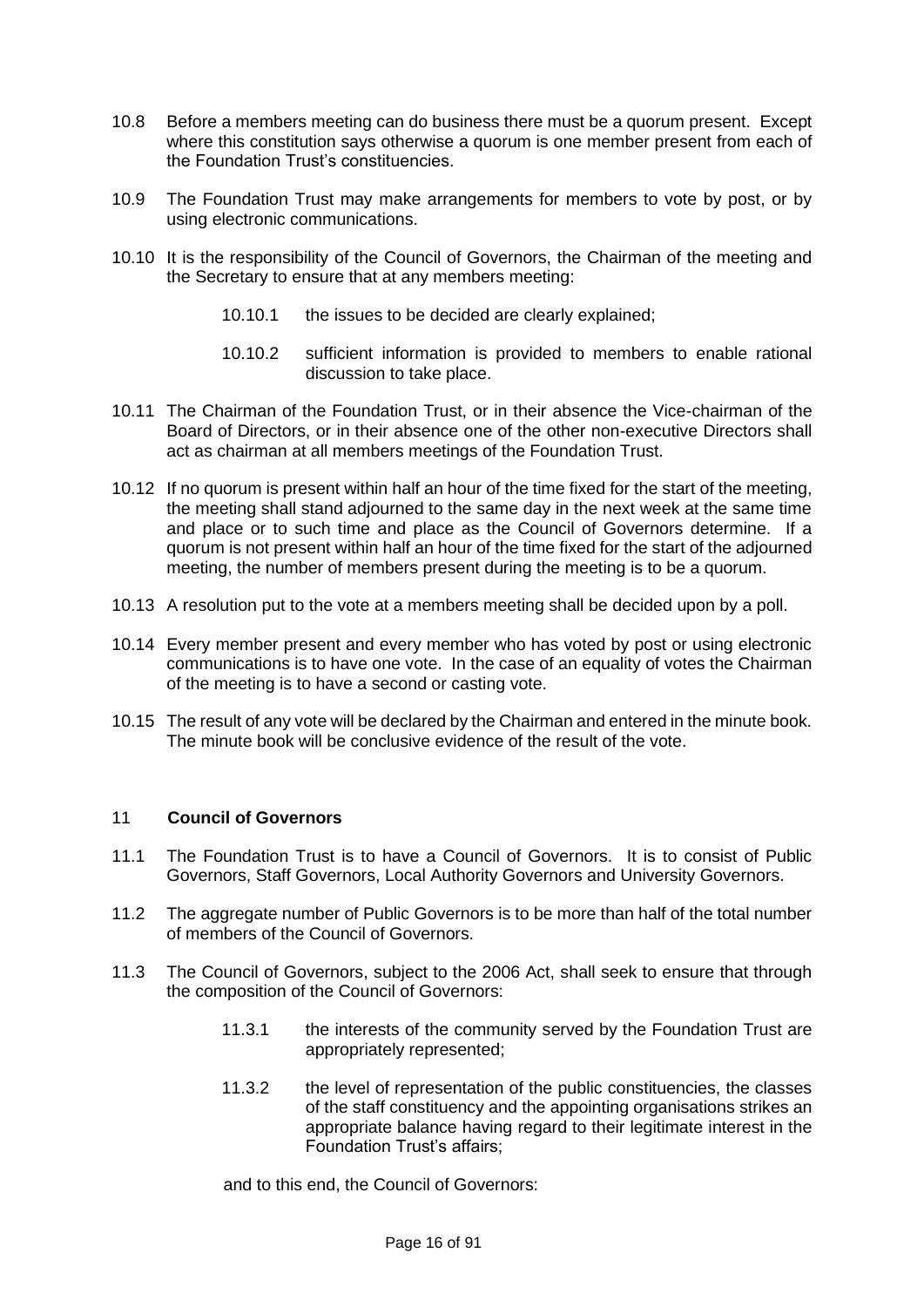- 11.3.3 shall at all times maintain a policy for the composition of the Council of Governors which takes account of the membership strategy, and
- 11.3.4 shall from time to time and not less than every three years review the policy for the composition of the Council of Governors, and
- 11.3.5 when appropriate shall propose amendments to this constitution.
- 11.4 The Council of Governors of the Foundation Trust is to comprise:
	- 11.4.1 sixteen Public Governors from the following public constituencies:
		- 11.4.1.1 Salford five Public Governors
		- 11.4.1.2 Oldham four Public Governors
		- 11.4.1.3 Bury three Public Governors
		- 11.4.1.4 Rochdale three Public Governors
		- 11.4.1.5 Rest of England and Wales one Public Governor
	- 11.4.2 nine Staff Governors from the following classes:
		- 11.4.2.1 Salford three staff Governors
		- 11.4.2.2 Oldham two Staff Governors
		- 11.4.2.3 Bury two Staff Governors
		- 11.4.2.4 Rochdale two Staff Governors
	- 11.4.3 four Local Authority Governors appointed by the following local authorities:
		- 11.4.3.1 Salford City Council one Local Authority Governor
		- 11.4.3.2 Oldham Council one Local Authority Governor
		- 11.4.3.3 Bury Council one Local Authority Governor
		- 11.4.3.4 Rochdale Borough Council one Local Authority Governor
	- 11.4.4 one University Governor appointed by University of Manchester; and
	- 11.4.5 one University Governor appointed by University of Salford.

#### **Elected Governors**

- 11.5 Public Governors are to be elected by members of their public constituency, and Staff Governors are to be elected by members of their class of the staff constituency. Each class/constituency may elect any of their number to be a Governor in accordance with the provisions of this constitution.
- 11.6 If contested, the elections must be by secret ballot.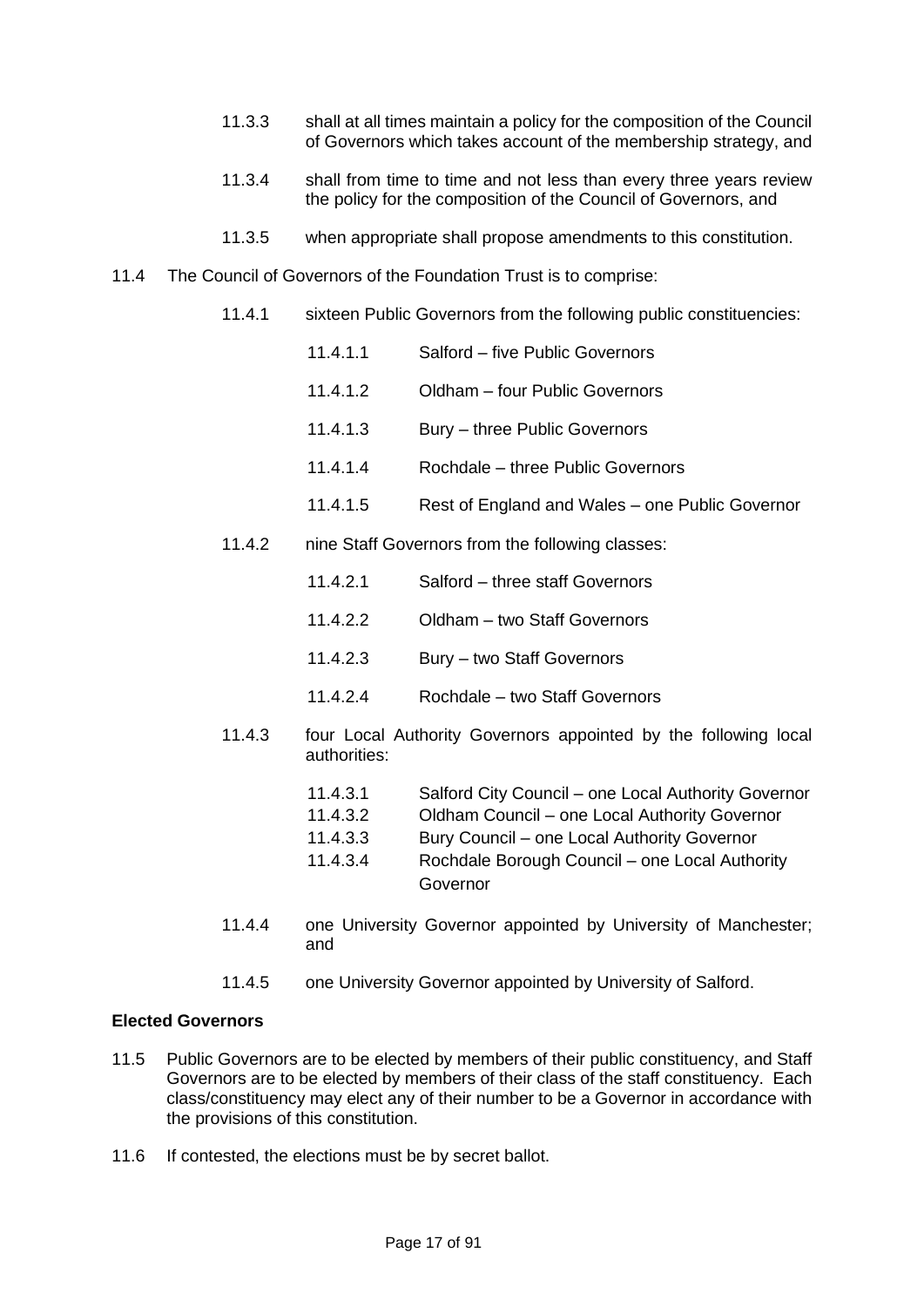- 11.7 Elections for elected members of the Council of Governors shall be conducted in accordance with the Model Election Rules set out in Annex 2.
- 11.8 A subsequent variation of the Model Election Rules by the Department of Health shall not constitute a variation of the terms of this constitution for the purposes of paragraph 22 of the constitution (amendment of the constitution).
- 11.9 A member of a public constituency may not vote at an election for a Public Governor unless within twenty-one days before they vote they have made a declaration in the form specified by the Secretary that they are qualified to vote as a member of the relevant public constituency. It is an offence to knowingly or recklessly make such a declaration which is false in a material particular.

#### **Local Authority Governor**

11.10 The Secretary, having consulted each of the Councils is to adopt a process for agreeing the appointment of the Local Authority Governors with those local authorities.

#### **University Governor**

11.11 The Secretary, having consulted with University of Manchester and the University of Salford, is to adopt a process for agreeing the appointment of each University Governor.

#### **Appointment of Lead Governor of the Council of Governors**

11.12 The Council of Governors shall appoint one of the Governors to be Lead Governor of the Council of Governors. The Lead Governor's function shall be to chair such parts of meetings of the Council of Governors which cannot be chaired by the person presiding at the relevant meeting due to a conflict of interest in relation to the business being discussed.

#### **Terms of office for Governors**

- 11.13 Elected Governors:
	- 11.13.1 shall normally hold office for a period of three years commencing immediately after the day on which their election is announced;
	- 11.13.2 are eligible for re-election at the end of that period;
	- 11.13.3 may not hold office for more than nine consecutive years, and shall not be eligible for re-election if they have already held office for more than six consecutive years.

#### 11.14 Appointed Governors:

- 11.14.1 shall normally hold office for a period of three years commencing immediately after the annual members meeting at which their appointment is announced;
- 11.14.2 are eligible for re-appointment at the end of that period;
- 11.14.3 may not hold office for longer than nine consecutive years, and shall not be eligible for re-appointment if they have already held office for more than six consecutive years.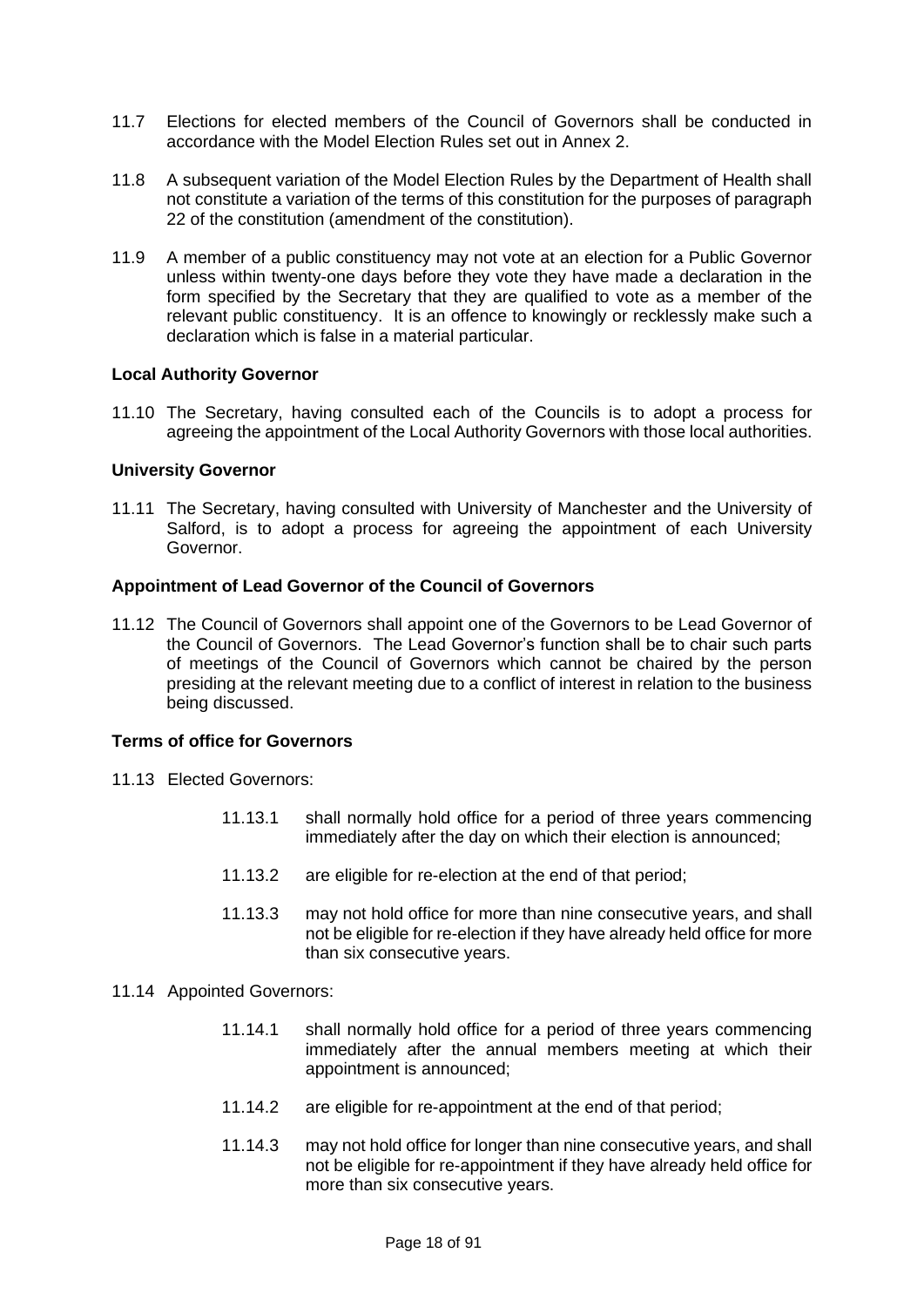- 11.15 For the purposes of these provisions concerning terms of office for Governors, "year" means:
	- 11.15.1 For a newly elected or re-elected governor, a period commencing immediately after the day on which their election is announced and ending at the conclusion of the first annual members meeting to take place after the date of their election; and
	- 11.15.2 In all other cases, a period commencing immediately after the conclusion of the last annual members meeting, and ending at the conclusion of the next annual members meeting.

#### **Eligibility to be a Governor**

- 11.16 A person may not become a Governor of the Foundation Trust, and if already holding such office will immediately cease to do so, if:
	- 11.16.1 they are under sixteen years of age:
	- 11.16.2 they are a Director of the Foundation Trust, an executive director or chair of a health service body or a director of a local authority;
	- 11.16.3 they are the spouse, partner, parent or child of a member of the Board of Directors of the Foundation Trust;
	- 11.16.4 they are a member of a local authority's Scrutiny Committee covering health matters;
	- 11.16.5 being a member of one of the public constituencies, they refuse to sign a declaration in the form specified by the Secretary of particulars of their qualification to vote as a member of the Foundation Trust, and that they are not prevented from being a member of the Council of Governors;
	- 11.16.6 if they are subject to a sex offender order or a sexual harm prevention order;
	- 11.16.7 they have been adjudged bankrupt or their estate has been sequestrated and in either case they have not been discharged;
	- 11.16.8 they are a person in relation to whom a moratorium period under a debt relief order applies (under Part 7A of the Insolvency Act 1986),
	- 11.16.9 they have made a composition or arrangement with, or granted a trust deed for, their creditors and have not been discharged in respect of it;
	- 11.16.10 they have within the preceding five years been convicted in the British Islands or elsewhere of any offence and a sentence of imprisonment (whether suspended or not) for a period of three months or more (without the option of a fine) was imposed;
	- 11.16.11 they have within the preceding two years been dismissed, otherwise than by reason of redundancy, from any paid employment with a health service body;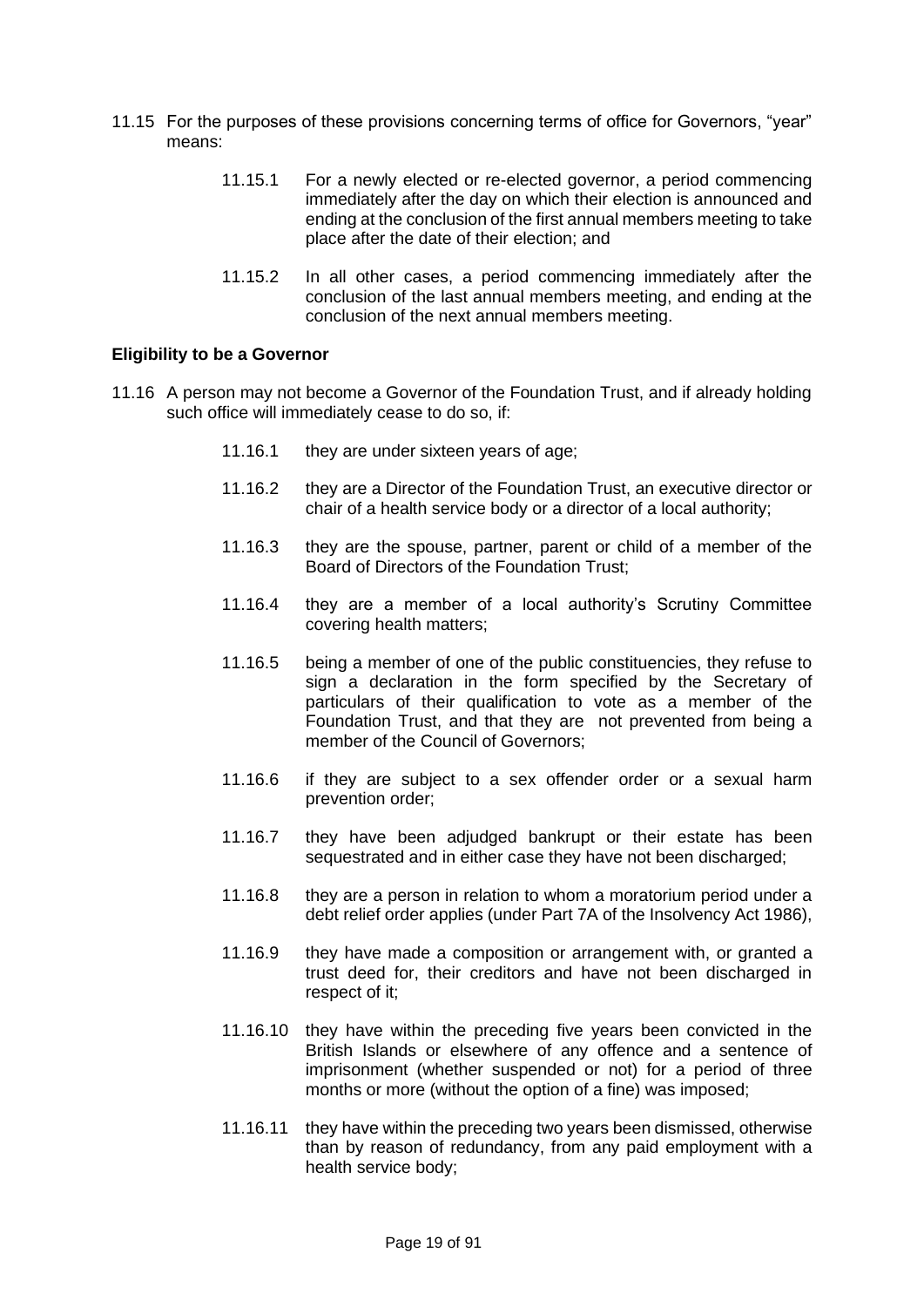- 11.16.12 they are a person whose tenure of office as the Chairman or as a member or director of a health service body has been terminated on the grounds that their appointment is not in the interests of the health service, for non-attendance at meetings, or for non-disclosure of a pecuniary interest;
- 11.16.13 they are a member of the staff constituency and are subject to a final written warning in connection with any position of employment held by them;
- 11.16.14 they have a formal role within a Clinical Commissioning Group with whom the Foundation Trust holds one or more contracts.
- 11.16.15 they are a Healthwatch member.

#### **Termination of office and removal of Governors**

- 11.17 A person holding office as a Governor shall immediately cease to do so if:
	- 11.17.1 they resign by notice in writing to the Secretary;
	- 11.17.2 they fail to attend three consecutive meetings, unless the other Governors are satisfied that:
		- 11.17.2.1 the absences were due to reasonable causes; and
		- 11.17.2.2 they will be able to start attending meetings of the Council of Governors again within such a period as the other Governors consider reasonable;
	- 11.17.3 in the case of an elected Governor, they cease to be a member of the constituency or class of the constituency by which they were elected;
	- 11.17.4 in the case of an appointed Governor, the appointing organisation terminates the appointment;
	- 11.17.5 they have refused without reasonable cause to undertake any training which the Council of Governors requires all Governors to undertake;
	- 11.17.6 they have failed to sign and deliver to the Secretary a statement in the form required by the Secretary confirming acceptance of the code of conduct for Governors;
	- 11.17.7 they are removed from the Council of Governors under the following provisions.
- 11.18 A Governor may be removed from the Council of Governors by a resolution approved by not less than three-quarters of the remaining Governors present and voting on the grounds that:
	- 11.18.1 they have committed a serious breach of the code of conduct, or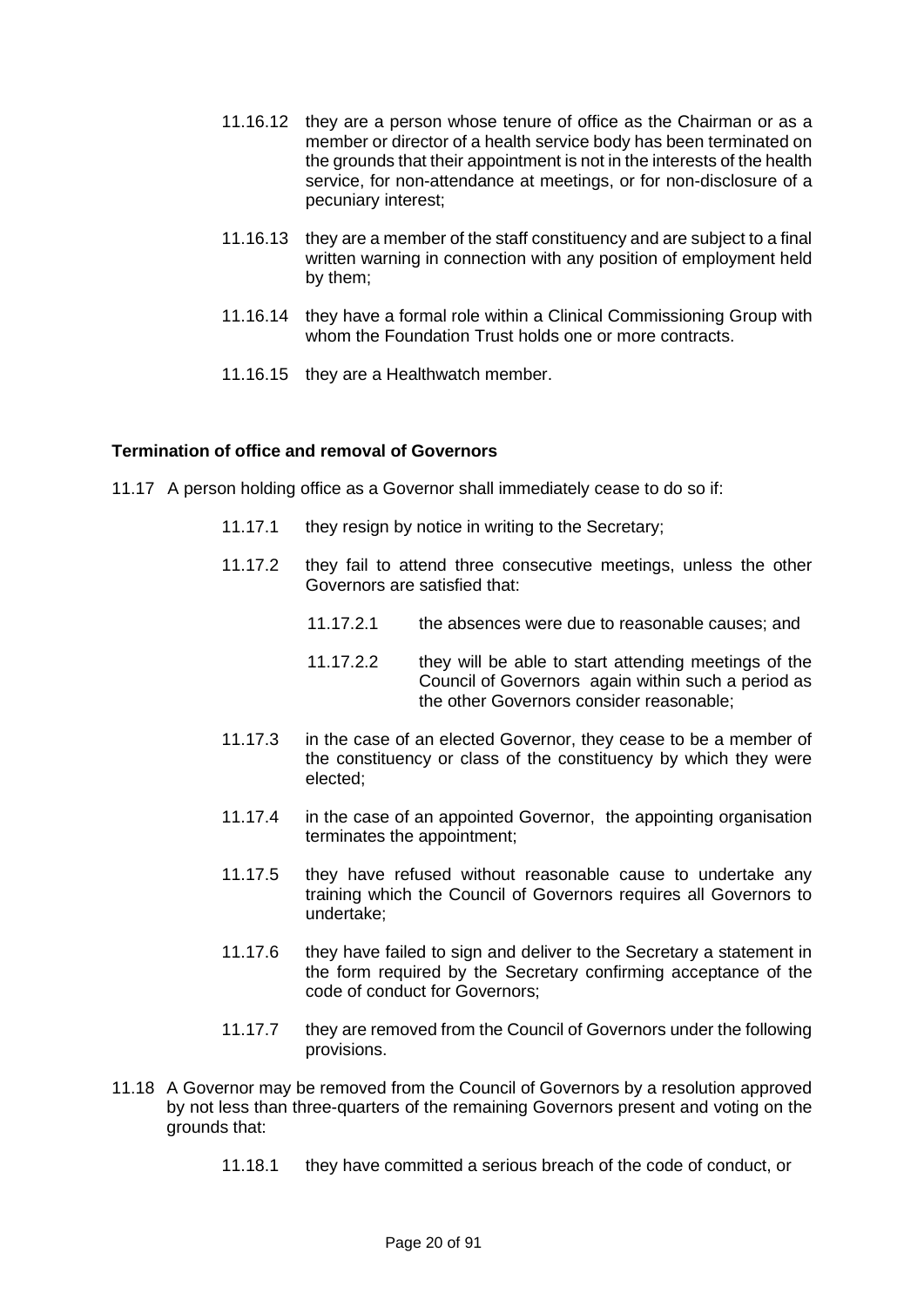- 11.18.2 they have acted in a manner detrimental to the interests of the Foundation Trust, and
- 11.18.3 the Council of Governors consider that it is not in the best interests of the Foundation Trust for them to continue as a Governor.

#### **Vacancies amongst Governors**

- 11.19 Where a vacancy arises on the Council of Governors for any reason other than expiry of term of office, the following provisions will apply.
- 11.20 Where the vacancy arises amongst the appointed Governors, the Secretary shall request that the appointing organisation appoints a replacement to hold office for the remainder of the term of office (such replacement to be appointed in accordance with the process which has been previously agreed with the Secretary).
- 11.21 Where the vacancy arises amongst the elected Governors, the Council of Governors shall:
	- 11.21.1 invite the next highest polling candidate for that seat at the most recent election, who is willing to take office, to fill the seat until the next annual election, at which time the seat will fall vacant and subject to election for any unexpired period of the term of office, or
	- 11.21.2 if there is no next highest polling candidate for that seat willing to take office and the vacancy remains, be at liberty to call an election within six months to fill the seat for the remainder of the term of office.

#### **Expenses and remuneration of Governors**

- 11.22 The Foundation Trust may reimburse Governors for travelling and other costs and expenses incurred in carrying out their duties at such rates as the Board of Directors decides. These are to be disclosed in the annual report.
- 11.23 Governors are not to receive remuneration.

#### **Meetings of the Council of Governors**

- 11.24 The Council of Governors is to meet at least three times in each financial year. Save in the case of emergencies or the need to conduct urgent business, the Secretary shall give at least fourteen days written notice of the date and place of every meeting of the Council of Governors to all Governors. Notice of every meeting of the Council of Governors which is open to the public will also be published in the Foundation Trusts' members' newsletter and on the Foundation Trust's website.
- 11.25 Meetings of the Council of Governors may be called by the Secretary, or by the Chairman, or by six Governors who give written notice to the Secretary specifying the business to be carried out. The Secretary shall send a written notice to all Governors as soon as possible after receipt of such a request. The Secretary shall call a meeting on at least fourteen but not more than twenty-eight days' notice to discuss the specified business. If the Secretary fails to call such a meeting then the Chairman or six Governors, whichever is the case, shall call such a meeting.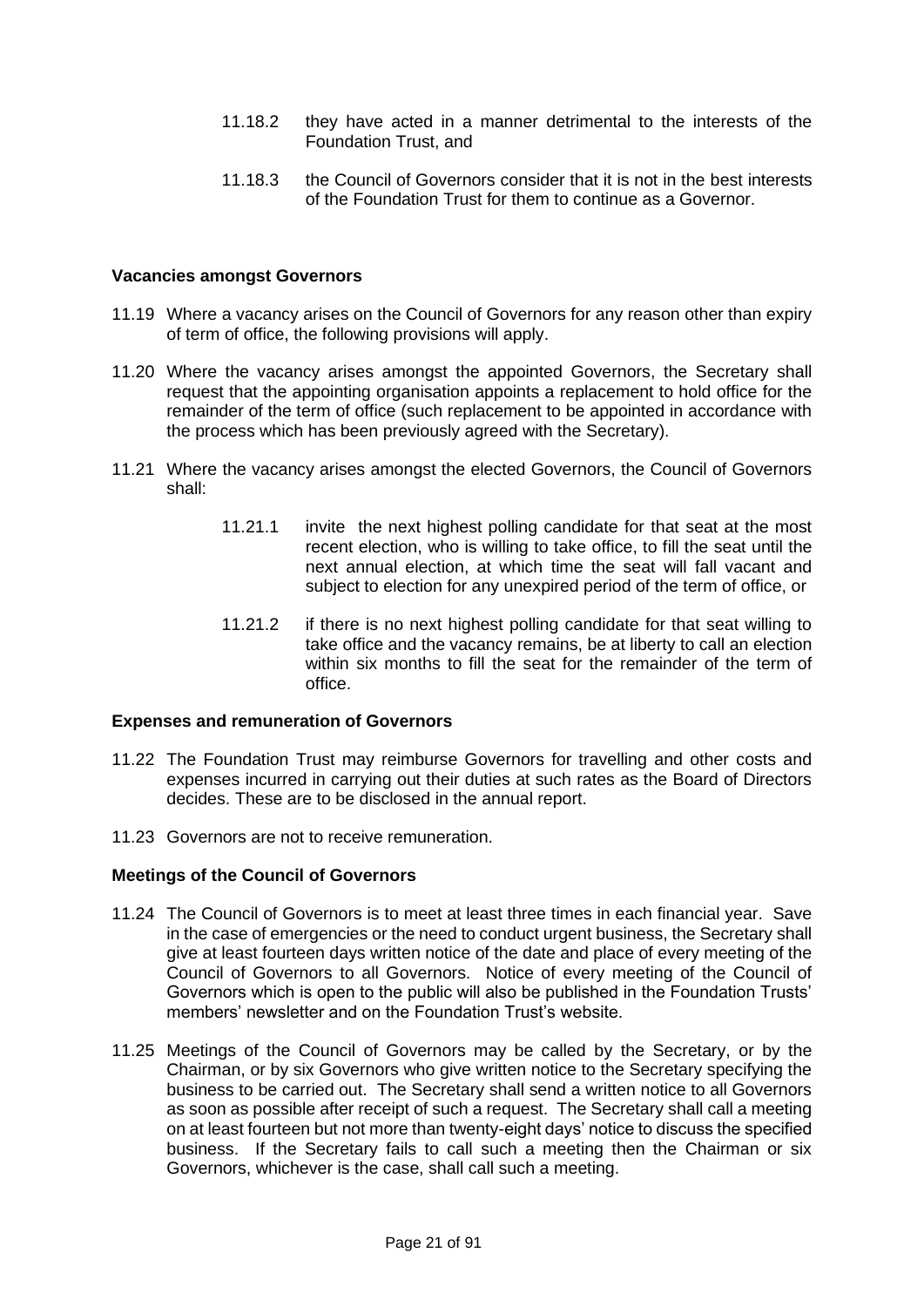- 11.26 All meetings of the Council of Governors are to be General Meetings open to members of the public unless the Council of Governors decides otherwise in relation to all or part of a meeting for reasons of commercial confidentiality or on other proper grounds. The Chairman may exclude any member of the public from a meeting of the Council of Governors if they are interfering with or preventing the proper conduct of the meeting.
- 11.27 Eleven Governors (i.e. approximately one third of the Council) regardless of type (public, staff or appointed) shall form a quorum
- 11.28 The Chairman of the Foundation Trust or, in their absence, the Vice Chairman of the Board of Directors, or in their absence one of the non-executive Directors is to preside at meetings of the Council of Governors. If the person presiding at any such meeting has a conflict of interest in relation to the business being discussed, the Lead Governor of the Council of Governors will chair that part of the meeting.
- 11.29 The Council of Governors may invite the Chief Executive or any other member or members of the Board of Directors, or a representative of the auditor or other advisors to attend a meeting of the Council of Governors.
- 11.30 For the purposes of obtaining information about the Foundation Trust's performance of its functions or the directors' performance of their duties (and deciding whether to propose a vote on the Foundation Trust's or director's performance), the Council of Governors may require one or more of the directors to attend a meeting;
- 11.31 The Council of Governors may agree that its members can participate in its meetings by telephone, video or computer link. Participation in a meeting in this manner shall be deemed to constitute presence in person at the meeting.
- 11.32 Subject to this constitution and the following provisions of this paragraph, questions arising at a meeting of the Council of Governors shall be decided by a majority of votes.
	- 11.32.1 In case of an equality of votes the person presiding at or chairing the meeting shall have a casting vote.
	- 11.32.2 No resolution of the Council of Governors shall be passed if it is opposed by all of the Public Governors present.
- 11.33 The Council of Governors may not delegate any of its powers to a committee or subcommittee, but it may appoint committees consisting of its members, Directors, and other persons to assist the Council of Governors in carrying out its functions. The Council of Governors may, through the Secretary, request that advisors assist them or any committee they appoint in carrying out its duties.
- 11.34 All decisions taken in good faith at a meeting of the Council of Governors or of any committee shall be valid even if it is discovered subsequently that there was a defect in the calling of the meeting, or the appointment of the Governors attending the meeting.
- 11.35 In this paragraph, the Panel means a panel of persons appointed by Monitor to which a governor of an NHS foundation trust may refer a question as to whether the trust has failed or is failing:
	- 11.35.1 to act in accordance with its constitution, or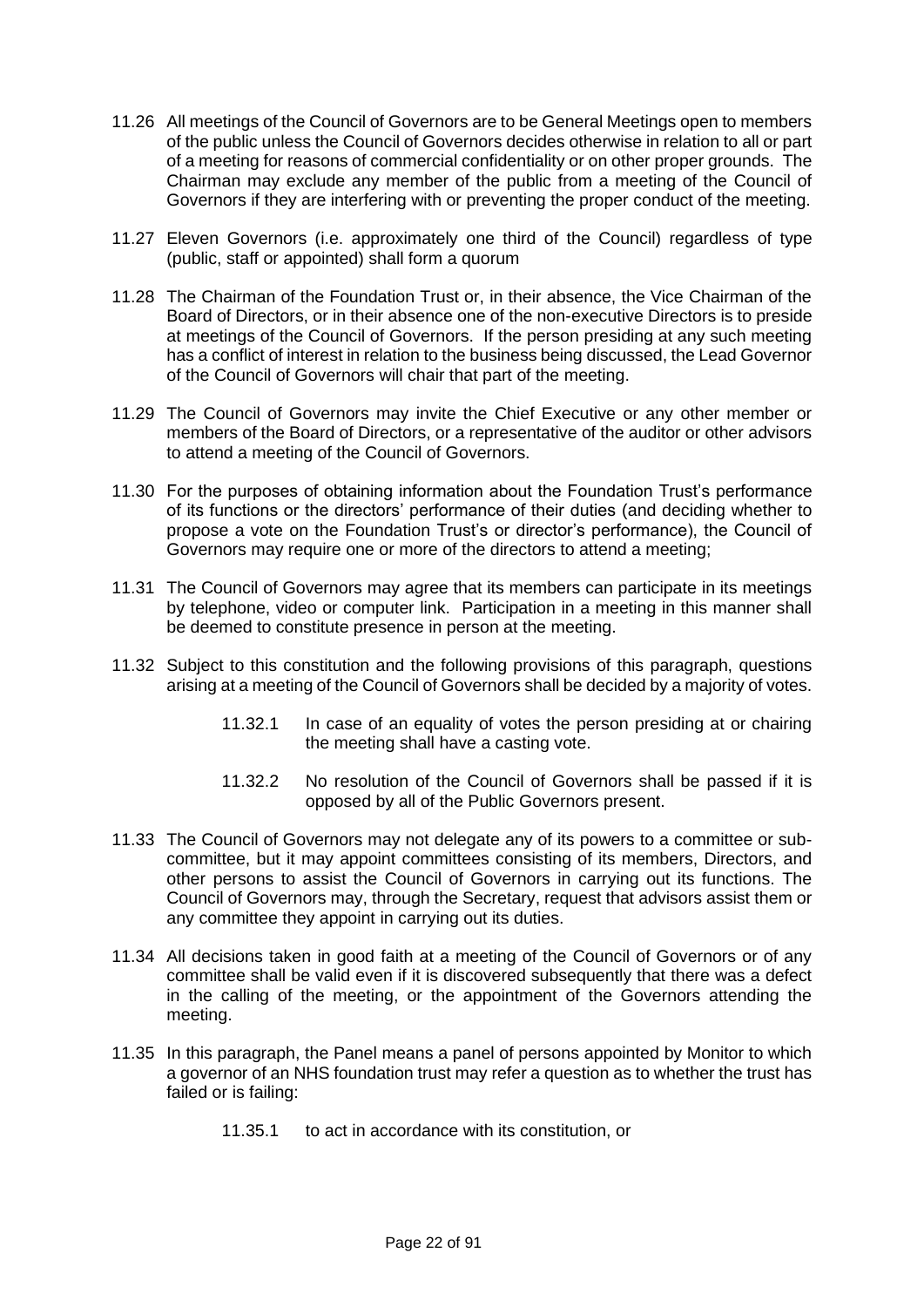- 11.35.2 to act in accordance with provision made by or under Chapter 5 of the 2006 Act;
- 11.36 A governor may refer a question to the panel only if more than half of the members of the Council of Governors voting approve the referral.

#### **Disclosure of interests**

- 11.37 Any Governor who has a material interest in a matter as defined below shall declare such interest to the Council of Governors and:
	- 11.37.1 shall withdraw from the meeting and play no part in the relevant discussion or decision;
	- 11.37.2 shall not vote on the issue (and if by inadvertence they do remain and vote, their vote shall not be counted).
- 11.38 Any Governor who fails to disclose any interest required to be disclosed under the preceding paragraph must permanently vacate their office if required to do so by a majority of the remaining Governors.
- 11.39 Subject to the exceptions below, a material interest is:
	- 11.39.1 any directorship of a company;
	- 11.39.2 any interest or position held by a Governor in any firm or company or business which, in connection with the matter, is trading with the Foundation Trust, or is likely to be considered as a potential trading partner with the Foundation Trust;
	- 11.39.3 any interest in an organisation providing health and social care services to the National Health Service;
	- 11.39.4 a position of authority in a charity or voluntary organisation in the field of health and social care;
	- 11.39.5 any connection with any organisation, entity or company considering entering into a financial arrangement with the Foundation Trust including but not limited to lenders or banks.
- 11.40 The exceptions which shall not be treated as material interests are as follows:
	- 11.40.1 shares not exceeding 2% of the total shares in issue held in any company whose shares are listed on any public exchange;
	- 11.40.2 an employment contract held by Staff Governors;
	- 11.40.3 an employment contract with, or a position of authority in, a local authority held by a Local Authority Governor;
	- 11.40.4 an employment contract with, or a position of authority, in a university held by a University Governor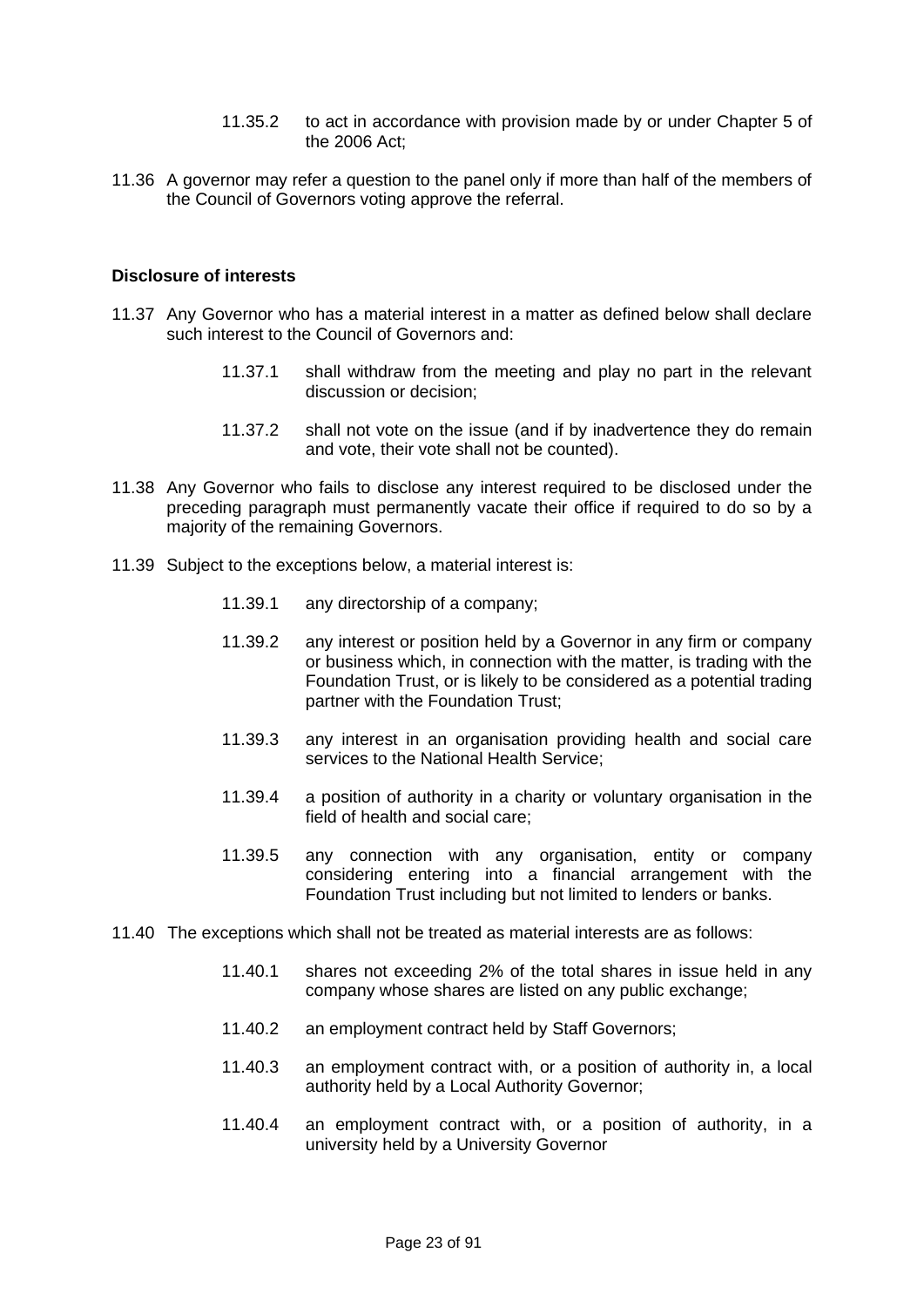.The Council of Governors is to adopt its own standing orders for its practice and procedure, in particular for its procedure at meetings.

#### **Declaration**

11.41 An elected Governor may not vote at a meeting of the Council of Governors unless, before attending the meeting, they have made a declaration in the form specified by the Secretary of the particulars of their qualification to vote as a member of the Foundation Trust and that they are not prevented from being a member of the Council of Governors. An elected Governor shall be deemed to have confirmed the declaration upon attending any subsequent meeting of the Council of Governors, and every agenda for meetings of the Council of Governors will draw this to the attention of elected Governors.

#### <span id="page-23-0"></span>12 **Board of Directors**

- 12.1 The general duty of the Board of Directors and of each director individually is to act with a view to promoting the success of the Foundation Trust so as to maximise the benefits for the members of the Foundation Trust as a whole and for the public.
- 12.2 The Foundation Trust is to have a Board of Directors. It is to consist of executive and non-executive Directors.
- 12.3 The board is to include:
	- 12.3.1 the following non-executive Directors:
		- 12.3.1.1 a Chairman, who is to be appointed (and removed) by the Council of Governors at a General Meeting;
		- 12.3.1.2 not less than four and not more than seven other non-executive Directors who are to be appointed (and removed) by the Council of Governors at a General Meeting;

in each case subject to the approval of a majority of the Council of Governors (in the case of an appointment) present and voting at the meeting, and three-quarters of all of the members of the Council of Governors (in the case of a removal) present and voting at the meeting;

- 12.3.2 the following executive Directors:
	- 12.3.2.1 a Chief Executive (who is the accounting officer), who is to be appointed (and removed) by the nonexecutive Directors, and whose appointment is subject to the approval of a majority of the members of the Council of Governors present and voting at a General Meeting;
	- 12.3.2.2 a Finance Director, a registered medical practitioner or a registered dentist, a registered nurse or registered midwife, and not more than three other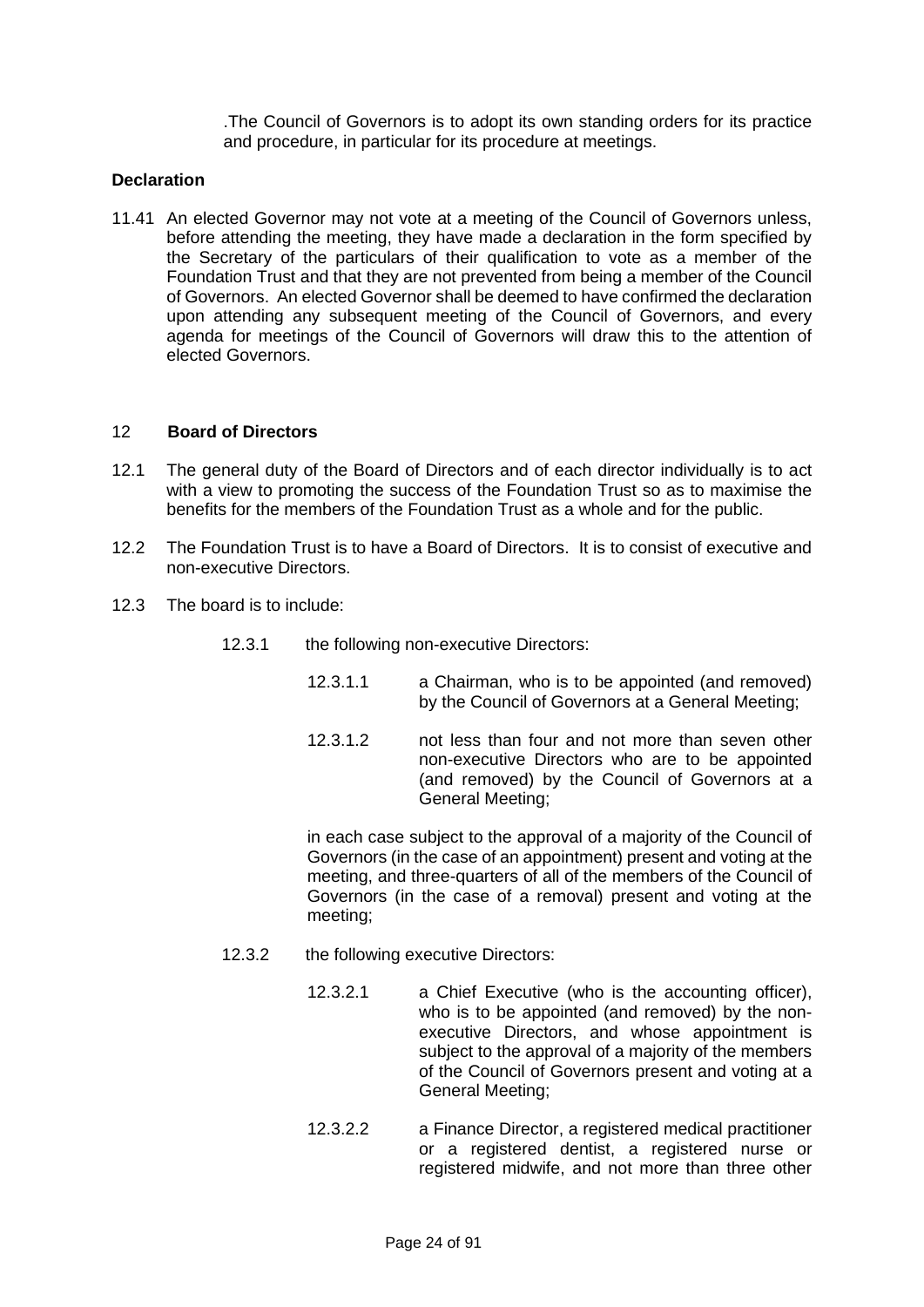executive Directors, all of whom are to be appointed (and removed) by a committee consisting of the Chairman, the Chief Executive and the other nonexecutive Directors.

- 12.4 The number of executive Directors will not exceed the number of established nonexecutive Directors.
- 12.5 The Board of Directors shall elect one of the non-executive Directors to be Vice-Chairman of the Board of Directors. If the Chairman is unable to discharge their office as Chairman of the Foundation Trust, the Vice-Chairman of the Board of Directors shall be acting Chairman of the Foundation Trust.
- 12.6 The Chief Executive may nominate one of the executive Directors to be Deputy Chief Executive. If the Chief Executive is unable to discharge their office as Chief Executive, the Deputy Chief Executive or, if no such appointment has been made, one of the executive Directors nominated by the Chairman and the non-executive Directors, shall act as Acting Chief Executive.
- 12.7 Only a member of one of the public constituencies or an individual exercising functions for University of Manchester or University of Salford is eligible for appointment as a non-executive Director.
- 12.8 Non-executive Directors are to be appointed by the Council of Governors using the following procedure.
	- 12.8.1 The Council of Governors will maintain a policy for the composition of the non-executive Directors which takes account of the membership strategy, and which they shall review from time to time and not less than every three years.
	- 12.8.2 The Board of Directors, (who will draw up the person specification) may work with an external organisation recognised as expert at appointments to identify the skills and experience required for nonexecutive Directors.
	- 12.8.3 Appropriate candidates (not more than five for each vacancy) will be identified by a Nominations Committee through a process of open competition, which take account of the policy maintained by the Council of Governors and the skills and experience required.
	- 12.8.4 The Nominations Committee will comprise the Chairman of the Foundation Trust (or the Vice Chairman unless they are standing for appointment, in which case another non-executive director, when a Chairman is being appointed), two elected Governors and one appointed Governor. The chairman of another Foundation Trust will be invited to act as an independent assessor to the Nominations Committee. The Nominations Committee will consult the Chief Executive.
- 12.9 The removal of the Chairman or another non-executive Director shall be in accordance with the following procedures.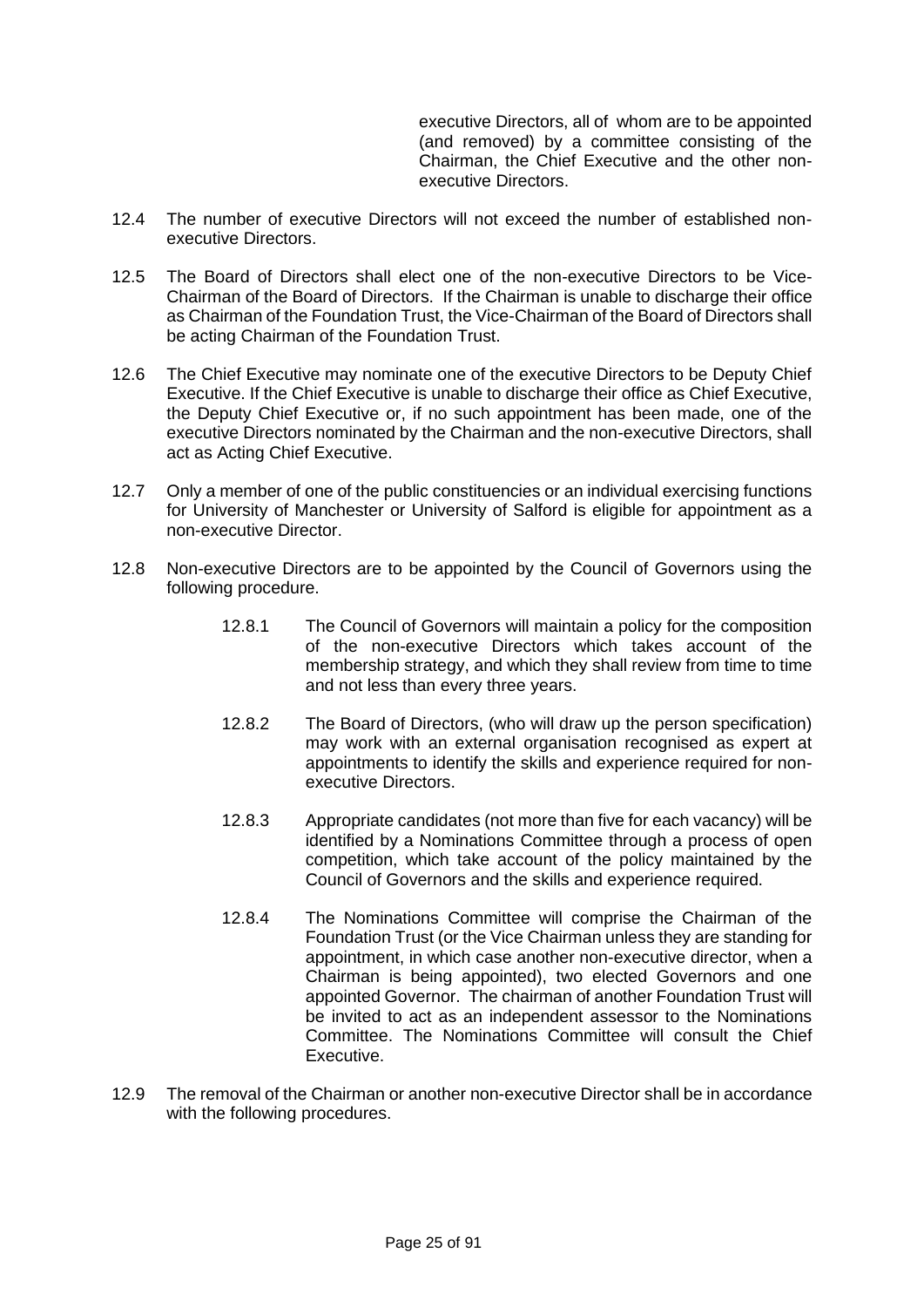- 12.9.1 Any proposal for removal must be proposed by a Governor and seconded by not less than ten Governors including at least two elected Governors and two appointed Governors.
- 12.9.2 Written reasons for the proposal shall be provided to the nonexecutive Director in question, who shall be given the opportunity to respond to such reasons.
- 12.9.3 In making any decision to remove a non-executive Director, the Council of Governors shall take into account the annual appraisal carried out by the Chairman.
- 12.9.4 If any proposal to remove a non-executive Director is not approved at a meeting of the Council of Governors, no further proposal can be put forward to remove such non-executive Director based upon the same reasons within 12 months of the meeting.

#### **Terms of Office**

- 12.10 The Chairman and the non-executive Directors are to be appointed for a period of office in accordance with the terms and conditions of office, including remuneration and allowances, decided by the Council of Governors at a General Meeting. Any reappointment of a non-executive Director by the Council of Governors shall be subject to a satisfactory appraisal carried out in accordance with procedures which the Board of Directors have approved.
- 12.11 The remuneration committee of non-executive Directors shall decide the terms and conditions of office including remuneration and allowances of all the executive Directors.

#### **Disqualification**

- 12.12 A person may not become or continue as a Director of the Foundation Trust if:
	- 12.12.1 they are a governor of a NHS foundation trust;
	- 12.12.2 they are a Healthwatch member;
	- 12.12.3 they are the spouse, partner, parent or child of a member of the Board of Directors of the Foundation Trust;
	- 12.12.4 they are a member of a local authority's Scrutiny Committee covering health matters;
	- 12.12.5 they have been adjudged bankrupt or their estate has been sequestrated and in either case they have not been discharged;
	- 12.12.6 they are a person in relation to whom a moratorium period under a debt relief order applies (under Part 7A of the Insolvency Act 1986),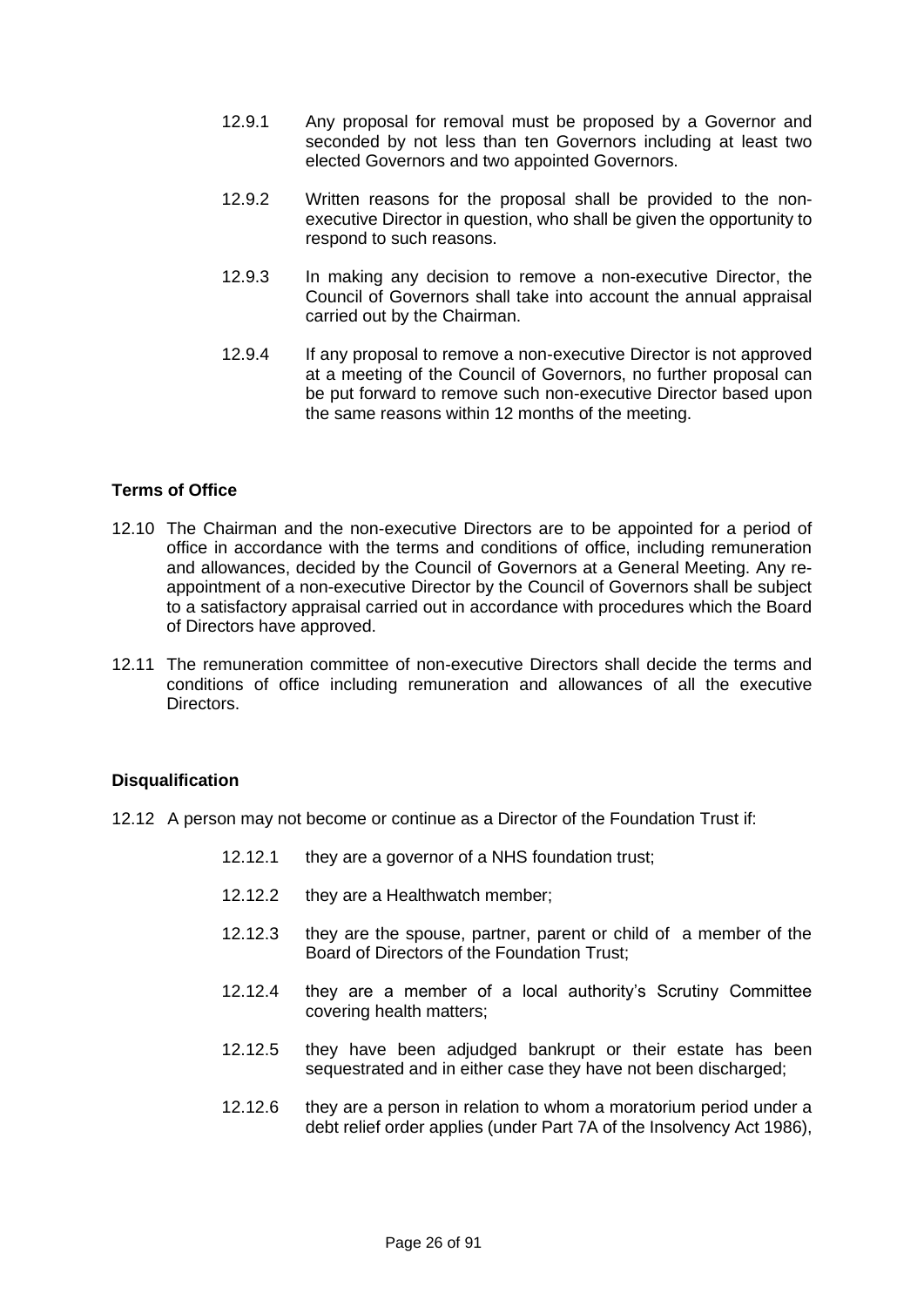- 12.12.7 they have made a composition or arrangement with, or granted a trust deed for, their creditors and have not been discharged in respect of it;
- 12.12.8 they have within the preceding five years been convicted in the British Islands or elsewhere of any offence, and a sentence of imprisonment (whether suspended or not) for a period of three months or more (without the option of a fine) was imposed;
- 12.12.9 they are the subject of a disqualification order made under the Company Directors Disqualification Act 1986;
- 12.12.10 in the case of a non-executive Director, they are no longer a member of one of the public constituencies or exercising functions for University of Manchester or University of Salford;
- 12.12.11 they are a person whose tenure of office as a Chairman or as a member or director of a health service body has been terminated on the grounds that their appointment is not in the interests of the health service, for non-attendance at meetings, or for non-disclosure of a pecuniary interest;
- 12.12.12 they have within the preceding two years been dismissed, otherwise than by reason of redundancy, from any paid employment with a health service body;
- 12.12.13 in the case of a non-executive Director they have refused without reasonable cause to fulfil any training requirement established by the Board of Directors; or
- 12.12.14 they have refused to sign and deliver to the Secretary a statement in the form required by the Board of Directors confirming acceptance of the code of conduct for Directors.

#### **Committees and Delegation**

- 12.13 The Board of Directors may delegate any of its powers to a committee of Directors or to an executive Director.
- 12.14 The Board of Directors shall appoint an audit committee of non-executive Directors to perform such monitoring, reviewing and other functions as are appropriate.
- 12.15 The Board of Directors shall appoint a remuneration committee of non-executive Directors to decide the remuneration and allowances, and the other terms and conditions of office, of the executive Directors.

#### **Meetings of the Board of Directors**

- 12.16 Save in the case of emergencies or the need to conduct urgent business, the Secretary shall give to all Directors reasonable notice in writing of the date and place of every meeting of the Board of Directors for each year.
- 12.17 Meetings of the Board of Directors will be open to members of the public. The Chairman may exclude any member of the public if they are interfering with or preventing the proper conduct of the meeting.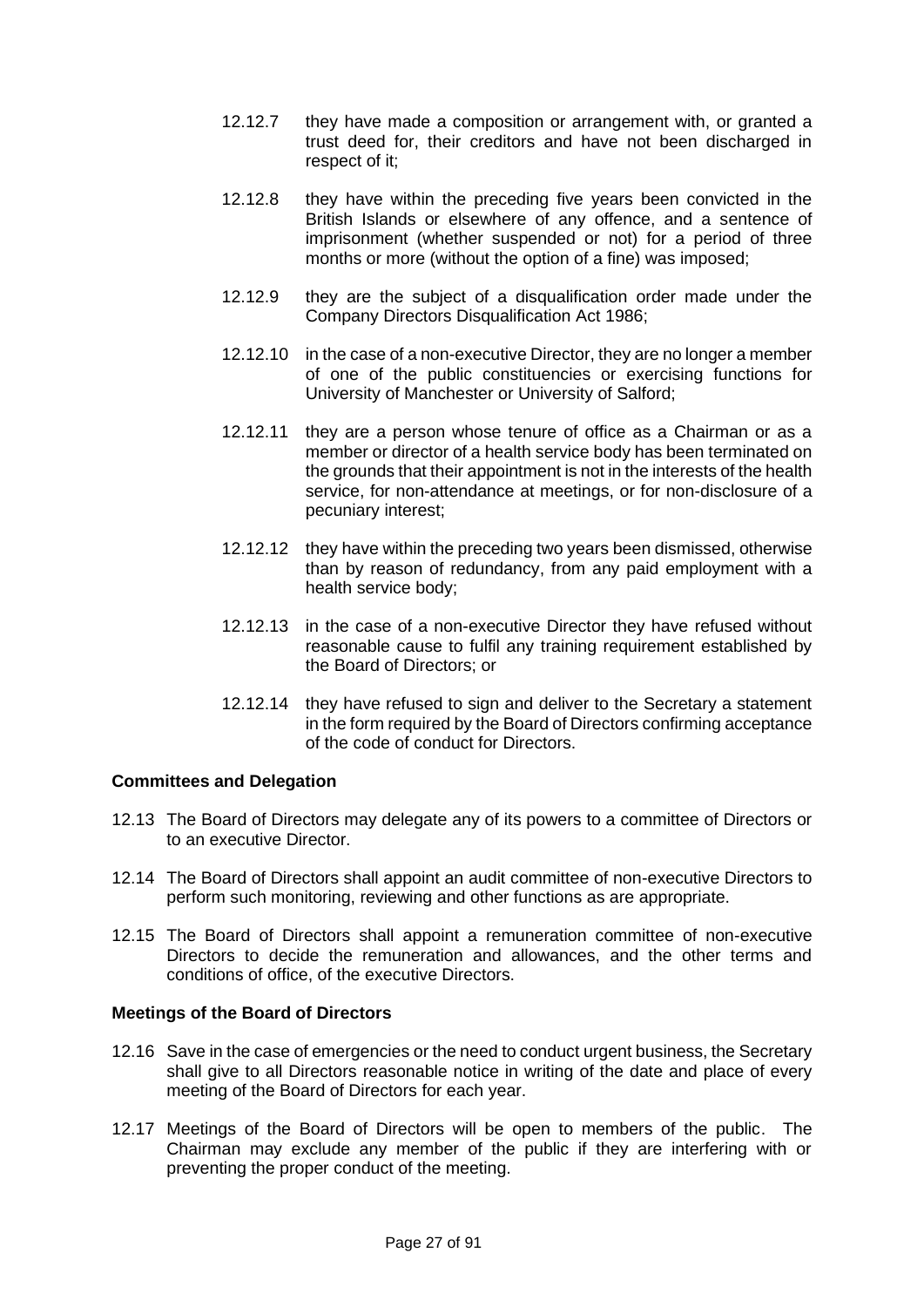- 12.18 Members of the public may be excluded from a meeting of the Board of Directors for special reasons.
- 12.19 Meetings of the Board of Directors are called by the Secretary, or by the Chairman, or by five Directors who give written notice to the Secretary specifying the business to be carried out. The Secretary shall send a written notice to all Directors as soon as possible after receipt of such a request. The Secretary shall call a meeting on at least fourteen but not more than twenty-eight days' notice to discuss the specified business. If the Secretary fails to call such a meeting then the Chairman or five Directors, whichever is the case, shall call such a meeting.
- 12.20 Before holding a meeting, the Board of Directors must send a copy of the agenda of the meeting to the Council of Governors. As soon as practicable after holding a meeting, the Board of Directors must send a copy of the minutes of the meeting to the Council of Governors.
- 12.21 Five Directors including not less than two executive Directors, and not less than two non-executive Directors shall form a quorum.
- 12.22 The Board of Directors may agree that its members can participate in its meetings by telephone, video or computer link. Participation in a meeting in this manner shall be deemed to constitute presence in person at the meeting.
- 12.23 The Chairman of the Foundation Trust or, in their absence, the Vice-Chairman of the Board of Directors, is to chair meetings of the Board of Directors.
- 12.24 Subject to the following provisions of this paragraph, questions arising at a meeting of the Board of Directors shall be decided by a majority of votes.
	- 12.24.1 In case of an equality of votes the Chairman shall have a second and casting vote.
- 12.25 The Board of Directors is to adopt Standing Orders covering the proceedings and business of its meetings. The proceedings shall not however be invalidated by any vacancy of its membership, or defect in a Director's appointment.

#### **Conflicts of Interest of Directors**

- 12.26 The duties that a director of the Foundation Trust has by virtue of being a director include in particular:
	- 12.26.1 A duty to avoid a situation in which the director has (or can have) a direct or indirect interest that conflicts (or possibly may conflict) with the interests of the Foundation Trust.
	- 12.26.2 A duty not to accept benefit from a third party by reason of being a director or doing (or not doing) anything in that capacity.
- 12.27 The duty referred to in sub-paragraph 12.26.1 is not infringed if:
	- 12.27.1 The situation cannot reasonably be regarded as likely to give rise to a conflict of interest, or
	- 12.27.2 The matter has been authorised in accordance with the constitution.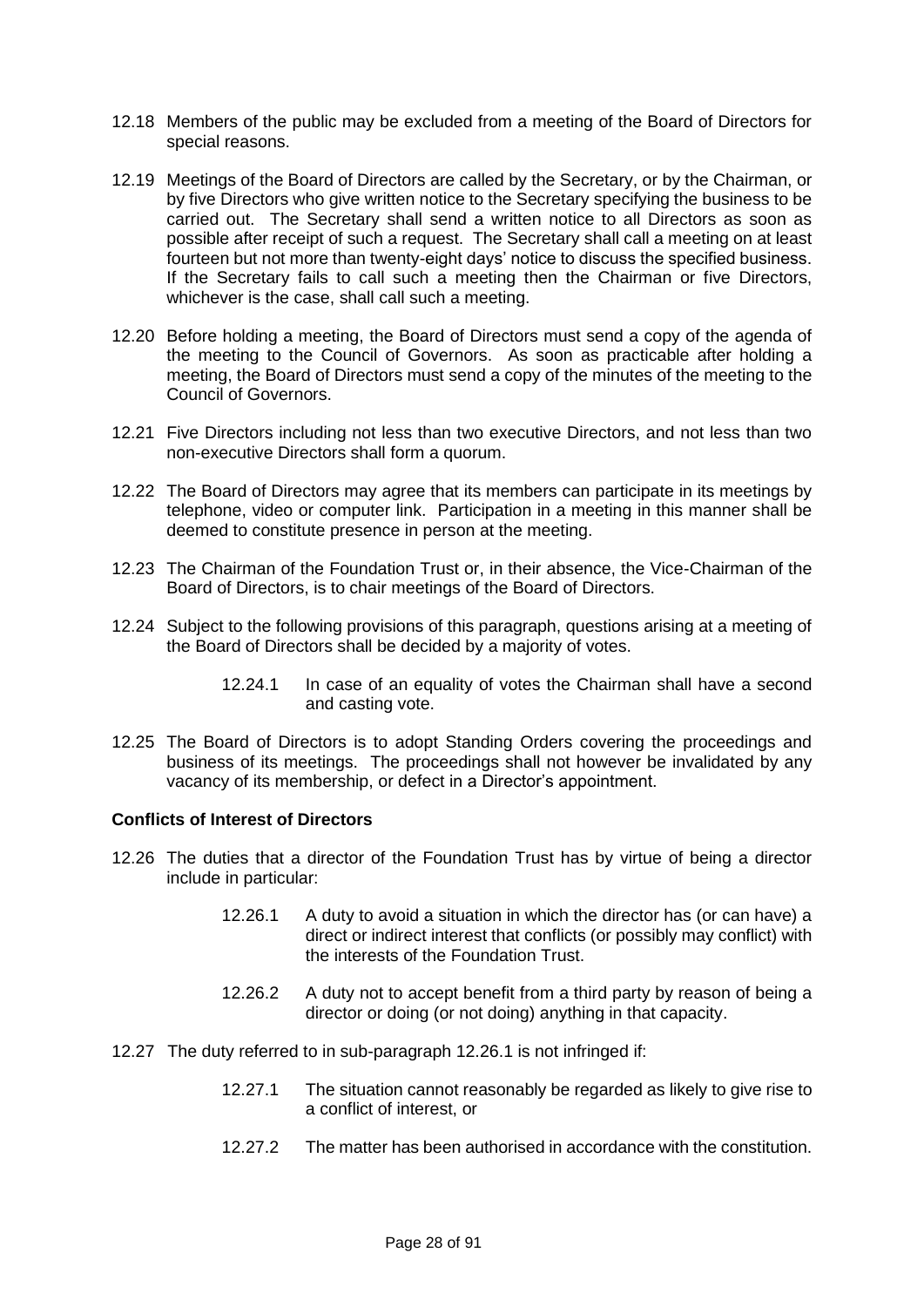- 12.28 The duty referred to in sub-paragraph 12.26.2 is not infringed if acceptance of the benefit cannot reasonably be regarded as likely to give rise to a conflict of interest.
- 12.29 In sub-paragraph 12.26.2 'third party' means a person other than:
	- 12.29.1 The Foundation Trust
	- 12.29.2 A person acting on its behalf.
- 12.30 If a director of the Foundation Trust has in any way a direct or indirect interest in a proposed transaction or arrangement with the Foundation Trust, the director must declare the nature and extent of that interest to the other directors.
- 12.31 If a declaration under this paragraph proves to be, or becomes, inaccurate, incomplete, a further declaration must be made.
- 12.32 Any declaration required by this paragraph must be made before the Foundation Trust enters into the transaction or arrangement.
- 12.33 This paragraph does not require a declaration of an interest of which the director is not aware or where the director is not aware of the transaction or arrangement in question.
- 12.34 A director need not declare an interest:
	- 12.34.1 If it cannot reasonably be regarded as likely to give rise to a conflict of interest;
	- 12.34.2 If, or to the extent that, the directors are already aware of it;
	- 12.34.3 If, or to the extent it concerns terms of the director's appointment that have been or are to be considered:
		- 12.34.3.1 By a meeting of the Board of Directors;
		- 12.34.3.2 By a committee of the directors appointed for the purpose under the constitution.
- 12.35 Any Director who has a material interest in a matter as defined below shall declare such interest to the Board of Directors and:
	- 12.35.1 shall withdraw from the meeting and play no part in the relevant discussion or decision; and
	- 12.35.2 shall not vote on the issue (and if by inadvertence they do remain and vote, their vote shall not be counted).
- 12.36 Details of any such interest shall be recorded in the register of the interests of Directors.
- 12.37 A material interest is:
	- 12.37.1 any directorship of a company;
	- 12.37.2 any interest (excluding a holding of shares in a company whose shares are listed on any public exchange where the holding is less than 2% of the total shares in issue) or position held by a Director in any firm or company or business which, in connection with the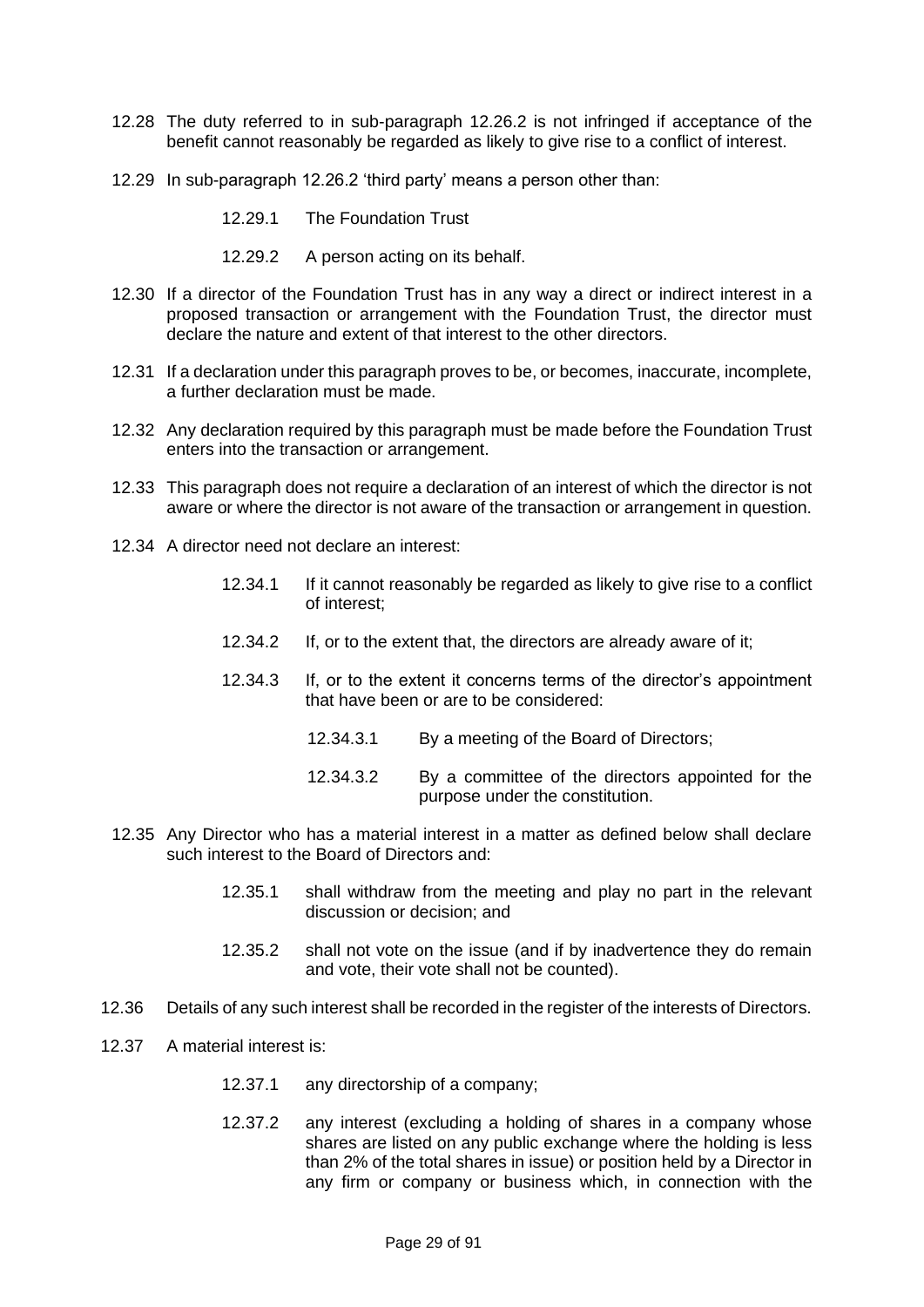matter, is trading with the Foundation Trust, or is likely to be considered as a potential trading partner with the Foundation Trust;

- 12.37.3 any interest in an organisation providing health and social care services to the National Health Service;
- 12.37.4 a position of authority in a charity or voluntary organisation in the field of health and social care;
- 12.37.5 any connection with any organisation, entity or company considering entering into a financial arrangement with the Foundation Trust including not limited to lenders or banks.

#### **Expenses**

12.38 The remuneration and allowances for Directors are to be disclosed in bands in the annual report.

#### <span id="page-29-0"></span>13 **Secretary**

- 13.1 The Foundation Trust shall have a Secretary who will be an employee. The Secretary may not be a Governor, or the Chief Executive or the Finance Director. The Secretary's functions shall include:
	- 13.1.1 acting as Secretary to the Council of Governors and the Board of Directors, and any committees as directed by the Council of Governors and the Board of Directors;
	- 13.1.2 summoning and attending all members meetings, meetings of the Council of Governors and the Board of Directors, and keeping the minutes of those meetings;
	- 13.1.3 keeping the register of members and other registers and books required by this constitution to be kept;
	- 13.1.4 having charge of the Foundation Trust's seal;
	- 13.1.5 publishing to members in an appropriate form information which they should have about the Foundation Trust's affairs.
- 13.2 Minutes of every members meeting, of every meeting of the Council of Governors and of every meeting of the Board of Directors are to be kept. Minutes of meetings will be read at the next meeting and signed by the Chairman of that meeting. The signed minutes will be conclusive evidence of the events of the meeting.
- 13.3 The Secretary is to be appointed and removed by the Board of Directors, in consultation with the Council of Governors.

#### <span id="page-29-1"></span>14 **Registers**

- 14.1 The Foundation Trust is to have:
	- 14.1.1 a register of members showing, in respect of each member, the constituency and (where relevant) the class of a constituency to which they belong;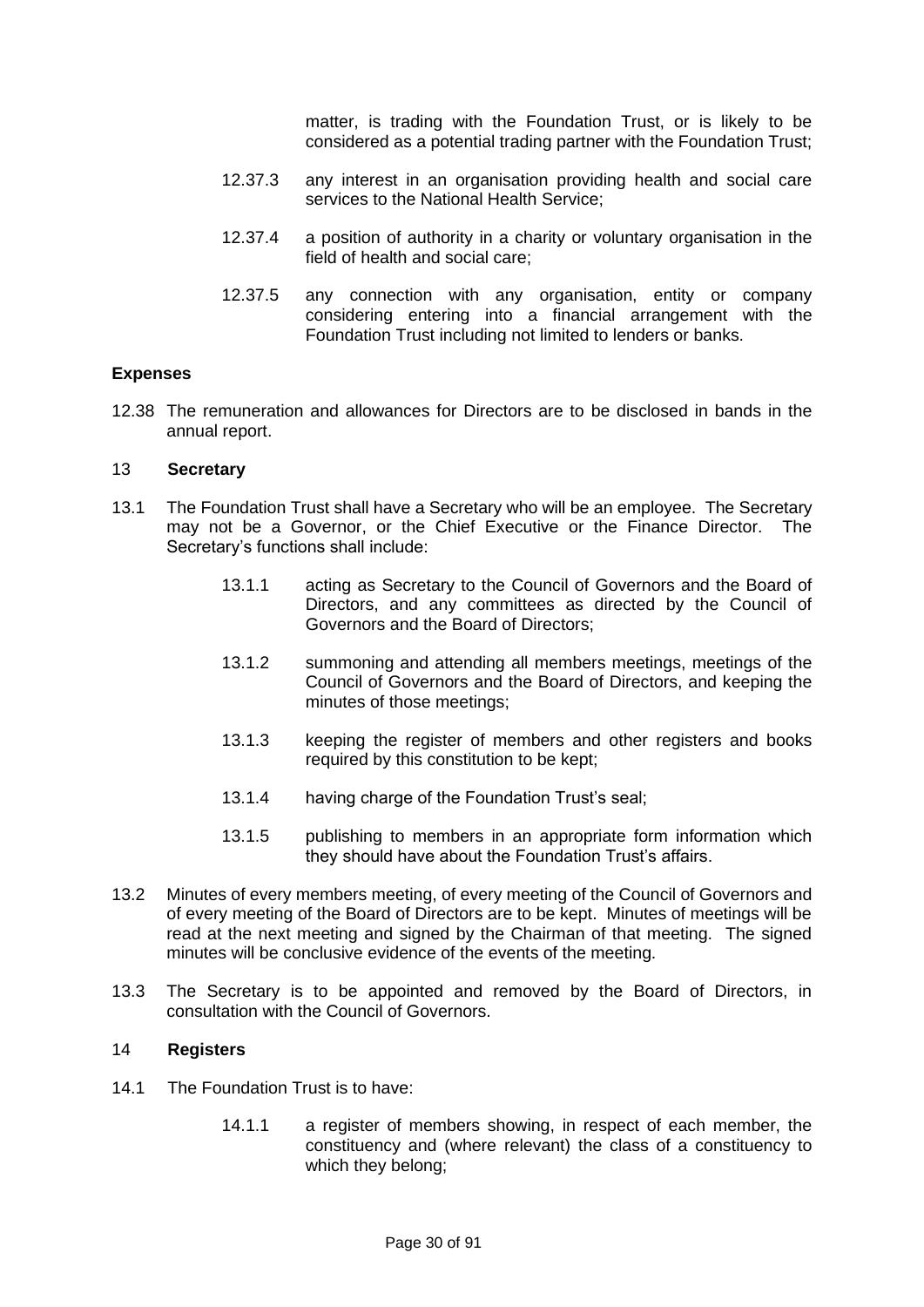- 14.1.2 a register of Governors;
- 14.1.3 a register of Directors;
- 14.1.4 a register of interests of Governors;
- 14.1.5 a register of interests of the Directors.
- 14.2 The Secretary shall remove from the register of members the name of any member who ceases to be entitled to be a member under the provisions of this constitution.
- 14.3 The Secretary is to send to Monitor a list of persons who were first elected or appointed as Governors and Directors.

#### <span id="page-30-0"></span>15 **Public Documents**

- 15.1 The following documents of the Foundation Trust are to be available for inspection by members of the public free of charge at all reasonable times, and shall be available on the Foundation Trust's website:
	- 15.1.1 a copy of the current constitution;
	- 15.1.2 a copy of the latest annual accounts and of any report of the auditor on them;
	- 15.1.3 a copy of the latest annual report;
- 15.2 The Foundation Trust shall also make the following documents relating to a special administration of the Foundation Trust available for inspection by members of the public free of charge at all reasonable times:
	- 15.2.1 a copy of any order made under section 65D (appointment of trust special administrator), 65J (power to extend time), 65KC (action following Secretary of State's rejection of final report), 65L (trusts coming out of administration) or 65LA (trusts to be dissolved) of the 2006 Act.
	- 15.2.2 a copy of any report laid under section 65D (appointment of trust special administrator) of the 2006 Act.
	- 15.2.3 a copy of any information published under section 65D (appointment of trust special administrator) of the 2006 Act.
	- 15.2.4 a copy of any draft report published under section 65F (administrator's draft report) of the 2006 Act.
	- 15.2.5 a copy of any statement provided under section 65F(administrator's draft report) of the 2006 Act.
	- 15.2.6 a copy of any notice published under section 65F(administrator's draft report), 65G (consultation plan), 65H (consultation requirements), 65J (power to extend time), 65KA(Monitor's decision), 65KB (Secretary of State's response to Monitor's decision), 65KC (action following Secretary of State's rejection of final report) or 65KD (Secretary of State's response to re-submitted final report) of the 2006 Act.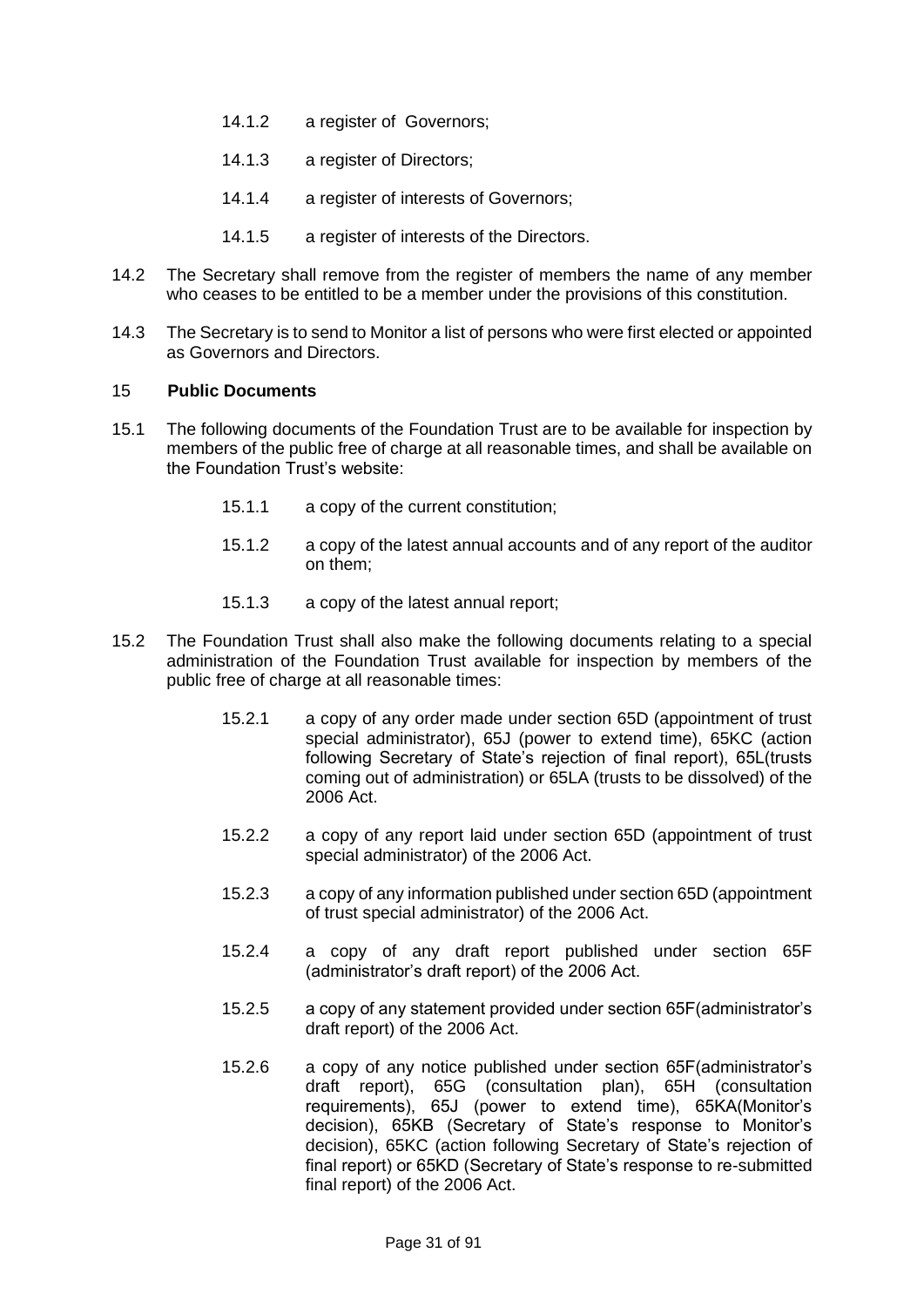- 15.2.7 a copy of any statement published or provided under section 65G (consultation plan) of the 2006 Act.
- 15.2.8 a copy of any final report published under section 65I (administrator's final report),
- 15.2.9 a copy of any statement published under section 65J (power to extend time) or 65KC (action following Secretary of State's rejection of final report) of the 2006 Act.
- 15.2.10 a copy of any information published under section 65M (replacement of trust special administrator) of the 2006 Act.
- 15.3 The registers shall be made available for inspection by members of the public, except in circumstances prescribed the Public Benefit Corporation (Register of Members) Regulations 2004 (SI 2004 no. 539); and so far as they are required to be available they are to be available free of charge at all reasonable times.
- 15.4 Any person who requests it is to be provided with a copy or extract from any of the above documents or registers. The Foundation Trust may impose a reasonable charge for providing the copy or extract, but a member is entitled to a copy or extract from the registers free of charge.

#### <span id="page-31-0"></span>16 **Auditor**

- 16.1 The Foundation Trust is to have an auditor and is to provide the auditor with every facility and all information which he may reasonably require for the purposes of his functions under the 2006 Act.
- 16.2 A person may only be appointed as the auditor if they (or in the case of a firm, each of its members) are a member of one or more of the bodies referred to in paragraph 23 (4) of Schedule 7 to the 2006 Act.
- 16.3 The Council of Governors at a General Meeting shall appoint or remove the Foundation Trust's auditor.
- 16.4 The auditor is to carry out their duties in accordance with Schedule 10 to the 2006 Act and in accordance with any directions given by Monitor on standards, procedures and techniques to be adopted.

#### <span id="page-31-1"></span>17 **Accounts**

- 17.1 The Foundation Trust must keep proper accounts and proper records in relation to the accounts.
- 17.2 Monitor may with the approval of the Secretary of State give directions to the Foundation Trust as to content and form of its accounts.
- 17.3 The accounts are to be audited by the Foundation Trust's auditor.
- 17.4 The Foundation Trust shall prepare in respect of each financial year annual accounts in such form as Monitor may with the approval of the Secretary of State direct.
- 17.5 The functions of the Foundation Trust with respect to the preparation of the annual accounts shall be delegated to the Accounting Officer.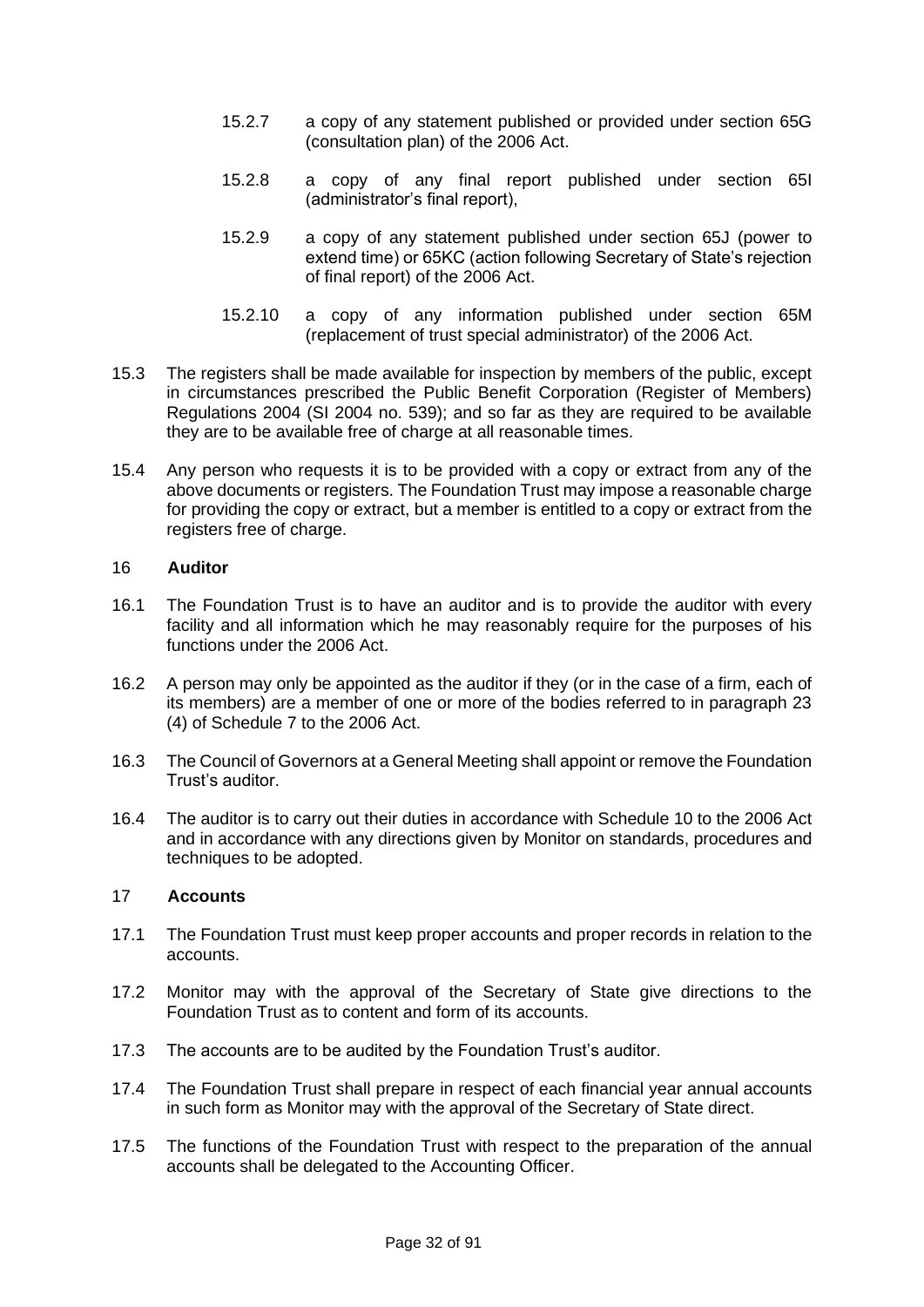- 17.6 The following documents will be made available to the Comptroller and Auditor General for examination at his request:
	- 17.6.1 the accounts;
	- 17.6.2 any records relating to them; and
	- 17.6.3 any report of the financial auditor on them.
- 17.7 The annual accounts, any report of the auditor on them, and the annual report are to be presented to:
	- 17.7.1 the Council of Governors at a General Meeting;
	- 17.7.2 the members of the Foundation Trust at the Annual Members' Meeting by at least one member of the Board of Directors in attendance.
- 17.8 The Foundation Trust may combine a meeting of the Council of Governors convened for the purposes of sub-paragraph 17.7 with the Annual Members' Meeting.
- 17.9 The Accounting Officer shall cause the Foundation Trust to:
	- 17.9.1 lay a copy of the annual accounts, and any report of the auditor on them, before Parliament; and
	- 17.9.2 once it has done so, send copies of those documents to Monitor.

#### <span id="page-32-0"></span>18 **Annual Reports, Forward Plans and Non-NHS Work**

- 18.1 The Foundation Trust is to prepare an annual report and send it to Monitor.
- 18.2 The annual report is to give:
	- 18.2.1 information on any steps taken by the Foundation Trust to secure that (taken as a whole) the actual membership of its public constituencies and of the classes of the staff constituency is representative of those eligible for such membership; and
	- 18.2.2 any other information Monitor requires.
- 18.3 The Foundation Trust is to give information as to its forward planning in respect of each financial year to Monitor. The document containing this information is to be prepared by the Directors, and in preparing the document, the Board of Directors must have regard to the views of the Council of Governors
- 18.4 Each forward plan must include information about
	- 18.4.1 the activities other than the provision of goods and services for the purposes of the health service in England that the Foundation Trust proposes to carry on, and
	- 18.4.2 the income it expects to receive from doing so.
- 18.5 Where a forward plan contains a proposal that the Foundation Trust carry on an activity of a kind mentioned in sub-paragraph 18.4.1 the Council of Governors must –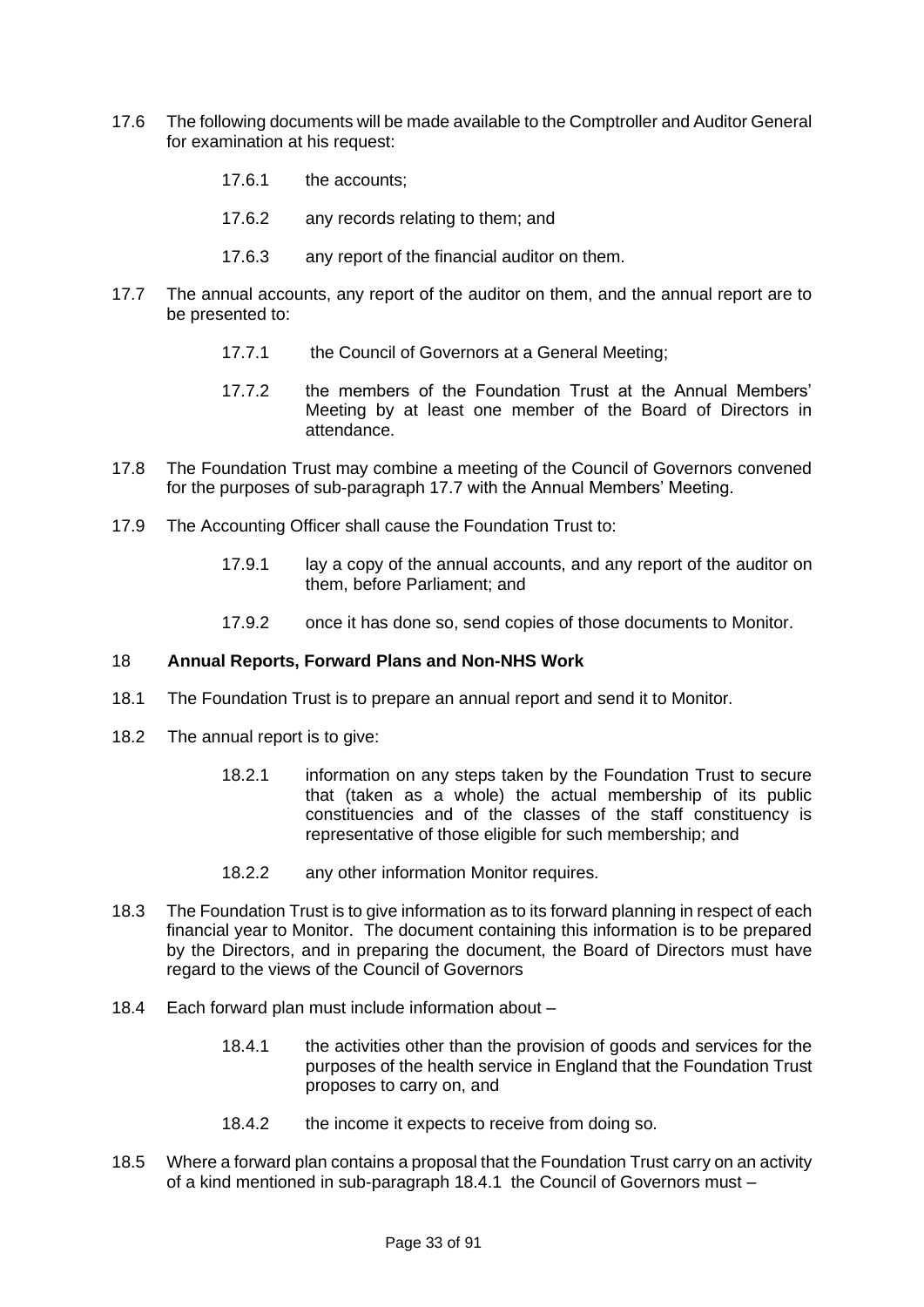- 18.5.1 determine whether it is satisfied that the carrying on of the activity will not to any significant extent interfere with the fulfilment by the Foundation Trust of its principal purpose or the performance of its other functions, and
- 18.5.2 notify the Directors of the Foundation Trust of its determination.
- 18.6 If the Foundation Trust proposes to increase by 5% or more the proportion of its total income in any financial year attributable to activities other than the provision of goods and services for the purposes of the health service in England, the Foundation Trust may implement the proposal only if more than half of the members of the Council of Governors of the Foundation Trust voting approve its implementation.
- 18.7 The Foundation Trust is to comply with any decision Monitor makes as to:
	- 18.7.1 the form of the reports;
	- 18.7.2 when the reports are to be sent to him;
	- 18.7.3 the periods to which the reports are to relate.

#### <span id="page-33-0"></span>19 **Indemnity**

19.1 Members of the Council of Governors and the Board of Directors and the Secretary who act honestly and in good faith will not have to meet out of their personal resources any personal civil liability which is incurred in the execution or purported execution of their functions, save where they have acted recklessly. Any costs arising in this way will be met by the Foundation Trust. The Foundation Trust may purchase and maintain insurance against this liability for its own benefit and for the benefit of the Council of Governors and the Board of Directors and the Secretary.

#### <span id="page-33-1"></span>20 **Execution of Documents**

- 20.1 A document purporting to be duly executed under the Foundation Trust's seal or to be signed on its behalf is to be received in evidence and, unless the contrary is proved, taken to be so executed or signed.
- 20.2 The Foundation Trust is to have a seal, but this is not to be affixed except under the authority of the Board of Directors.

#### <span id="page-33-2"></span>21 **Dispute Resolution Procedures**

- 21.1 Every unresolved dispute which arises out of this constitution between the Foundation Trust and:
	- 21.1.1 a member; or
	- 21.1.2 any person aggrieved who has ceased to be a member within the six months prior to the date of the dispute; or
	- 21.1.3 any person bringing a claim under this constitution; or
	- 21.1.4 an office-holder of the Foundation Trust;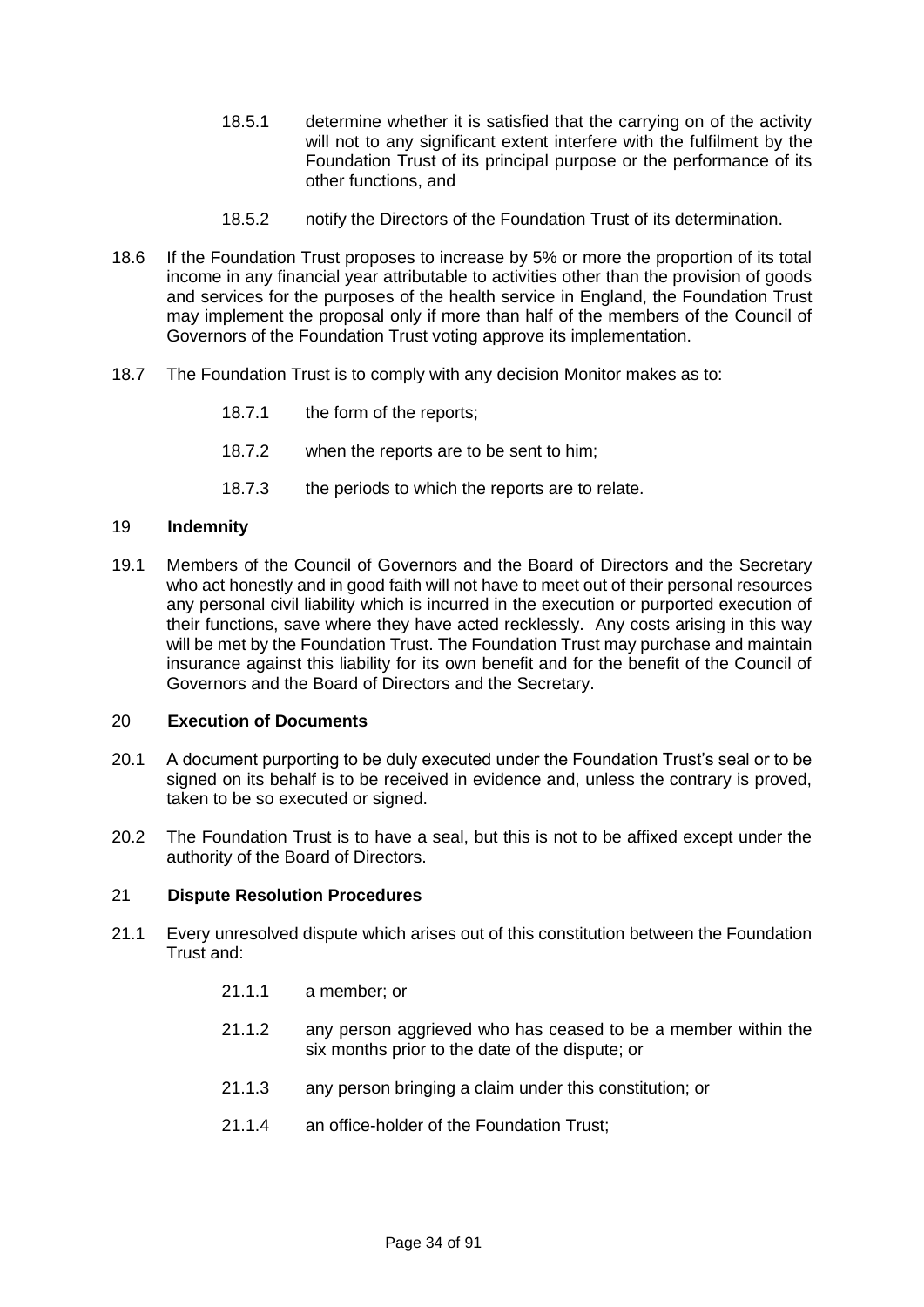is to be submitted to an arbitrator agreed by the parties or in the absence of agreement to be nominated by NHS England. The arbitrator's decision will be binding and conclusive on all parties.

21.2 Any person bringing a dispute must provide a written statement setting out in reasonable detail the grounds giving rise to the dispute and if required to do so, deposit with the Foundation Trust a reasonable sum (not exceeding £250) to be determined by the Council of Governors and approved by the Secretary. The arbitrator will decide how the costs of the arbitration will be paid and what should be done with the deposit.

#### <span id="page-34-0"></span>22 **Amendment of The Constitution**

- 22.1 No amendment shall be made to this constitution unless:
	- 22.1.1 it has been approved by more than half of the members of the Council of Governors of the Foundation Trust voting;
	- 22.1.2 it has been approved by more than half of the members of the Board of Directors of the Foundation Trust voting.
	- 22.2 Where an amendment is made to the constitution in relation the powers or duties of the Council of Governors (or otherwise with respect to the role that the Council of Governors has as part of the Foundation Trust) –
		- 22.2.1 At least one member of the Council of Governors must attend the next Annual Members' Meeting and present the amendment, and
		- 22.2.2 The Foundation Trust must give the members an opportunity to vote on whether they approve the amendment.

If more than half of the members voting approve the amendment, the amendment continues to have effect; otherwise, it ceases to have effect and the Foundation Trust must take such steps as are necessary as a result.

22.3 Amendments by the Foundation Trust of its constitution are to be notified to Monitor. For the avoidance of doubt, Monitor's functions do not include a power or duty to determine whether or not the constitution, as a result of the amendments, accords with Schedule 7 of the 2006 Act.

#### <span id="page-34-1"></span>23 **Mergers etc and Significant Transactions**

- 23.1 The Foundation Trust may only apply for a merger, acquisition, separation or dissolution with the approval of more than half of the members of the Council of Governors.
- 23.2 The Foundation Trust may enter into a significant transaction only if more than half of the members of the Council of Governors of the Foundation Trust voting approve entering into the transaction.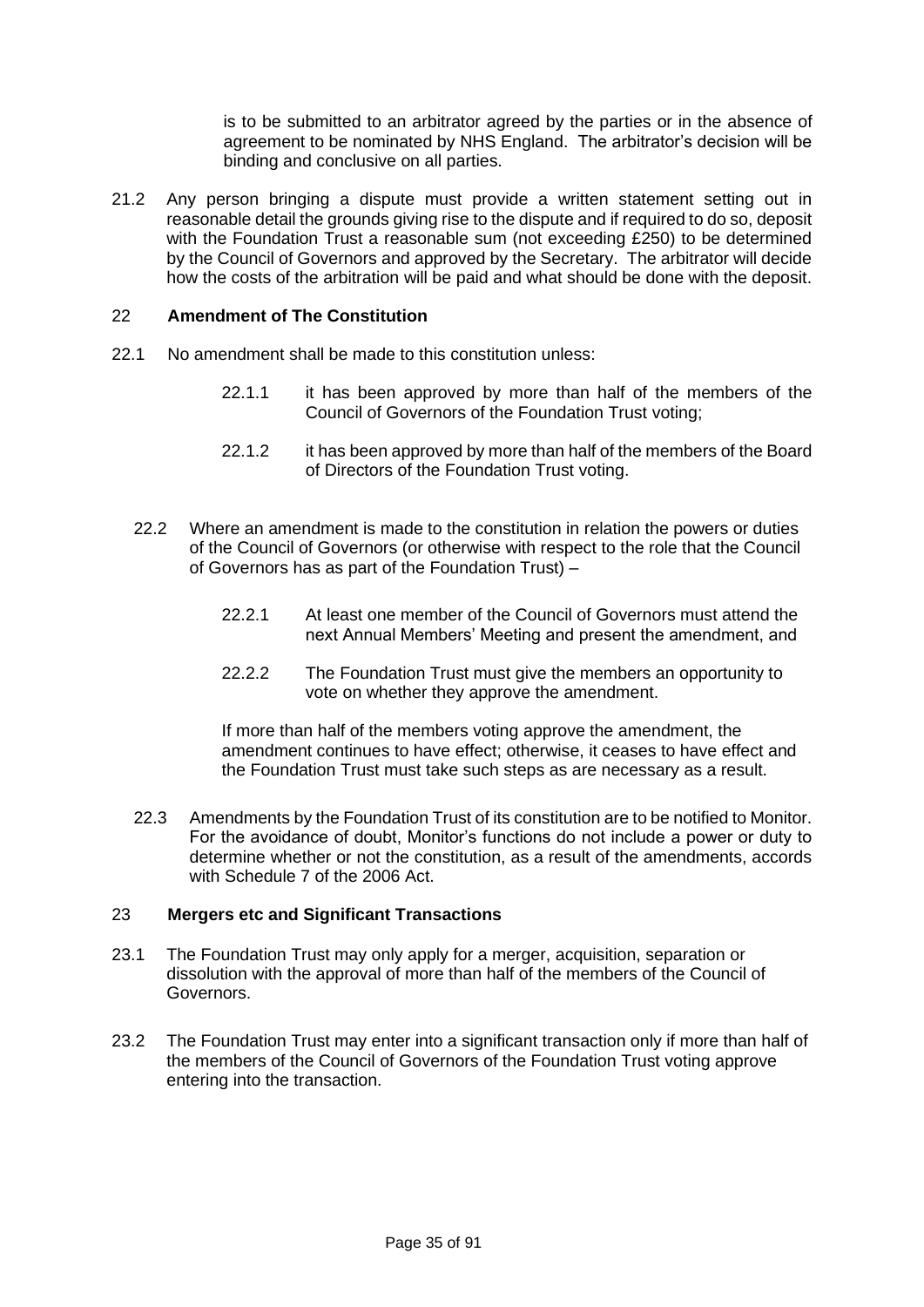23.3 The definition of a significant transaction will be the same as Monitor's definition1.

#### <span id="page-35-0"></span>24 **Dissolution of the Foundation Trust**

24.1 The Foundation Trust may not be dissolved except by order of the Secretary of State for Health, in accordance with the 2006 Act.

#### <span id="page-35-1"></span>25 **Head Office**

25.1 The Foundation Trust's head office is at Chief Executive's Office, Northern Care Alliance NHS Foundation Trust, Stott Lane, Salford, M6 8HD or such other place as the Board of Directors shall decide.

#### <span id="page-35-2"></span>26 **Notices**

- 26.1 Any notice required by this constitution to be given shall be given in writing or shall be given using electronic communications to an address for the time being notified for that purpose. "Address" in relation to electronic communications includes any number or address used for the purposes of such communications.
- 26.2 Proof that an envelope containing a notice was properly addressed, prepaid and posted shall be conclusive evidence that the notice was given. A notice shall be treated as delivered 48 hours after the envelope containing it was posted or, in the case of a notice contained in an electronic communication, 48 hours after it was sent.

<sup>&</sup>lt;sup>1</sup> Significant Transactions: for UK health care investments, divestments or other transactions comprising > 25% of the assets, income or capital of the NHS foundation trust (Compliance Framework 2013/14, Monitor, March 2013)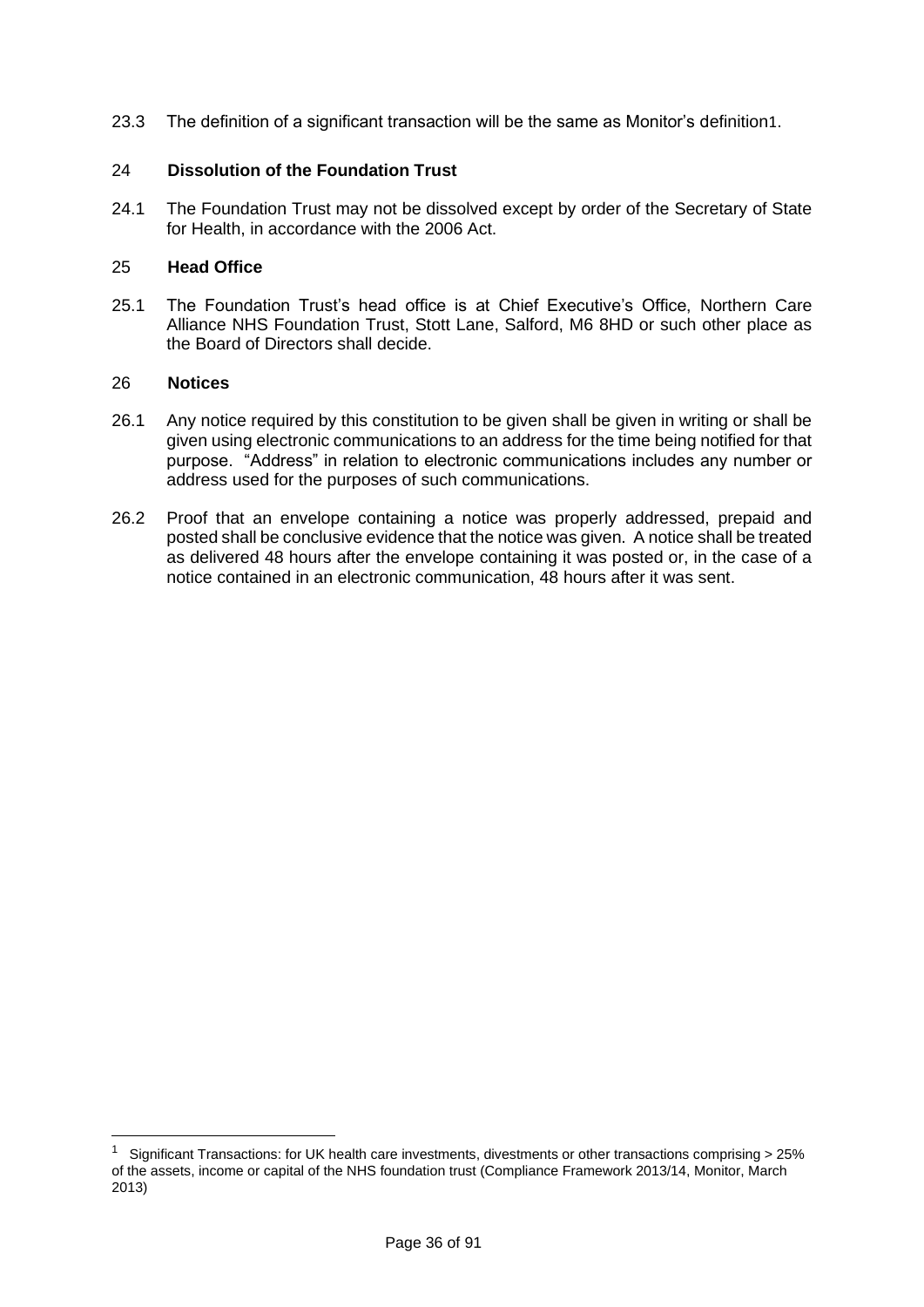# **Transition Schedule relating to the amendments to this constitution made in 2008**

### 27 **Council of Governors**

- 27.1 All Governors in office at the time of the Annual Members Meeting of 6 October 2008 shall remain in such office until 5 January 2009 when the results of the elections will be announced, subject to any prior termination or removal from office in accordance with the terms of this constitution.
- 27.2 Thereafter not less than one half of the Public Governors who polled the highest votes on 5 January 2009 will serve a term of office ending at the conclusion of the annual members meeting in 2011; the remaining Public Governors will serve a term of office ending at the conclusion of the annual members meeting in 2010.
- 27.3 Two of the Staff Governors who polled the highest votes on 5January 2009 will serve a term of office ending at the conclusion of the annual members meeting in 2011; the remaining Staff Governors will serve a term of office ending at the conclusion of the annual members meeting in 2010.
- 27.4 There will be no elections or appointments to take effect at the conclusion of the annual members meeting in 2009, unless any of the places on the Council of Governors are then unfilled.
- 27.5 For the purposes of eligibility to seek re-election or to be re-appointed as Governors under this constitution, the period between their election or appointment as Governors on 5 January 2009 and the conclusion of the annual members meeting in 2009 shall be treated as a year.

# **Transition Schedule relating to the amendments to this constitution made in 2011**

#### 28 **Interpretation**

28.1 For the purposes of paragraphs 29 to 30, the "Date of Approval" shall mean the date on which Monitor approves the amendments to this constitution made in 2011, in accordance with paragraph 23.1.2 of this constitution.

# 29 **Staff Constituency**

- 29.1 From the Date of Approval, the following changes to the classes of the staff constituency shall have effect:
	- 29.1.1 Members of the medical services class will be transferred to the newly formed Salford Healthcare class, save for those current members of the medical services class currently providing dermatology or renal services;
	- 29.1.2 Members of the surgical services class will be transferred to the newly formed Surgery class, save for those current members of the surgical services class currently providing neurosciences services;
	- 29.1.3 Members of the clinical support services class together with those members of the medical services class currently providing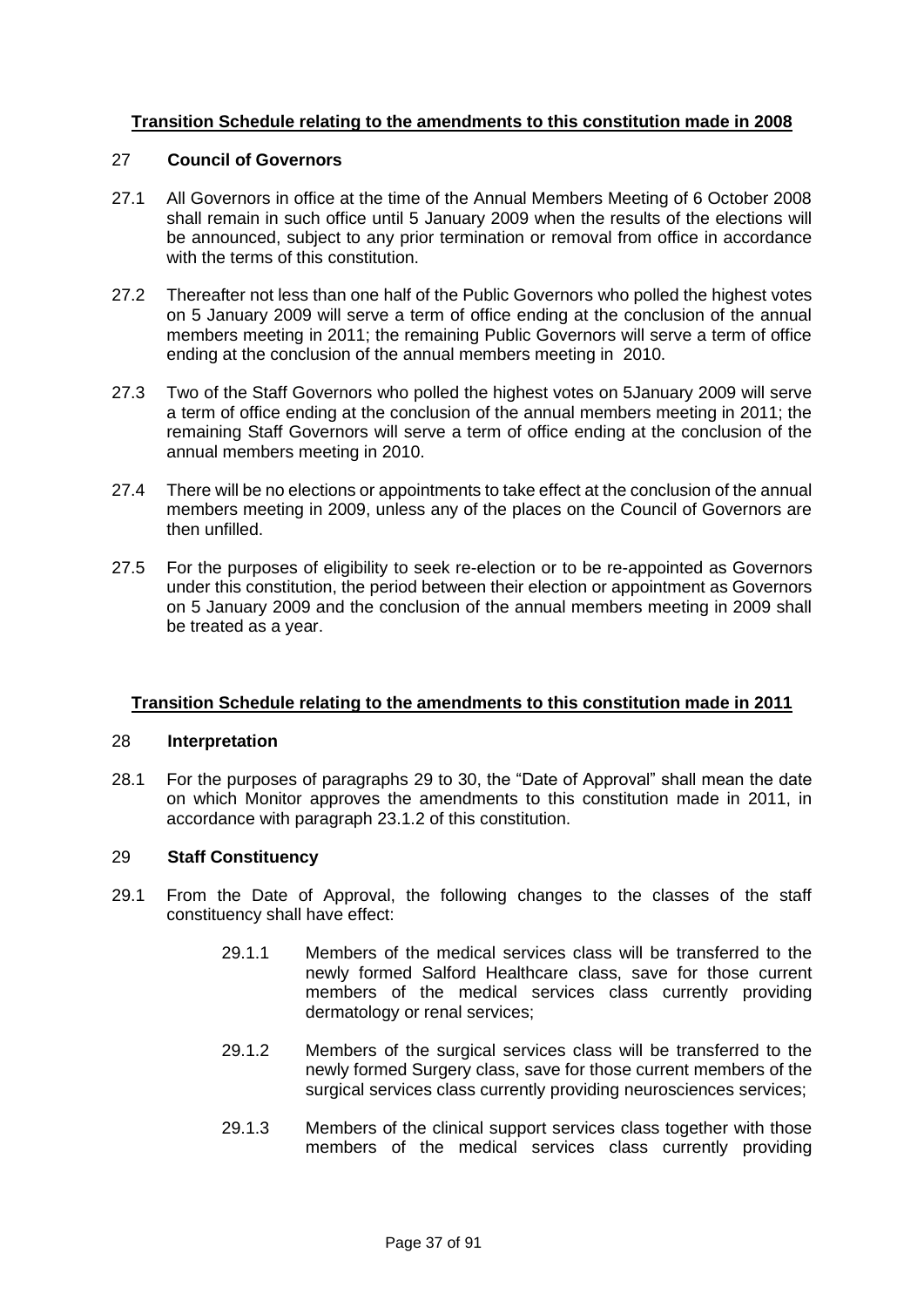dermatology services will be transferred to the newly formed Clinical Support Services and Tertiary Medicine class;

- 29.1.4 Members of the medical services class currently providing renal services and members of the surgical services class currently providing neurosciences services will be transferred to the newly formed Neurosciences and Renal Services class.
- 29.1.5 Members of the corporate and general services class will be transferred to the newly formed Corporate and General Services class.

### 30 **Staff Governors**

- 30.1 All Staff Governors currently in office at the Date of Approval shall remain in such office for the remainder of their term, subject to any prior termination or removal from office in accordance with the terms of this constitution.
- 30.2 From the Date of Approval, the following changes to the composition of the Council of Governors shall have effect:
	- 30.2.1 the Staff Governor previously elected to represent the medical services class will represent Salford Healthcare;
	- 30.2.2 the Staff Governor previously elected to represent the surgical services class will represent Surgery;
	- 30.2.3 the Staff Governor previously elected to represent the clinical support services class will represent Clinical Support Services and Tertiary Medicine;
	- 30.2.4 the Staff Governor previously elected to represent the corporate and general services class will continue to represent Corporate and General Services.
- 30.3 Following the Date of Approval, an election shall be held to elect a Staff Governor for the newly formed Neurosciences and Renal Services class.
- 30.4 The Governor elected to represent the Neurosciences and Renal Services class will serve an initial term of office commencing on the date on which the results of that election are announced and ending at the conclusion of the Annual Members' Meeting in 2014.

For the purposes of eligibility to seek re-election or to be re-appointed as Staff Governor under this constitution, the period between the commencement of the term of office of the Staff Governor for the Neurosciences and Renal Services class (in accordance with paragraph 31.4 above) and the conclusion of the Annual Members' Meeting in 2012 shall be treated as one year.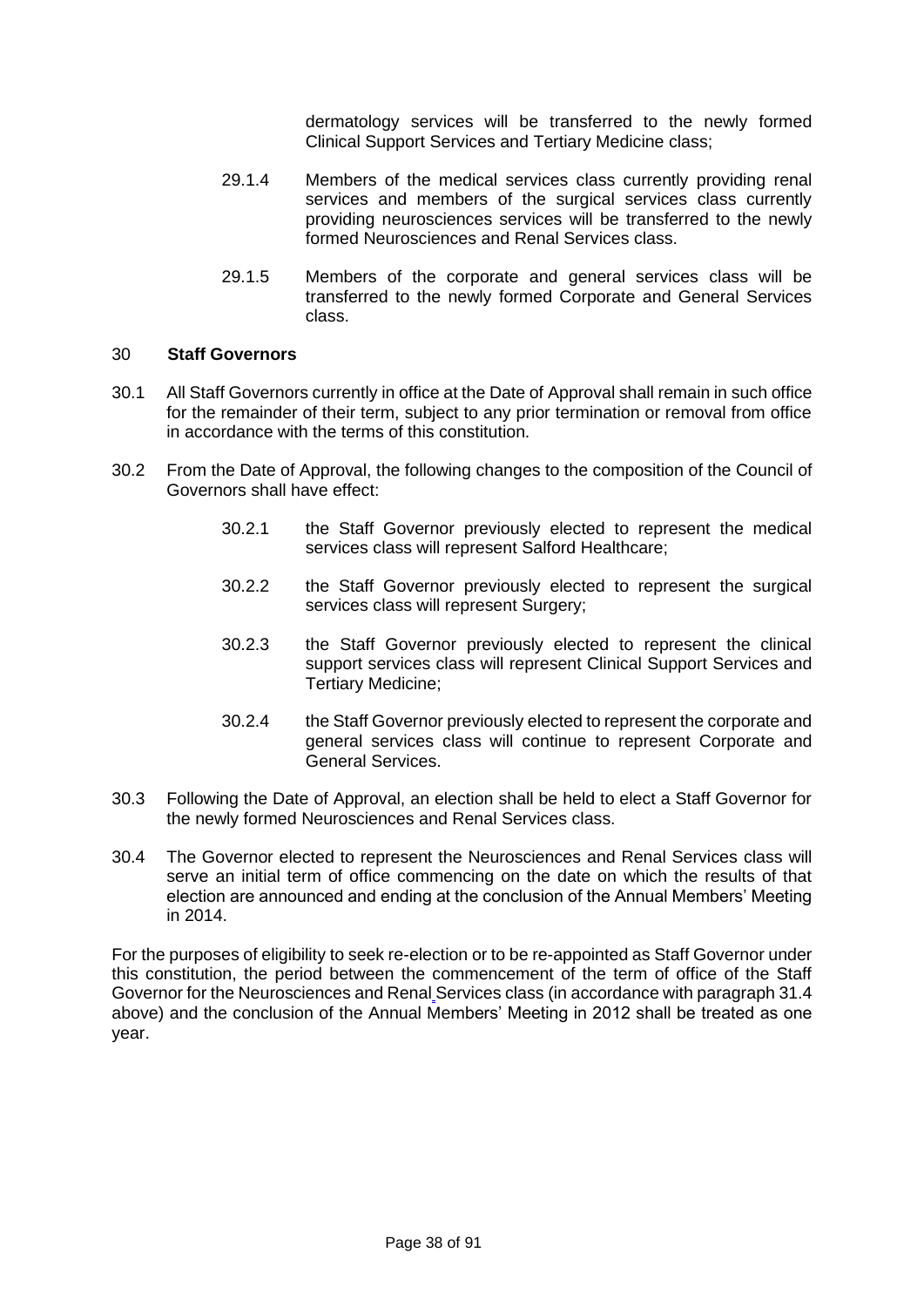# **Transition Schedule relating to the amendments to this constitution made in 2017**

### 31 **Interpretation**

31.1 For the purposes of paragraphs 32 to 33, the "Date of Approval" shall mean the date on which either the Board of Directors or Council of Governors approves the amendments to this Constitution made in 2017 in accordance with paragraph 22 of this Constitution, whichever is the later.

#### 32 **Members**

- 32.1 From the Date of Approval and subject to the prior termination of their membership in accordance with the terms of this Constitution;
	- 32.1.1 Every member of the following public constituencies:
		- 32.1.1.1 Claremont/Weaste & Seedley;
		- 32.1.1.2 Ordsall & Langworthy;
		- 32.1.1.3 East Salford;
		- 32.1.1.4 Swinton;
		- 32.1.1.5 Little Hulton & Walkden;
		- 32.1.1.6 Eccles;
		- 32.1.1.7 Irlam & Cadishead;
		- 32.1.1.8 Worsley & Boothstown;

shall be transferred into a single public constituency known as "Salford";

- 32.1.2 Members of the Surgery class of the staff constituency will be transferred to the newly formed Surgery and Neurosciences class;
- 32.1.3 Members of the Neurosciences and Renal Services class of the staff constituency will be transferred to the newly formed Surgery and Neurosciences class, save for those members of the Neurosciences and Renal Services class currently providing renal services; and
- 32.1.4 Members of the Neurosciences and Renal Services class of the staff constituency currently providing renal services will be transferred to the Clinical Support Services and Tertiary Medicine class.

#### 32.2 From the Date of Approval:

32.2.1 The Out of Salford public constituency shall be renamed the "Rest of England and Wales" public constituency; and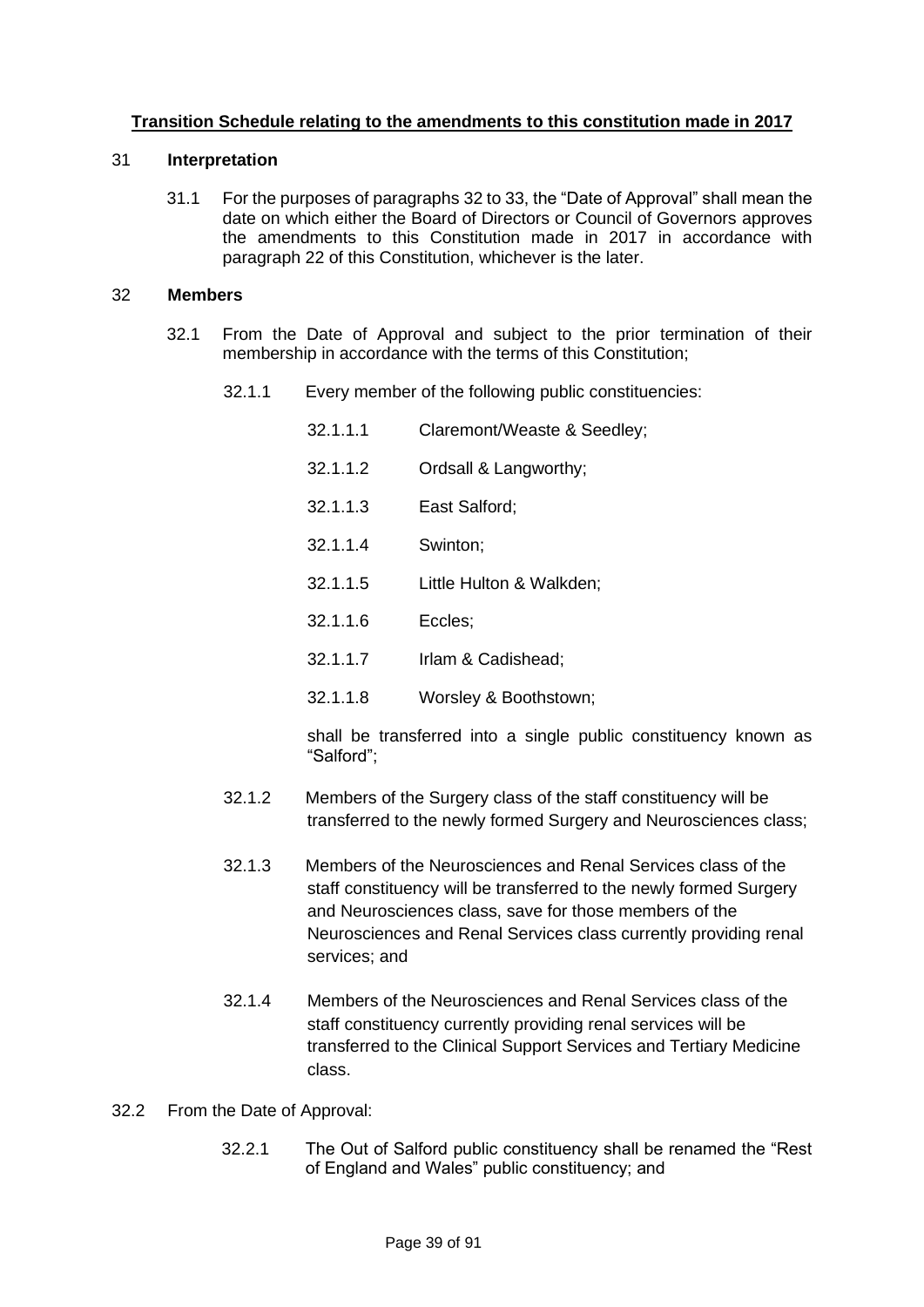32.2.2 The Salford Healthcare class of the staff constituency will be renamed "Salford Health and Social Care."

### 33 **Governors**

- 33.1 From the Date of Approval, the following transitional provisions shall have effect, subject to the prior termination or removal of a Governor from office in accordance with the terms of this Constitution:
	- 33.1.1 The Staff Governor elected to represent the Salford Healthcare class and in office at the Date of Approval, will represent the Salford Health and Social Care class of the staff constituency, and will remain in such office for the remainder of their term (due to end at the annual member's meeting in 2019);
	- 33.1.2 The Staff Governor elected to represent the Corporate and General Services class and in office at the Date of Approval, will represent the Corporate and General Services class of the staff constituency, and will remain in such office for the remainder of their term (due to end at the annual member's meeting in 2019);
	- 33.1.3 The Staff Governors for the classes of:

| 33.1.3.1 | Surgery;                                               |
|----------|--------------------------------------------------------|
| 33.1.3.2 | Neurosciences and Renal; and                           |
| 33.1.3.3 | <b>Clinical Support Services and Tertiary Medicine</b> |

in office at the Date of Approval shall remain in such office until the conclusion of the annual members meeting 2017.

33.1.4 Following the Date of Approval, elections shall be held to elect a Staff Governor for:

| 33.1.4.1 | the newly formed Surgery and Neurosciences      |  |
|----------|-------------------------------------------------|--|
|          | class: and                                      |  |
| 22.112   | the Clinical Cunnet Cemicae and Textics (Medici |  |

33.1.4.2 the Clinical Support Services and Tertiary Medicine class.

to take office immediately following the annual members' meeting in 2017.

- 33.1.5 The Public Governors representing any part of the Salford Public Constituency currently in office at the Date of Approval shall remain in such office until the conclusion of the annual members' meeting in 2017 when their term of office shall end;
- 33.1.6 Five Public Governors to represent the Salford constituency shall be elected to take office immediately following the annual members' meeting in 2017, of which:
	- 33.1.6.1 Not less than one half of those Public Governors who polled the highest votes will serve a term of office ending at the conclusion of the annual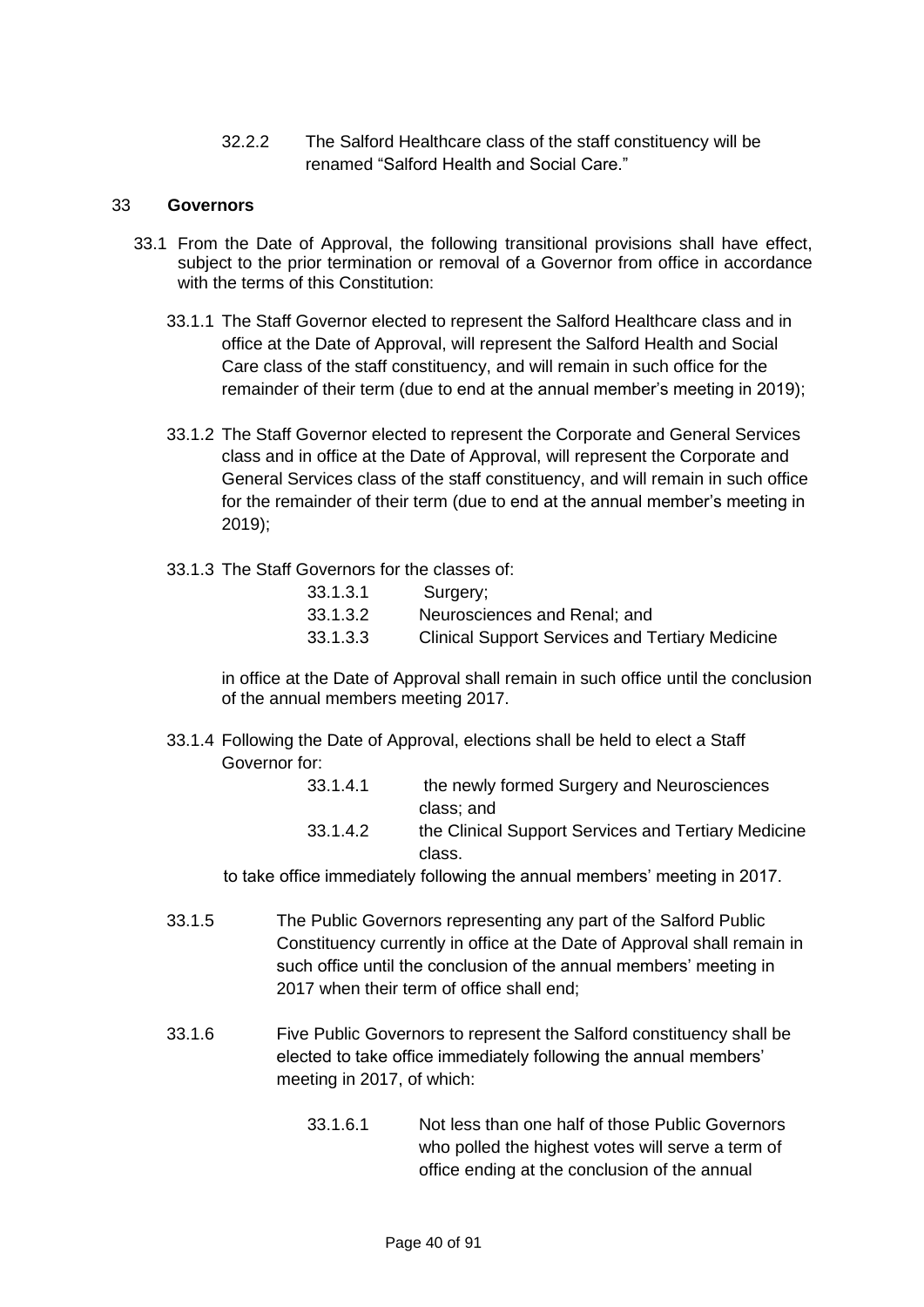- members meeting in 2020; and 33.1.6.2 All remaining Public Governors will serve a term of office ending at the conclusion of the annual members meeting in 2019.
- 33.1.7 The Public Governors elected to represent the former Out of Salford public constituency with a term of office ending at the annual members' meeting in 2019 shall represent the Rest of England and Wales public constituency, and will remain in such office for the remainder of their term;
- 33.1.8 The Public Governors elected to represent the former Out of Salford public constituency with a term of office ending at the annual members' meeting in 2017 shall represent the Rest of England and Wales public constituency until the conclusion of the annual members' meeting in 2017 when their term of office shall end;
	- 33.1.9 The GP Appointed Governor in office at the Date of Approval may remain in such office until the conclusion of the annual members' meeting in 2017.
	- 33.1.10 The University of Salford Appointed Governor in office at the Date of Approval may remain in such office until the conclusion of the annual members' meeting in 2017.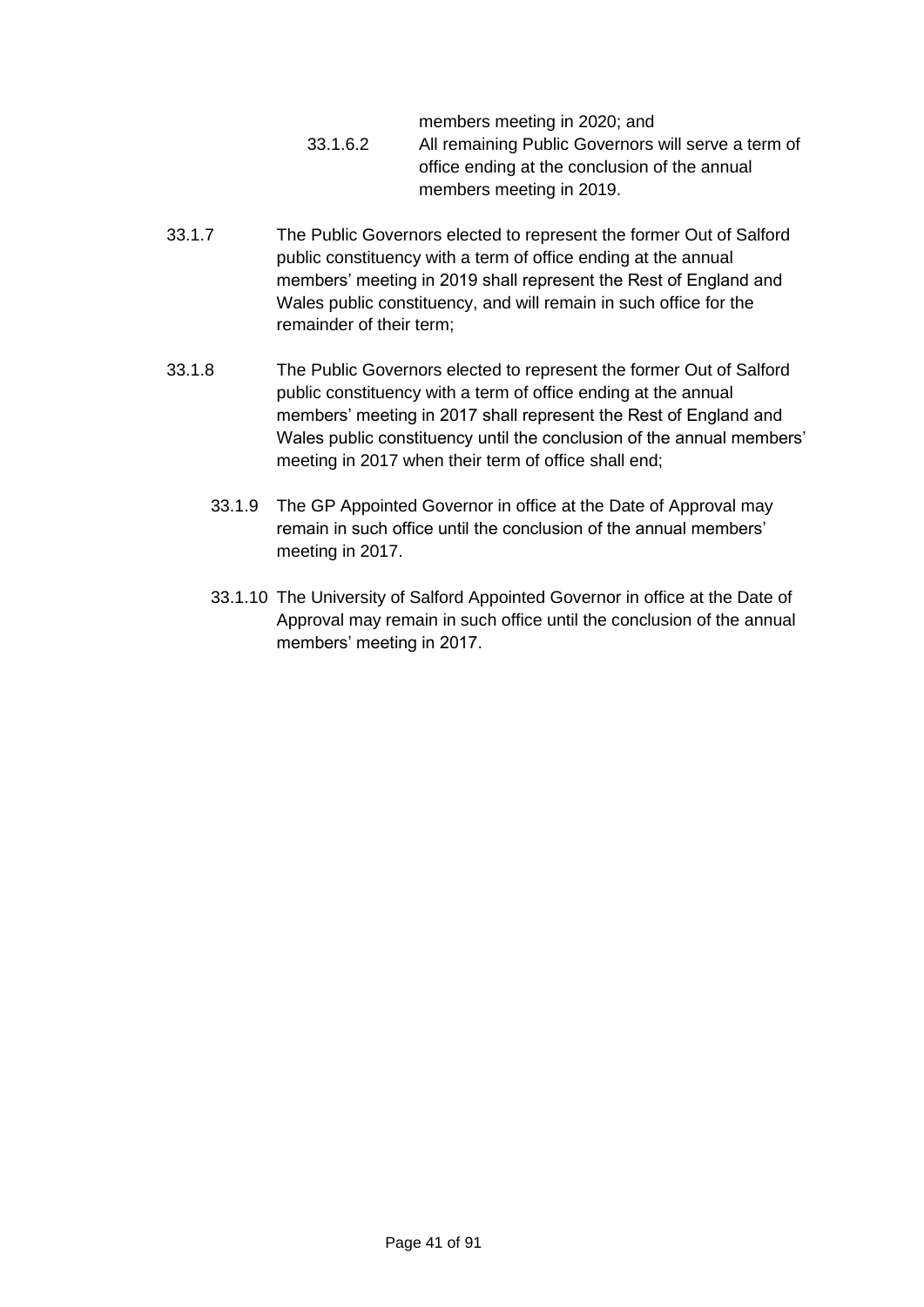# **Transition Schedule relating to the amendments to this constitution made in 2021**

# 34 **Interpretation**

34.1 For the purposes of paragraphs 34 to 37, the "Date of Approval" shall mean the date on which either the Board of Directors or Council of Governors approves the amendments made to this Constitution in 2021 in accordance with paragraph 22 of this Constitution, whichever is the later, and the "Date of the Transaction" shall mean the date on which the acquisition by Salford Royal NHS Foundation Trust of the Bury, Oldham and Rochdale elements of the Pennine Acute Hospitals NHS Trust takes effect.

# 35 **Effective Date of Amendments**

- 35.1 The amendments made to this Constitution in 2021 shall not take effect until the Date of the Transaction, notwithstanding the fact that the amendments are deemed approved from the Date of Approval.
- 35.2 All Governors in office at the "Date of the Transaction" (Elected and Appointed) shall remain in such office until the announcement of the outcome of governor elections in 2022, subject to any prior termination or removal from office in accordance with the terms of this Constitution.

### 36 **Members**

- 36.1 The members of the Rest of England and Wales constituency who, immediately before the Date of the Transaction, live within the following areas as defined in this Constitution as amended in 2021 shall transfer on the Date of the Transaction as follows:
	- 36.1.1 Bury, shall transfer to the Bury public constituency
	- 36.1.2 Oldham, shall transfer to the Oldham public constituency
	- 36.1.3 Rochdale, shall transfer to the Rochdale public constituency
- 36.2 All other members of the Rest of England and Wales constituency shall remain in that constituency.

# 37 **Governors**

37.1 Following the Date of the Transaction, elections shall be held to elect the requisite number of Staff Governors for each class of the Staff Constituency as set out in this Constitution, who shall assume office following the announcement of the outcome of the governor elections in 2022. Without prejudice to the provisions of this Constitution as to maximum term of office, in respect of each such class of the Staff Constituency, not less than one half of those Staff Governors who polled the highest votes will serve a term of office ending at the conclusion of the annual members meeting in 2024; all remaining Staff Governors of those classes will serve a term of office ending at the conclusion of the annual members meeting in 2023.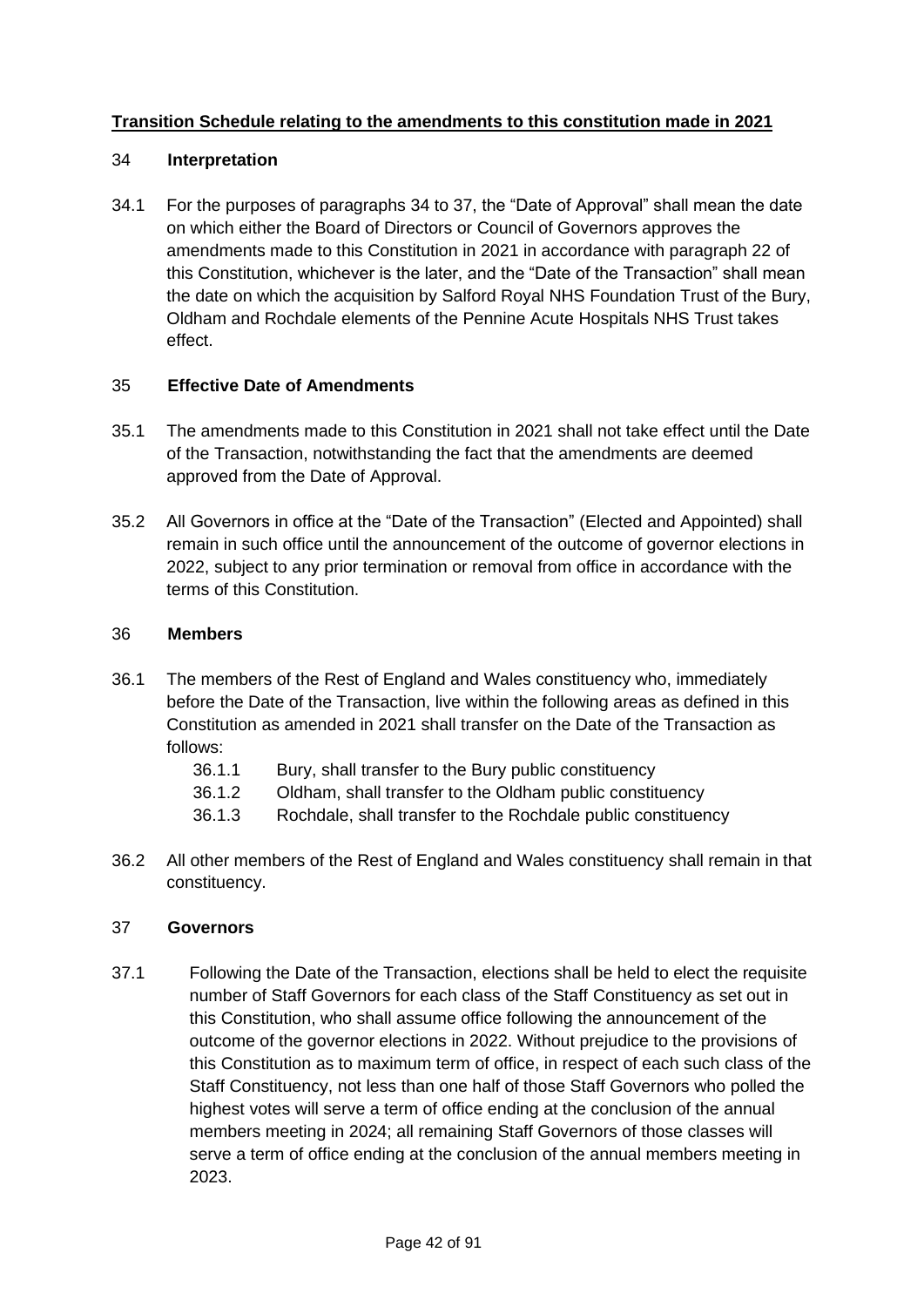- 37.2 Following the Date of the Transaction, elections shall be held to elect the requisite number of Public Governors for the Salford, Bury, Oldham, Rochdale and Rest of England and Wales public constituencies as set out in this Constitution, who shall assume office following the announcement of the outcome of the governor elections in 2022. Without prejudice to the provisions of this Constitution as to maximum term of office, in respect of each such public constituency, not less than one half of those Public Governors who polled the highest votes will serve a term of office ending at the conclusion of the annual members meeting in 2024; all remaining Public Governors of those public constituencies (who were so elected) will serve a term of office ending at the conclusion of the annual members meeting in 2023.
- 37.3 Following the Date of the Transaction, the University of Salford, , Bury Council, Rochdale Borough Council and Oldham Council shall be asked to appoint Governors in accordance with this Constitution, who shall assume office from their appointment until the conclusion of the annual members' meeting in 2024. In addition, the University of Manchester and Salford City Council shall be asked to confirm the respective appointed Governor remains.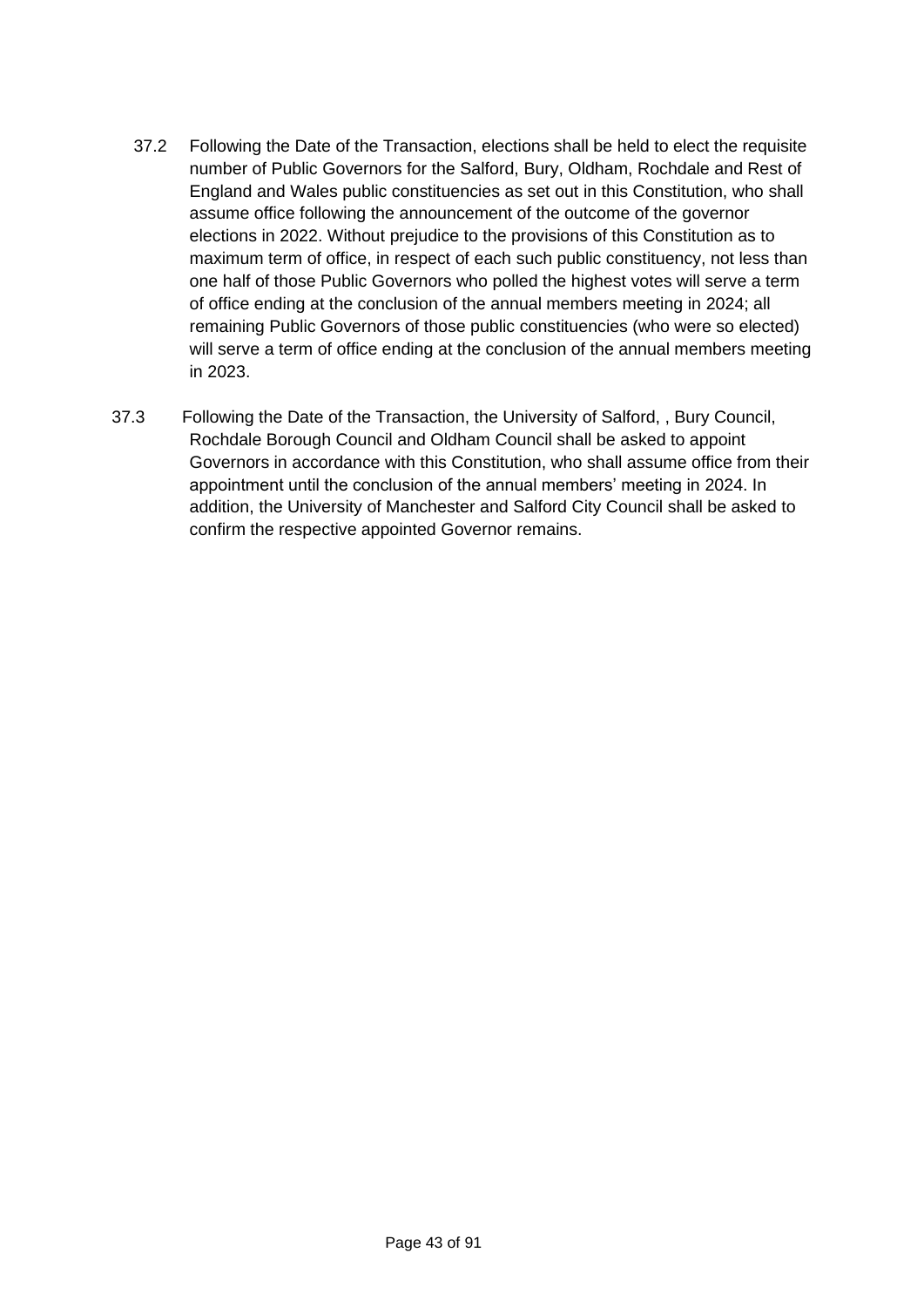### **Annex 1**

AREAS OF THE FOUNDATION TRUST

**Salford** – the electoral area covered by the wards of Claremont, Weaste, Seedley, Ordsall, Langworthy, Irwell Riverside, Kersall, Broughton, Swinton, Pendlebury, Walkden North, Walkden South, Little Hulton, Winton, Barton, Eccles, Irlam, Cadishead, Worsley and Boothstown & Ellenbrook

**Bury** – the electoral area covered by the wards of Besses, Church, East, Elton, Holyrood, Moorside, North Manor, Pilkington Park, Radcliffe East, Radcliffe North, Radcliffe West, Ramsbottom, Redvales, St Mary's, Sedgley, Tottington, Unsworth

**Oldham** – the electoral area covered by the wards of Alexandra, Chadderton Central, Chadderton North, Chadderton South, Coldhurst, Crompton, Failsworth East, Failsworth West, Hollinwood, Medlock Vale, Royton North, Royton South, Saddleworth North, Saddleworth South, Saddleworth West & Lees, St James, St Mary's, Shaw, Waterhead, Werneth

**Rochdale** – the electoral area covered by the wards of Balderstone & Kirkholt, Bamford, Castleton, Central Rochdale, East Middleton, Healey, Hopwood Hall, Kingsway, Littleborough Lakeside, Milkstone & Deeplish, Milnrow & Newhey, Norden, North Heywood, North Middleton, Smallbridge & Firgrove, South Middleton, Spotland & Falinge, Wardle & West Littleborough, West Heywood, West Middleton

**Rest of England and Wales** – the electoral areas covered by the remainder of England and Wales other than the electoral areas of the Salford, Bury, Rochdale and Oldham public constituencies as described above.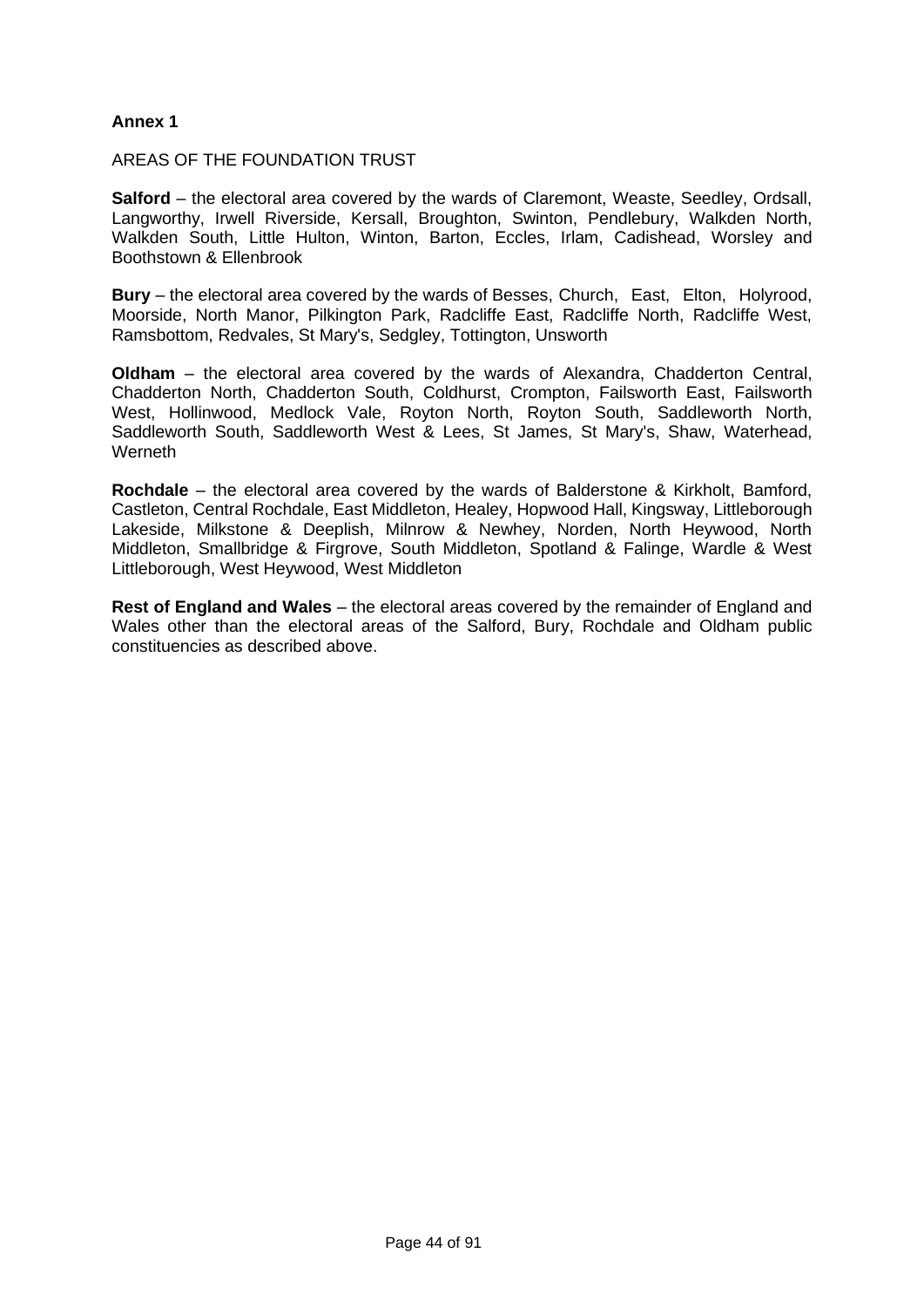# **MODEL ELECTION RULES 2014**

# **PART 1: INTERPRETATION**

1. Interpretation

### **PART 2: TIMETABLE FOR ELECTION**

- 2. Timetable
- 3. Computation of time

### **PART 3: RETURNING OFFICER**

- 4. Returning officer
- 5. Staff
- 6. Expenditure
- 7. Duty of co-operation

### **PART 4: STAGES COMMON TO CONTESTED AND UNCONTESTED ELECTIONS**

- 8. Notice of election
- 9. Nomination of candidates
- 10. Candidate's particulars
- 11. Declaration of interests
- 12. Declaration of eligibility
- 13. Signature of candidate
- 14. Decisions as to validity of nomination forms
- 15. Publication of statement of nominated candidates
- 16. Inspection of statement of nominated candidates and nomination forms
- 17. Withdrawal of candidates
- 18. Method of election

# **PART 5: CONTESTED ELECTIONS**

- 19. Poll to be taken by ballot
- 20. The ballot paper
- 21. The declaration of identity (public and patient constituencies)

#### *Action to be taken before the poll*

- 22. List of eligible voters
- 23. Notice of poll
- 24. Issue of voting information by returning officer
- 25. Ballot paper envelope and covering envelope
- 26. E-voting systems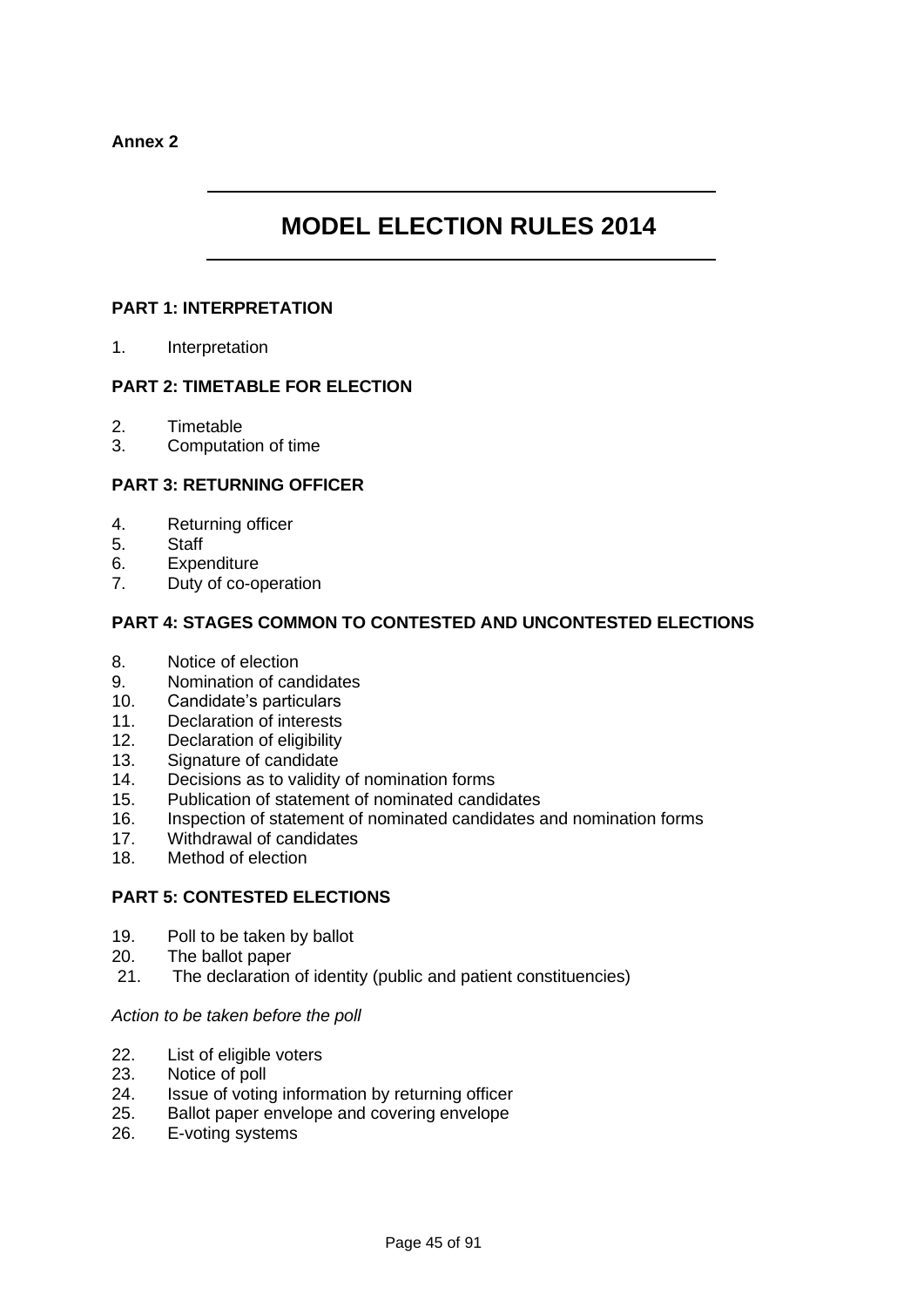# *The poll*

- 27. Eligibility to vote
- 28. Voting by persons who require assistance
- 29. Spoilt ballot papers and spoilt text message votes
- 30. Lost voting information
- 31. Issue of replacement voting information
- 32. ID declaration form for replacement ballot papers (public and patient constituencies)
- 33 Procedure for remote voting by internet
- 34. Procedure for remote voting by telephone
- 35. Procedure for remote voting by text message

*Procedure for receipt of envelopes, internet votes, telephone vote and text message votes*

- 36. Receipt of voting documents
- 37. Validity of votes
- 38. Declaration of identity but no ballot (public and patient constituency)
- 39. De-duplication of votes
- 40. Sealing of packets

# **PART 6: COUNTING THE VOTES**

- STV41. Interpretation of Part 6
- 42. Arrangements for counting of the votes
- 43. The count
- STV44. Rejected ballot papers and rejected text voting records
- FPP44. Rejected ballot papers and rejected text voting records
- STV45. First stage
- STV46. The quota
- STV47 Transfer of votes
- STV48. Supplementary provisions on transfer
- STV49. Exclusion of candidates
- STV50. Filling of last vacancies
- STV51. Order of election of candidates
- FPP51. Equality of votes

# **PART 7: FINAL PROCEEDINGS IN CONTESTED AND UNCONTESTED ELECTIONS**

- FPP52. Declaration of result for contested elections
- STV52. Declaration of result for contested elections
- 53. Declaration of result for uncontested elections

# **PART 8: DISPOSAL OF DOCUMENTS**

- 54. Sealing up of documents relating to the poll
- 55. Delivery of documents
- 56. Forwarding of documents received after close of the poll
- 57. Retention and public inspection of documents
- 58. Application for inspection of certain documents relating to election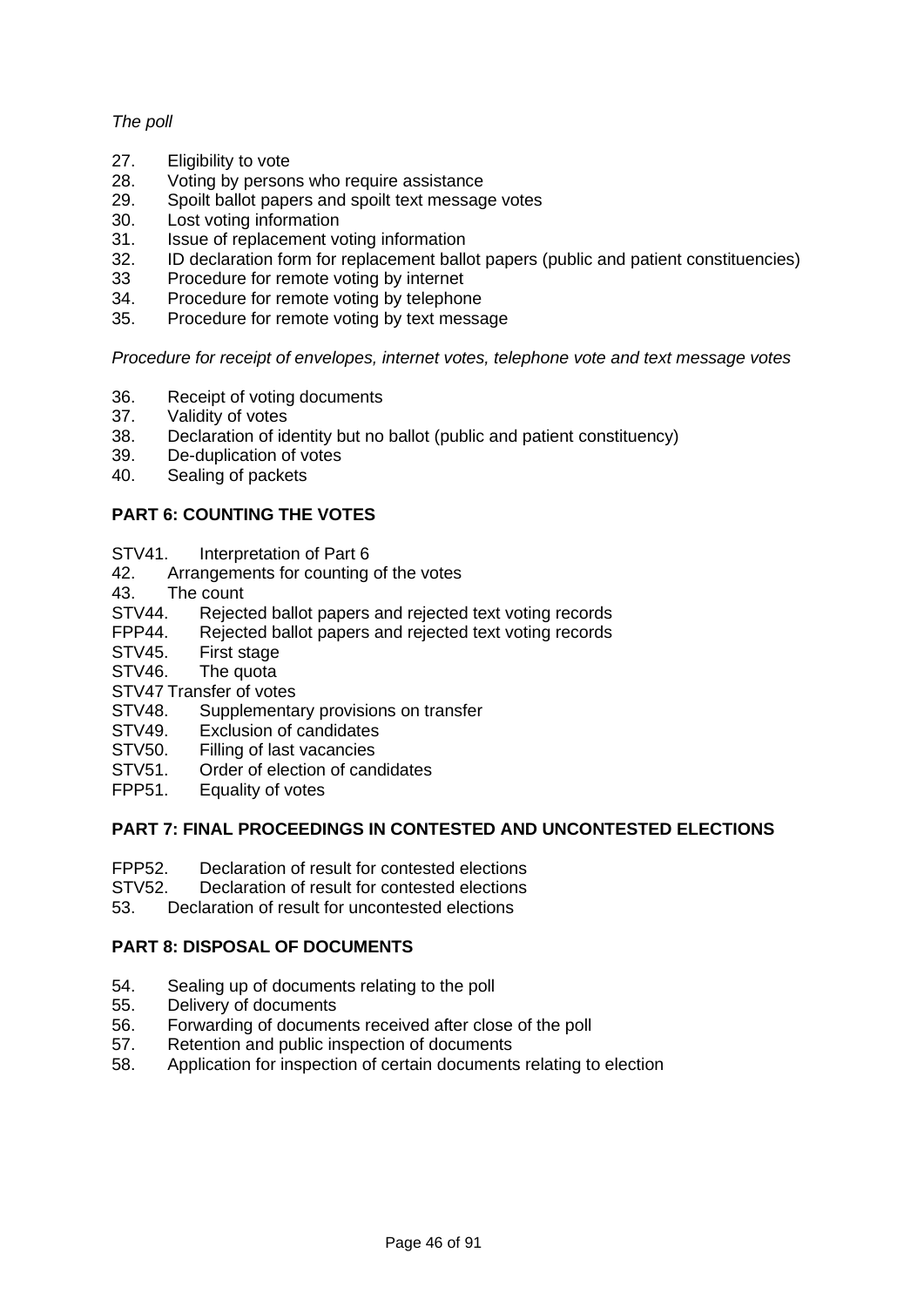# **PART 9: DEATH OF A CANDIDATE DURING A CONTESTED ELECTION**

FPP59. Countermand or abandonment of poll on death of candidate<br>STV59. Countermand or abandonment of poll on death of candidate Countermand or abandonment of poll on death of candidate

# **PART 10: ELECTION EXPENSES AND PUBLICITY**

### *Expenses*

- 60. Election expenses
- 61. Expenses and payments by candidates 62. Expenses incurred by other persons
- Expenses incurred by other persons

#### *Publicity*

- 63. Publicity about election by the corporation
- 64. Information about candidates for inclusion with voting information
- 65. Meaning of "for the purposes of an election"

### **PART 11: QUESTIONING ELECTIONS AND IRREGULARITIES**

66. Application to question an election

# **PART 12: MISCELLANEOUS**

- 67. Secrecy
- 68. Prohibition of disclosure of vote
- 69. Disqualification
- 70. Delay in postal service through industrial action or unforeseen event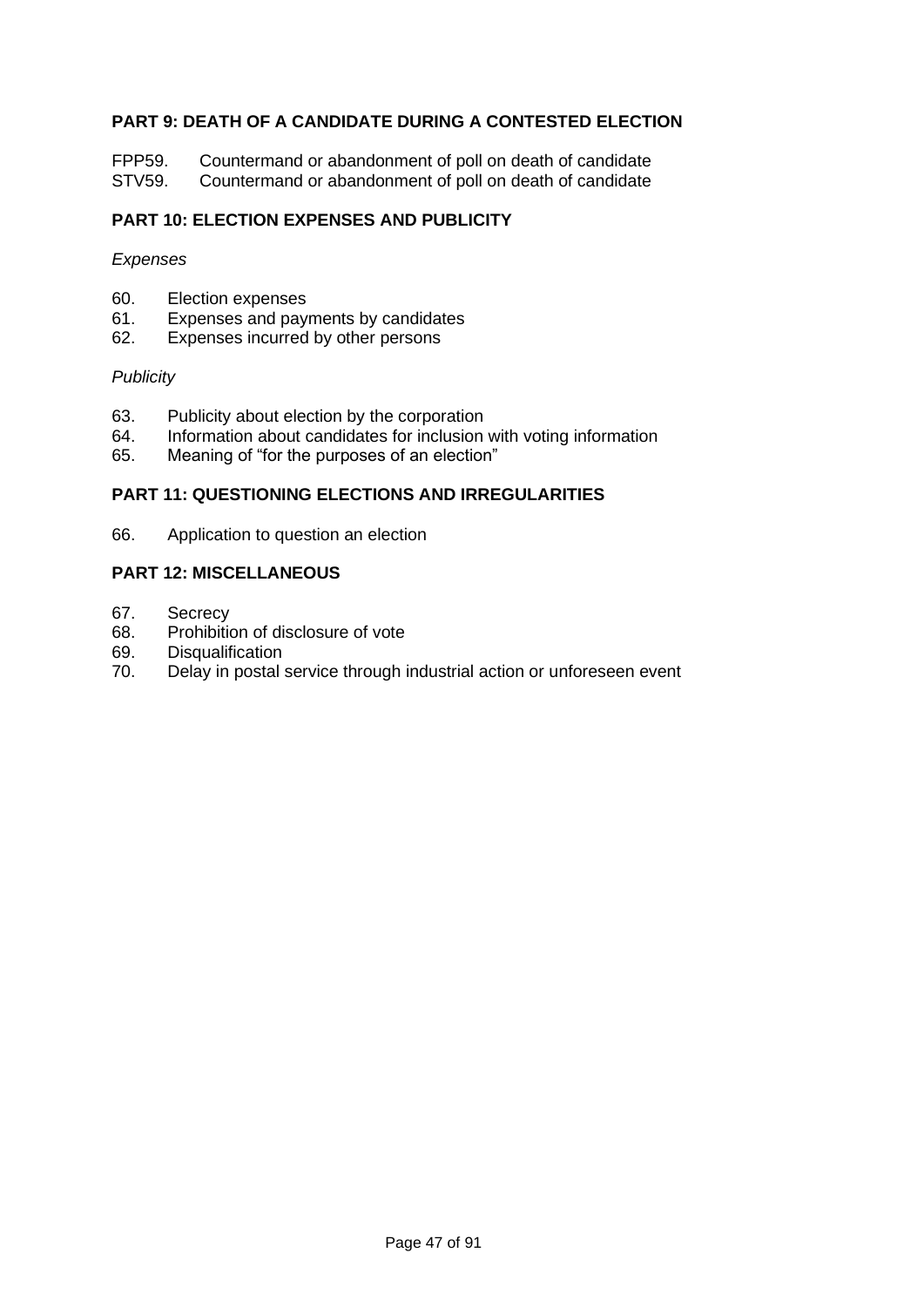#### **1. Interpretation**

1.1 In these rules, unless the context otherwise requires:

"*2006 Act*" means the National Health Service Act 2006;

"*corporation*" means the public benefit corporation subject to this constitution;

"*council of governors*" means the council of governors of the corporation;

"*declaration of identity*" has the meaning set out in rule 21.1;

"*election*" means an election by a constituency, or by a class within a constituency, to fill a vacancy among one or more posts on the council of governors;

"*e-voting*" means voting using either the internet, telephone or text message;

"*e-voting information*" has the meaning set out in rule 24.2;

"*ID declaration form*" has the meaning set out in Rule 21.1; "internet voting record" has the meaning set out in rule 26.4(d);

"*internet voting system*" means such computer hardware and software, data other equipment and services as may be provided by the returning officer for the purpose of enabling voters to cast their votes using the internet;

"*lead governor*" means the governor nominated by the corporation to fulfil the role described in Appendix B to The NHS Foundation Trust Code of Governance (Monitor, December 2013) or any later version of such code.

"*list of eligible voters*" means the list referred to in rule 22.1, containing the information in rule 22.2;

"*method of polling*" means a method of casting a vote in a poll, which may be by post, internet, text message or telephone;

"*Monitor*" means the corporate body known as Monitor as provided by section 61 of the 2012 Act;

"*numerical voting code*" has the meaning set out in rule 64.2(b)

"*polling website*" has the meaning set out in rule 26.1;

"*postal voting information*" has the meaning set out in rule 24.1;

"*telephone short code"* means a short telephone number used for the purposes of submitting a vote by text message;

"*telephone voting facility*" has the meaning set out in rule 26.2;

"*telephone voting record*" has the meaning set out in rule 26.5 (d);

"*text message voting facility*" has the meaning set out in rule 26.3;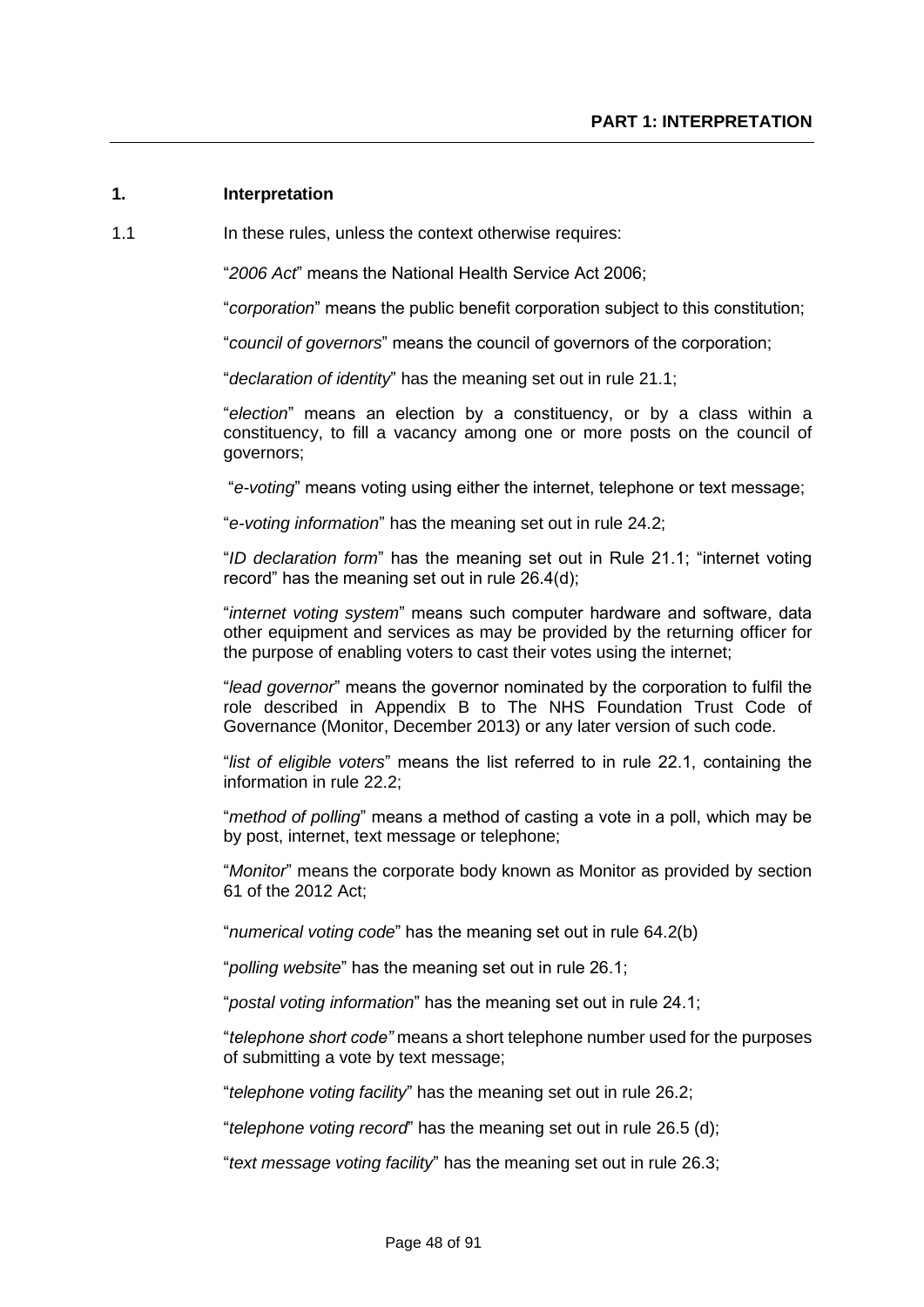"*text voting record*" has the meaning set out in rule 26.6 (d);

"*the telephone voting system*" means such telephone voting facility as may be provided by the returning officer for the purpose of enabling voters to cast their votes by telephone;

"*the text message voting system*" means such text messaging voting facility as may be provided by the returning officer for the purpose of enabling voters to cast their votes by text message;

"*voter ID number*" means a unique, randomly generated numeric identifier allocated to each voter by the Returning Officer for the purpose of e-voting,

"*voting information*" means postal voting information and/or e-voting information

1.2 Other expressions used in these rules and in Schedule 7 to the NHS Act 2006 have the same meaning in these rules as in that Schedule.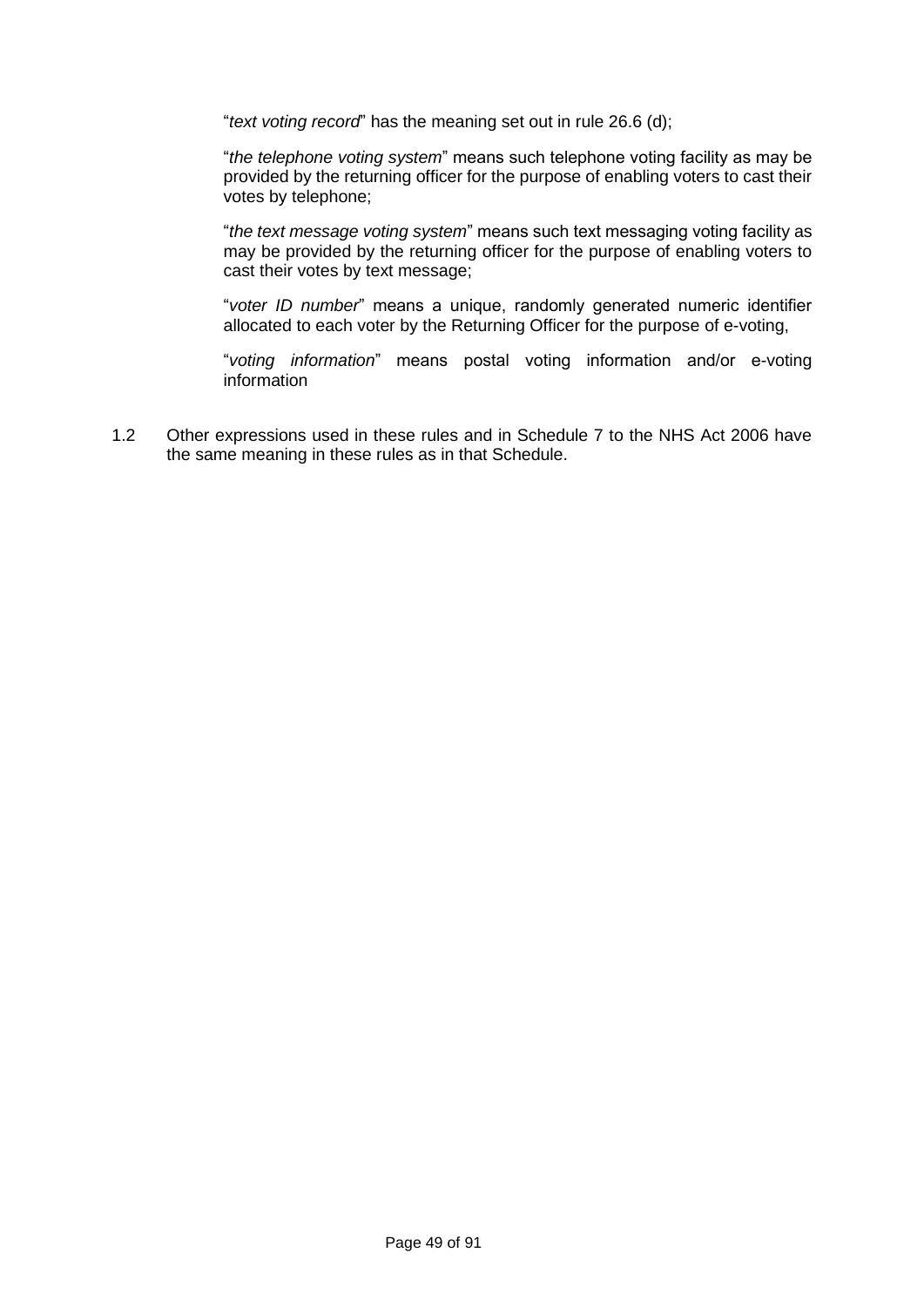# **2. Timetable**

2.1 The proceedings at an election shall be conducted in accordance with the following timetable:

| <b>Proceeding</b>                                         | Time                                                                                                                            |
|-----------------------------------------------------------|---------------------------------------------------------------------------------------------------------------------------------|
| Publication of notice of election                         | Not later than the fortieth day before the day<br>of the close of the poll.                                                     |
| returning officer                                         | Final day for delivery of nomination forms to Not later than the twenty eighth day before<br>the day of the close of the poll.  |
| <b>Publication</b><br>statement<br>of<br>οf<br>candidates | nominated Not later than the twenty seventh day before<br>the day of the close of the poll.                                     |
| candidates from election                                  | Final day for delivery of notices of withdrawals by Not later than twenty fifth day before the day<br>of the close of the poll. |
| Notice of the poll                                        | Not later than the fifteenth day before the day<br>of the close of the poll.                                                    |
| Close of the poll                                         | By 5.00pm on the final day of the election.                                                                                     |

# **3. Computation of time**

- 3.1 In computing any period of time for the purposes of the timetable:
	- (a) a Saturday or Sunday;
	- (b) Christmas day, Good Friday, or a bank holiday, or
	- (c) a day appointed for public thanksgiving or mourning,

shall be disregarded, and any such day shall not be treated as a day for the purpose of any proceedings up to the completion of the poll, nor shall the returning officer be obliged to proceed with the counting of votes on such a day.

3.2 In this rule, "bank holiday" means a day which is a bank holiday under the Banking and Financial Dealings Act 1971 in England and Wales.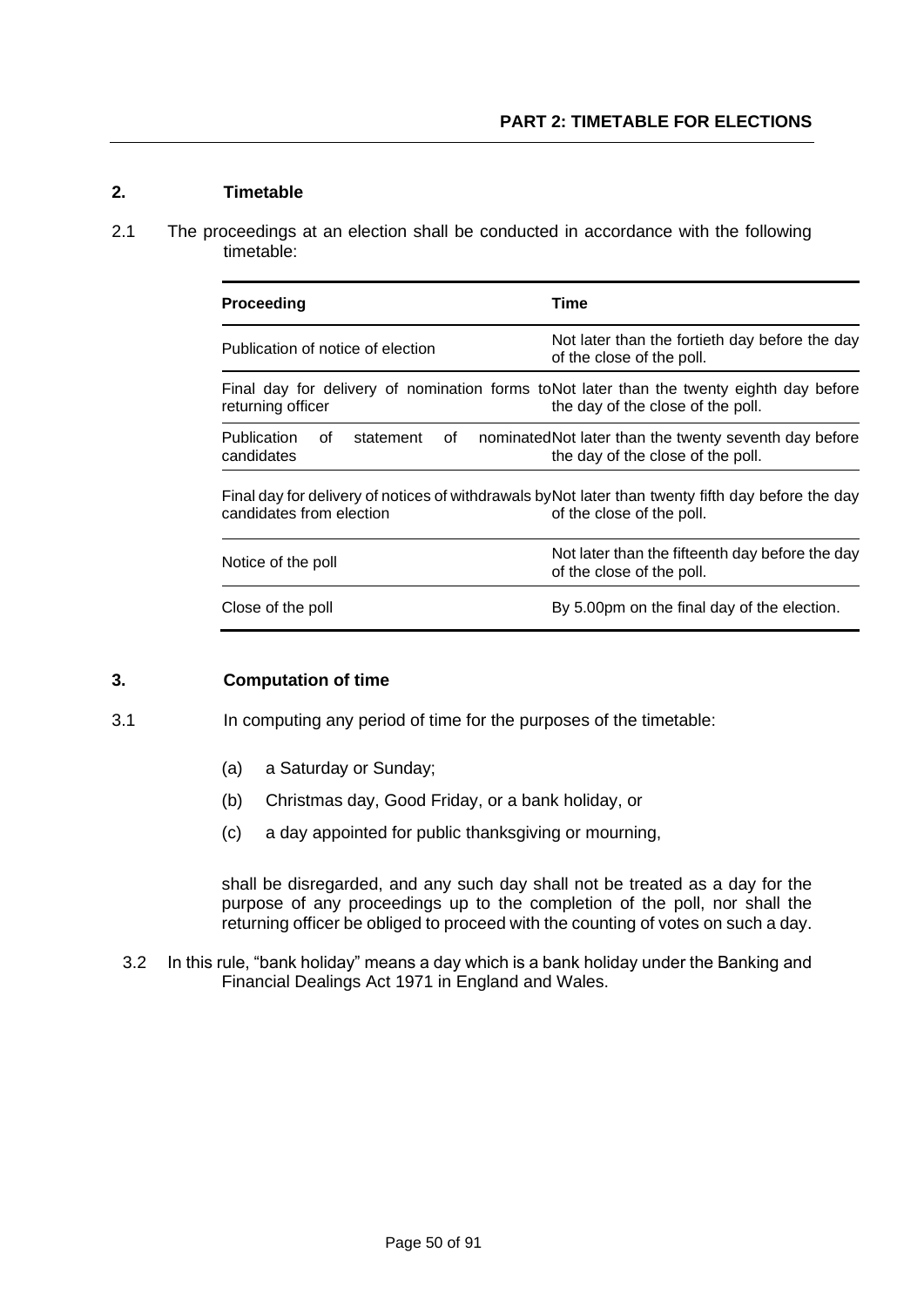# **4. Returning Officer**

- 4.1 Subject to rule 69, the returning officer for an election is to be appointed by the corporation.
- 4.2 Where two or more elections are to be held concurrently, the same returning officer may be appointed for all those elections.

### **5. Staff**

5.1 Subject to rule 69, the returning officer may appoint and pay such staff, including such technical advisers, as he or she considers necessary for the purposes of the election.

### **6. Expenditure**

- 6.1 The corporation is to pay the returning officer:
	- (a) any expenses incurred by that officer in the exercise of his or her functions under these rules,
	- (b) such remuneration and other expenses as the corporation may determine.

# **7. Duty of co-operation**

7.1 The corporation is to co-operate with the returning officer in the exercise of his or her functions under these rules.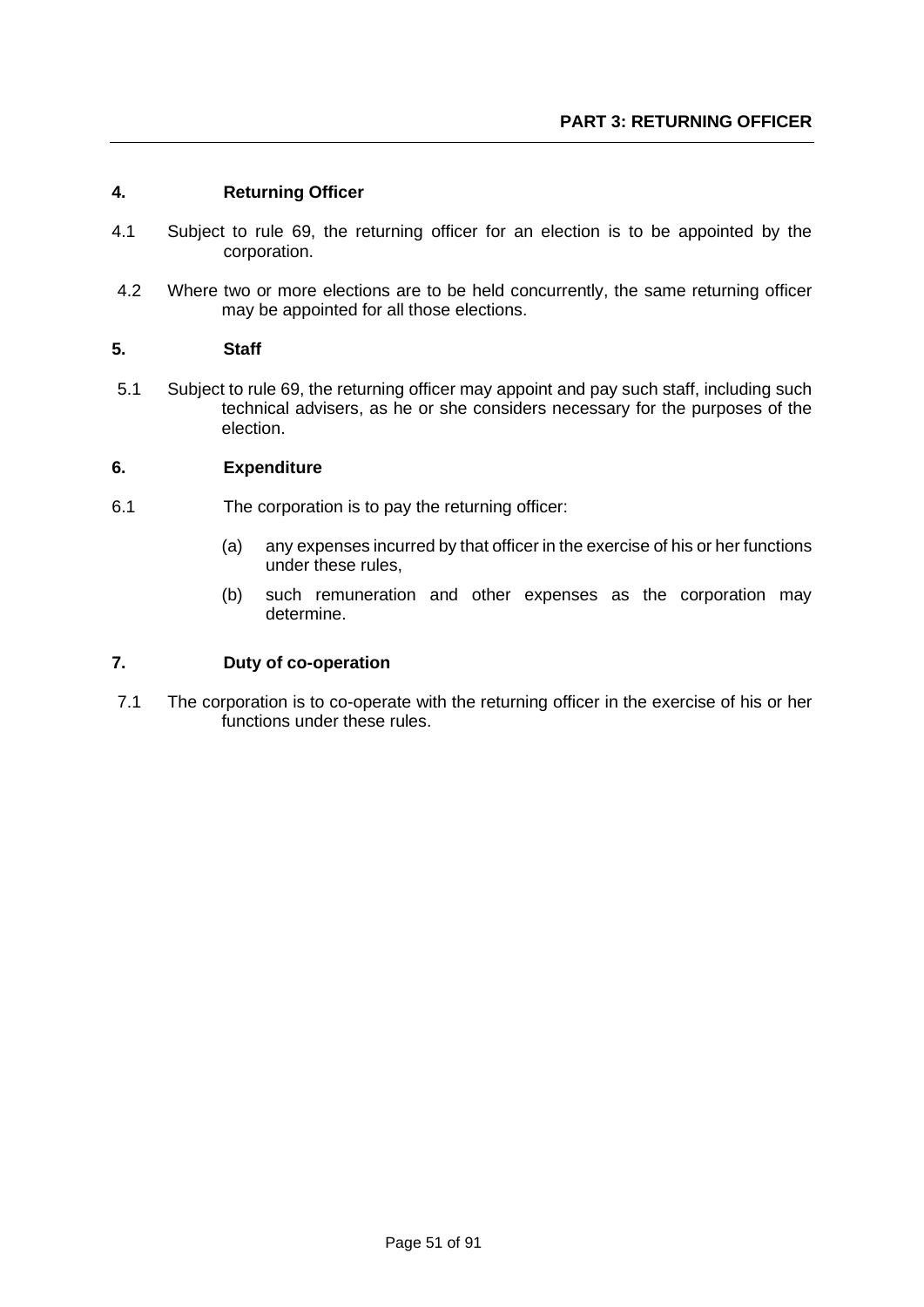### **8. Notice of election**

- 8.1 The returning officer is to publish a notice of the election stating:
	- (a) the constituency, or class within a constituency, for which the election is being held,
	- (b) the number of members of the council of governors to be elected from that constituency, or class within that constituency,
	- (c) the details of any nomination committee that has been established by the corporation,
	- (d) the address and times at which nomination forms may be obtained;
	- (e) the address for return of nomination forms (including, where the return of nomination forms in an electronic format will be permitted, the e-mail address for such return) and the date and time by which they must be received by the returning officer,
	- (f) the date and time by which any notice of withdrawal must be received by the returning officer
	- (g) the contact details of the returning officer
	- (h) the date and time of the close of the poll in the event of a contest.

### **9. Nomination of candidates**

- 9.1 Subject to rule 9.2, each candidate must nominate themselves on a single nomination form.
- 9.2 The returning officer:
	- (a) is to supply any member of the corporation with a nomination form, and
	- (b) is to prepare a nomination form for signature at the request of any member of the corporation,

but it is not necessary for a nomination to be on a form supplied by the returning officer and a nomination can, subject to rule 13, be in an electronic format.

#### **10. Candidate's particulars**

- 10.1 The nomination form must state the candidate's:
	- (a) full name,
	- (b) contact address in full (which should be a postal address although an email address may also be provided for the purposes of electronic communication), and
	- (c) constituency, or class within a constituency, of which the candidate is a member.

# **11. Declaration of interests**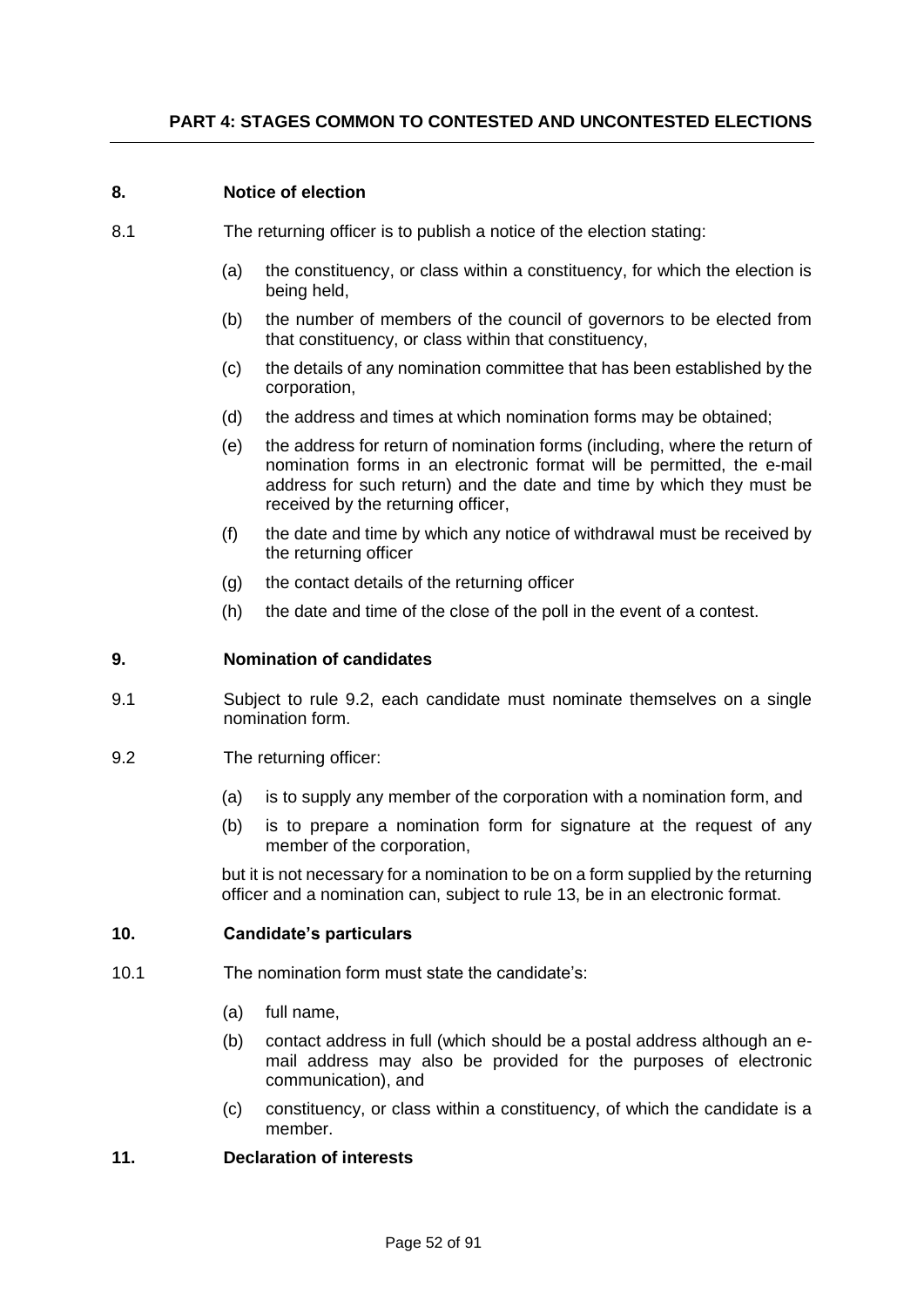- 11.1 The nomination form must state:
	- (a) any financial interest that the candidate has in the corporation, and
	- (b) whether the candidate is a member of a political party, and if so, which party,

and if the candidate has no such interests, the paper must include a statement to that effect.

# **12. Declaration of eligibility**

- 12.1 The nomination form must include a declaration made by the candidate:
	- (a) that he or she is not prevented from being a member of the council of governors by paragraph 8 of Schedule 7 of the 2006 Act or by any provision of the constitution; and,
	- (b) for a member of the public or patient constituency, of the particulars of his or her qualification to vote as a member of that constituency, or class within that constituency, for which the election is being held.

# **13. Signature of candidate**

- 13.1 The nomination form must be signed and dated by the candidate, in a manner prescribed by the returning officer, indicating that:
	- (a) they wish to stand as a candidate,
	- (b) their declaration of interests as required under rule 11, is true and correct, and
	- (c) their declaration of eligibility, as required under rule 12, is true and correct.
- 13.2 Where the return of nomination forms in an electronic format is permitted, the returning officer shall specify the particular signature formalities (if any) that will need to be complied with by the candidate.

# **14. Decisions as to the validity of nomination**

- 14.1 Where a nomination form is received by the returning officer in accordance with these rules, the candidate is deemed to stand for election unless and until the returning officer:
	- (a) decides that the candidate is not eligible to stand,
	- (b) decides that the nomination form is invalid,
	- (c) receives satisfactory proof that the candidate has died, or
	- (d) receives a written request by the candidate of their withdrawal from candidacy.
- 14.2 The returning officer is entitled to decide that a nomination form is invalid only on one of the following grounds:
	- (a) that the paper is not received on or before the final time and date for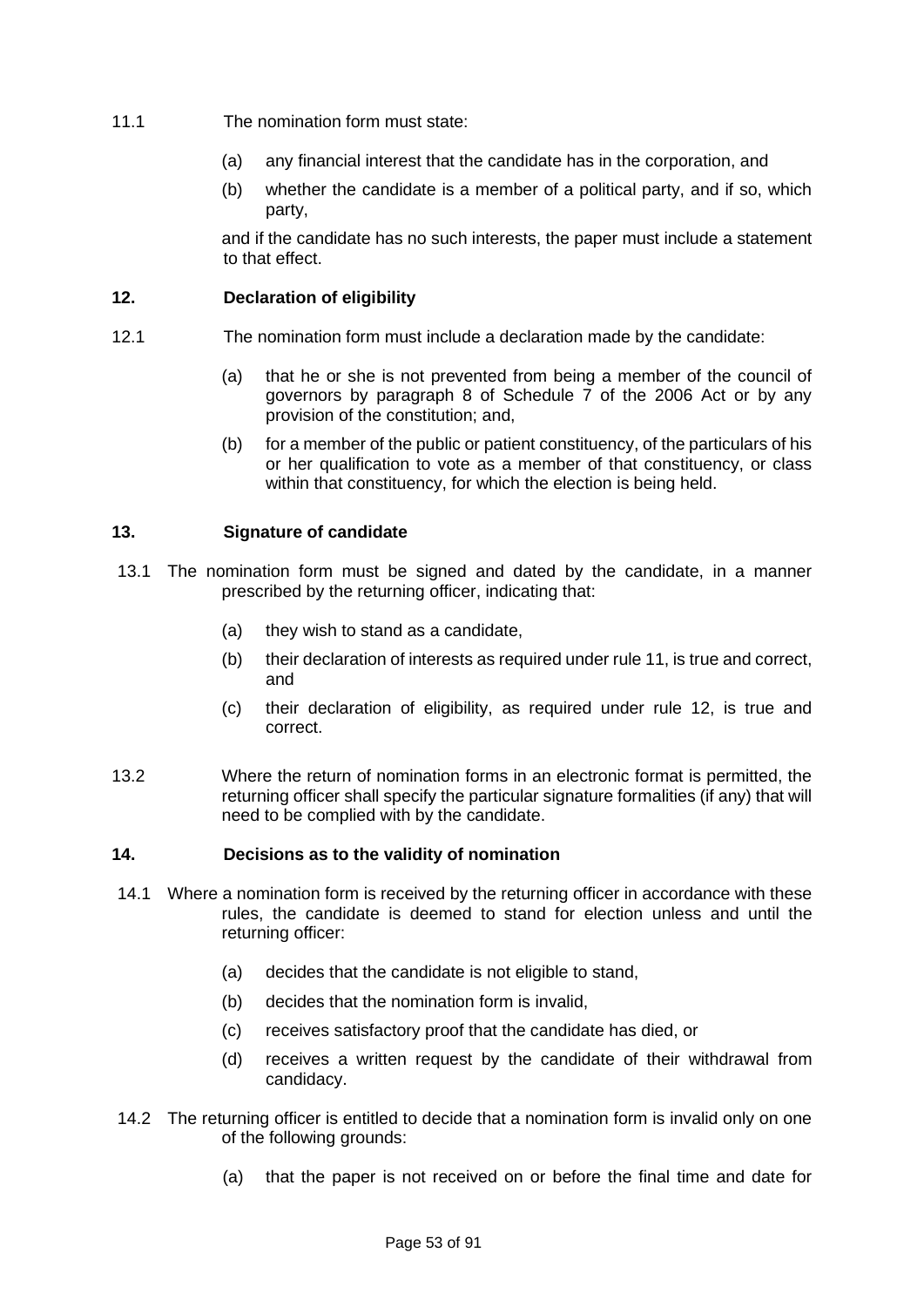return of nomination forms, as specified in the notice of the election,

- (b) that the paper does not contain the candidate's particulars, as required by rule 10;
- (c) that the paper does not contain a declaration of the interests of the candidate, as required by rule 11,
- (d) that the paper does not include a declaration of eligibility as required by rule 12, or
- (e) that the paper is not signed and dated by the candidate, if required by rule 13.
- 14.3 The returning officer is to examine each nomination form as soon as is practicable after he or she has received it, and decide whether the candidate has been validly nominated.
- 14.4 Where the returning officer decides that a nomination is invalid, the returning officer must endorse this on the nomination form, stating the reasons for their decision.
- 14.5 The returning officer is to send notice of the decision as to whether a nomination is valid or invalid to the candidate at the contact address given in the candidate's nomination form. If an e-mail address has been given in the candidate's nomination form (in addition to the candidate's postal address), the returning officer may send notice of the decision to that address.

### **15. Publication of statement of candidates**

- 15.1 The returning officer is to prepare and publish a statement showing the candidates who are standing for election.
- 15.2 The statement must show:
	- (a) the name, contact address (which shall be the candidate's postal address), and constituency or class within a constituency of each candidate standing, and
	- (b) the declared interests of each candidate standing,

as given in their nomination form.

- 15.3 The statement must list the candidates standing for election in alphabetical order by surname.
- 15.4 The returning officer must send a copy of the statement of candidates and copies of the nomination forms to the corporation as soon as is practicable after publishing the statement.

#### **16. Inspection of statement of nominated candidates and nomination forms**

- 16.1 The corporation is to make the statement of the candidates and the nomination forms supplied by the returning officer under rule 15.4 available for inspection by members of the corporation free of charge at all reasonable times.
- 16.2 If a member of the corporation requests a copy or extract of the statement of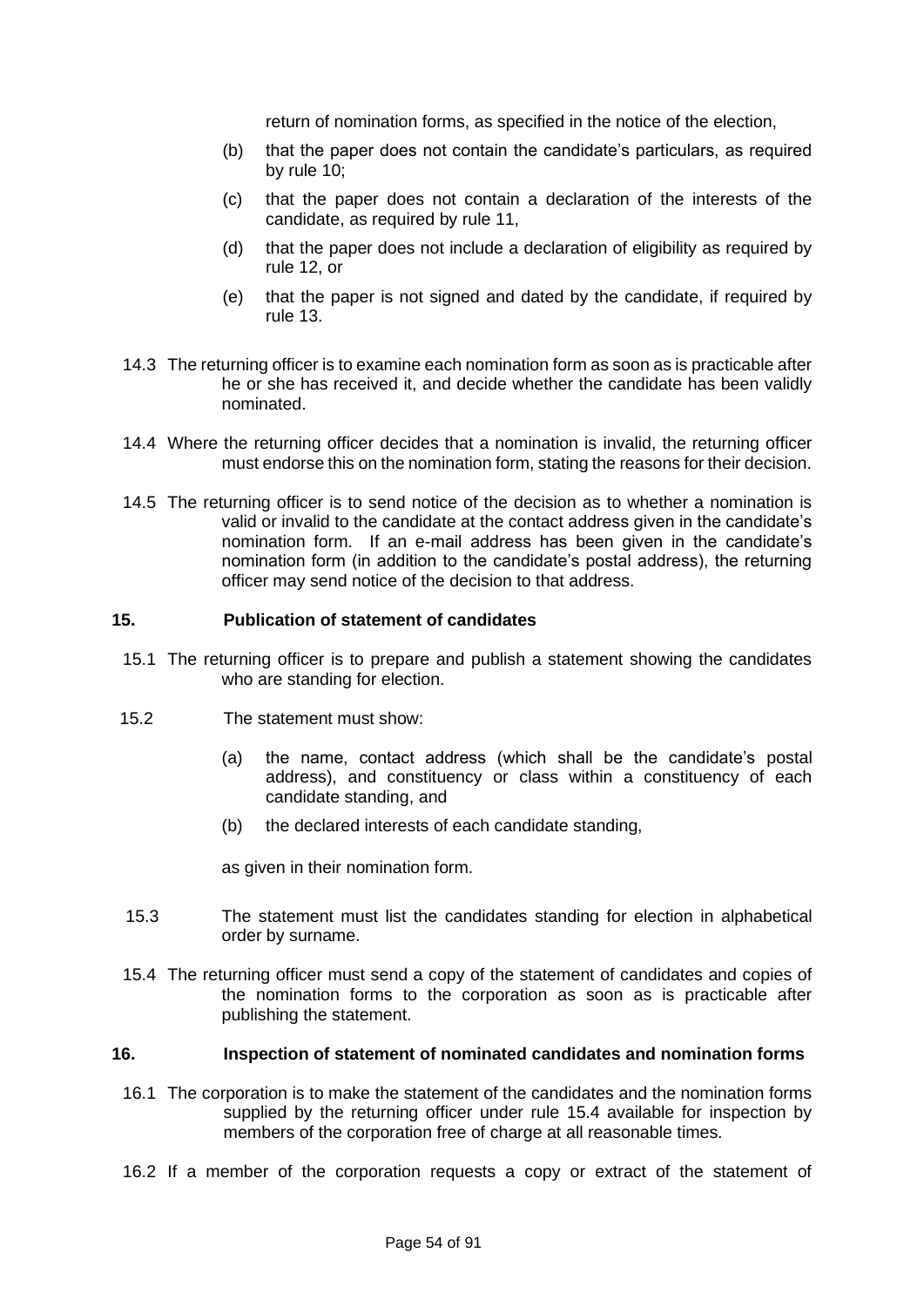candidates or their nomination forms, the corporation is to provide that member with the copy or extract free of charge.

# **17. Withdrawal of candidates**

17.1 A candidate may withdraw from election on or before the date and time for withdrawal by candidates, by providing to the returning officer a written notice of withdrawal which is signed by the candidate and attested by a witness.

### **18. Method of election**

- 18.1 If the number of candidates remaining validly nominated for an election after any withdrawals under these rules is greater than the number of members to be elected to the council of governors, a poll is to be taken in accordance with Parts 5 and 6 of these rules.
- 18.2 If the number of candidates remaining validly nominated for an election after any withdrawals under these rules is equal to the number of members to be elected to the council of governors, those candidates are to be declared elected in accordance with Part 7 of these rules.
- 18.3 If the number of candidates remaining validly nominated for an election after any withdrawals under these rules is less than the number of members to be elected to be council of governors, then:
	- (a) the candidates who remain validly nominated are to be declared elected in accordance with Part 7 of these rules, and
	- (b) the returning officer is to order a new election to fill any vacancy which remains unfilled, on a day appointed by him or her in consultation with the corporation.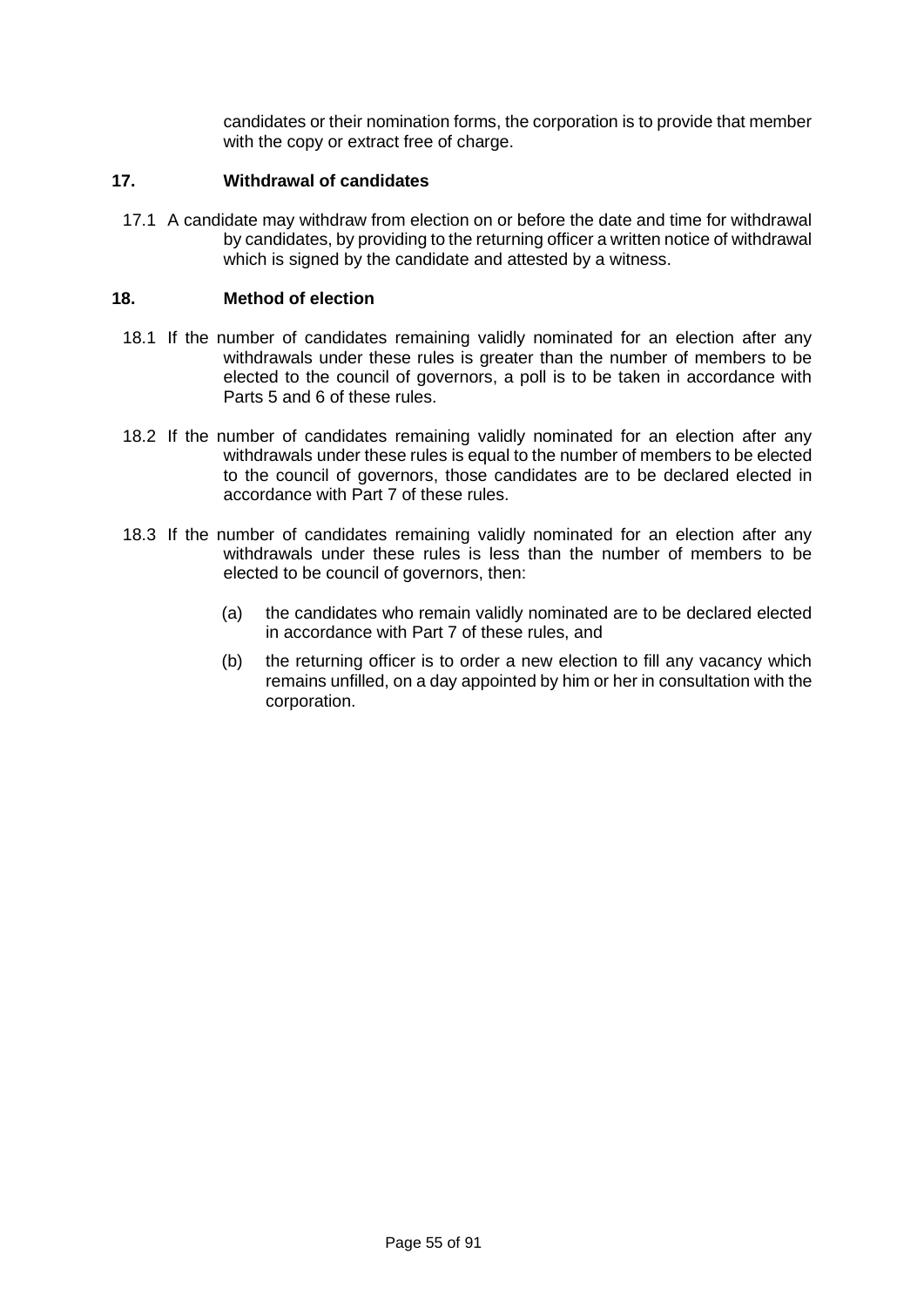### **19. Poll to be taken by ballot**

- 19.1 The votes at the poll must be given by secret ballot.
- 19.2 The votes are to be counted and the result of the poll determined in accordance with Part 6 of these rules.
- 19.3 The corporation may decide that voters within a constituency or class within a constituency, may, subject to rule 19.4, cast their votes at the poll using such different methods of polling in any combination as the corporation may determine.
- 19.4 The corporation may decide that voters within a constituency or class within a constituency for whom an e-mail address is included in the list of eligible voters may only cast their votes at the poll using an e-voting method of polling.
- 19.5 Before the corporation decides, in accordance with rule 19.3 that one or more e-voting methods of polling will be made available for the purposes of the poll, the corporation must satisfy itself that:
	- (a) if internet voting is to be a method of polling, the internet voting system to be used for the purpose of the election is:
		- (i) configured in accordance with these rules; and
		- (ii) will create an accurate internet voting record in respect of any voter who casts his or her vote using the internet voting system;
	- (b) if telephone voting to be a method of polling, the telephone voting system to be used for the purpose of the election is:
		- (i) configured in accordance with these rules; and
		- (ii) will create an accurate telephone voting record in respect of any voter who casts his or her vote using the telephone voting system;
	- (c) if text message voting is to be a method of polling, the text message voting system to be used for the purpose of the election is:
		- (i) configured in accordance with these rules; and
		- (ii) will create an accurate text voting record in respect of any voter who casts his or her vote using the text message voting system.

### **20. The ballot paper**

- 20.1 The ballot of each voter (other than a voter who casts his or her ballot by an e-voting method of polling) is to consist of a ballot paper with the persons remaining validly nominated for an election after any withdrawals under these rules, and no others, inserted in the paper.
- 20.2 Every ballot paper must specify: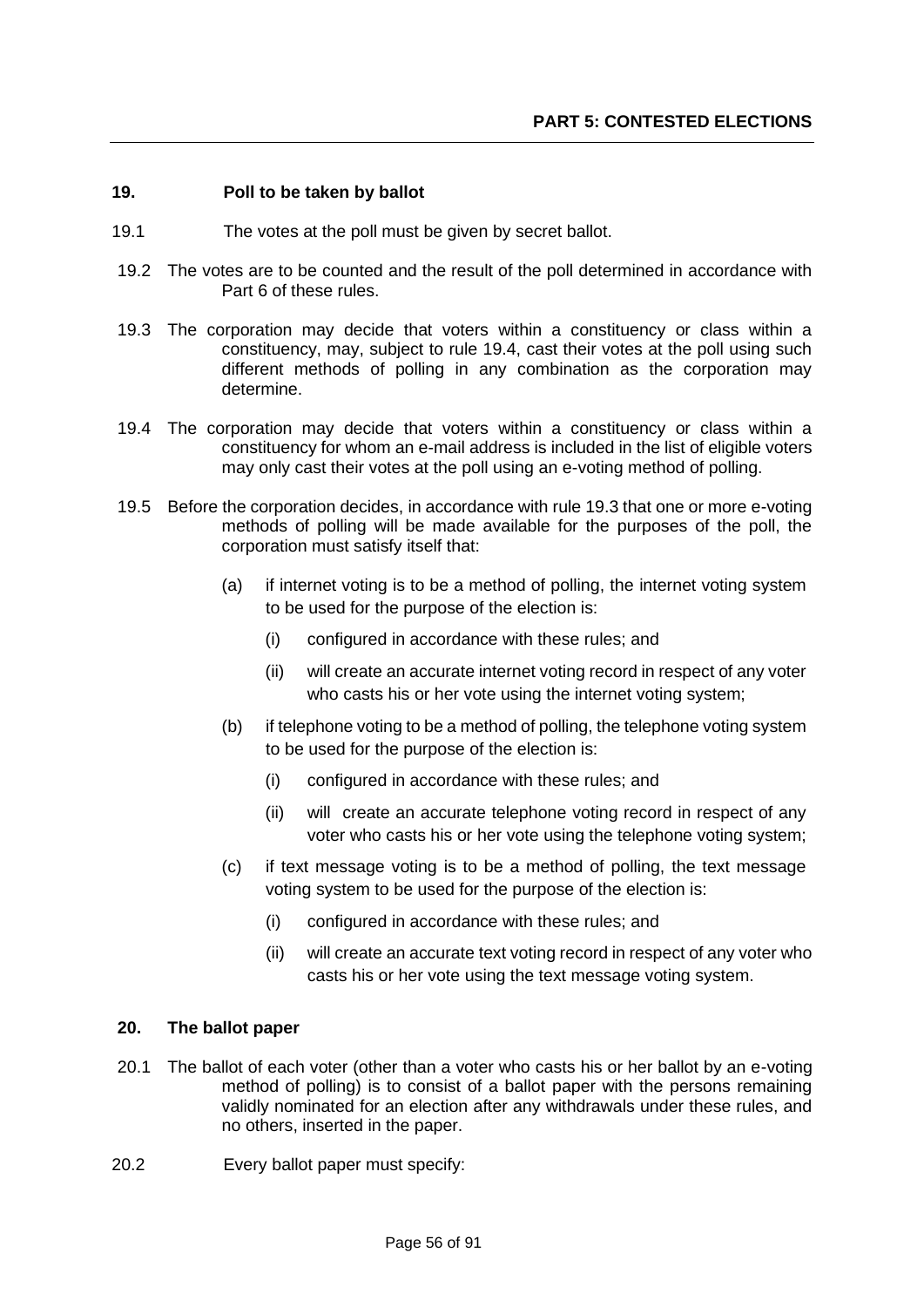- (a) the name of the corporation,
- (b) the constituency, or class within a constituency, for which the election is being held,
- (c) the number of members of the council of governors to be elected from that constituency, or class within that constituency,
- (d) the names and other particulars of the candidates standing for election, with the details and order being the same as in the statement of nominated candidates,
- (e) instructions on how to vote by all available methods of polling, including the relevant voter's voter ID number if one or more e-voting methods of polling are available,
- (f) if the ballot paper is to be returned by post, the address for its return and the date and time of the close of the poll, and
- (g) the contact details of the returning officer.
- 20.3 Each ballot paper must have a unique identifier.
- 20.4 Each ballot paper must have features incorporated into it to prevent it from being reproduced.

# **21. The declaration of identity (public and patient constituencies)**

- 21.1 The corporation shall require each voter who participates in an election for a public or patient constituency to make a declaration confirming:
	- (a) that the voter is the person:
		- (i) to whom the ballot paper was addressed, and/or
		- (ii) to whom the voter ID number contained within the e-voting information was allocated,
	- (b) that he or she has not marked or returned any other voting information in the election, and
	- (c) the particulars of his or her qualification to vote as a member of the constituency or class within the constituency for which the election is being held,

("declaration of identity")

and the corporation shall make such arrangements as it considers appropriate to facilitate the making and the return of a declaration of identity by each voter, whether by the completion of a paper form ("ID declaration form") or the use of an electronic method.

- 21.2 The voter must be required to return his or her declaration of identity with his or her ballot.
- 21.3 The voting information shall caution the voter that if the declaration of identity is not duly returned or is returned without having been made correctly, any vote cast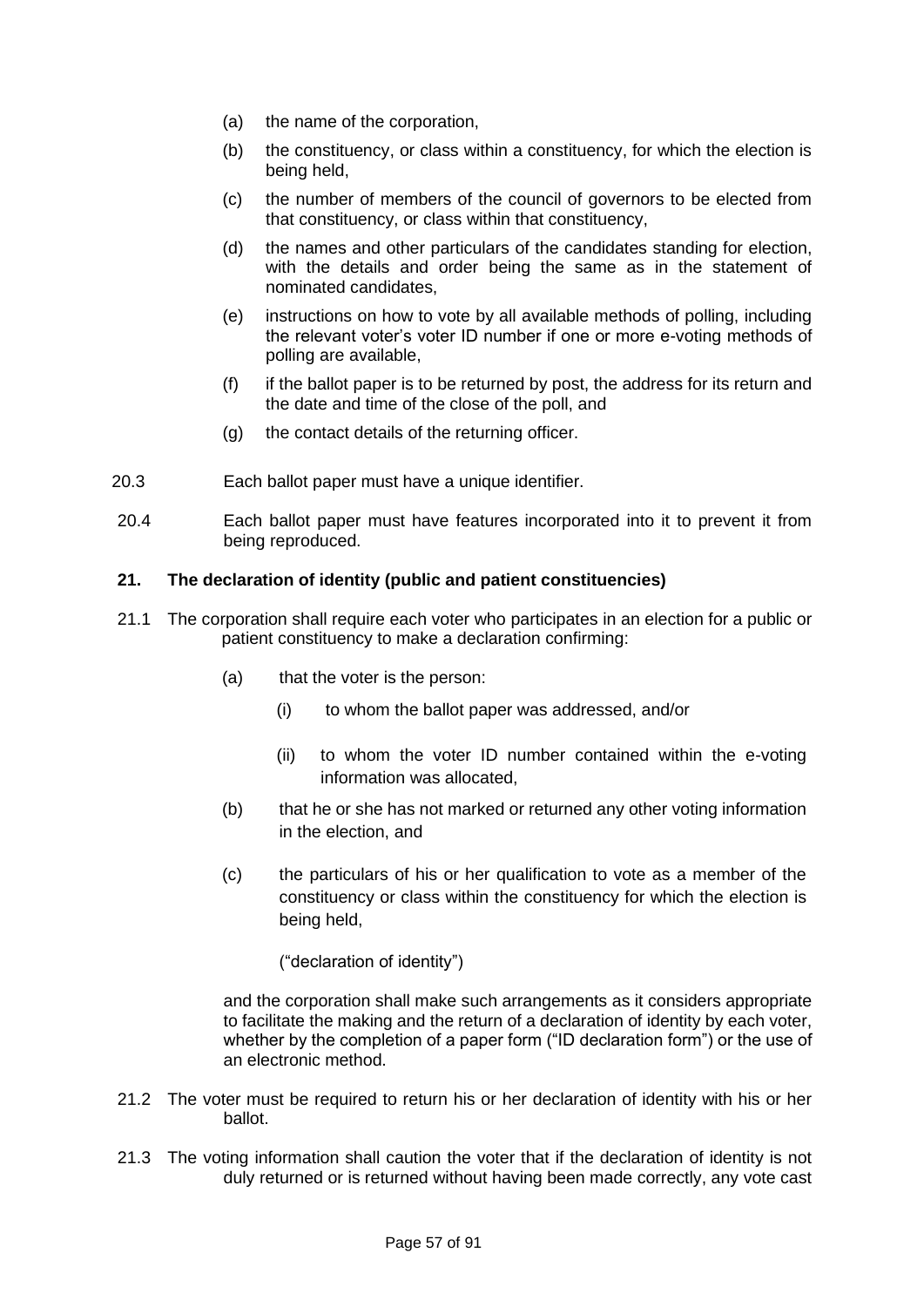by the voter may be declared invalid. *Action to be taken before the poll*

### **22. List of eligible voters**

- 22.1 The corporation is to provide the returning officer with a list of the members of the constituency or class within a constituency for which the election is being held who are eligible to vote by virtue of rule 27 as soon as is reasonably practicable after the final date for the delivery of notices of withdrawals by candidates from an election.
- 22.2 The list is to include, for each member:
	- (a) a postal address; and,
	- (b) the member's e-mail address, if this has been provided
	- to which his or her voting information may, subject to rule 22.3, be sent.
- 22.3 The corporation may decide that the e-voting information is to be sent only by e-mail to those members in the list of eligible voters for whom an e-mail address is included in that list.

### **23. Notice of poll**

- 23.1 The returning officer is to publish a notice of the poll stating:
	- (a) the name of the corporation,
	- (b) the constituency, or class within a constituency, for which the election is being held,
	- (c) the number of members of the council of governors to be elected from that constituency, or class with that constituency,
	- (d) the names, contact addresses, and other particulars of the candidates standing for election, with the details and order being the same as in the statement of nominated candidates,
	- (e) that the ballot papers for the election are to be issued and returned, if appropriate, by post,
	- (f) the methods of polling by which votes may be cast at the election by voters in a constituency or class within a constituency, as determined by the corporation in accordance with rule 19.3,
	- (g) the address for return of the ballot papers,
	- (h) the uniform resource locator (url) where, if internet voting is a method of polling, the polling website is located;
	- (i) the telephone number where, if telephone voting is a method of polling, the telephone voting facility is located,
	- (j) the telephone number or telephone short code where, if text message voting is a method of polling, the text message voting facility is located,
	- (k) the date and time of the close of the poll,
	- (l) the address and final dates for applications for replacement voting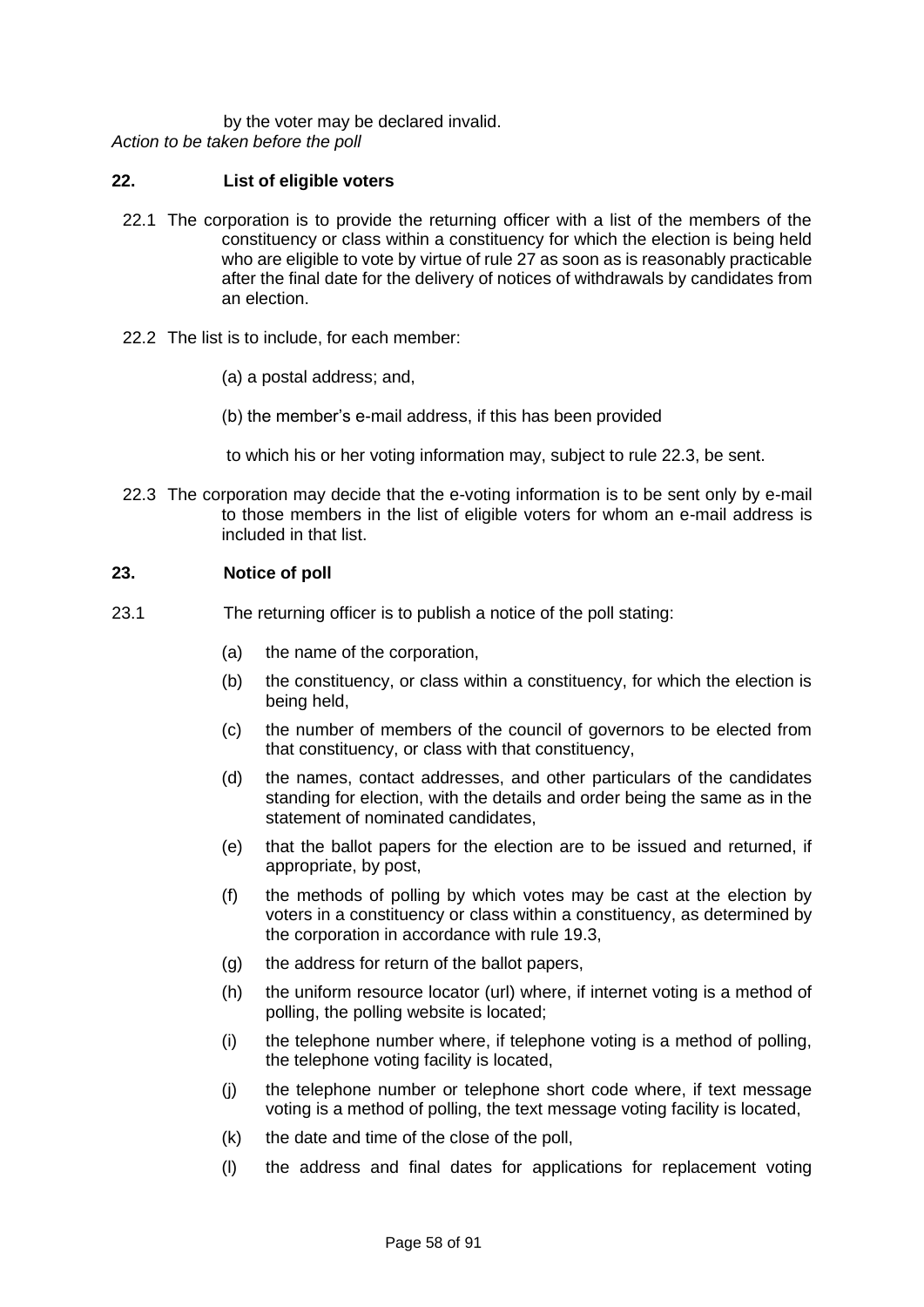information, and

(m) the contact details of the returning officer.

### **24. Issue of voting information by returning officer**

- 24.1 Subject to rule 24.3, as soon as is reasonably practicable on or after the publication of the notice of the poll, the returning officer is to send the following information by post to each member of the corporation named in the list of eligible voters:
	- (a) a ballot paper and ballot paper envelope,
	- (b) the ID declaration form (if required),
	- (c) information about each candidate standing for election, pursuant to rule 61 of these rules, and
		- (d) a covering envelope;

("postal voting information").

- 24.2 Subject to rules 24.3 and 24.4, as soon as is reasonably practicable on or after the publication of the notice of the poll, the returning officer is to send the following information by e-mail and/ or by post to each member of the corporation named in the list of eligible voters whom the corporation determines in accordance with rule 19.3 and/ or rule 19.4 may cast his or her vote by an e-voting method of polling:
	- (a) instructions on how to vote and how to make a declaration of identity (if required),
	- (b) the voter's voter ID number,
	- (c) information about each candidate standing for election, pursuant to rule 64 of these rules, or details of where this information is readily available on the internet or available in such other formats as the Returning Officer thinks appropriate, (d) contact details of the returning officer,

("e-voting information").

- 24.3 The corporation may determine that any member of the corporation shall:
	- (a) only be sent postal voting information; or
	- (b) only be sent e-voting information; or
	- (c) be sent both postal voting information and e-voting information;

for the purposes of the poll.

- 24.4 If the corporation determines, in accordance with rule 22.3, that the e-voting information is to be sent only by e-mail to those members in the list of eligible voters for whom an e-mail address is included in that list, then the returning officer shall only send that information by e-mail.
- 24.5 The voting information is to be sent to the postal address and/ or e-mail address for each member, as specified in the list of eligible voters.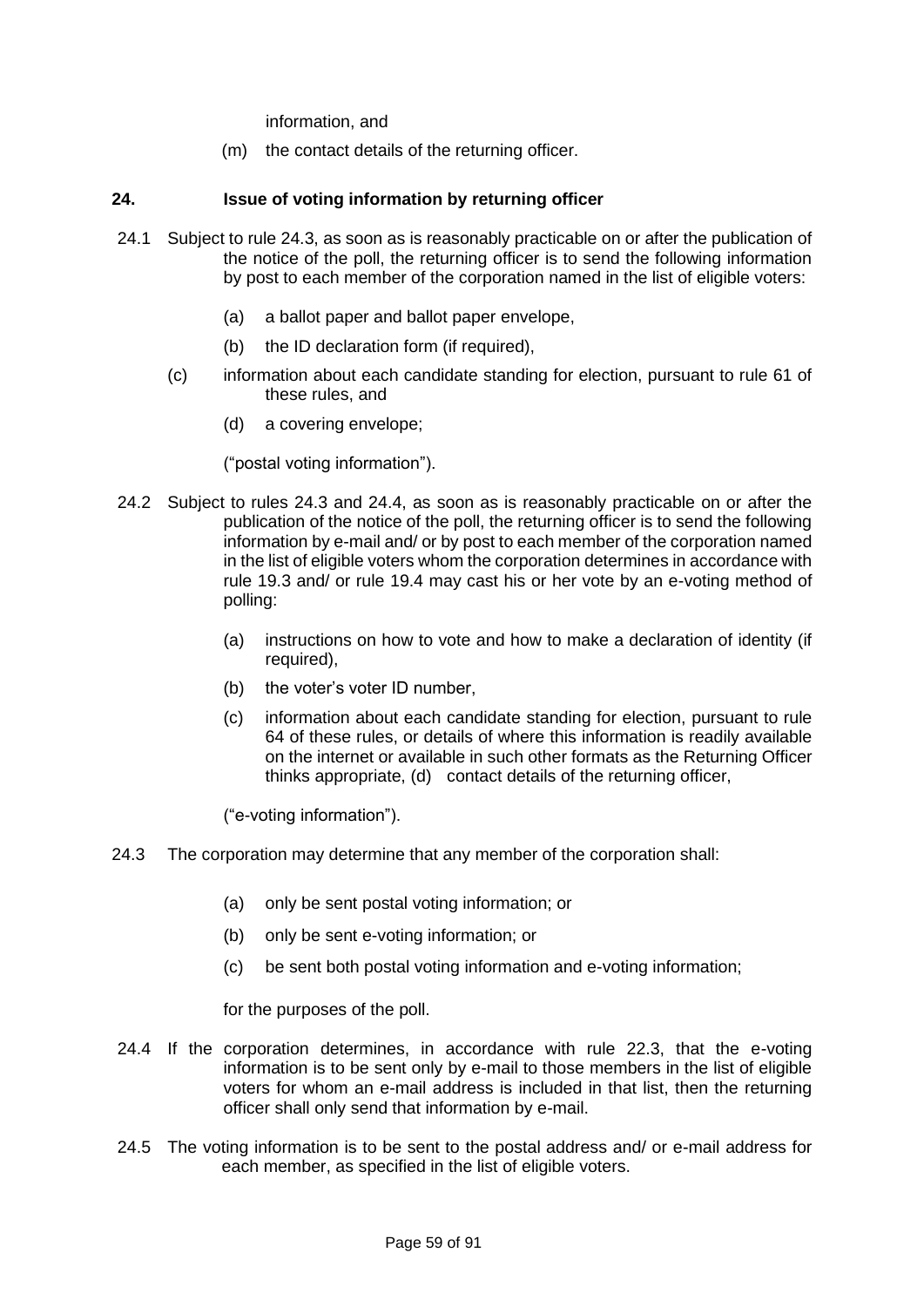# **25. Ballot paper envelope and covering envelope**

- 25.1 The ballot paper envelope must have clear instructions to the voter printed on it, instructing the voter to seal the ballot paper inside the envelope once the ballot paper has been marked.
- 25.2 The covering envelope is to have:
	- (a) the address for return of the ballot paper printed on it, and
	- (b) pre-paid postage for return to that address.
- 25.3 There should be clear instructions, either printed on the covering envelope or elsewhere, instructing the voter to seal the following documents inside the covering envelope and return it to the returning officer –
	- (a) the completed ID declaration form if required, and
	- (b) the ballot paper envelope, with the ballot paper sealed inside it.

### **26. E-voting systems**

- 26.1 If internet voting is a method of polling for the relevant election then the returning officer must provide a website for the purpose of voting over the internet (in these rules referred to as "the polling website").
- 26.2 If telephone voting is a method of polling for the relevant election then the returning officer must provide an automated telephone system for the purpose of voting by the use of a touch-tone telephone (in these rules referred to as "the telephone voting facility").
- 26.3 If text message voting is a method of polling for the relevant election then the returning officer must provide an automated text messaging system for the purpose of voting by text message (in these rules referred to as "the text message voting facility").
- 26.4 The returning officer shall ensure that the polling website and internet voting system provided will:
	- (a) require a voter to:
		- (i) enter his or her voter ID number; and
		- (ii) where the election is for a public or patient constituency, make a declaration of identity;

in order to be able to cast his or her vote;

- (b) specify:
	- (i) the name of the corporation,
	- (ii) the constituency, or class within a constituency, for which the election is being held,
	- (iii) the number of members of the council of governors to be elected from that constituency, or class within that constituency,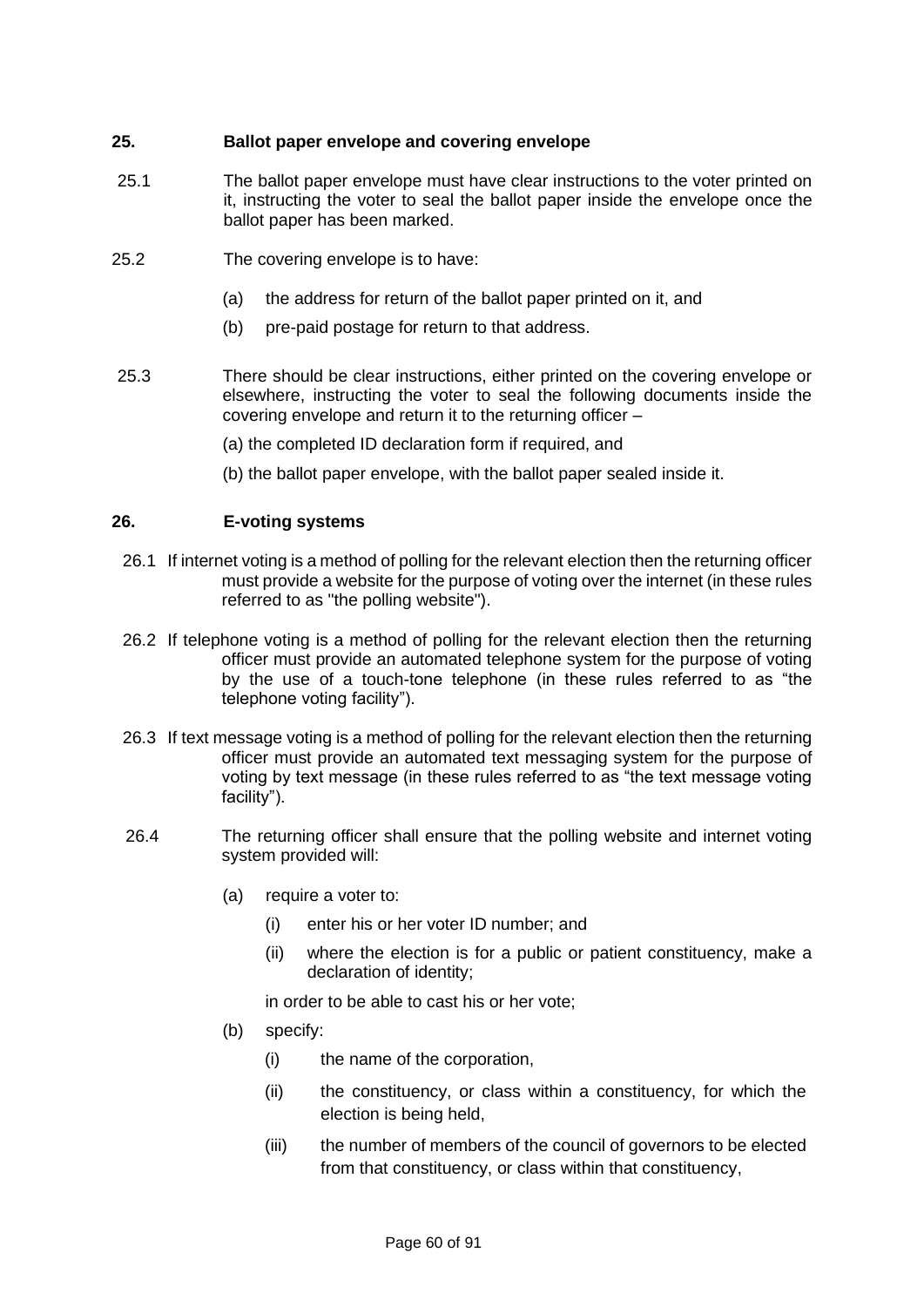- (iv) the names and other particulars of the candidates standing for election, with the details and order being the same as in the statement of nominated candidates,
- (v) instructions on how to vote and how to make a declaration of identity,
- (vi) the date and time of the close of the poll, and
- (vii) the contact details of the returning officer;
- (c) prevent a voter from voting for more candidates than he or she is entitled to at the election;
- (d) create a record ("internet voting record") that is stored in the internet voting system in respect of each vote cast by a voter using the internet that comprises of-
	- (i) the voter's voter ID number;
	- (ii) the voter's declaration of identity (where required);
	- (iii) the candidate or candidates for whom the voter has voted; and
	- (iv) the date and time of the voter's vote,
- (e) if the voter's vote has been duly cast and recorded, provide the voter with confirmation of this; and
- (f) prevent any voter from voting after the close of poll.
- 26.5 The returning officer shall ensure that the telephone voting facility and telephone voting system provided will:
	- (a) require a voter to
		- (i) enter his or her voter ID number in order to be able to cast his or her vote; and
		- (ii) where the election is for a public or patient constituency, make a declaration of identity;
	- (b) specify:
		- (i) the name of the corporation,
		- (ii) the constituency, or class within a constituency, for which the election is being held,
		- (iii) the number of members of the council of governors to be elected from that constituency, or class within that constituency,
		- (iv) instructions on how to vote and how to make a declaration of identity,
		- (v) the date and time of the close of the poll, and
		- (vi) the contact details of the returning officer;
	- (c) prevent a voter from voting for more candidates than he or she is entitled to at the election;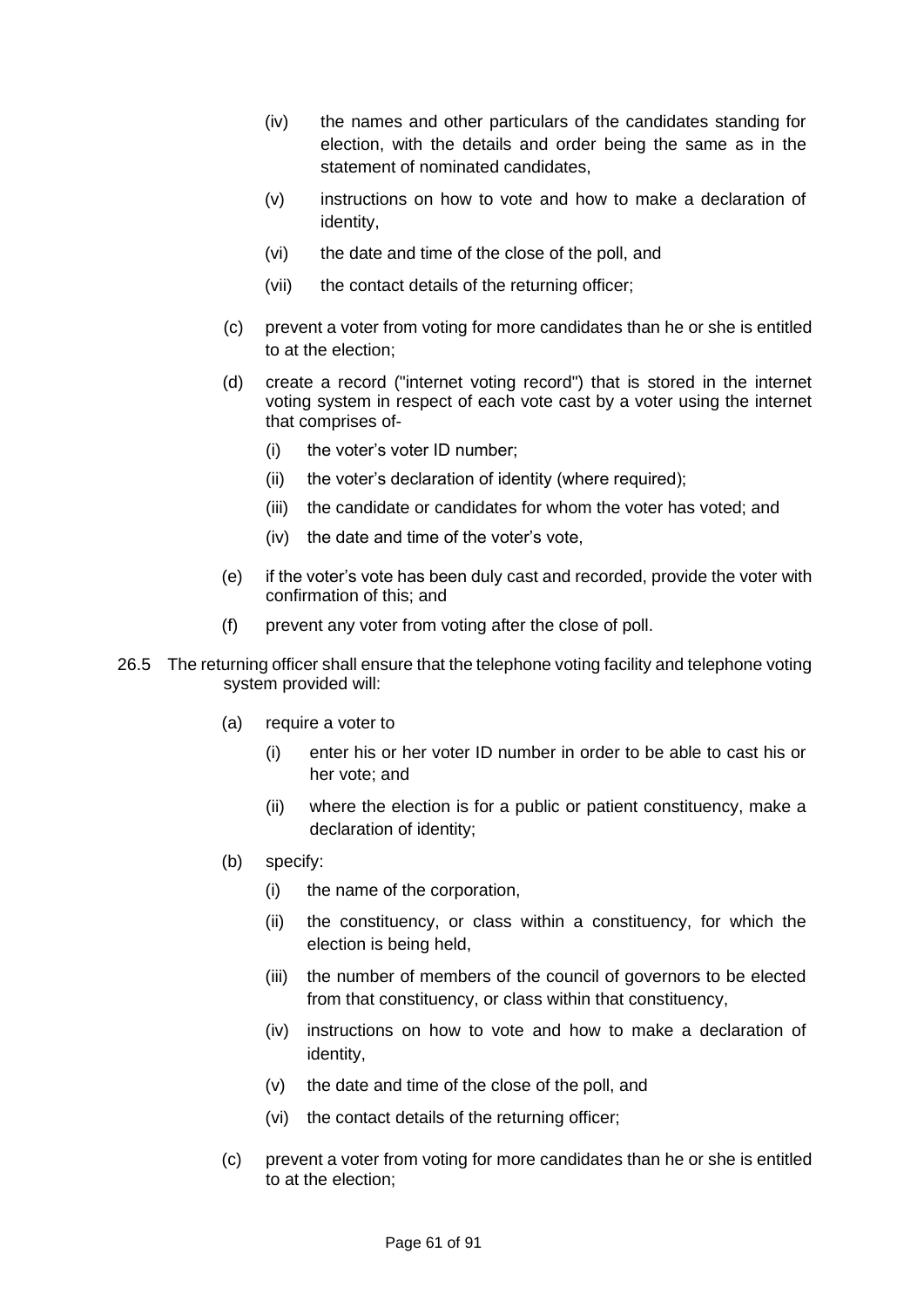- (d) create a record ("telephone voting record") that is stored in the telephone voting system in respect of each vote cast by a voter using the telephone that comprises of:
	- (i) the voter's voter ID number;
	- (ii) the voter's declaration of identity (where required);
	- (iii) the candidate or candidates for whom the voter has voted; and
	- (iv) the date and time of the voter's vote
- (e) if the voter's vote has been duly cast and recorded, provide the voter with confirmation of this;
- (f) prevent any voter from voting after the close of poll.
- 26.6 The returning officer shall ensure that the text message voting facility and text messaging voting system provided will:
	- (a) require a voter to:
		- (i) provide his or her voter ID number; and
		- (ii) where the election is for a public or patient constituency, make a declaration of identity;

in order to be able to cast his or her vote;

- (b) prevent a voter from voting for more candidates than he or she is entitled to at the election;
- (d) create a record ("text voting record") that is stored in the text messaging voting system in respect of each vote cast by a voter by text message that comprises of:
	- (i) the voter's voter ID number;
	- (ii) the voter's declaration of identity (where required);
	- (ii) the candidate or candidates for whom the voter has voted; and
	- (iii) the date and time of the voter's vote
- (e) if the voter's vote has been duly cast and recorded, provide the voter with confirmation of this;
- (f) prevent any voter from voting after the close of poll.

# *The poll*

# **27. Eligibility to vote**

27.1 An individual who becomes a member of the corporation on or before the closing date for the receipt of nominations by candidates for the election, is eligible to vote in that election.

# **28. Voting by persons who require assistance**

28.1 The returning officer is to put in place arrangements to enable requests for assistance to vote to be made.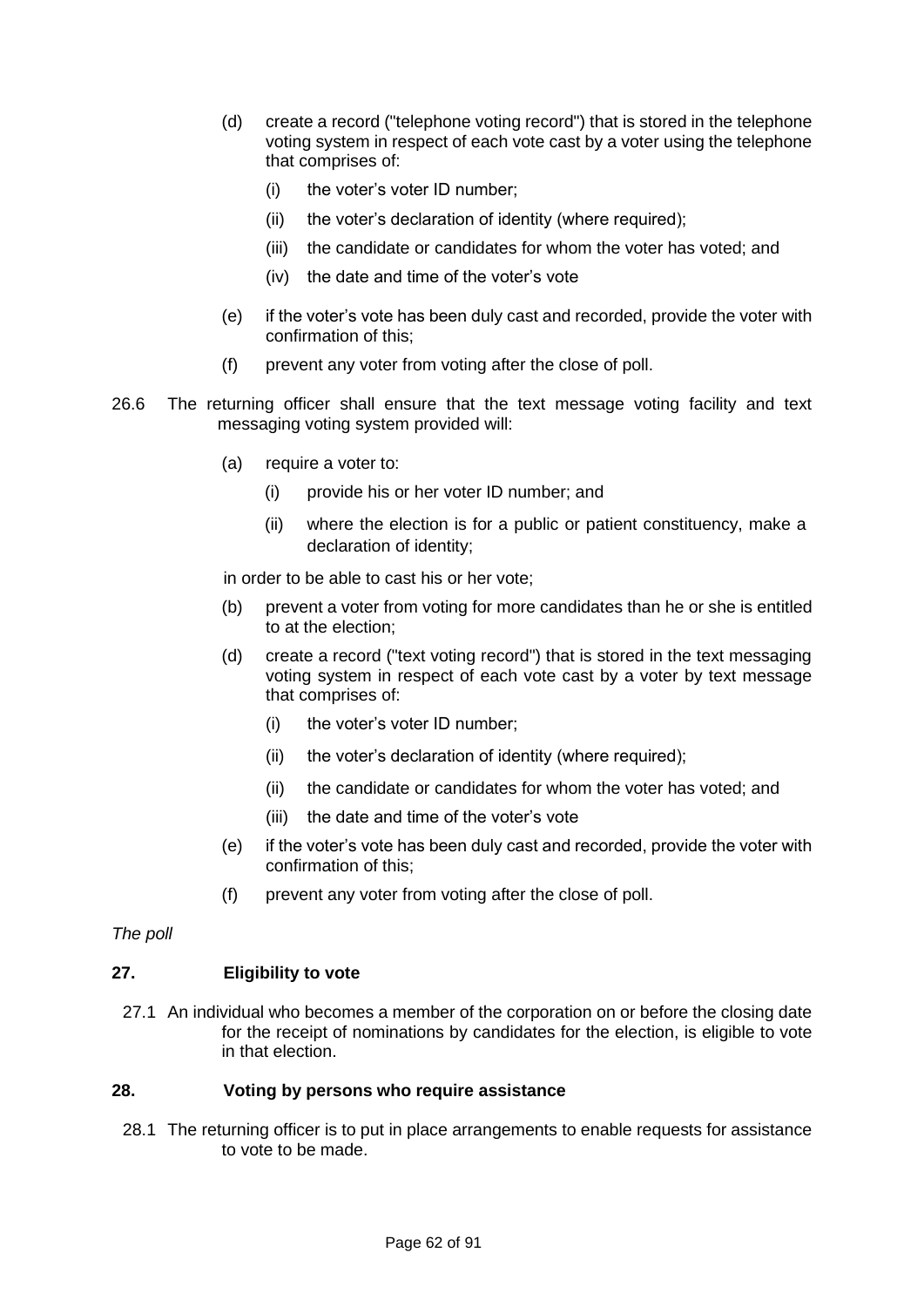28.2 Where the returning officer receives a request from a voter who requires assistance to vote, the returning officer is to make such arrangements as he or she considers necessary to enable that voter to vote.

# **29. Spoilt ballot papers and spoilt text message votes**

- 29.1 If a voter has dealt with his or her ballot paper in such a manner that it cannot be accepted as a ballot paper (referred to as a "spoilt ballot paper"), that voter may apply to the returning officer for a replacement ballot paper.
- 29.2 On receiving an application, the returning officer is to obtain the details of the unique identifier on the spoilt ballot paper, if he or she can obtain it.
- 29.3 The returning officer may not issue a replacement ballot paper for a spoilt ballot paper unless he or she:
	- (a) is satisfied as to the voter's identity; and
	- (b) has ensured that the completed ID declaration form, if required, has not been returned.
- 29.4 After issuing a replacement ballot paper for a spoilt ballot paper, the returning officer shall enter in a list ("the list of spoilt ballot papers"):
	- (a) the name of the voter, and
	- (b) the details of the unique identifier of the spoilt ballot paper (if that officer was able to obtain it), and
	- (c) the details of the unique identifier of the replacement ballot paper.
- 29.5 If a voter has dealt with his or her text message vote in such a manner that it cannot be accepted as a vote (referred to as a "spoilt text message vote"), that voter may apply to the returning officer for a replacement voter ID number.
- 29.6 On receiving an application, the returning officer is to obtain the details of the voter ID number on the spoilt text message vote, if he or she can obtain it.
- 29.7 The returning officer may not issue a replacement voter ID number in respect of a spoilt text message vote unless he or she is satisfied as to the voter's identity.
- 29.8 After issuing a replacement voter ID number in respect of a spoilt text message vote, the returning officer shall enter in a list ("the list of spoilt text message votes"):
	- (a) the name of the voter, and
	- (b) the details of the voter ID number on the spoilt text message vote (if that officer was able to obtain it), and
	- (c) the details of the replacement voter ID number issued to the voter.

#### **30. Lost voting information**

30.1 Where a voter has not received his or her voting information by the tenth day before the close of the poll, that voter may apply to the returning officer for replacement voting information.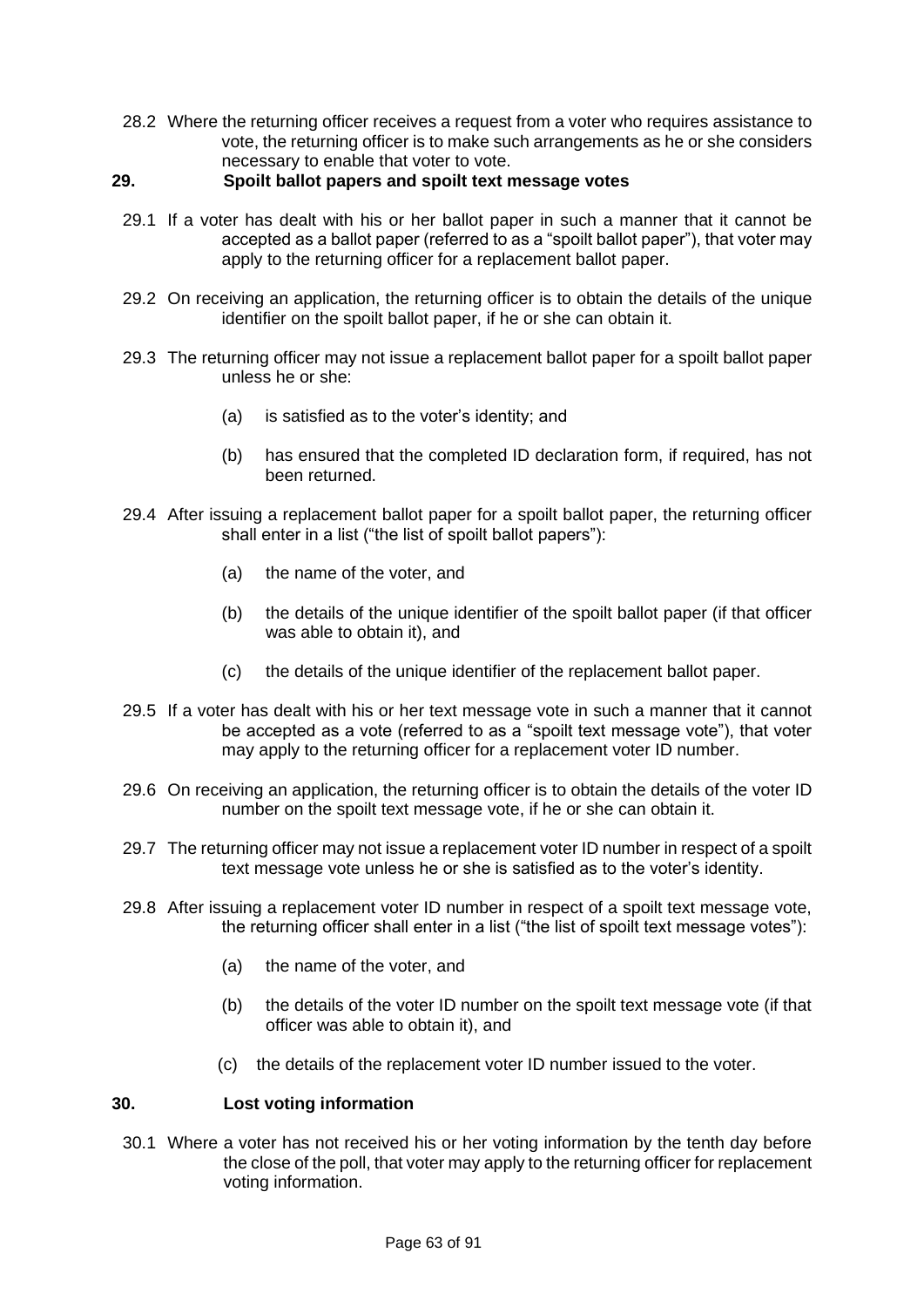- 30.2 The returning officer may not issue replacement voting information in respect of lost voting information unless he or she:
	- (a) is satisfied as to the voter's identity,
	- (b) has no reason to doubt that the voter did not receive the original voting information,
	- (c) has ensured that no declaration of identity, if required, has been returned.
- 30.3 After issuing replacement voting information in respect of lost voting information, the returning officer shall enter in a list ("the list of lost ballot documents"):
	- (a) the name of the voter
	- (b) the details of the unique identifier of the replacement ballot paper, if applicable, and
	- (c) the voter ID number of the voter.

### **31. Issue of replacement voting information**

- 31.1 If a person applies for replacement voting information under rule 29 or 30 and a declaration of identity has already been received by the returning officer in the name of that voter, the returning officer may not issue replacement voting information unless, in addition to the requirements imposed by rule 29.3 or 30.2, he or she is also satisfied that that person has not already voted in the election, notwithstanding the fact that a declaration of identity if required has already been received by the returning officer in the name of that voter.
- 31.2 After issuing replacement voting information under this rule, the returning officer shall enter in a list ("the list of tendered voting information"):
	- (a) the name of the voter,
	- (b) the unique identifier of any replacement ballot paper issued under this rule;
	- (c) the voter ID number of the voter.

### **32. ID declaration form for replacement ballot papers (public and patient constituencies)**

32.1 In respect of an election for a public or patient constituency an ID declaration form must be issued with each replacement ballot paper requiring the voter to make a declaration of identity.

*Polling by internet, telephone or text*

#### **33. Procedure for remote voting by internet**

- 33.1 To cast his or her vote using the internet, a voter will need to gain access to the polling website by keying in the url of the polling website provided in the voting information.
- 33.2 When prompted to do so, the voter will need to enter his or her voter ID number.
- 33.3 If the internet voting system authenticates the voter ID number, the system will give the voter access to the polling website for the election in which the voter is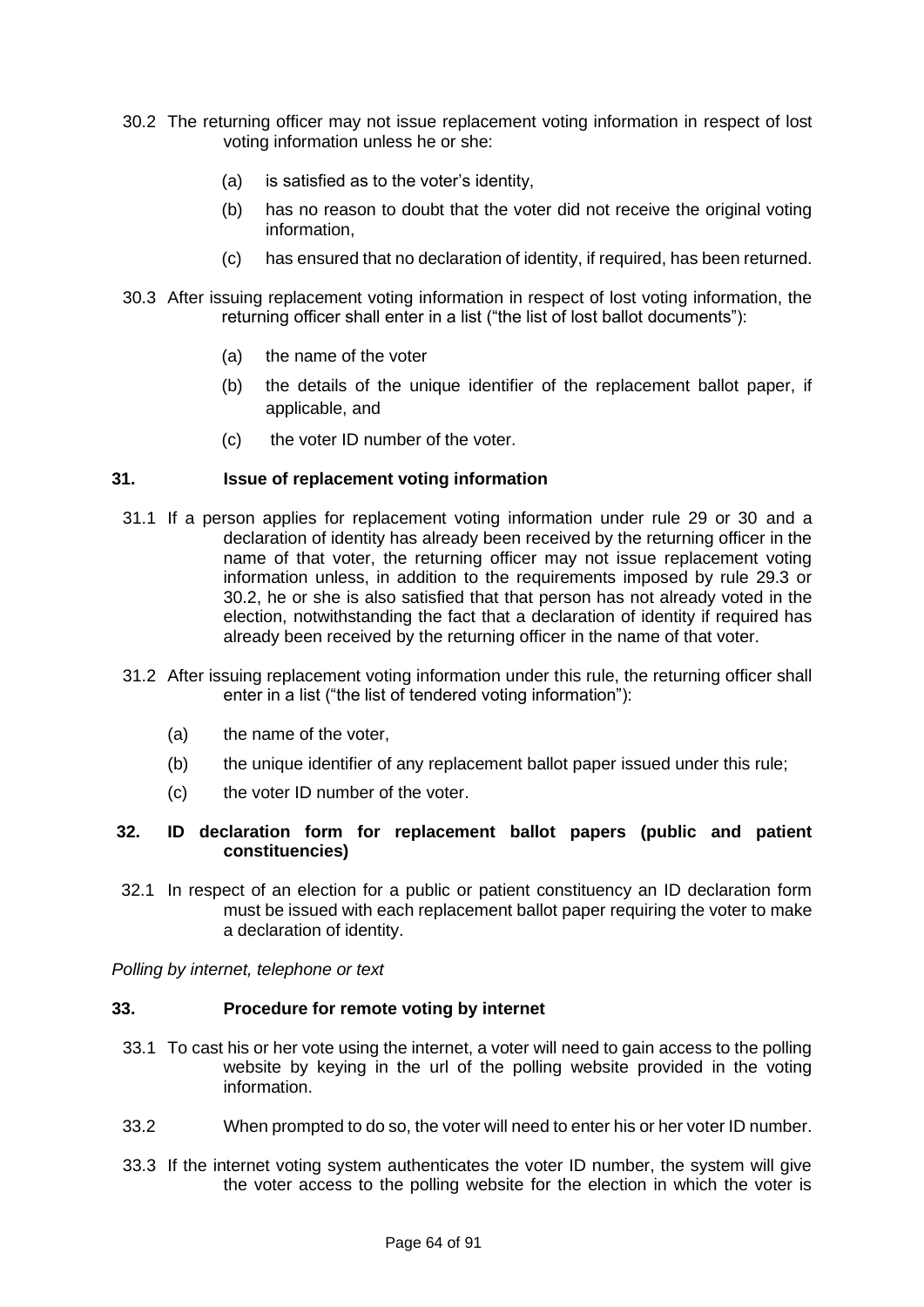eligible to vote.

- 33.4 To cast his or her vote, the voter will need to key in a mark on the screen opposite the particulars of the candidate or candidates for whom he or she wishes to cast his or her vote.
- 33.5 The voter will not be able to access the internet voting system for an election once his or her vote at that election has been cast.

### **34. Voting procedure for remote voting by telephone**

- 34.1 To cast his or her vote by telephone, the voter will need to gain access to the telephone voting facility by calling the designated telephone number provided in the voter information using a telephone with a touch-tone keypad.
- 34.2 When prompted to do so, the voter will need to enter his or her voter ID number using the keypad.
- 34.3 If the telephone voting facility authenticates the voter ID number, the voter will be prompted to vote in the election.
- 34.4 When prompted to do so the voter may then cast his or her vote by keying in the numerical voting code of the candidate or candidates, for whom he or she wishes to vote.
- 34.5 The voter will not be able to access the telephone voting facility for an election once his or her vote at that election has been cast.

# **35. Voting procedure for remote voting by text message**

- 35.1 To cast his or her vote by text message the voter will need to gain access to the text message voting facility by sending a text message to the designated telephone number or telephone short code provided in the voter information.
- 35.2 The text message sent by the voter must contain his or her voter ID number and the numerical voting code for the candidate or candidates, for whom he or she wishes to vote.
- 35.3 The text message sent by the voter will need to be structured in accordance with the instructions on how to vote contained in the voter information, otherwise the vote will not be cast.

*Procedure for receipt of envelopes, internet votes, telephone votes and text message votes*

#### **36. Receipt of voting documents**

- 36.1 Where the returning officer receives:
	- (a) a covering envelope, or
	- (b) any other envelope containing an ID declaration form if required, a ballot paper envelope, or a ballot paper,

before the close of the poll, that officer is to open it as soon as is practicable; and rules 37 and 38 are to apply.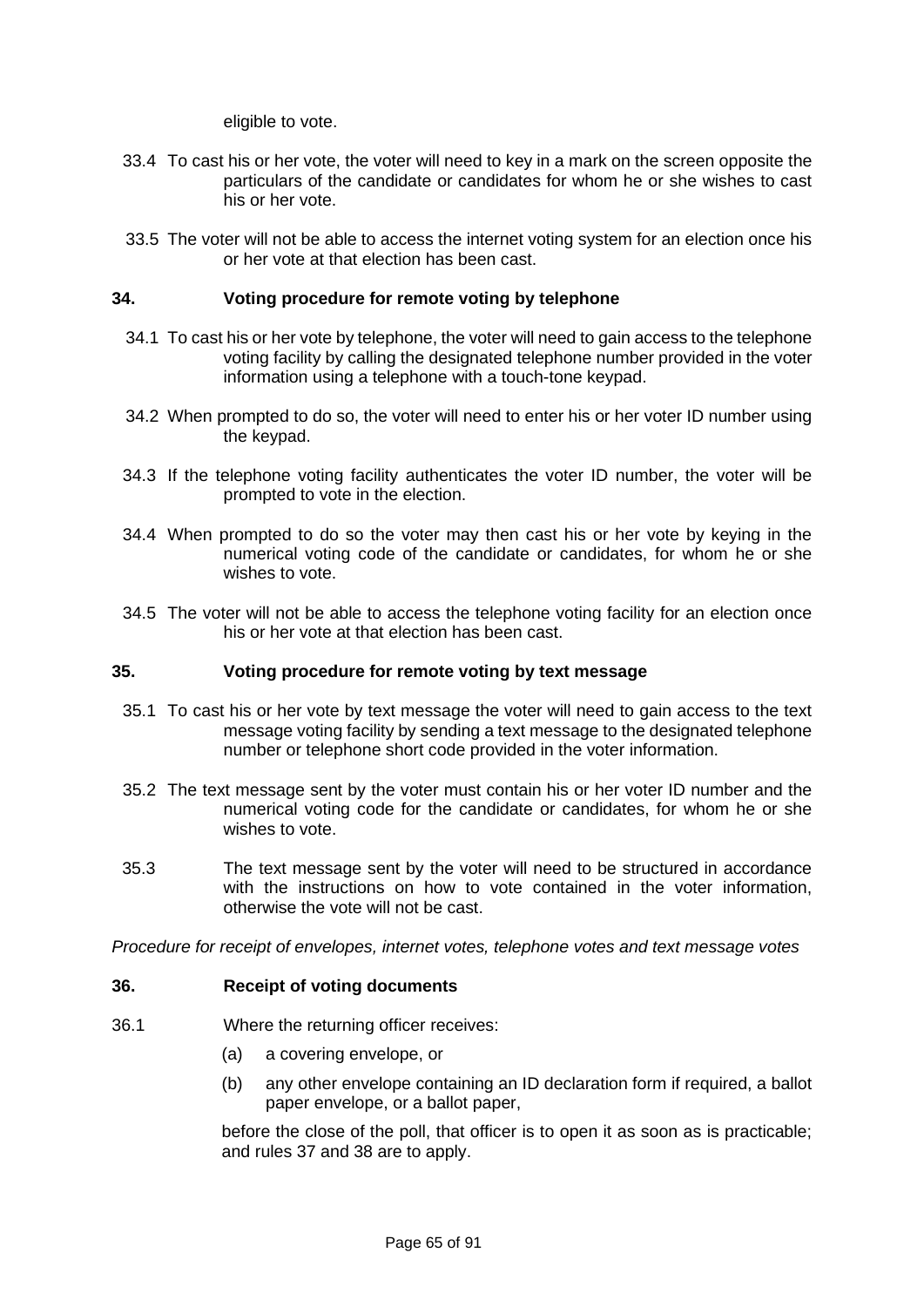- 36.2 The returning officer may open any covering envelope or any ballot paper envelope for the purposes of rules 37 and 38, but must make arrangements to ensure that no person obtains or communicates information as to:
	- (a) the candidate for whom a voter has voted, or
	- (b) the unique identifier on a ballot paper.
- 36.3 The returning officer must make arrangements to ensure the safety and security of the ballot papers and other documents.

### **37. Validity of votes**

- 37.1 A ballot paper shall not be taken to be duly returned unless the returning officer is satisfied that it has been received by the returning officer before the close of the poll, with an ID declaration form if required that has been correctly completed, signed and dated.
- 37.2 Where the returning officer is satisfied that rule 37.1 has been fulfilled, he or she is to:
	- (a) put the ID declaration form if required in a separate packet, and
	- (b) put the ballot paper aside for counting after the close of the poll.
- 37.3 Where the returning officer is not satisfied that rule 37.1 has been fulfilled, he or she is to:
	- (a) mark the ballot paper "disqualified",
	- (b) if there is an ID declaration form accompanying the ballot paper, mark it "disqualified" and attach it to the ballot paper,
	- (c) record the unique identifier on the ballot paper in a list of disqualified documents (the "list of disqualified documents"); and
	- (d) place the document or documents in a separate packet.
- 37.4 An internet, telephone or text message vote shall not be taken to be duly returned unless the returning officer is satisfied that the internet voting record, telephone voting record or text voting record (as applicable) has been received by the returning officer before the close of the poll, with a declaration of identity if required that has been correctly made.
- 37.5 Where the returning officer is satisfied that rule 37.4 has been fulfilled, he or she is to put the internet voting record, telephone voting record or text voting record (as applicable) aside for counting after the close of the poll.
- 37.6 Where the returning officer is not satisfied that rule 37.4 has been fulfilled, he or she is to:
	- (a) mark the internet voting record, telephone voting record or text voting record (as applicable) "disqualified",
	- (b) record the voter ID number on the internet voting record, telephone voting record or text voting record (as applicable) in the list of disqualified documents; and
	- (c) place the document or documents in a separate packet.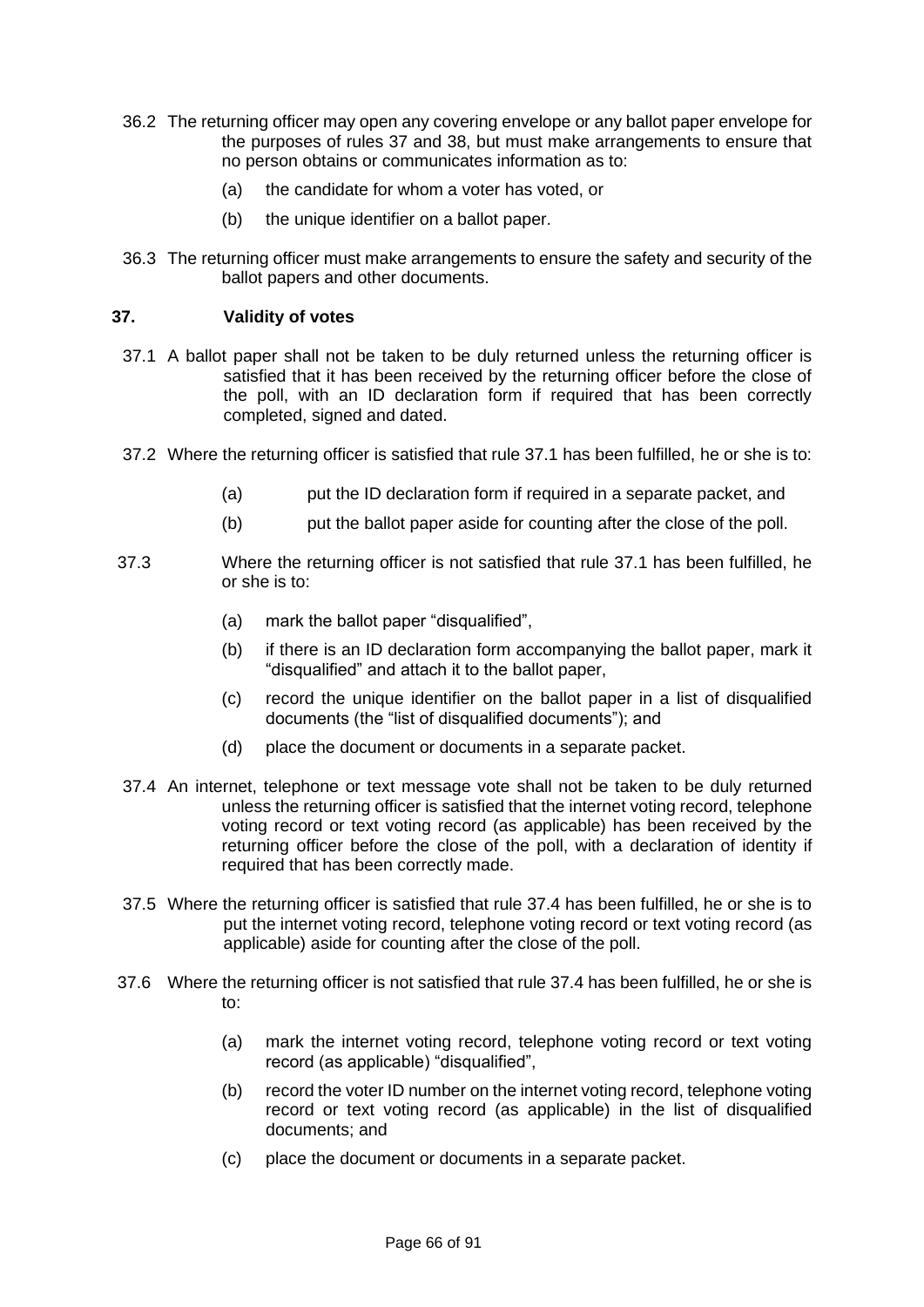# **38. Declaration of identity but no ballot paper (public and patient constituency)<sup>2</sup>**

- 38.1 Where the returning officer receives an ID declaration form if required but no ballot paper, the returning officer is to:
	- (a) mark the ID declaration form "disqualified",
		- (b) record the name of the voter in the list of disqualified documents, indicating that a declaration of identity was received from the voter without a ballot paper, and
		- (c) place the ID declaration form in a separate packet.

# **39. De-duplication of votes**

- 39.1 Where different methods of polling are being used in an election, the returning officer shall examine all votes cast to ascertain if a voter ID number has been used more than once to cast a vote in the election.
- 39.2 If the returning officer ascertains that a voter ID number has been used more than once to cast a vote in the election he or she shall:
	- (a) only accept as duly returned the first vote received that was cast using the relevant voter ID number; and
	- (b) mark as "disqualified" all other votes that were cast using the relevant voter ID number
- 39.3 Where a ballot paper is disqualified under this rule the returning officer shall:
	- (a) mark the ballot paper "disqualified",
	- (b) if there is an ID declaration form accompanying the ballot paper, mark it "disqualified" and attach it to the ballot paper,
	- (c) record the unique identifier and the voter ID number on the ballot paper in the list of disqualified documents;
	- (d) place the document or documents in a separate packet; and
	- (e) disregard the ballot paper when counting the votes in accordance with these rules.
	- 39.4 Where an internet voting record, telephone voting record or text voting record is disqualified under this rule the returning officer shall:
		- (a) mark the internet voting record, telephone voting record or text voting record (as applicable) "disqualified",
		- (b) record the voter ID number on the internet voting record, telephone voting record or text voting record (as applicable) in the list of disqualified documents;
		- (c) place the internet voting record, telephone voting record or text voting record (as applicable) in a separate packet, and
		- (d) disregard the internet voting record, telephone voting record or text voting record (as applicable) when counting the votes in accordance with these

<sup>&</sup>lt;sup>2</sup> It should not be possible, technically, to make a declaration of identity electronically without also submitting a vote.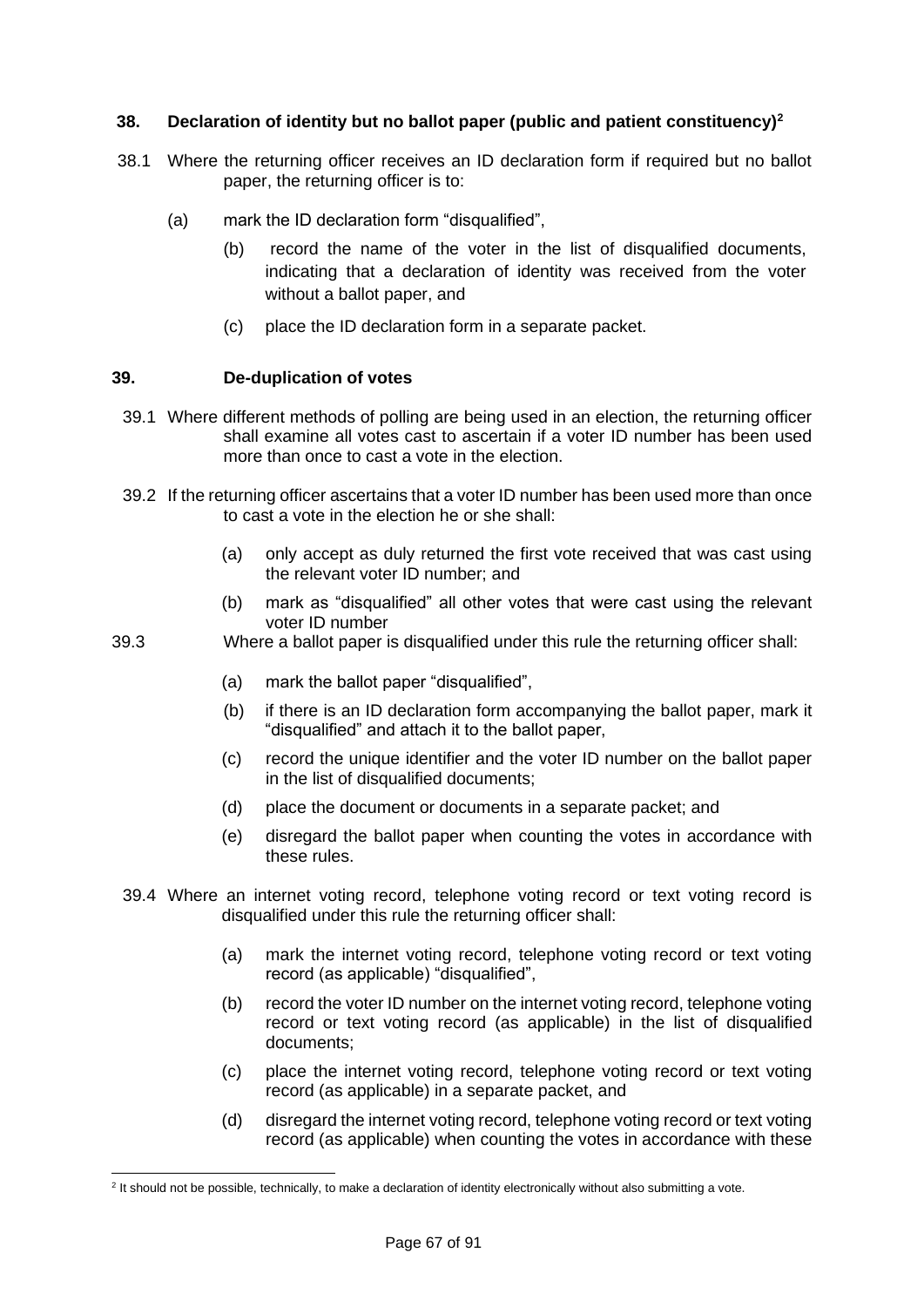rules.

### **40. Sealing of packets**

- 40.1 As soon as is possible after the close of the poll and after the completion of the procedure under rules 37 and 38, the returning officer is to seal the packets containing:
	- (a) the disqualified documents, together with the list of disqualified documents inside it,
	- (b) the ID declaration forms, if required,
	- (c) the list of spoilt ballot papers and the list of spoilt text message votes,
	- (d) the list of lost ballot documents,
	- (e) the list of eligible voters, and
	- (f) the list of tendered voting information

and ensure that complete electronic copies of the internet voting records, telephone voting records and text voting records created in accordance with rule 26 are held in a device suitable for the purpose of storage.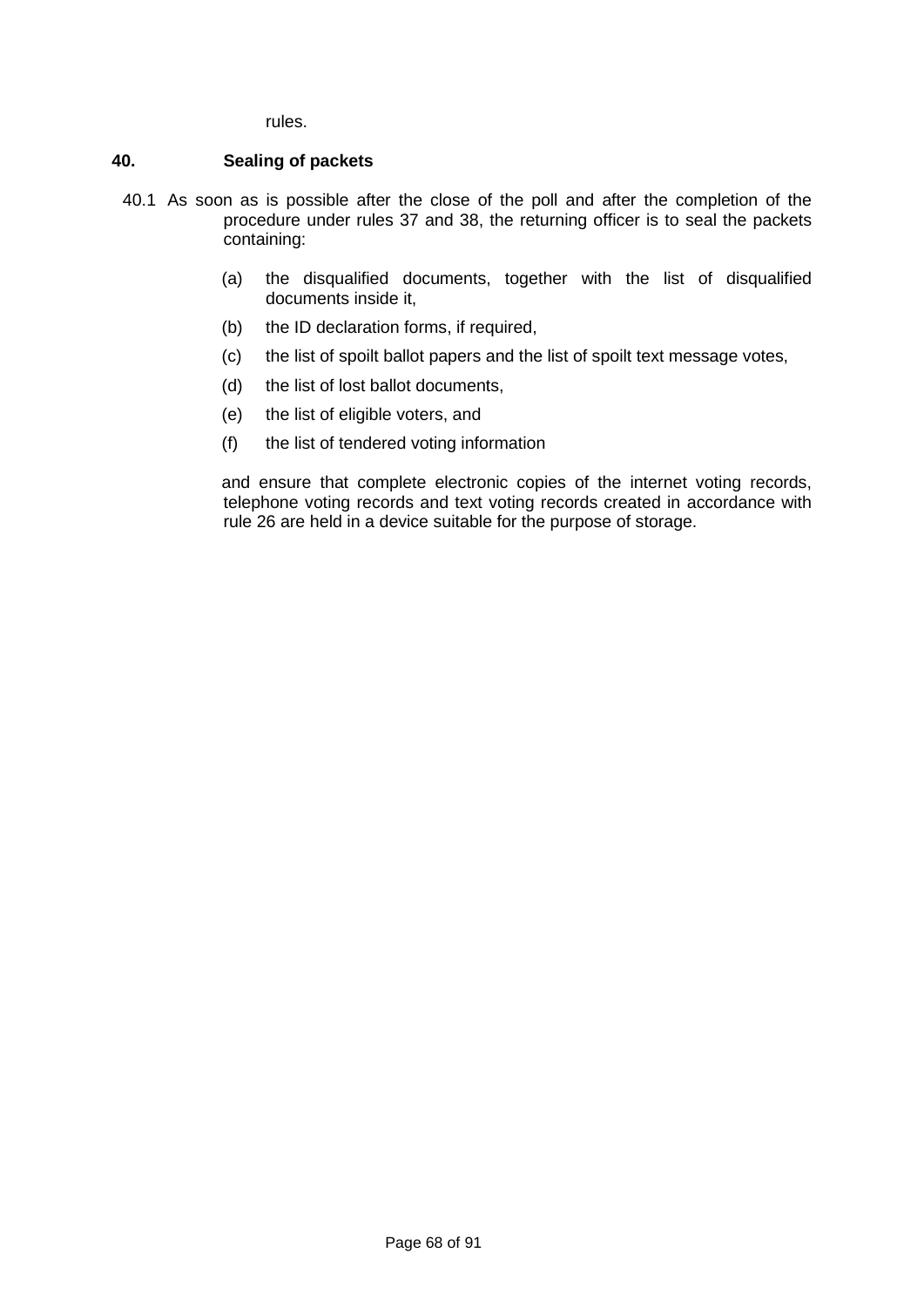### **STV41. Interpretation of Part 6**

STV41.1 In Part 6 of these rules:

"*ballot document*" means a ballot paper, internet voting record, telephone voting record or text voting record.

"*continuing candidate*" means any candidate not deemed to be elected, and not excluded,

"*count*" means all the operations involved in counting of the first preferences recorded for candidates, the transfer of the surpluses of elected candidates, and the transfer of the votes of the excluded candidates,

"*deemed to be elected*" means deemed to be elected for the purposes of counting of votes but without prejudice to the declaration of the result of the poll,

"*mark*" means a figure, an identifiable written word, or a mark such as "X",

"*non-transferable vote*" means a ballot document:

(a) on which no second or subsequent preference is recorded for a continuing candidate,

or

(b) which is excluded by the returning officer under rule STV49,

"*preference*" as used in the following contexts has the meaning assigned below:

- (a) "first preference" means the figure "1" or any mark or word which clearly indicates a first (or only) preference,
- (b) "next available preference" means a preference which is the second, or as the case may be, subsequent preference recorded in consecutive order for a continuing candidate (any candidate who is deemed to be elected or is excluded thereby being ignored); and
- (c) in this context, a "second preference" is shown by the figure "2" or any mark or word which clearly indicates a second preference, and a third preference by the figure "3" or any mark or word which clearly indicates a third preference, and so on,

"*quota*" means the number calculated in accordance with rule STV46,

"*surplus*" means the number of votes by which the total number of votes for any candidate (whether first preference or transferred votes, or a combination of both) exceeds the quota; but references in these rules to the transfer of the surplus means the transfer (at a transfer value) of all transferable ballot documents from the candidate who has the surplus,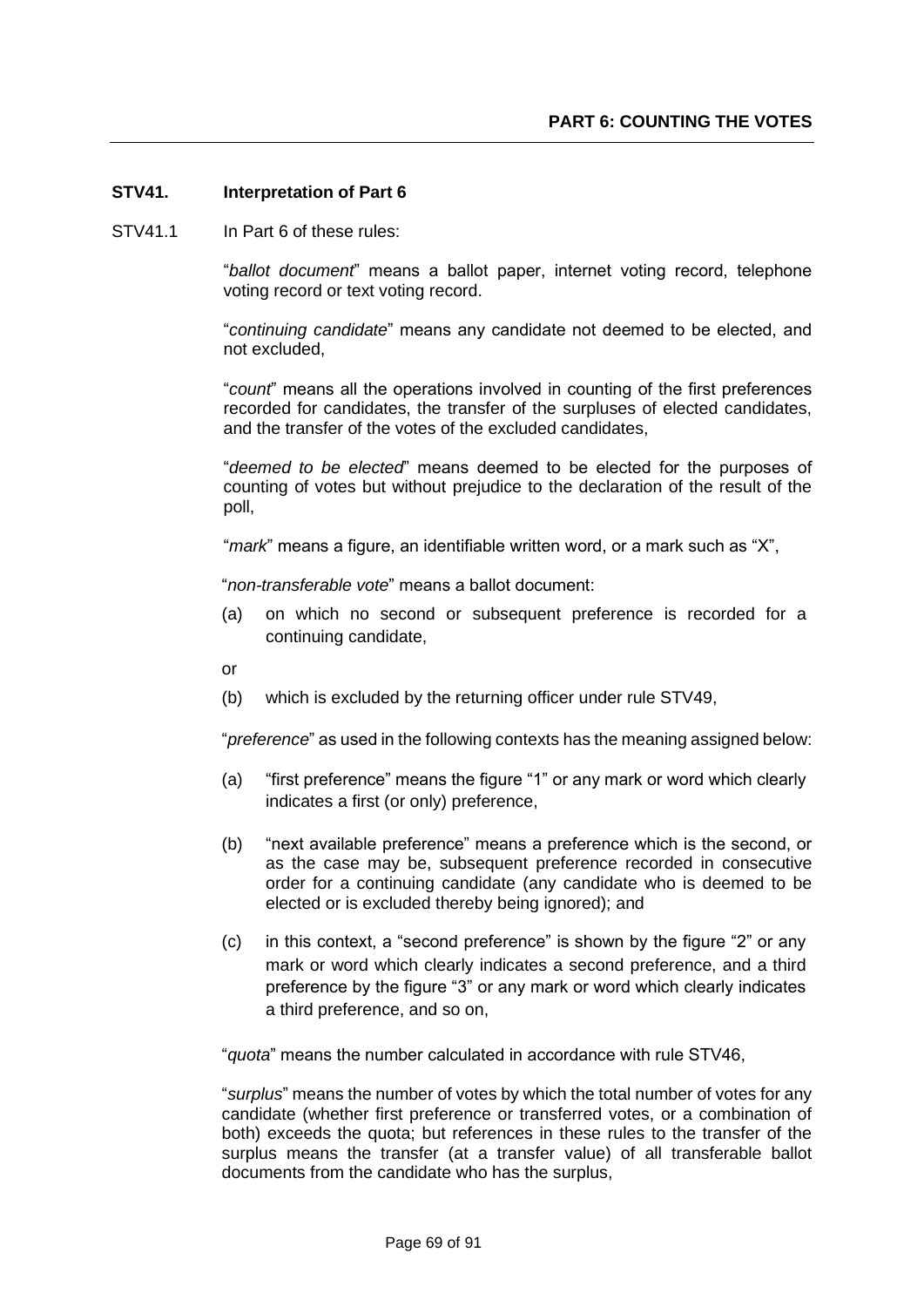"*stage of the count*" means:

- (a) the determination of the first preference vote of each candidate,
- (b) the transfer of a surplus of a candidate deemed to be elected, or
- (c) the exclusion of one or more candidates at any given time,

"*transferable vote*" means a ballot document on which, following a first preference, a second or subsequent preference is recorded in consecutive numerical order for a continuing candidate,

"*transferred vote*" means a vote derived from a ballot document on which a second or subsequent preference is recorded for the candidate to whom that ballot document has been transferred, and

"*transfer value*" means the value of a transferred vote calculated in accordance with rules STV47.4 or STV47.7.

# **42. Arrangements for counting of the votes**

- 42.1 The returning officer is to make arrangements for counting the votes as soon as is practicable after the close of the poll.
- 42.2 The returning officer may make arrangements for any votes to be counted using vote counting software where:
	- (a) the board of directors and the council of governors of the corporation have approved:
		- (i) the use of such software for the purpose of counting votes in the relevant election, and
		- (ii) a policy governing the use of such software, and
	- (b) the corporation and the returning officer are satisfied that the use of such software will produce an accurate result.

# **43. The count**

- 43.1 The returning officer is to:
	- (a) count and record the number of:
		- (iii) ballot papers that have been returned; and
		- (iv) the number of internet voting records, telephone voting records and/or text voting records that have been created, and
	- (b) count the votes according to the provisions in this Part of the rules and/or the provisions of any policy approved pursuant to rule 42.2(ii) where vote counting software is being used.
- 43.2 The returning officer, while counting and recording the number of ballot papers, internet voting records, telephone voting records and/or text voting records and counting the votes, must make arrangements to ensure that no person obtains or communicates information as to the unique identifier on a ballot paper or the voter ID number on an internet voting record, telephone voting record or text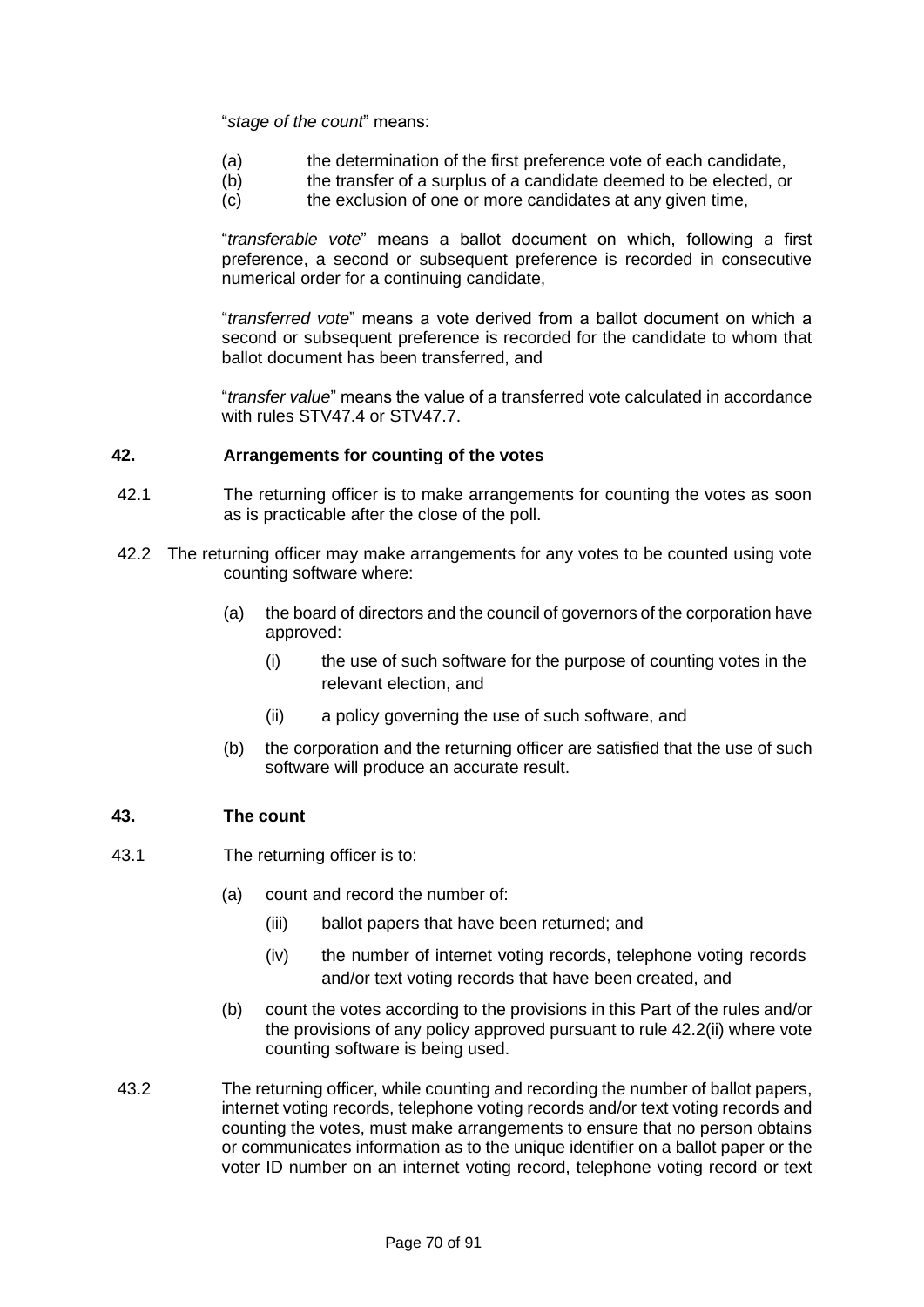voting record.

43.3 The returning officer is to proceed continuously with counting the votes as far as is practicable.

### **STV44. Rejected ballot papers and rejected text voting records**

- STV44.1 Any ballot paper:
	- (a) which does not bear the features that have been incorporated into the other ballot papers to prevent them from being reproduced,
	- (b) on which the figure "1" standing alone is not placed so as to indicate a first preference for any candidate,
	- (c) on which anything is written or marked by which the voter can be identified except the unique identifier, or
	- (d) which is unmarked or rejected because of uncertainty,

shall be rejected and not counted, but the ballot paper shall not be rejected by reason only of carrying the words "one", "two", "three" and so on, or any other mark instead of a figure if, in the opinion of the returning officer, the word or mark clearly indicates a preference or preferences.

- STV44.2 The returning officer is to endorse the word "rejected" on any ballot paper which under this rule is not to be counted.
- STV44.3 Any text voting record:
	- (a) on which the figure "1" standing alone is not placed so as to indicate a first preference for any candidate,
	- (b) on which anything is written or marked by which the voter can be identified except the unique identifier, or
	- (c) which is unmarked or rejected because of uncertainty,

shall be rejected and not counted, but the text voting record shall not be rejected by reason only of carrying the words "one", "two", "three" and so on, or any other mark instead of a figure if, in the opinion of the returning officer, the word or mark clearly indicates a preference or preferences.

- STV44.4 The returning officer is to endorse the word "rejected" on any text voting record which under this rule is not to be counted.
- STV44.5 The returning officer is to draw up a statement showing the number of ballot papers rejected by him or her under each of the subparagraphs (a) to (d) of rule STV44.1 and the number of text voting records rejected by him or her under each of the sub-paragraphs (a) to (c) of rule STV44.3.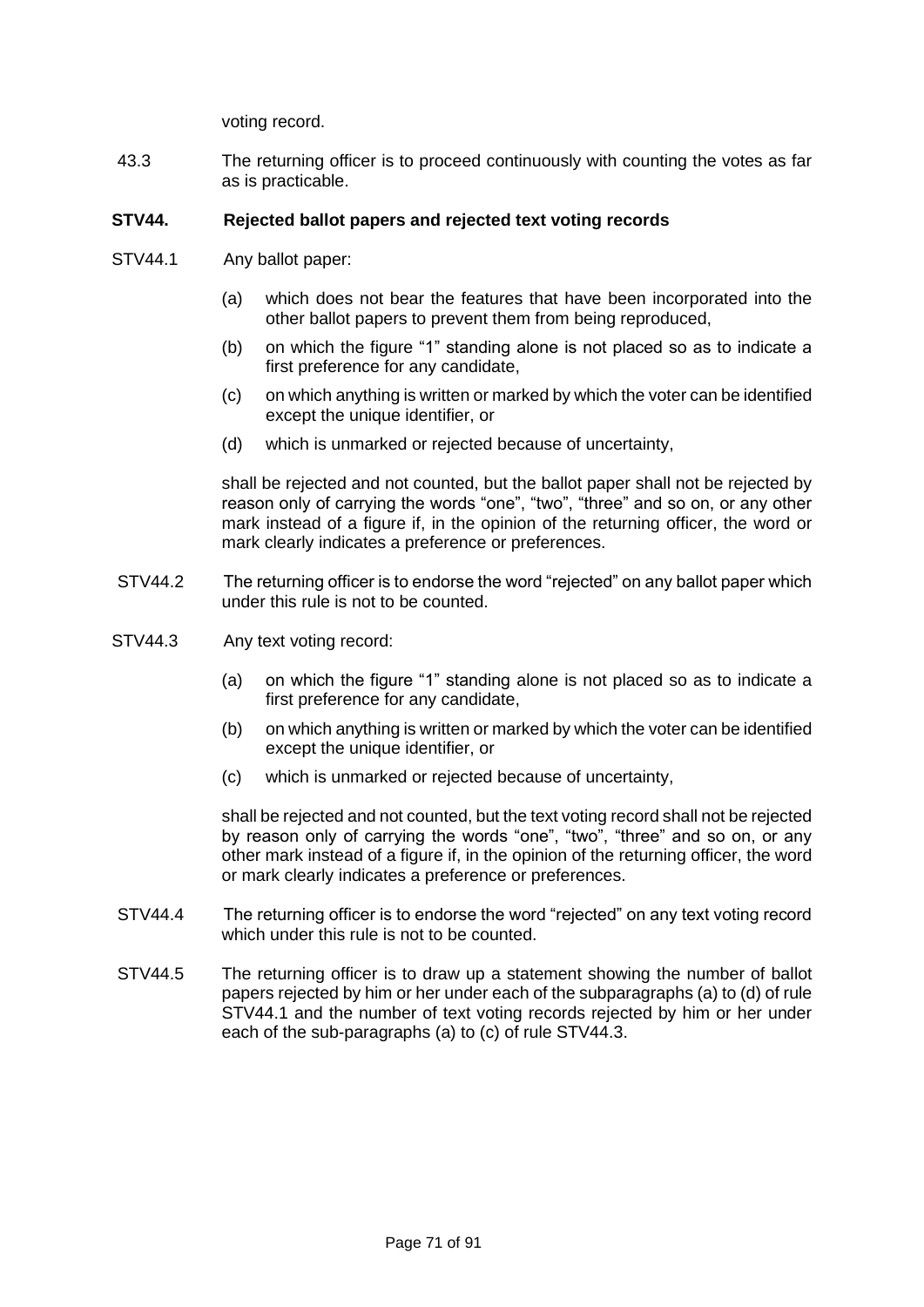# **FPP44. Rejected ballot papers and rejected text voting records**

- FPP44.1 Any ballot paper:
	- (a) which does not bear the features that have been incorporated into the other ballot papers to prevent them from being reproduced,
	- (b) on which votes are given for more candidates than the voter is entitled to vote,
	- (c) on which anything is written or marked by which the voter can be identified except the unique identifier, or
	- (d) which is unmarked or rejected because of uncertainty,

shall, subject to rules FPP44.2 and FPP44.3, be rejected and not counted.

- FPP44.2 Where the voter is entitled to vote for more than one candidate, a ballot paper is not to be rejected because of uncertainty in respect of any vote where no uncertainty arises, and that vote is to be counted.
- FPP44.3 A ballot paper on which a vote is marked:
	- (a) elsewhere than in the proper place,
	- (b) otherwise than by means of a clear mark,
	- (c) by more than one mark,

is not to be rejected for such reason (either wholly or in respect of that vote) if an intention that the vote shall be for one or other of the candidates clearly appears, and the way the paper is marked does not itself identify the voter and it is not shown that he or she can be identified by it.

- FPP44.4 The returning officer is to:
	- (a) endorse the word "rejected" on any ballot paper which under this rule is not to be counted, and
	- (b) in the case of a ballot paper on which any vote is counted under rules FPP44.2 and FPP 44.3, endorse the words "rejected in part" on the ballot paper and indicate which vote or votes have been counted.
- FPP44.5 The returning officer is to draw up a statement showing the number of rejected ballot papers under the following headings:
	- (a) does not bear proper features that have been incorporated into the ballot paper,
	- (b) voting for more candidates than the voter is entitled to,
	- (c) writing or mark by which voter could be identified, and
	- (d) unmarked or rejected because of uncertainty,

and, where applicable, each heading must record the number of ballot papers rejected in part.

FPP44.6 Any text voting record: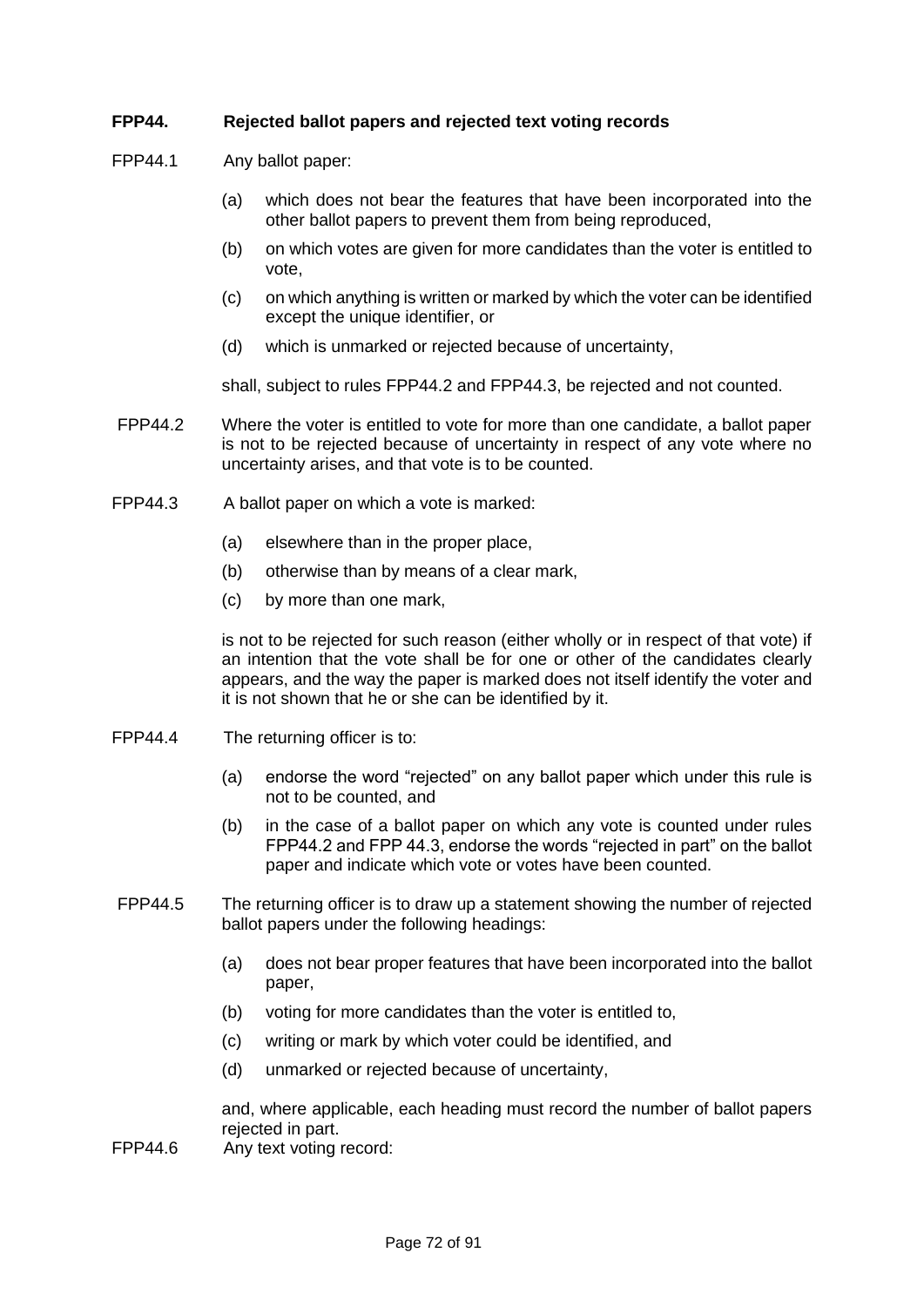- (a) on which votes are given for more candidates than the voter is entitled to vote,
- (b) on which anything is written or marked by which the voter can be identified except the voter ID number, or
- (c) which is unmarked or rejected because of uncertainty,

shall, subject to rules FPP44.7 and FPP44.8, be rejected and not counted.

- FPP44.7 Where the voter is entitled to vote for more than one candidate, a text voting record is not to be rejected because of uncertainty in respect of any vote where no uncertainty arises, and that vote is to be counted.
- FPP448 A text voting record on which a vote is marked:
	- (a) otherwise than by means of a clear mark,
	- (b) by more than one mark,

is not to be rejected for such reason (either wholly or in respect of that vote) if an intention that the vote shall be for one or other of the candidates clearly appears, and the way the text voting record is marked does not itself identify the voter and it is not shown that he or she can be identified by it.

- FPP44.9 The returning officer is to:
	- (a) endorse the word "rejected" on any text voting record which under this rule is not to be counted, and
	- (b) in the case of a text voting record on which any vote is counted under rules FPP44.7 and FPP 44.8, endorse the words "rejected in part" on the text voting record and indicate which vote or votes have been counted.
- FPP44.10 The returning officer is to draw up a statement showing the number of rejected text voting records under the following headings:
	- (a) voting for more candidates than the voter is entitled to,
	- (b) writing or mark by which voter could be identified, and
	- (c) unmarked or rejected because of uncertainty,

and, where applicable, each heading must record the number of text voting records rejected in part.

### **STV45. First stage**

- STV45.1 The returning officer is to sort the ballot documents into parcels according to the candidates for whom the first preference votes are given.
- STV45.2 The returning officer is to then count the number of first preference votes given on ballot documents for each candidate, and is to record those numbers.
- STV45.3 The returning officer is to also ascertain and record the number of valid ballot documents.

### **STV46. The quota**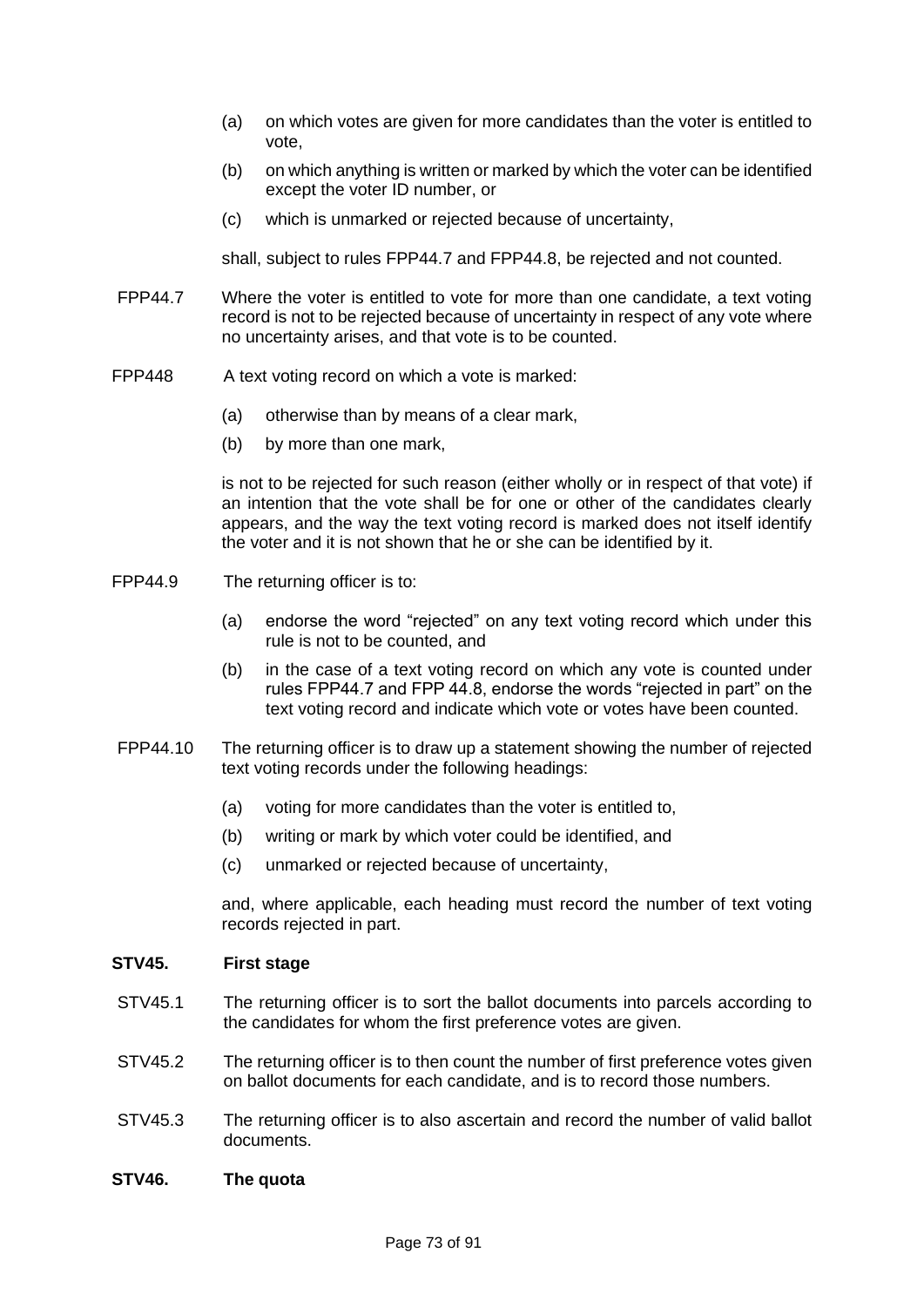- STV46.1 The returning officer is to divide the number of valid ballot documents by a number exceeding by one the number of members to be elected.
- STV46.2 The result, increased by one, of the division under rule STV46.1 (any fraction being disregarded) shall be the number of votes sufficient to secure the election of a candidate (in these rules referred to as "the quota").
- STV46.3 At any stage of the count a candidate whose total votes equals or exceeds the quota shall be deemed to be elected, except that any election where there is only one vacancy a candidate shall not be deemed to be elected until the procedure set out in rules STV47.1 to STV47.3 has been complied with.

## **STV47. Transfer of votes**

- STV47.1 Where the number of first preference votes for any candidate exceeds the quota, the returning officer is to sort all the ballot documents on which first preference votes are given for that candidate into sub- parcels so that they are grouped:
	- (a) according to next available preference given on those ballot documents for any continuing candidate, or
	- (b) where no such preference is given, as the sub-parcel of non-transferable votes.
- STV47.2 The returning officer is to count the number of ballot documents in each parcel referred to in rule STV47.1.
- STV47.3 The returning officer is, in accordance with this rule and rule STV48, to transfer each sub-parcel of ballot documents referred to in rule STV47.1(a) to the candidate for whom the next available preference is given on those ballot documents.
- STV47.4 The vote on each ballot document transferred under rule STV47.3 shall be at a value ("the transfer value") which:
	- (a) reduces the value of each vote transferred so that the total value of all such votes does not exceed the surplus, and
	- (b) is calculated by dividing the surplus of the candidate from whom the votes are being transferred by the total number of the ballot documents on which those votes are given, the calculation being made to two decimal places (ignoring the remainder if any).
- STV47.5 Where at the end of any stage of the count involving the transfer of ballot documents, the number of votes for any candidate exceeds the quota, the returning officer is to sort the ballot documents in the sub-parcel of transferred votes which was last received by that candidate into separate sub-parcels so that they are grouped:
	- (a) according to the next available preference given on those ballot documents for any continuing candidate, or
	- (b) where no such preference is given, as the sub-parcel of non-transferable votes.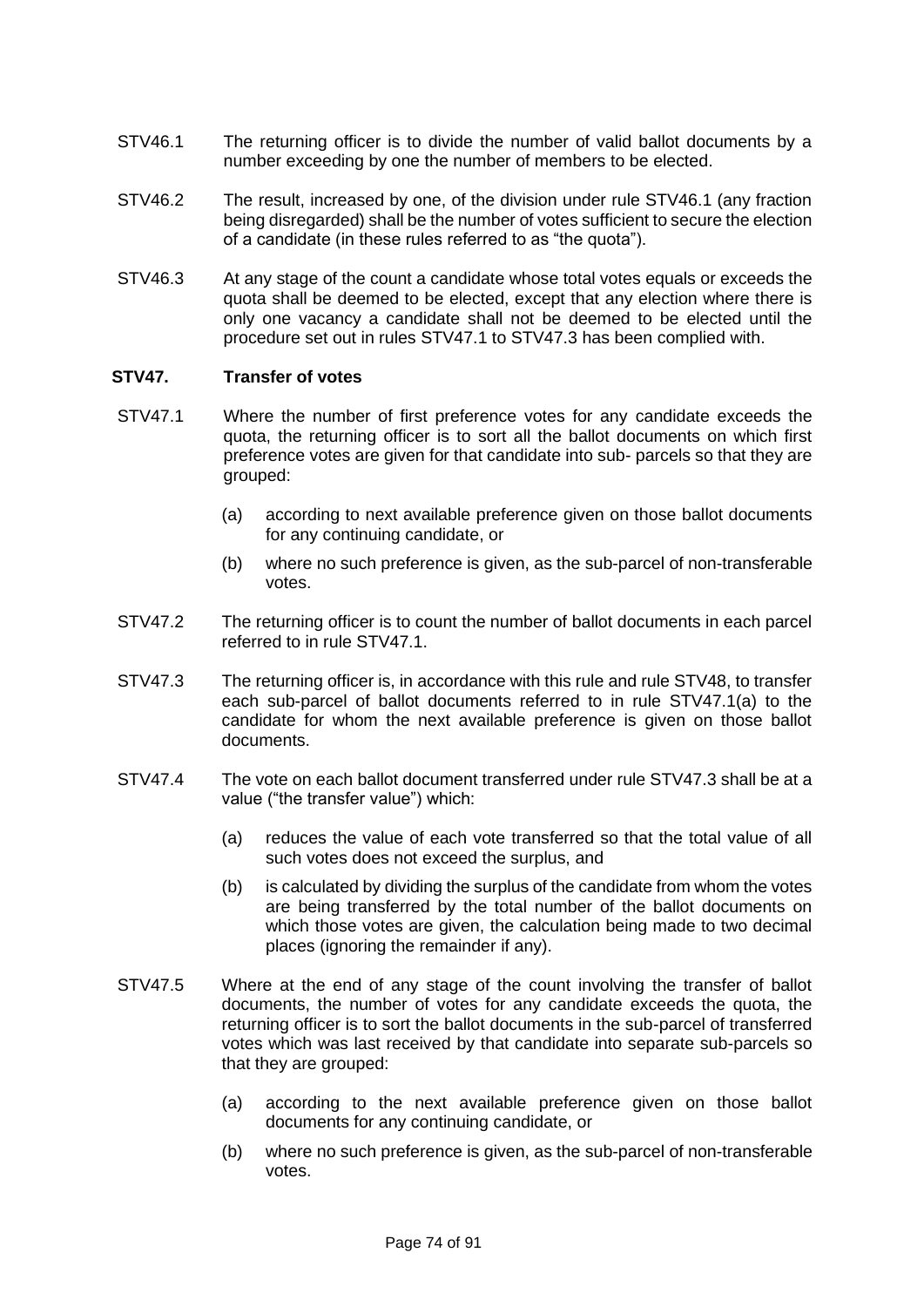- STV47.6 The returning officer is, in accordance with this rule and rule STV48, to transfer each sub-parcel of ballot documents referred to in rule STV47.5(a) to the candidate for whom the next available preference is given on those ballot documents.
- STV47.7 The vote on each ballot document transferred under rule STV47.6 shall be at:
	- (a) a transfer value calculated as set out in rule STV47.4(b), or
	- (b) at the value at which that vote was received by the candidate from whom it is now being transferred,

whichever is the less.

- STV47.8 Each transfer of a surplus constitutes a stage in the count.
- STV47.9 Subject to rule STV47.10, the returning officer shall proceed to transfer transferable ballot documents until no candidate who is deemed to be elected has a surplus or all the vacancies have been filled.
- STV47.10 Transferable ballot documents shall not be liable to be transferred where any surplus or surpluses which, at a particular stage of the count, have not already been transferred, are:
	- (a) less than the difference between the total vote then credited to the continuing candidate with the lowest recorded vote and the vote of the candidate with the next lowest recorded vote, or
	- (b) less than the difference between the total votes of the two or more continuing candidates, credited at that stage of the count with the lowest recorded total numbers of votes and the candidate next above such candidates.
- STV47.11 This rule does not apply at an election where there is only one vacancy.

# **STV48. Supplementary provisions on transfer**

- STV48.1 If, at any stage of the count, two or more candidates have surpluses, the transferable ballot documents of the candidate with the highest surplus shall be transferred first, and if:
	- (a) The surpluses determined in respect of two or more candidates are equal, the transferable ballot documents of the candidate who had the highest recorded vote at the earliest preceding stage at which they had unequal votes shall be transferred first, and
	- (b) the votes credited to two or more candidates were equal at all stages of the count, the returning officer shall decide between those candidates by lot, and the transferable ballot documents of the candidate on whom the lot falls shall be transferred first.
- STV48.2 The returning officer shall, on each transfer of transferable ballot documents under rule STV47:
	- (a) record the total value of the votes transferred to each candidate,
	- (b) add that value to the previous total of votes recorded for each candidate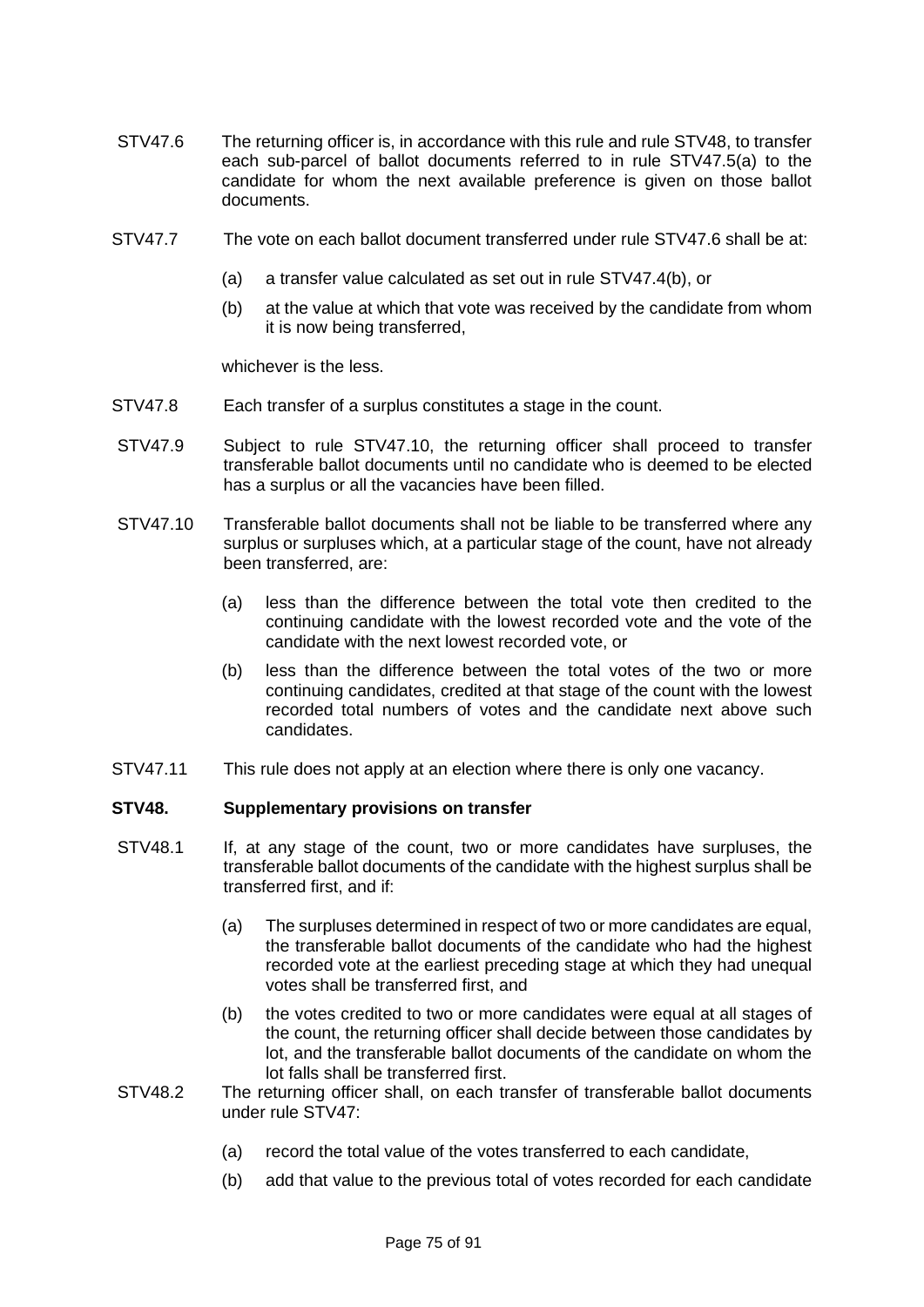and record the new total,

- (c) record as non-transferable votes the difference between the surplus and the total transfer value of the transferred votes and add that difference to the previously recorded total of non-transferable votes, and
- (d) compare:
	- (i) the total number of votes then recorded for all of the candidates, together with the total number of non-transferable votes, with
	- (ii) the recorded total of valid first preference votes.
- STV48.3 All ballot documents transferred under rule STV47 or STV49 shall be clearly marked, either individually or as a sub-parcel, so as to indicate the transfer value recorded at that time to each vote on that ballot document or, as the case may be, all the ballot documents in that sub-parcel.
- STV48.4 Where a ballot document is so marked that it is unclear to the returning officer at any stage of the count under rule STV47 or STV49 for which candidate the next preference is recorded, the returning officer shall treat any vote on that ballot document as a non-transferable vote; and votes on a ballot document shall be so treated where, for example, the names of two or more candidates (whether continuing candidates or not) are so marked that, in the opinion of the returning officer, the same order of preference is indicated or the numerical sequence is broken.

## **STV49. Exclusion of candidates**

- STV49.1 If:
	- (a) all transferable ballot documents which under the provisions of rule STV47 (including that rule as applied by rule STV49.11) and this rule are required to be transferred, have been transferred, and
	- (b) subject to rule STV50, one or more vacancies remain to be filled,

the returning officer shall exclude from the election at that stage the candidate with the then lowest vote (or, where rule STV49.12 applies, the candidates with the then lowest votes).

- STV9.2 The returning officer shall sort all the ballot documents on which first preference votes are given for the candidate or candidates excluded under rule STV49.1 into two sub-parcels so that they are grouped as:
	- (a) ballot documents on which a next available preference is given, and
	- (b) ballot documents on which no such preference is given (thereby including ballot documents on which preferences are given only for candidates who are deemed to be elected or are excluded).
- STV49.3 The returning officer shall, in accordance with this rule and rule STV48, transfer each sub-parcel of ballot documents referred to in rule STV49.2 to the candidate for whom the next available preference is given on those ballot documents.
- STV49.4 The exclusion of a candidate, or of two or more candidates together, constitutes a further stage of the count.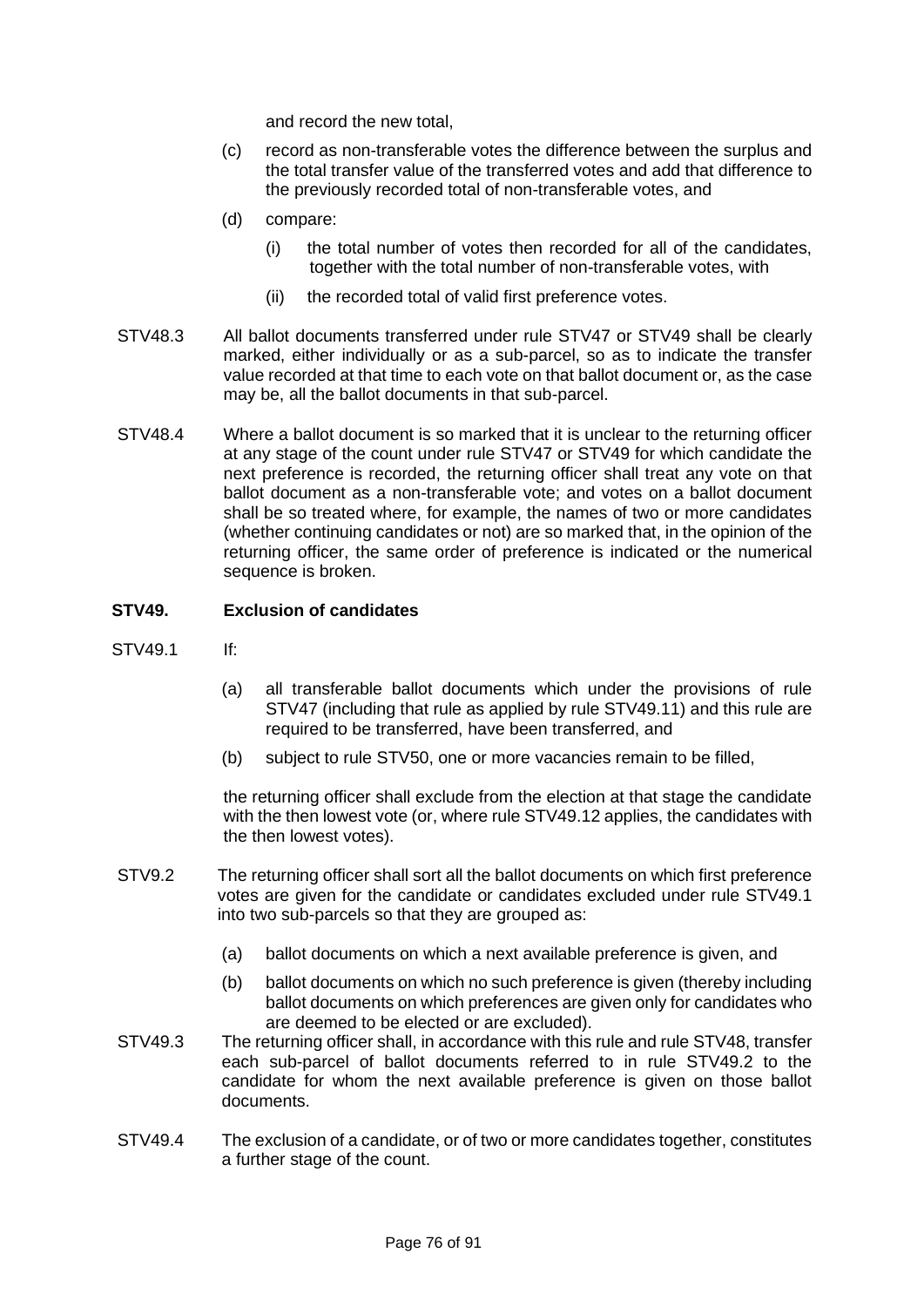- STV49.5 If, subject to rule STV50, one or more vacancies still remain to be filled, the returning officer shall then sort the transferable ballot documents, if any, which had been transferred to any candidate excluded under rule STV49.1 into subparcels according to their transfer value.
- STV49.6 The returning officer shall transfer those ballot documents in the sub-parcel of transferable ballot documents with the highest transfer value to the continuing candidates in accordance with the next available preferences given on those ballot documents (thereby passing over candidates who are deemed to be elected or are excluded).
- STV49.7 The vote on each transferable ballot document transferred under rule STV49.6 shall be at the value at which that vote was received by the candidate excluded under rule STV49.1.
- STV9.8 Any ballot documents on which no next available preferences have been expressed shall be set aside as non-transferable votes.
- STV49.9 After the returning officer has completed the transfer of the ballot documents in the sub-parcel of ballot documents with the highest transfer value he or she shall proceed to transfer in the same way the sub-parcel of ballot documents with the next highest value and so on until he has dealt with each sub-parcel of a candidate excluded under rule STV49.1.
- STV49.10 The returning officer shall after each stage of the count completed under this rule:
	- (a) record:
		- (i) the total value of votes, or
		- (ii) the total transfer value of votes transferred to each candidate,
	- (b) add that total to the previous total of votes recorded for each candidate and record the new total,
	- (c) record the value of non-transferable votes and add that value to the previous non-transferable votes total, and
	- (d) compare:
		- (i) the total number of votes then recorded for each candidate together with the total number of non-transferable votes, with
		- (ii) the recorded total of valid first preference votes.
- STV49.11 If after a transfer of votes under any provision of this rule, a candidate has a surplus, that surplus shall be dealt with in accordance with rules STV47.5 to STV47.10 and rule STV48.
- STV49.12 Where the total of the votes of the two or more lowest candidates, together with any surpluses not transferred, is less than the number of votes credited to the next lowest candidate, the returning officer shall in one operation exclude such two or more candidates.
- STV49.13 If when a candidate has to be excluded under this rule, two or more candidates each have the same number of votes and are lowest: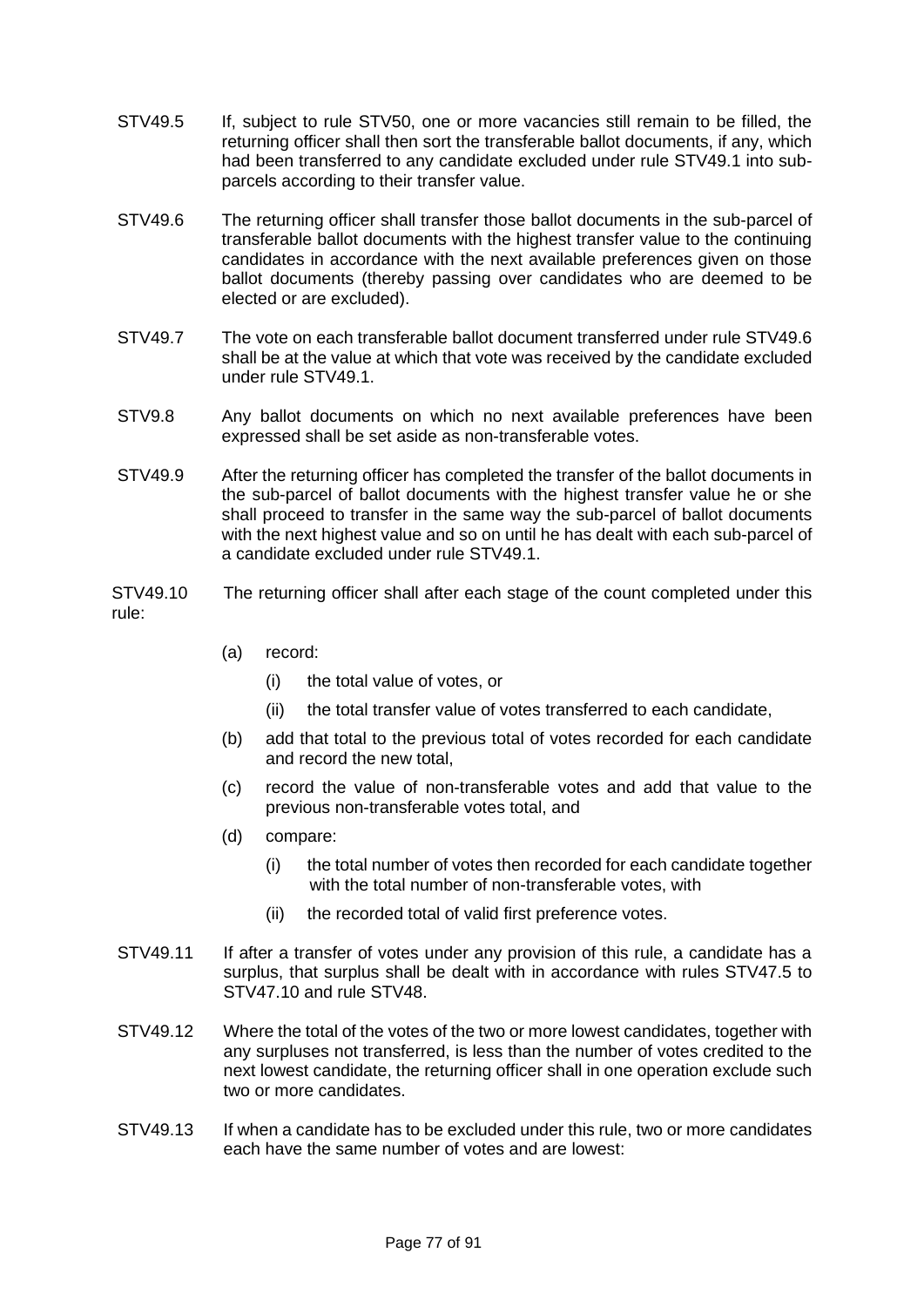- (a) regard shall be had to the total number of votes credited to those candidates at the earliest stage of the count at which they had an unequal number of votes and the candidate with the lowest number of votes at that stage shall be excluded, and
- (b) where the number of votes credited to those candidates was equal at all stages, the returning officer shall decide between the candidates by lot and the candidate on whom the lot falls shall be excluded.

# **STV50. Filling of last vacancies**

- STV50.1 Where the number of continuing candidates is equal to the number of vacancies remaining unfilled the continuing candidates shall thereupon be deemed to be elected.
- STV50.2 Where only one vacancy remains unfilled and the votes of any one continuing candidate are equal to or greater than the total of votes credited to other continuing candidates together with any surplus not transferred, the candidate shall thereupon be deemed to be elected.
- STV50.3 Where the last vacancies can be filled under this rule, no further transfer of votes shall be made.

## **STV51. Order of election of candidates**

- STV51.1 The order in which candidates whose votes equal or exceed the quota are deemed to be elected shall be the order in which their respective surpluses were transferred, or would have been transferred but for rule STV47.10.
- STV51.2 A candidate credited with a number of votes equal to, and not greater than, the quota shall, for the purposes of this rule, be regarded as having had the smallest surplus at the stage of the count at which he obtained the quota.
- STV51.3 Where the surpluses of two or more candidates are equal and are not required to be transferred, regard shall be had to the total number of votes credited to such candidates at the earliest stage of the count at which they had an unequal number of votes and the surplus of the candidate who had the greatest number of votes at that stage shall be deemed to be the largest.
- STV51.4 Where the number of votes credited to two or more candidates were equal at all stages of the count, the returning officer shall decide between them by lot and the candidate on whom the lot falls shall be deemed to have been elected first.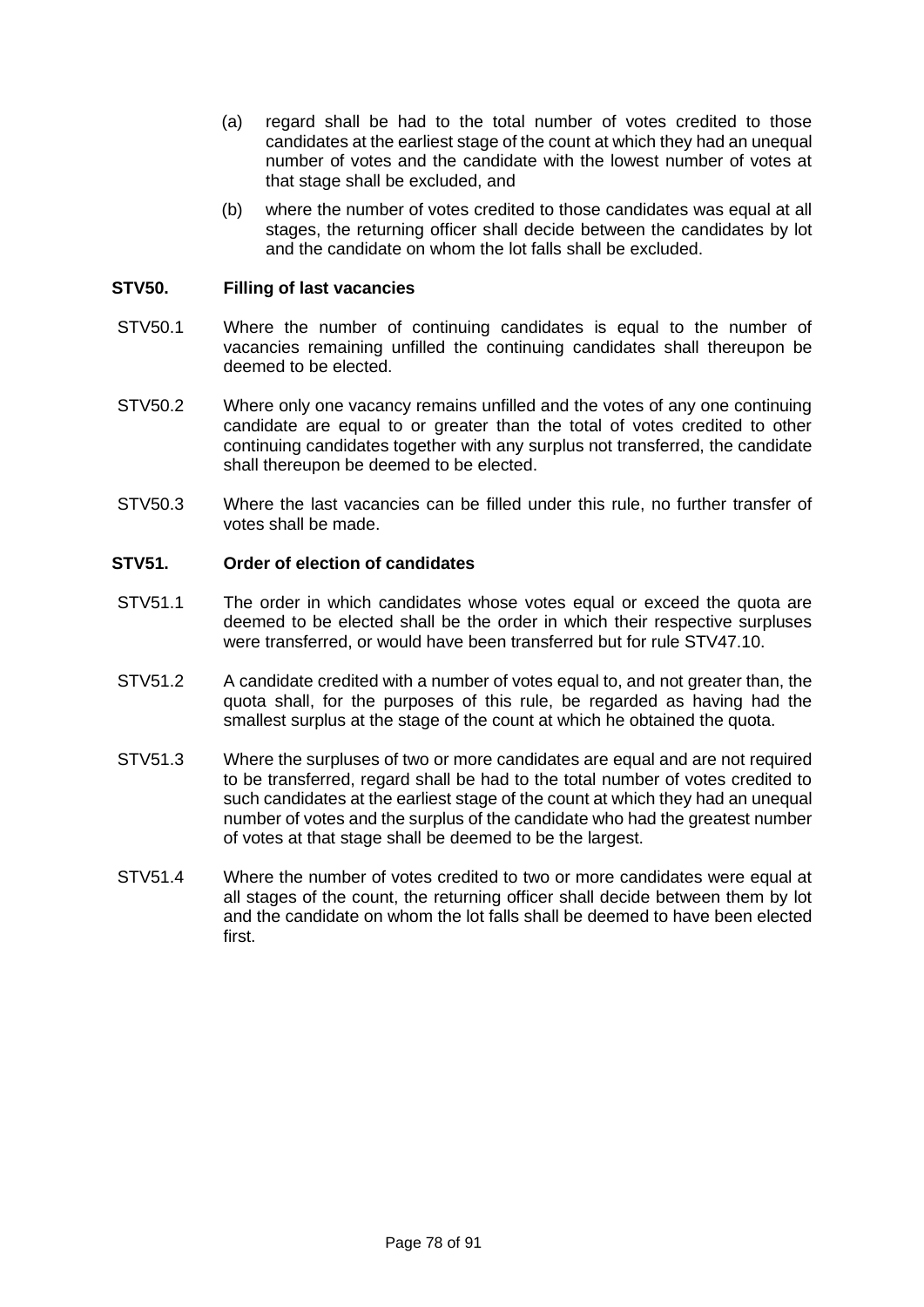# **FPP51. Equality of votes**

FPP51.1 Where, after the counting of votes is completed, an equality of votes is found to exist between any candidates and the addition of a vote would entitle any of those candidates to be declared elected, the returning officer is to decide between those candidates by a lot, and proceed as if the candidate on whom the lot falls had received an additional vote.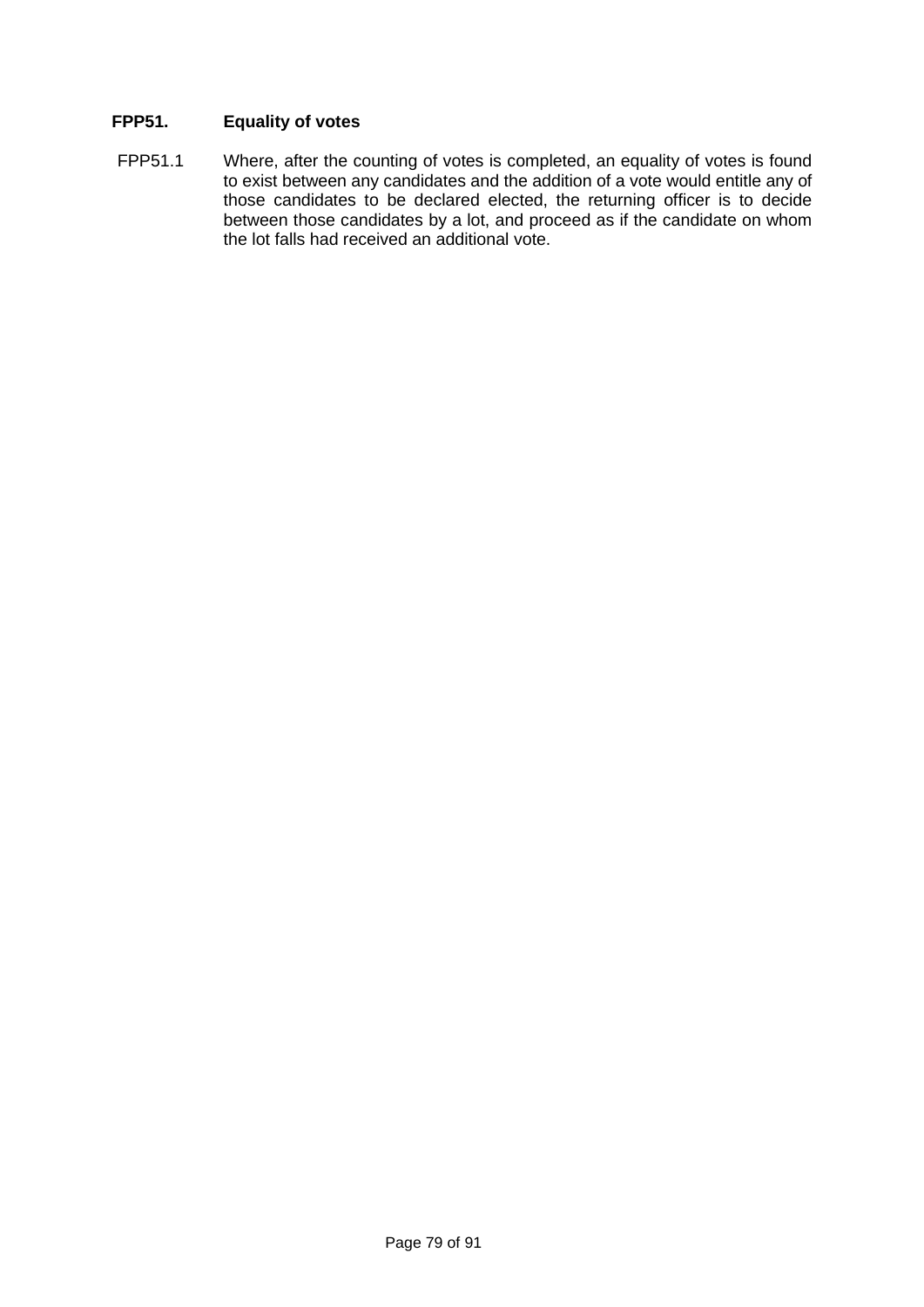# **FPP52. Declaration of result for contested elections**

- FPP52.1 In a contested election, when the result of the poll has been ascertained, the returning officer is to:
	- (a) declare the candidate or candidates whom more votes have been given than for the other candidates, up to the number of vacancies to be filled on the council of governors from the constituency, or class within a constituency, for which the election is being held to be elected,
	- (b) give notice of the name of each candidate who he or she has declared elected:
		- (i) where the election is held under a proposed constitution pursuant to powers conferred on the [insert name] NHS Trust by section 33(4) of the 2006 Act, to the chairman of the NHS Trust, or
		- (ii) in any other case, to the chairman of the corporation; and
	- (c) give public notice of the name of each candidate whom he or she has declared elected.
- FPP52.2 The returning officer is to make:
	- (a) the total number of votes given for each candidate (whether elected or not), and
	- (b) the number of rejected ballot papers under each of the headings in rule FPP44.5,
	- (c) the number of rejected text voting records under each of the headings in rule FPP44.10,

available on request.

### **STV52. Declaration of result for contested elections**

- STV52.1 In a contested election, when the result of the poll has been ascertained, the returning officer is to:
	- (a) declare the candidates who are deemed to be elected under Part 6 of these rules as elected,
	- (b) give notice of the name of each candidate who he or she has declared elected –
		- (i) where the election is held under a proposed constitution pursuant to powers conferred on the [insert name] NHS Trust by section 33(4) of the 2006 Act, to the chairman of the NHS Trust, or
		- (ii) in any other case, to the chairman of the corporation, and
	- (c) give public notice of the name of each candidate who he or she has declared elected.
- STV52.2 The returning officer is to make: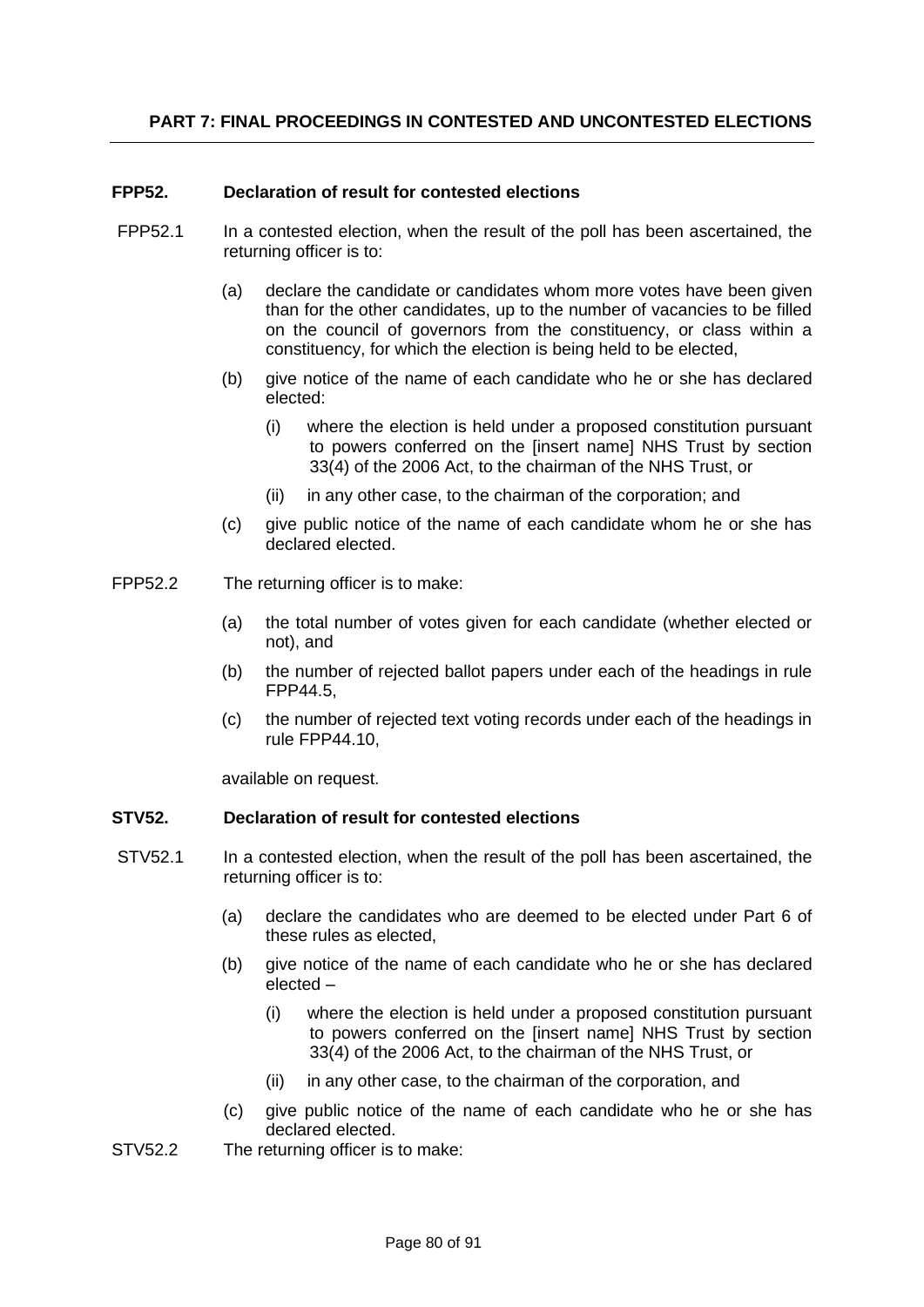- (a) the number of first preference votes for each candidate whether elected or not,
- (b) any transfer of votes,
- (c) the total number of votes for each candidate at each stage of the count at which such transfer took place,
- (d) the order in which the successful candidates were elected, and
- (e) the number of rejected ballot papers under each of the headings in rule STV44.1,
- (f) the number of rejected text voting records under each of the headings in rule STV44.3,

available on request.

### **53. Declaration of result for uncontested elections**

- 53.1 In an uncontested election, the returning officer is to as soon as is practicable after final day for the delivery of notices of withdrawals by candidates from the election:
	- (a) declare the candidate or candidates remaining validly nominated to be elected,
	- (b) give notice of the name of each candidate who he or she has declared elected to the chairman of the corporation, and
	- (c) give public notice of the name of each candidate who he or she has declared elected.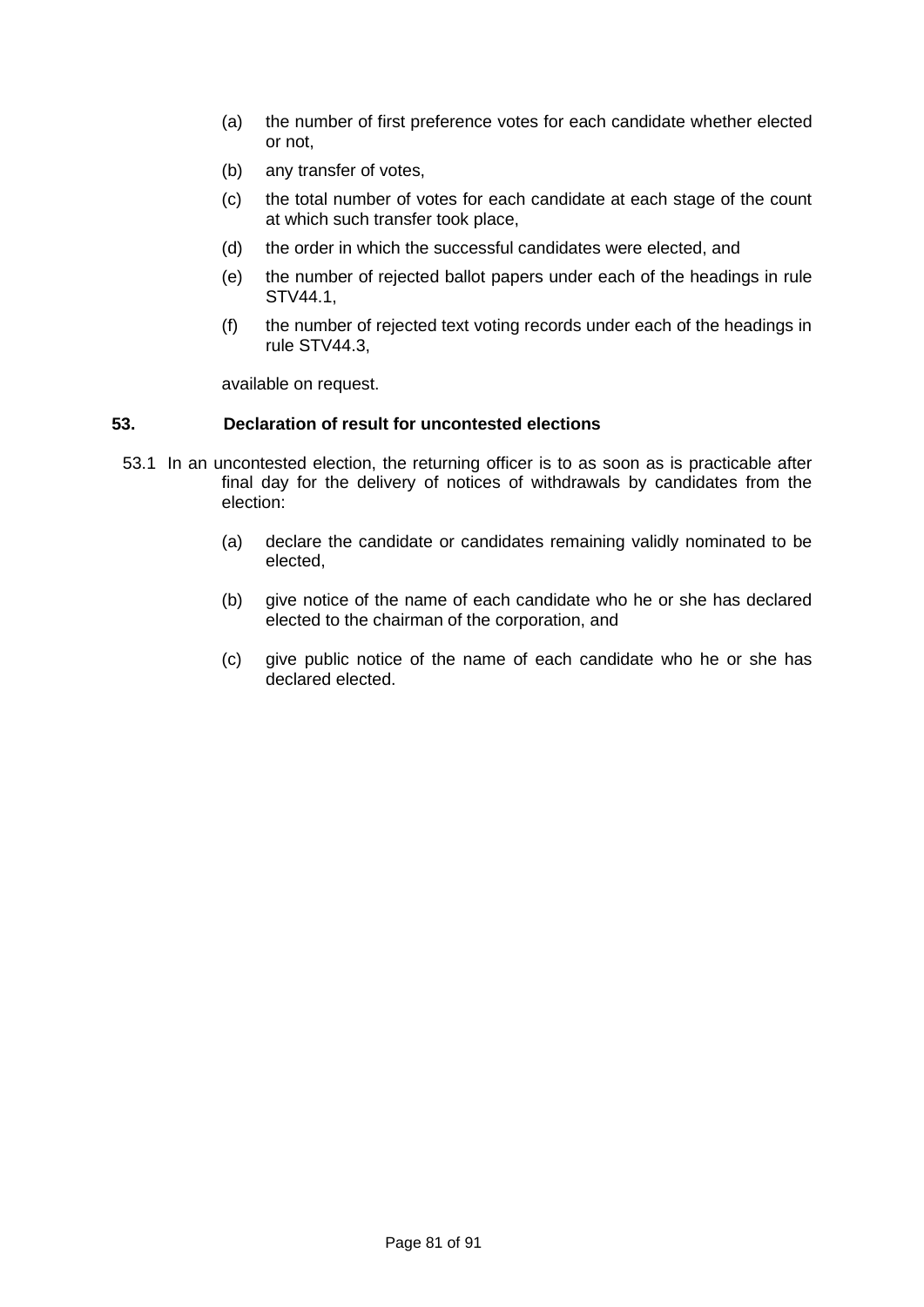# **54. Sealing up of documents relating to the poll**

- 54.1 On completion of the counting at a contested election, the returning officer is to seal up the following documents in separate packets:
	- (a) the counted ballot papers, internet voting records, telephone voting records and text voting records,
	- (b) the ballot papers and text voting records endorsed with "rejected in part",
	- (c) the rejected ballot papers and text voting records, and
	- (d) the statement of rejected ballot papers and the statement of rejected text voting records,

and ensure that complete electronic copies of the internet voting records, telephone voting records and text voting records created in accordance with rule 26 are held in a device suitable for the purpose of storage.

- 54.2 The returning officer must not open the sealed packets of:
	- (a) the disqualified documents, with the list of disqualified documents inside it,
	- (b) the list of spoilt ballot papers and the list of spoilt text message votes,
	- (c) the list of lost ballot documents, and
	- (d) the list of eligible voters,

or access the complete electronic copies of the internet voting records, telephone voting records and text voting records created in accordance with rule 26 and held in a device suitable for the purpose of storage.

- 54.3 The returning officer must endorse on each packet a description of:
	- (a) its contents,
	- (b) the date of the publication of notice of the election,
	- (c) the name of the corporation to which the election relates, and
	- (d) the constituency, or class within a constituency, to which the election relates.

### **55. Delivery of documents**

55.1 Once the documents relating to the poll have been sealed up and endorsed pursuant to rule 56, the returning officer is to forward them to the chair of the corporation.

### **56. Forwarding of documents received after close of the poll**

- 56.1 Where:
	- (a) any voting documents are received by the returning officer after the close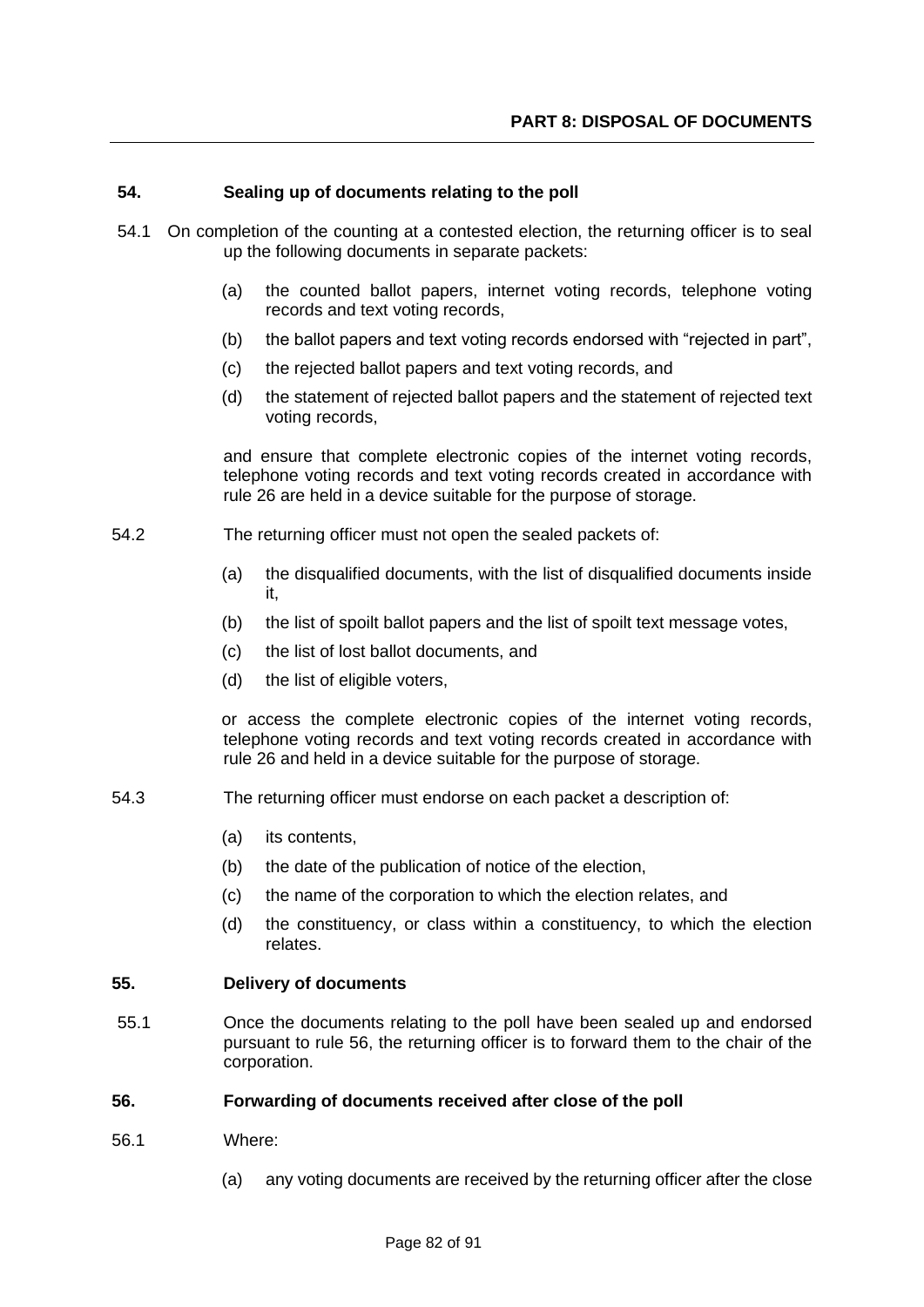of the poll, or

- (b) any envelopes addressed to eligible voters are returned as undelivered too late to be resent, or
- (c) any applications for replacement voting information are made too late to enable new voting information to be issued,

the returning officer is to put them in a separate packet, seal it up, and endorse and forward it to the chairman of the corporation.

### **57. Retention and public inspection of documents**

- 57.1 The corporation is to retain the documents relating to an election that are forwarded to the chair by the returning officer under these rules for one year, and then, unless otherwise directed by the board of directors of the corporation, cause them to be destroyed.
- 57.2 With the exception of the documents listed in rule 58.1, the documents relating to an election that are held by the corporation shall be available for inspection by members of the public at all reasonable times.
- 57.3 A person may request a copy or extract from the documents relating to an election that are held by the corporation, and the corporation is to provide it, and may impose a reasonable charge for doing so.

## **58. Application for inspection of certain documents relating to an election**

- 58.1 The corporation may not allow:
	- (a) the inspection of, or the opening of any sealed packet containing
		- (i) any rejected ballot papers, including ballot papers rejected in part,
		- (ii) any rejected text voting records, including text voting records rejected in part,
		- (iii) any disqualified documents, or the list of disqualified documents,
		- (iv) any counted ballot papers, internet voting records, telephone voting records or text voting records, or
		- (v) the list of eligible voters, or
	- (b) access to or the inspection of the complete electronic copies of the internet voting records, telephone voting records and text voting records created in accordance with rule 26 and held in a device suitable for the purpose of storage,

by any person without the consent of the board of directors of the corporation.

- 58.2 A person may apply to the board of directors of the corporation to inspect any of the documents listed in rule 58.1, and the board of directors of the corporation may only consent to such inspection if it is satisfied that it is necessary for the purpose of questioning an election pursuant to Part 11.
- 58.3 The board of directors of the corporation's consent may be on any terms or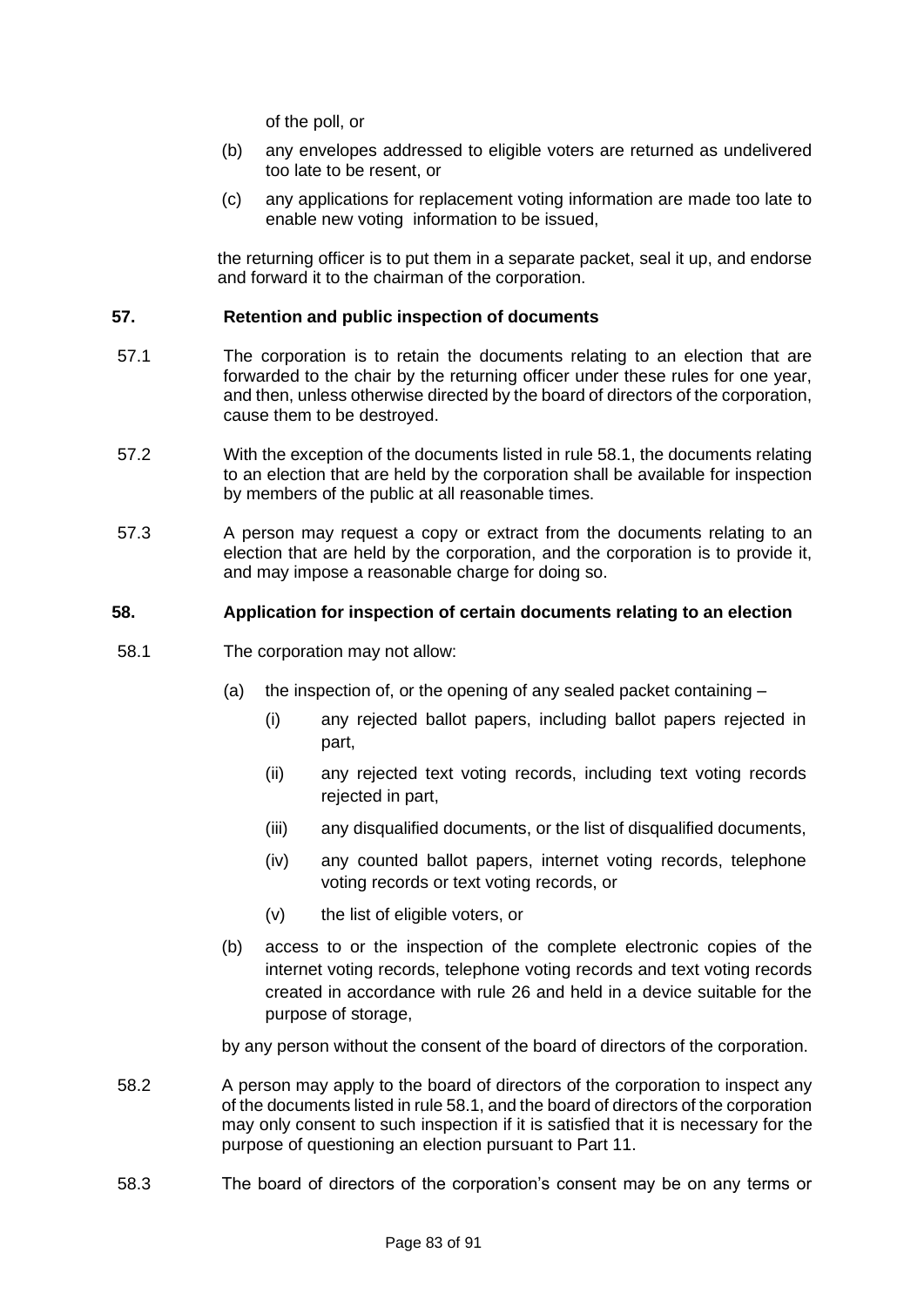conditions that it thinks necessary, including conditions as to –

- (a) persons,
- (b) time,
- (c) place and mode of inspection,
- (d) production or opening,

and the corporation must only make the documents available for inspection in accordance with those terms and conditions.

- 58.4 On an application to inspect any of the documents listed in rule 58.1 the board of directors of the corporation must:
	- (a) in giving its consent, and
	- (b) in making the documents available for inspection

ensure that the way in which the vote of any particular member has been given shall not be disclosed, until it has been established –

- (i) that his or her vote was given, and
- (ii) that Monitor has declared that the vote was invalid.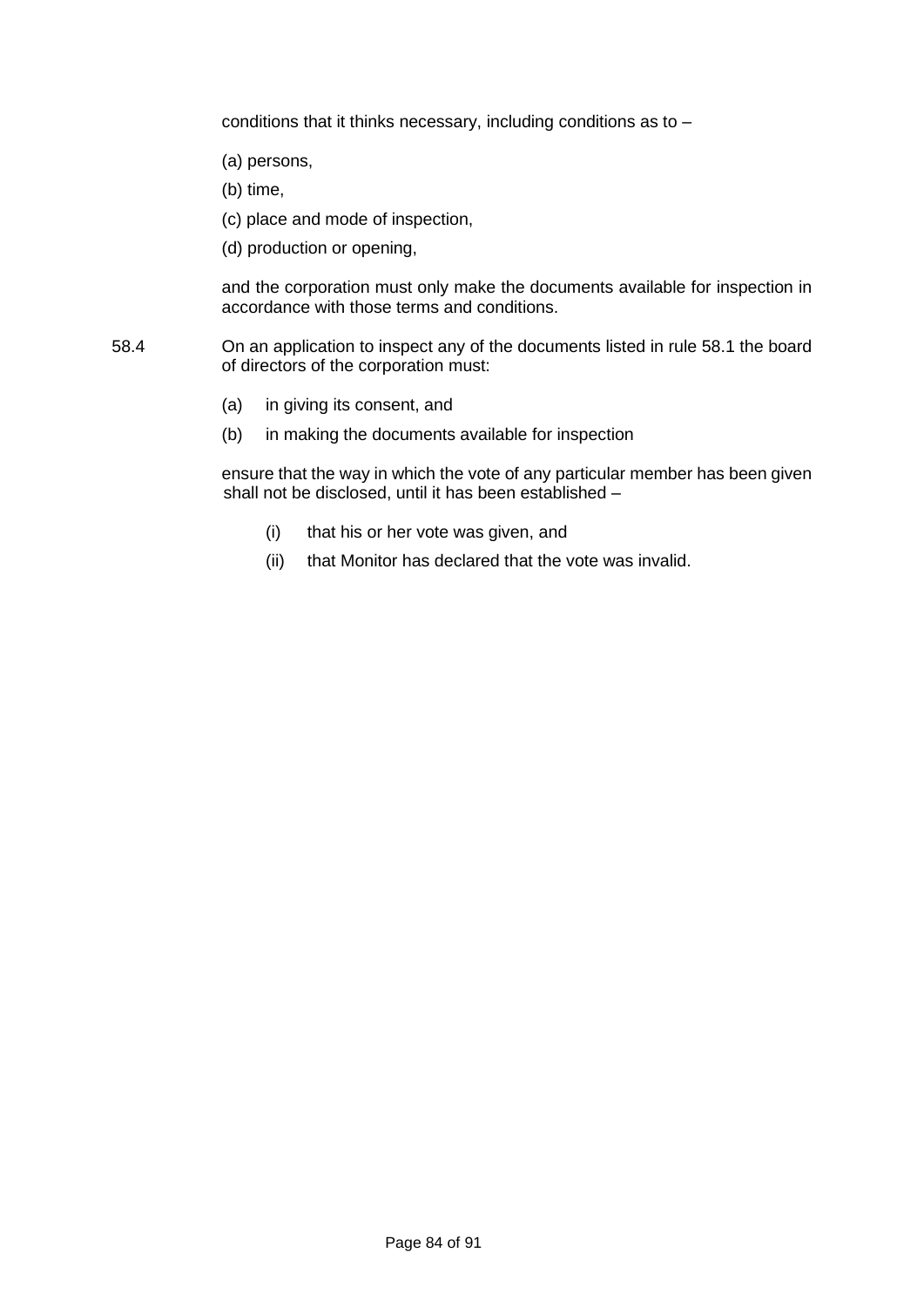## **FPP59. Countermand or abandonment of poll on death of candidate**

- FPP59.1 If at a contested election, proof is given to the returning officer's satisfaction before the result of the election is declared that one of the persons named or to be named as a candidate has died, then the returning officer is to:
	- (a) countermand notice of the poll, or, if voting information has been issued, direct that the poll be abandoned within that constituency or class, and
	- (b) order a new election, on a date to be appointed by him or her in consultation with the corporation, within the period of 40 days, computed in accordance with rule 3 of these rules, beginning with the day that the poll was countermanded or abandoned.
- FPP59.2 Where a new election is ordered under rule FPP59.1, no fresh nomination is necessary for any candidate who was validly nominated for the election where the poll was countermanded or abandoned but further candidates shall be invited for that constituency or class.
- FPP59.3 Where a poll is abandoned under rule FPP59.1(a), rules FPP59.4 to FPP59.7 are to apply.
- FPP59.4 The returning officer shall not take any step or further step to open envelopes or deal with their contents in accordance with rules 38 and 39, and is to make up separate sealed packets in accordance with rule 40.
- FPP59.5 The returning officer is to:
	- (a) count and record the number of ballot papers, internet voting records, telephone voting records and text voting records that have been received,
	- (b) seal up the ballot papers, internet voting records, telephone voting records and text voting records into packets, along with the records of the number of ballot papers, internet voting records, telephone voting records and text voting records and

ensure that complete electronic copies of the internet voting records telephone voting records and text voting records created in accordance with rule 26 are held in a device suitable for the purpose of storage.

- FPP59.6 The returning officer is to endorse on each packet a description of:
	- (a) its contents,
	- (b) the date of the publication of notice of the election,
	- (c) the name of the corporation to which the election relates, and
	- (d) the constituency, or class within a constituency, to which the election relates.
- FPP59.7 Once the documents relating to the poll have been sealed up and endorsed pursuant to rules FPP59.4 to FPP59.6, the returning officer is to deliver them to the chairman of the corporation, and rules 57 and 58 are to apply.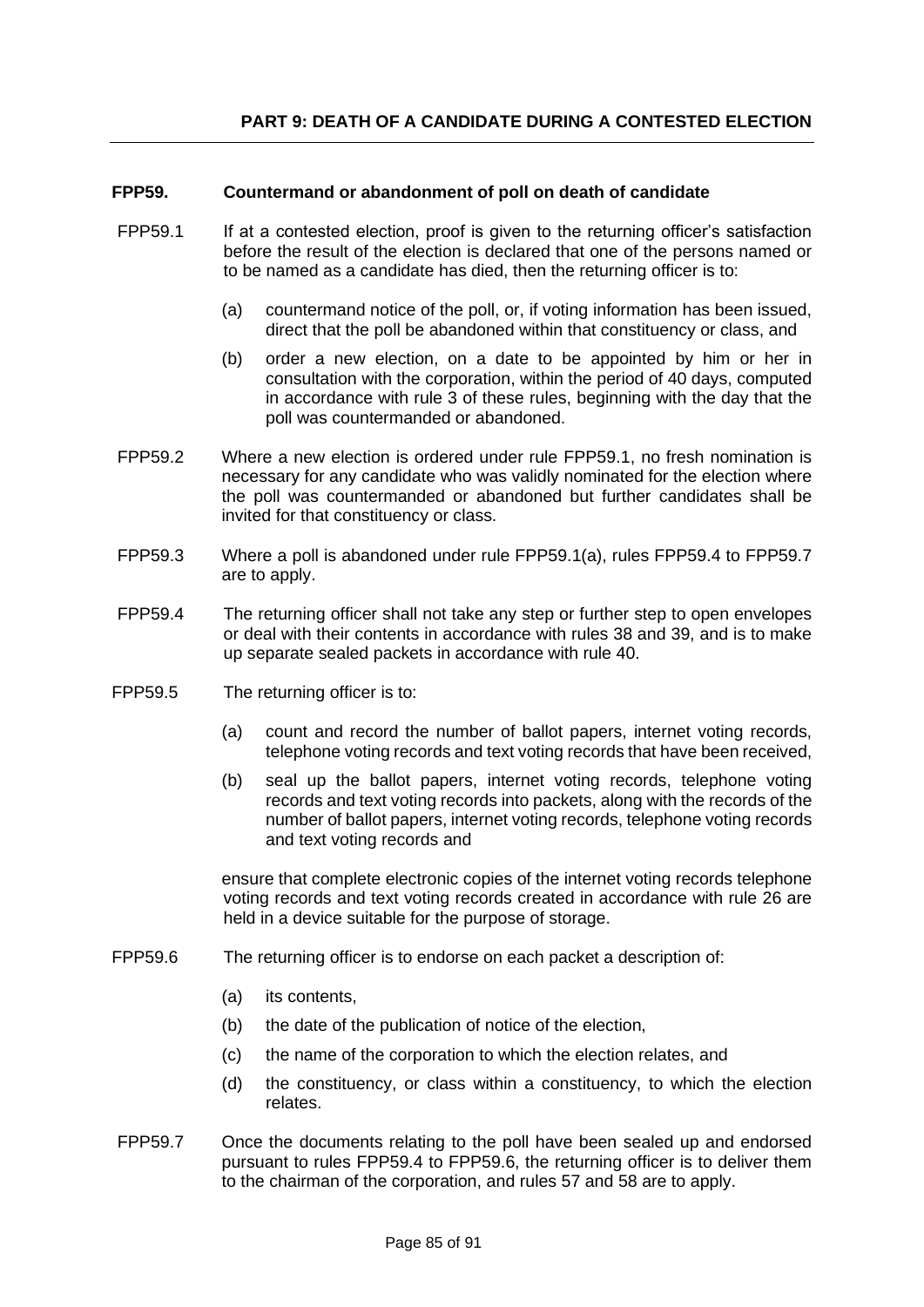# **STV59. Countermand or abandonment of poll on death of candidate**

- STV59.1 If, at a contested election, proof is given to the returning officer's satisfaction before the result of the election is declared that one of the persons named or to be named as a candidate has died, then the returning officer is to:
	- (a) publish a notice stating that the candidate has died, and
	- (b) proceed with the counting of the votes as if that candidate had been excluded from the count so that –
		- (i) ballot documents which only have a first preference recorded for the candidate that has died, and no preferences for any other candidates, are not to be counted, and
		- (ii) ballot documents which have preferences recorded for other candidates are to be counted according to the consecutive order of those preferences, passing over preferences marked for the candidate who has died.
- STV59.2 The ballot documents which have preferences recorded for the candidate who has died are to be sealed with the other counted ballot documents pursuant to rule 54.1(a).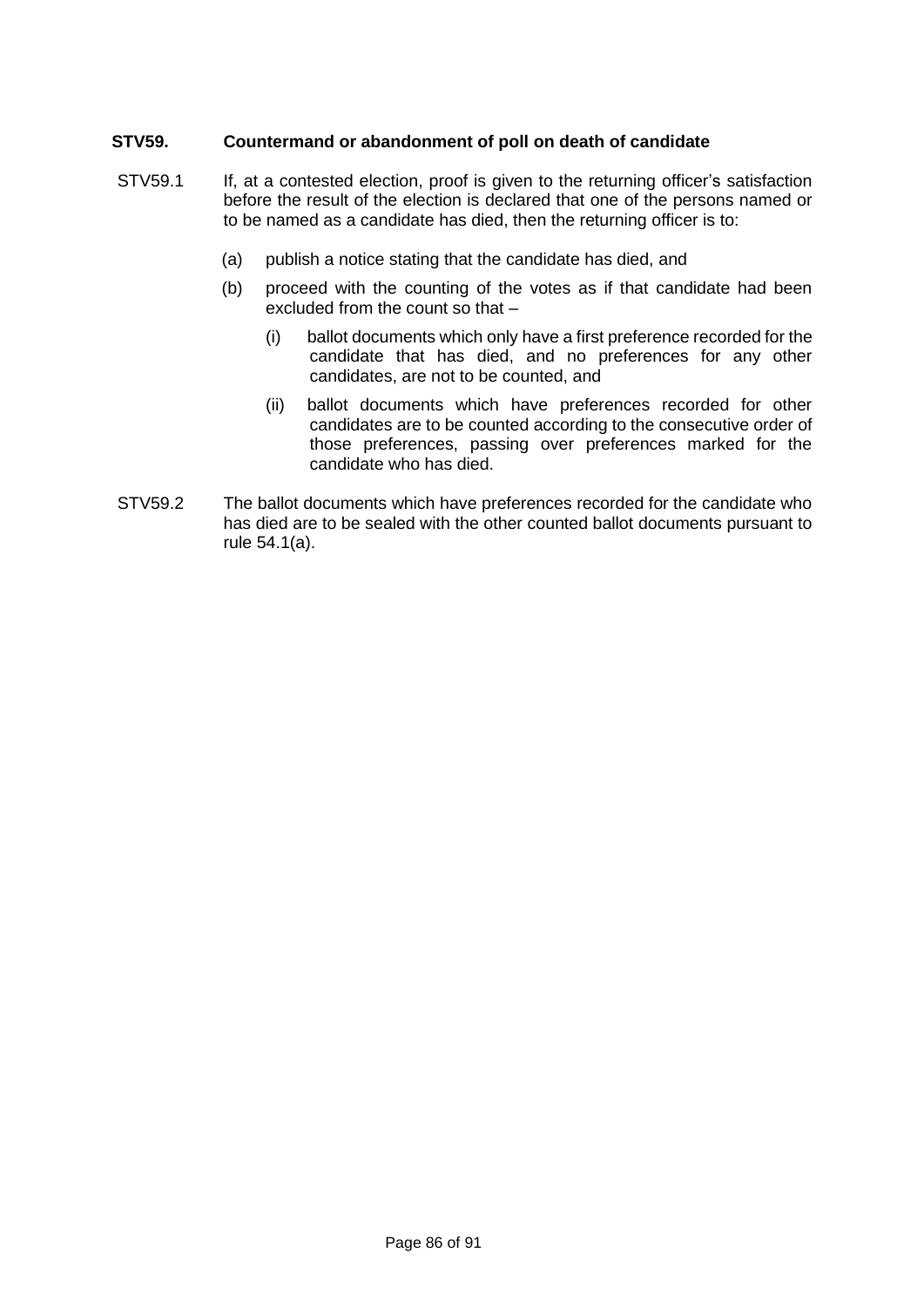### *Election expenses*

### **60. Election expenses**

60.1 Any expenses incurred, or payments made, for the purposes of an election which contravene this Part are an electoral irregularity, which may only be questioned in an application made to Monitor under Part 11 of these rules.

## **61. Expenses and payments by candidates**

- 61.1 A candidate may not incur any expenses or make a payment (of whatever nature) for the purposes of an election, other than expenses or payments that relate to:
	- (a) personal expenses,
	- (b) travelling expenses, and expenses incurred while living away from home, and
	- (c) expenses for stationery, postage, telephone, internet(or any similar means of communication) and other petty expenses, to a limit of £100.

# **62. Election expenses incurred by other persons**

- 62.1 No person may:
	- (a) incur any expenses or make a payment (of whatever nature) for the purposes of a candidate's election, whether on that candidate's behalf or otherwise, or
	- (b) give a candidate or his or her family any money or property (whether as a gift, donation, loan, or otherwise) to meet or contribute to expenses incurred by or on behalf of the candidate for the purposes of an election.
- 62.2 Nothing in this rule is to prevent the corporation from incurring such expenses, and making such payments, as it considers necessary pursuant to rules 63 and 64.

### *Publicity*

# **63. Publicity about election by the corporation**

- 63.1 The corporation may:
	- (a) compile and distribute such information about the candidates, and
	- (b) organise and hold such meetings to enable the candidates to speak and respond to questions,

as it considers necessary.

63.2 Any information provided by the corporation about the candidates, including information compiled by the corporation under rule 64, must be: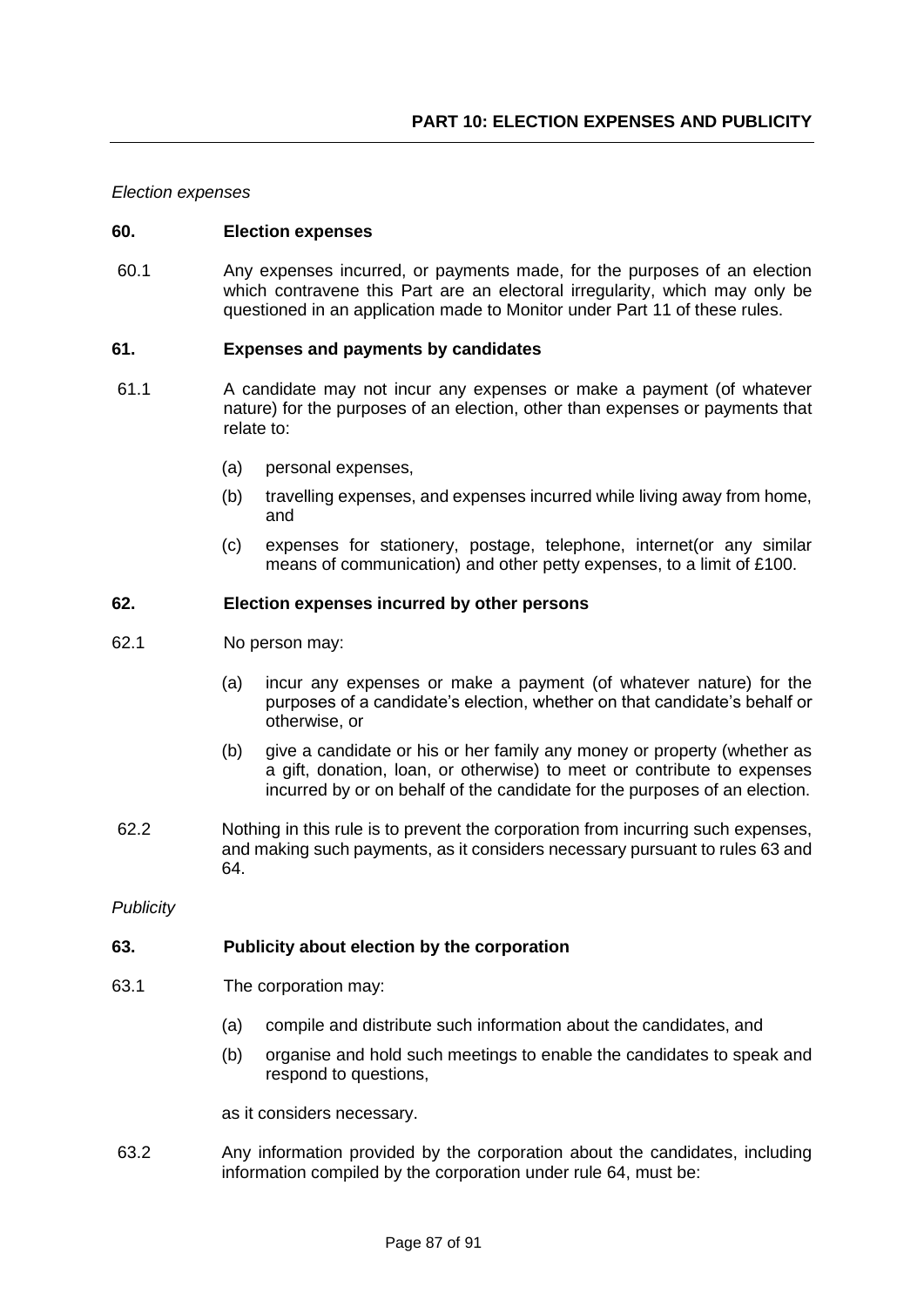- (a) objective, balanced and fair,
- (b) equivalent in size and content for all candidates,
- (c) compiled and distributed in consultation with all of the candidates standing for election, and
- (d) must not seek to promote or procure the election of a specific candidate or candidates, at the expense of the electoral prospects of one or more other candidates.
- 63.3 Where the corporation proposes to hold a meeting to enable the candidates to speak, the corporation must ensure that all of the candidates are invited to attend, and in organising and holding such a meeting, the corporation must not seek to promote or procure the election of a specific candidate or candidates at the expense of the electoral prospects of one or more other candidates.

## **64. Information about candidates for inclusion with voting information**

- 64.1 The corporation must compile information about the candidates standing for election, to be distributed by the returning officer pursuant to rule 24 of these rules.
- 64.2 The information must consist of:
	- (a) a statement submitted by the candidate of no more than 250 words,
	- (b) if voting by telephone or text message is a method of polling for the election, the numerical voting code allocated by the returning officer to each candidate, for the purpose of recording votes using the telephone voting facility or the text message voting facility ("numerical voting code"), and
	- (c) a photograph of the candidate.

# **65. Meaning of "for the purposes of an election"**

- 65.1 In this Part, the phrase "for the purposes of an election" means with a view to, or otherwise in connection with, promoting or procuring a candidate's election, including the prejudicing of another candidate's electoral prospects; and the phrase "for the purposes of a candidate's election" is to be construed accordingly.
- 65.2 The provision by any individual of his or her own services voluntarily, on his or her own time, and free of charge is not to be considered an expense for the purposes of this Part.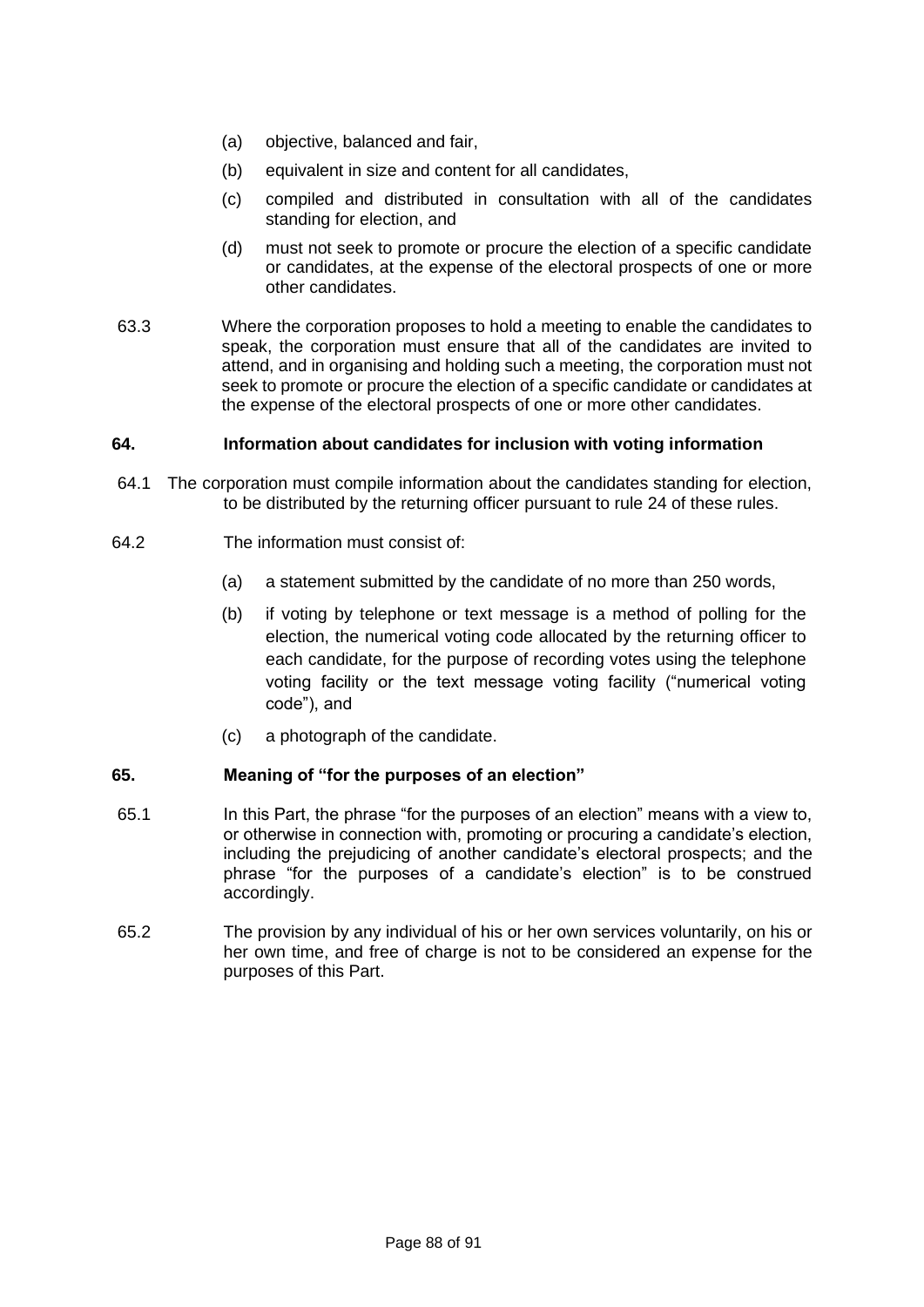# **PART 11: QUESTIONING ELECTIONS AND THE CONSEQUENCE OF IRREGULARITIES**

## **66. Application to question an election**

- 66.1 An application alleging a breach of these rules, including an electoral irregularity under Part 10, may be made to Monitor for the purpose of seeking a referral to the independent election arbitration panel ( IEAP).
- 66.2 An application may only be made once the outcome of the election has been declared by the returning officer.
- 66.3 An application may only be made to Monitor by:
	- (a) a person who voted at the election or who claimed to have had the right to vote, or
	- (b) a candidate, or a person claiming to have had a right to be elected at the election.
- 66.4 The application must:
	- (a) describe the alleged breach of the rules or electoral irregularity, and
	- (b) be in such a form as the independent panel may require.
- 66.5 The application must be presented in writing within 21 days of the declaration of the result of the election. Monitor will refer the application to the independent election arbitration panel appointed by Monitor.
- 66.6 If the independent election arbitration panel requests further information from the applicant, then that person must provide it as soon as is reasonably practicable.
- 66.7 Monitor shall delegate the determination of an application to a person or panel of persons to be nominated for the purpose.
- 66.8 The determination by the IEAP shall be binding on and shall be given effect by the corporation, the applicant and the members of the constituency (or class within a constituency) including all the candidates for the election to which the application relates.
- 66.9 The IEAP may prescribe rules of procedure for the determination of an application including costs.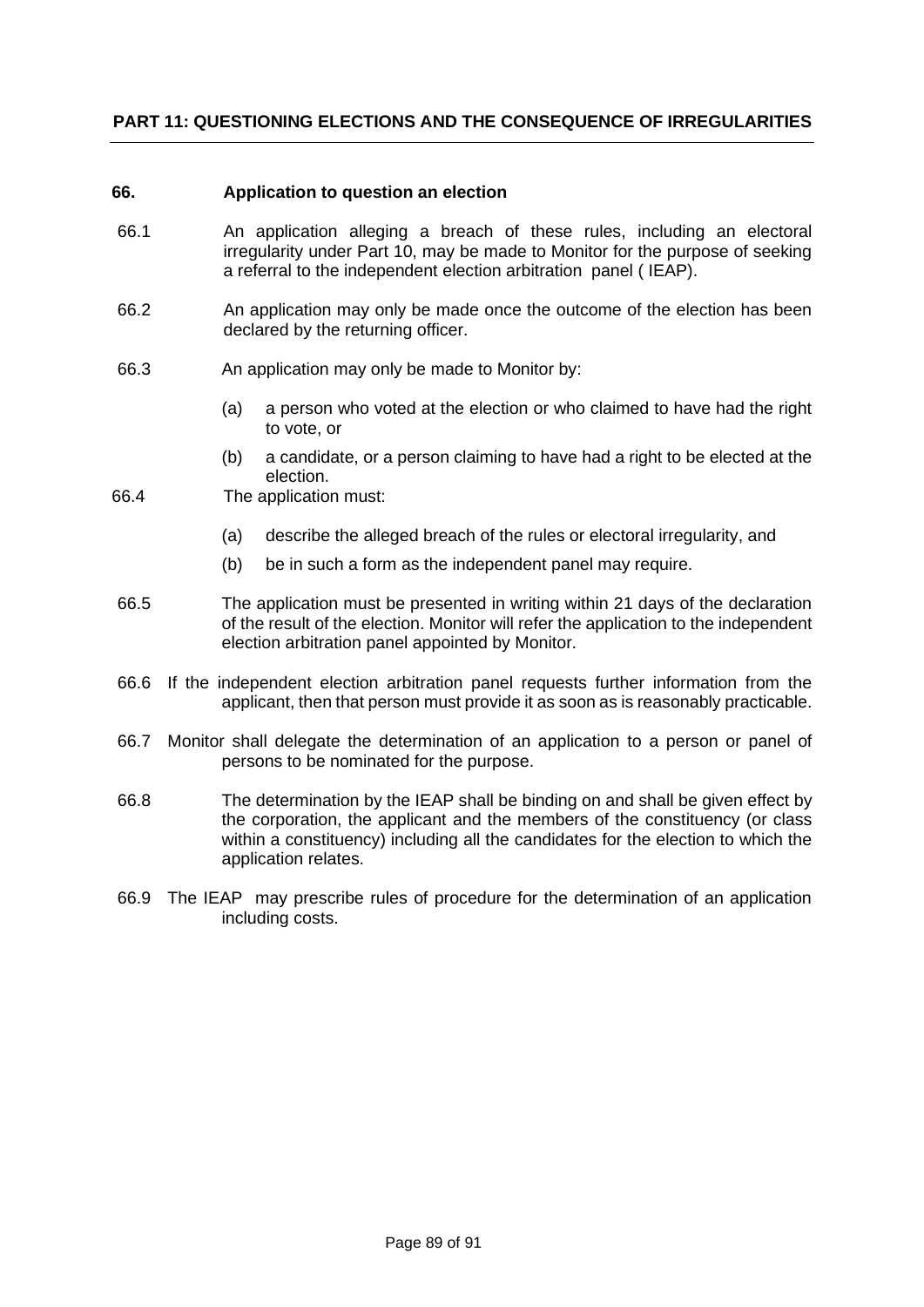### **67. Secrecy**

- 67.1 The following persons:
	- (a) the returning officer,
	- (b) the returning officer's staff,

must maintain and aid in maintaining the secrecy of the voting and the counting of the votes, and must not, except for some purpose authorised by law, communicate to any person any information as to:

- (i) the name of any member of the corporation who has or has not been given voting information or who has or has not voted,
- (ii) the unique identifier on any ballot paper,
- (iii) the voter ID number allocated to any voter,
- (iv) the candidate(s) for whom any member has voted.
- 67.2 No person may obtain or attempt to obtain information as to the candidate(s) for whom a voter is about to vote or has voted, or communicate such information to any person at any time, including the unique identifier on a ballot paper given to a voter or the voter ID number allocated to a voter.
- 67.3 The returning officer is to make such arrangements as he or she thinks fit to ensure that the individuals who are affected by this provision are aware of the duties it imposes.

### **68. Prohibition of disclosure of vote**

68.1 No person who has voted at an election shall, in any legal or other proceedings to question the election, be required to state for whom he or she has voted.

### **69. Disqualification**

- 69.1 A person may not be appointed as a returning officer, or as staff of the returning officer pursuant to these rules, if that person is:
	- (a) a member of the corporation,
	- (b) an employee of the corporation,
	- (c) a director of the corporation, or
	- (d) employed by or on behalf of a person who has been nominated for election.